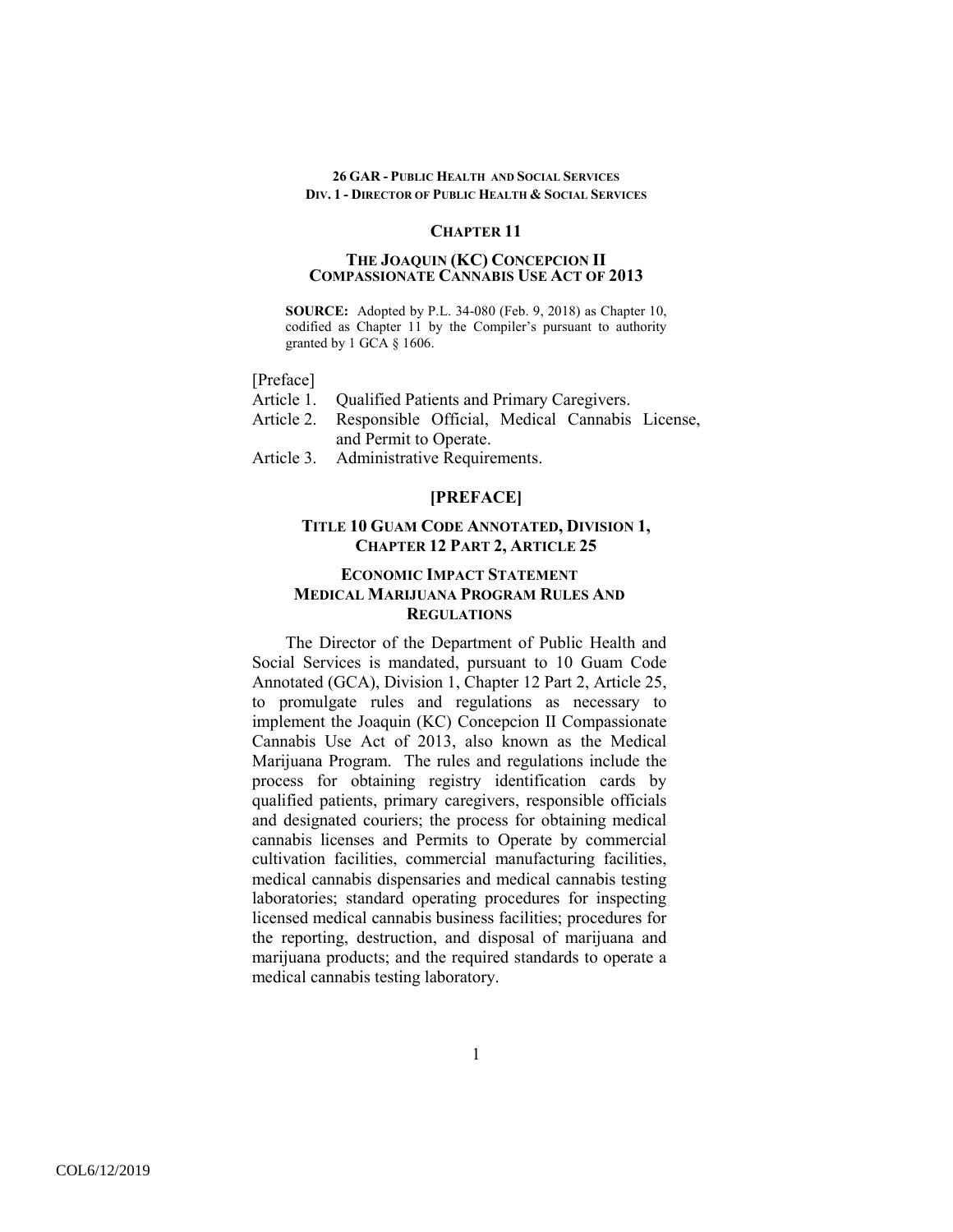The implementation of the proposed rules and regulations will not have an economic impact to the public of more than Five Hundred Thousand Dollars (\$500,000) annually. As provided in § 9301(i) of Title 5 GCA, Chapter 9, Article 3, an economic impact statement is not required for these proposed rules and regulations. The economic impact to individuals and entities directly affected by the implementation of these regulations, excluding the costs directly associated with establishing the business, is estimated to be at least \$312,000. The figure is based on the following:

(a) The costs for the registry identification cards for qualified patients, primary caregivers, responsible officials, and designated couriers is estimated to be \$241,000 based on 3,300 eligible patients, 1,650 primary caregivers, 19 responsible officials and 38 designated couriers. The estimated number of qualified patients is based on a review of health insurance files for the diagnosed debilitating conditions as defined by statute. The estimated number of responsible officials and designated couriers is based on the number individuals who picked up applications at the Department.

(b) The costs for commercial cultivation licenses, commercial manufacturing facility licenses, dispensary licenses and medical cannabis testing laboratory licenses are estimated to be \$71,000. Based on the interest expressed by the public who picked up applications at the Department, eight were interested in applying to be cultivators, four to be manufacturers and seven to be dispensaries. There was no individual or entity interested in setting up a testing laboratory.

 (c) The operational costs for the Department to administer the program cannot be determined because the cost of the tracking system is unknown. Operational costs include the salaries of three full-time staff, consisting of a Program Coordinator III, an administrative assistant and an inspector, to oversee the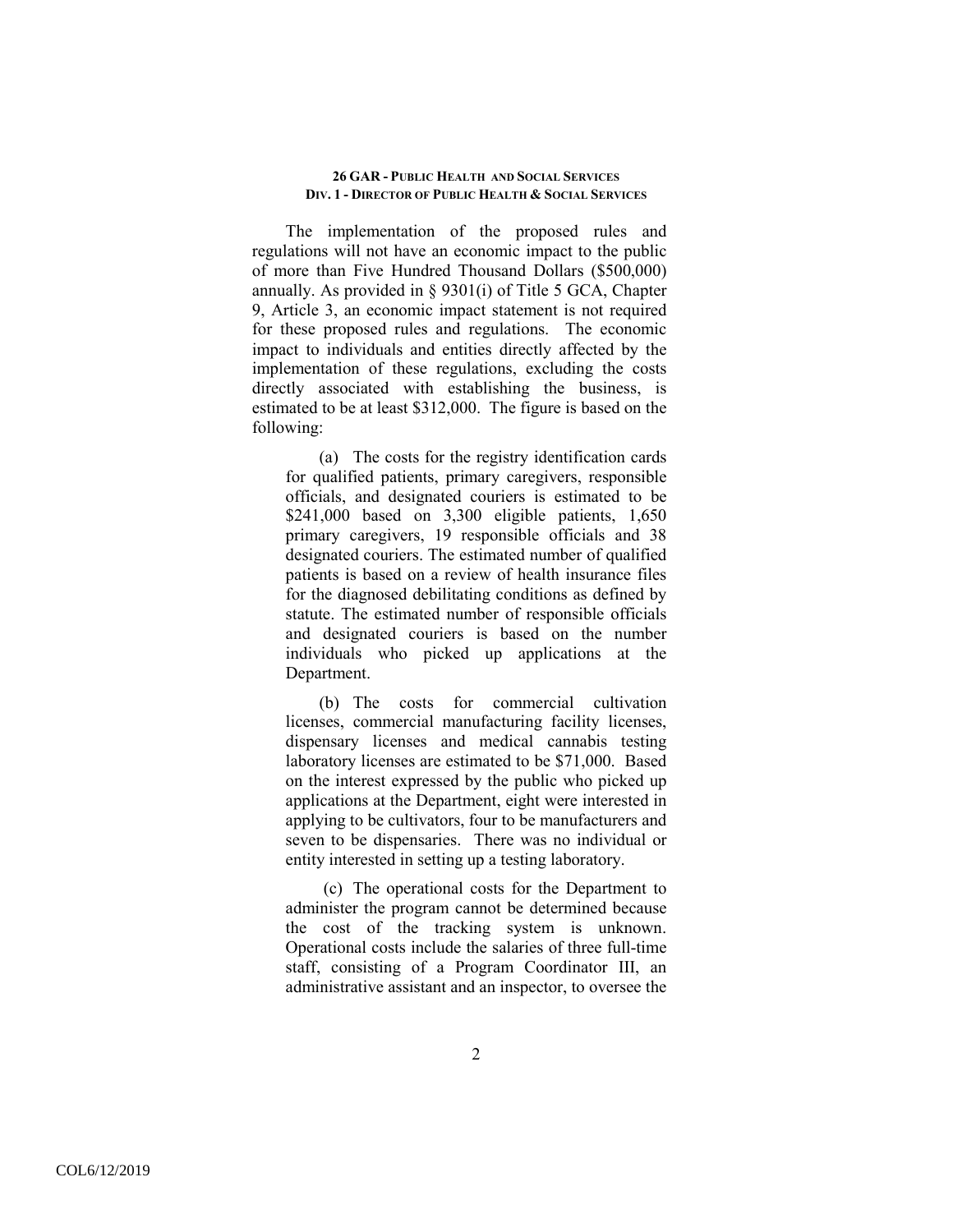day to day operations, computers, printers and printing supplies, shredder, equipment and supplies for the registry identification cards, printing of forms and the purchase of an electronic tracking system.

Costs associated with establishing a commercial cultivation facility, commercial manufacturing facility, dispensary or a testing laboratory include installing a security system, purchasing software for an electronic tracking system compatible with the Department's as well as equipment and supplies. A testing laboratory is estimated to cost one million dollars due to the required accreditation, certifications, equipment, reagents and supplies needed to operate a laboratory. The estimates are based on current market prices. It is expected that these costs would be factored into the price of the medical cannabis, prepared medical cannabis and medical cannabis products, which will eventually be assumed by the qualified patient.

There will be an increase in the number of jobs as a result of the Medical Marijuana Program. Medical cannabis businesses will need to hire staff to cultivate, process, manufacture and transport the marijuana and marijuana products, security companies will need additional personnel to provide security, information technology companies will need more workers to install computer software and hardware equipment at the medical cannabis businesses, and primary caregivers will be needed for qualified patients. The Department, as well as, law enforcement agencies will need additional staff to help with inspections and compliance.

The revenue collected by the Department through registry identification cards, medical cannabis licenses and permits will go towards maintaining the tracking system, paying for the salaries of additional personnel to ensure individuals and entities comply with the law and paying for equipment, supplies, and printing. The program should be able to sustain itself with the revenue it receives.

The cost of living is expected to rise for qualified patients who plan to purchase medical cannabis from a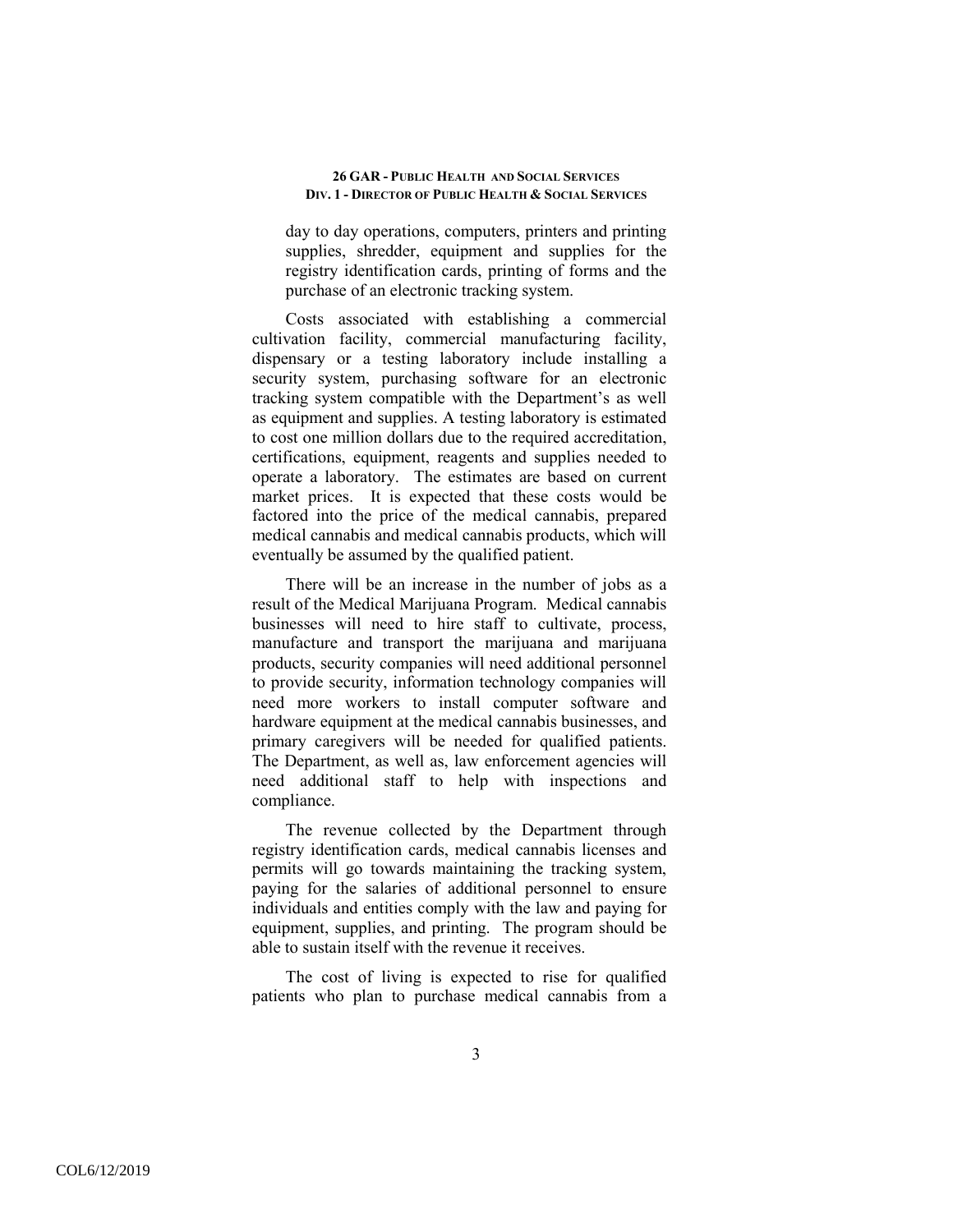licensed dispensary. Medical insurance companies will not cover the cost of medical cannabis. Qualified patients must pay for the medical cannabis out of pocket. It is not expected to affect the cost of living of the general public.

There is an anticipated increase in the cost of power and water. Commercial cultivation and manufacturing facilities and dispensaries will be needing power to run lights, ventilation systems and security equipment on a 24 hour basis to protect the marijuana from theft. Commercial cultivation facilities will be needing water to grow marijuana plants thus putting additional burden on the water system. It is not known how much power and water will be used.

There will an increased demand in the real estate market. Medical cannabis businesses will be looking to rent or purchase property around the island especially those away from schools and residential areas.

The Department of Revenue and Taxation will generate income due to the increase in business licenses and Gross Receipt Taxes from the various medical cannabis businesses.

The implementation of these regulations is anticipated to have an overall beneficial economic impact with increased revenue for the government of Guam in the form of fees and taxes and increased job opportunities for the people of Guam. There will also be negative effects due to the implementation of the program in terms of an increase in crime due to theft and robberies and driving under the influence of drugs.

The most important result of the implementation of the program is that qualified patients will now have an alternative to alleviate symptoms caused by medical conditions and their medical treatment besides the use of traditional medicine which may or may not be effective and costly.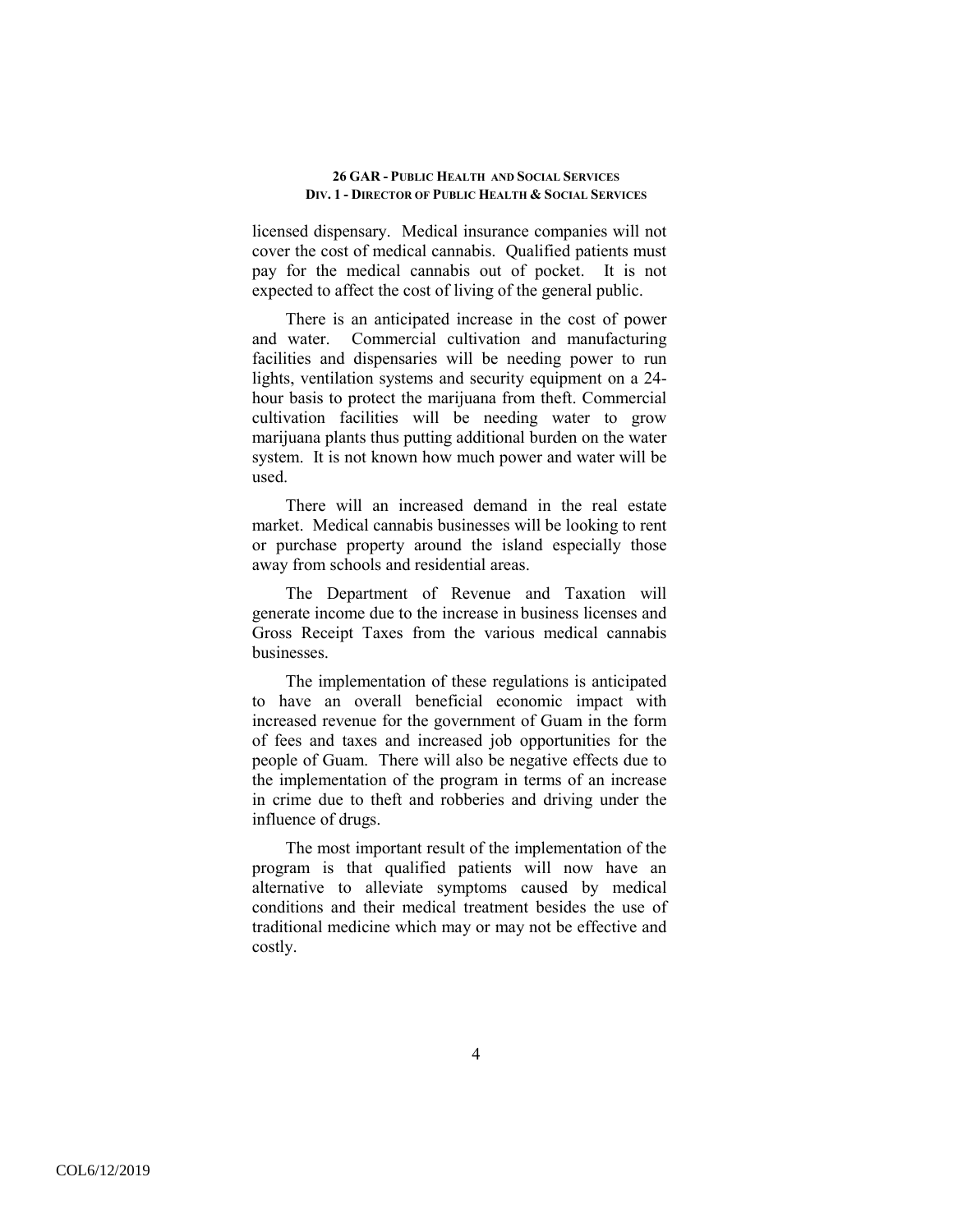- § 11001. Purpose.
- § 11002. Authority.
- § 11003. Definitions.
- § 11004. Fees.

# **§ 11001. Purpose.**

These rules and regulations are to establish specific standards and procedures to allow the beneficial use of medical cannabis to alleviate symptoms caused by debilitating medical conditions and their medical treatments in a safe and legal manner for qualified patients.

# **§ 11002. Authority.**

The Director of the Department of Public Health and Social Services is authorized to adopt rules and regulations to carry out the provisions of the Act pursuant to 10 GCA, Chapter 3, §3106.

## **§ 11003. Definitions.**

As used in these rules and regulations, "Act" means the Joaquin (KC) Concepcion II Compassionate Cannabis Use Act of 2013.

> (a) (1) *"Allowable amount"* means an amount of cannabis, in any form approved by the Department, possessed by a qualified patient or collectively possessed by a qualified patient and the qualified patient's primary caregiver to be *no more than* reasonably necessary to ensure the uninterrupted availability of cannabis that is derived solely from an intrastate source.

> (2) The allowable amount *shall* consist of an amount *not to exceed* two and a half (2.5) ounces of dried cannabis or its THC equivalency as determined by the Department no later than ten (10) calendar days following the effective date of these rules and regulations and appended thereto, purchased from a dispensary every fourteen (14) calendar days. The qualified patient may request for an increased allowable amount of medical cannabis, prepared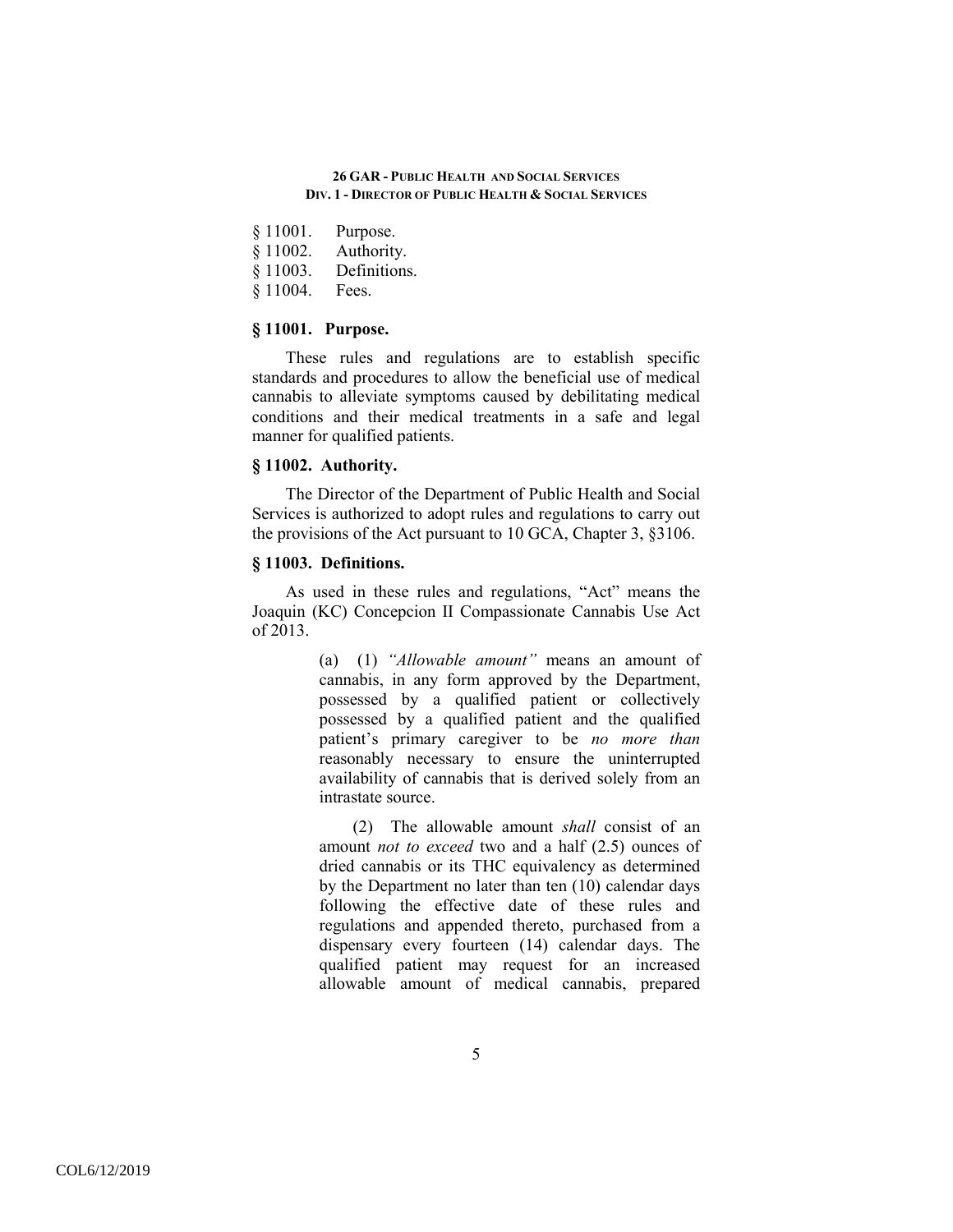medical cannabis and medical cannabis products from the Department on a Department provided form; provided that the qualified patient provides a valid reason for legitimate need supported by a practitioner recommendation.

(3) The allowable amount *shall* be reviewed by the Regulation Commission from time to time.

(b) *"Applicant"* means any person applying for enrollment or re-enrollment in the medical cannabis program as a qualified patient, primary caregiver, responsible official, designated courier or any person who submits an application to the Department pursuant to these rules and regulations.

(c) *"Batch"* means a specific processed product produced by a medical cannabis commercial manufacturing facility that is produced at the same time, in the same facility, using the same method, and the same ingredients or extraction methods.

(d) *"Bona fide patient-practitioner relationship"* means the practitioner *shall*:

(1) Review the medical history of the qualified patient;

(2) Provide information and explain to the qualified patient about the benefits and risks of medical cannabis, prepared medical cannabis and medical cannabis products;

(3) Perform or have performed an appropriate examination of the qualified patient, either physically or by the use of instrumentation and diagnostic equipment through which images and medical records and diagnostic equipment through which images and medical records may be transmitted electronically; except for medical emergencies, the examination of the patient *shall* have been performed by the practitioner himself or by a consulting practitioner prior to issuing a recommendation for medical cannabis, prepared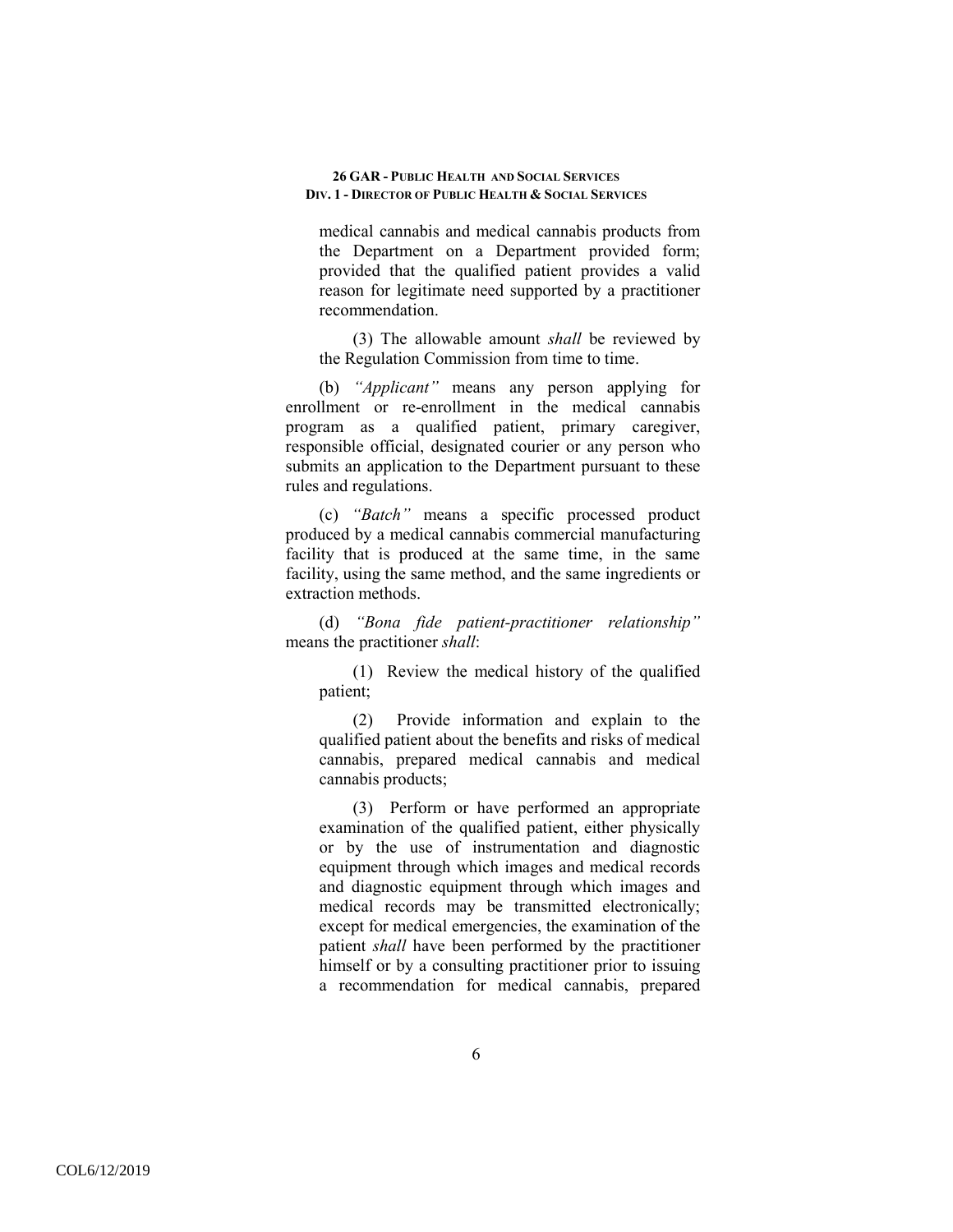medical cannabis and medical cannabis products ; and

(4) Initiate additional interventions and follow-up care.

(e) *"Business day"* means Monday, Tuesday, Wednesday, Thursday, and Friday that is not a government of Guam holiday.

(f) (1) *"Cannabis"* means all parts of the plant of the genus cannabis, whether growing or not, the seeds thereof, the resin extracted from any part of the plant, and every compound, manufacture, salt, derivative, mixture, or preparation of the plant, its seeds, or its resin, including cannabis concentrate.

(2) "Cannabis" does not include the mature stalks of the plant, fiber produced from the stalks, oil, or cake made from the seeds of the plant, sterilized seed of the plant which is incapable of germination, or the weight of any other ingredient combined with cannabis to prepare topical or oral administrations, food drink, or other products.

(g) *"Canopy"* means the surface area utilized to produce mature cannabis plants calculated in square feet and measured using the outside boundaries of any area that includes mature cannabis plants, including all of the space within the boundaries

(h) *"Cardholder"* means a qualified patient, a primary caregiver, responsible official, or designated courier who has been issued and possesses a valid registry identification card.

(i) *"Chain of custody"* form means a form, approved by the Department, to track the movement of medical cannabis, prepared medical cannabis and medical cannabis products as it is transferred from licensed medical cannabis business to licensed medical cannabis business.

(j) *"Change"* or *"Amend"* means adding or deleting information on an individual's registry identification card that does not affect the individual's ability to perform or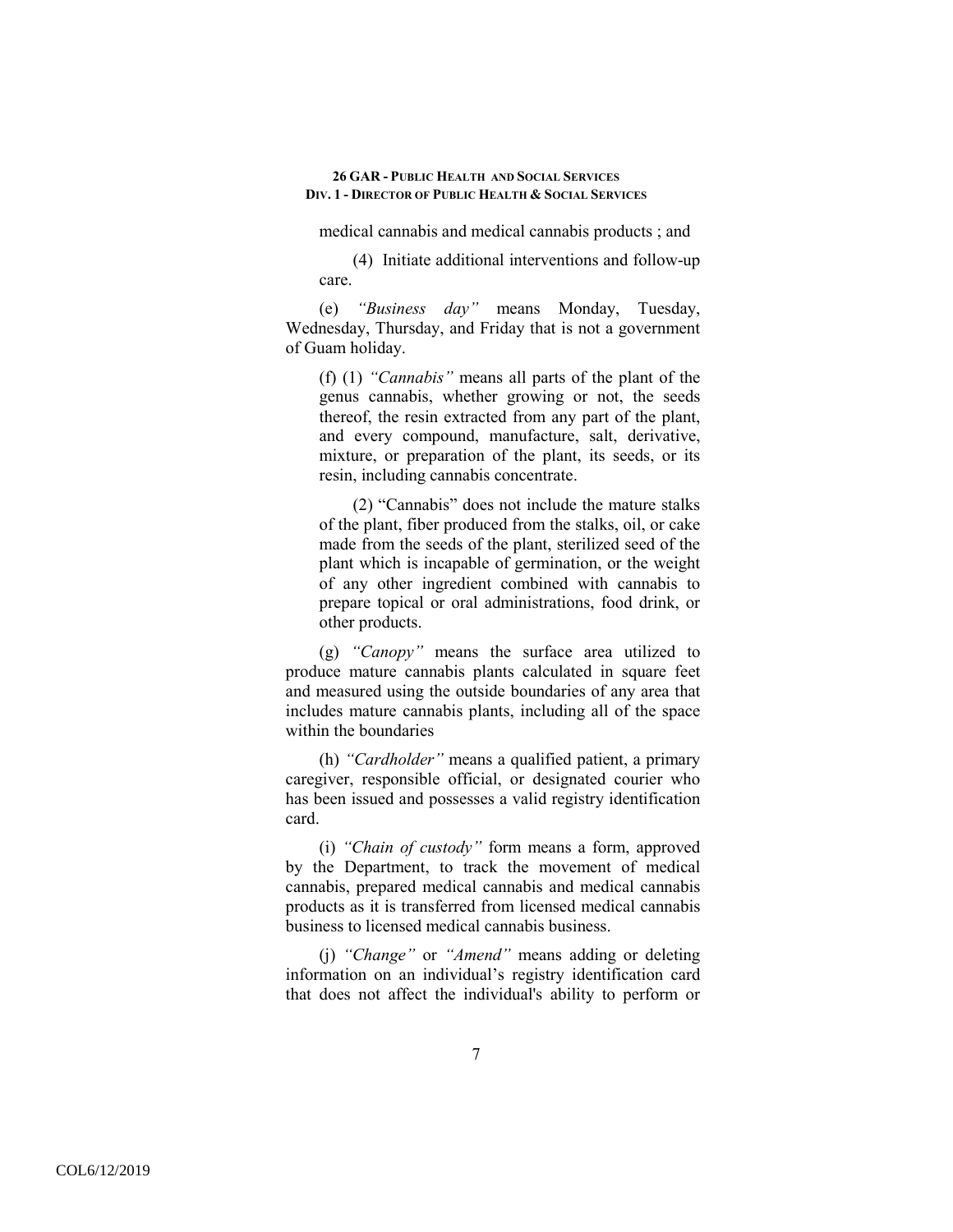delegate a specific act or function.

(k) *"Commercial cultivation facility"* means a licensed medical cannabis business that plants, grows, harvests, dries, cures, grades, and trims medical cannabis, prepared medical cannabis and medical cannabis products for qualified patients.

(l) *"Commercial manufacturing facility"* means a licensed medical cannabis business that conducts the production, preparation, or compounding of manufactured medical cannabis, as described in the Act governing these Rules, or prepared medical cannabis.

(m) *"Commission"* means the Medical Cannabis Regulation Commission consisting of eleven (11) members, as follows:

(1) Director of the Department of Public Health and Social Services or designee;

(2) Chairperson of the Guam Board of Medical Examiners or his designee;

(3) Director of the Department of Agriculture or his designee;

(4) Administrator of the Guam Environmental Protection Agency or his designee;

(5) Chairperson of the Legislative Committee on Health and Human Services or his designee;

(6) Member of the Public at Large appointed by, *I Maga'låhi* (the Governor)

(7) Member of the Public at Large appointed by *I Liheslatura* (the Legislature)

(8) Qualified patient, caregiver, or patient advocate who *shall* be appointed by the Commission

(9) Licensed possessor who *shall* be appointed by the Commission; and

(10) Two (2) physicians appointed by the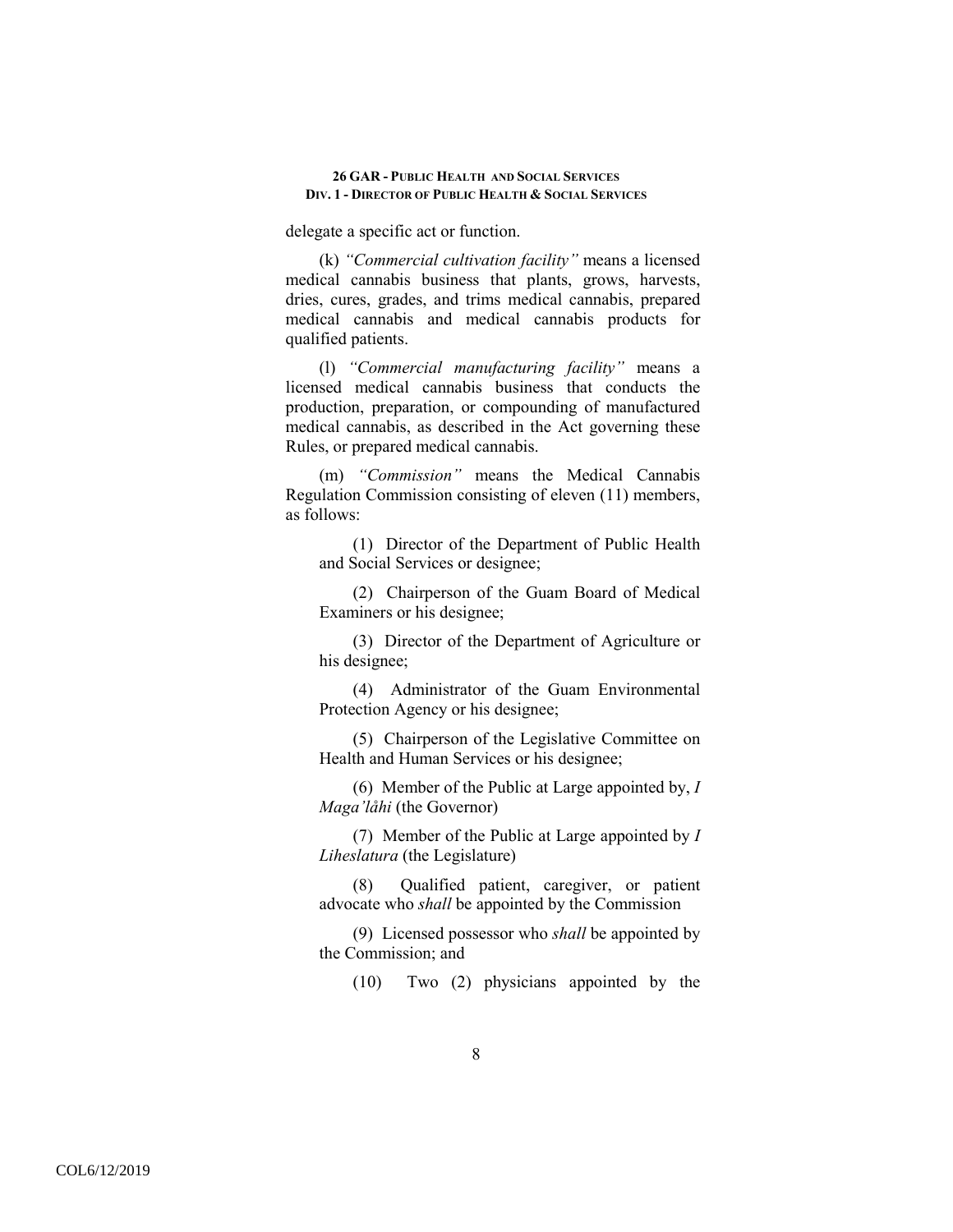Commission representing the field of oncology, neurology, psychiatry, or pain management and who shall be:

(A) Board certified in their area of specialty; and

(B) Knowledgeable about the medical use of cannabis, and whose duties are pursuant to 10 GCA, Division 1, Chapter 12 Part 2, Article 25 § 122506.

 (n) *"Complete"* means in reference to an application, that the application contains all of the required information, as determined by the Director, necessary for processing the application.

(o) *"Crop"* means a specific complete harvest of medical cannabis grown from one (1) or more seeds or cuttings that are planted of the same genetic strain that are planted and grown in the same facility using the same exact methods at the same time.

(p) *"Cultivation agent"* means a responsible official, or employee of a commercial cultivation business who is twenty-one (21) years of age or older and who has not entered a plea of guilty to, a plea of nolo contendere to, been found guilty of, or been convicted of a felony offense as defined in these rules and regulations.

(q) *"Current photograph"* means a picture of an individual, taken no more than sixty (60) calendar days before the submission of the individual's application in a Department.

(r) *"Custodian"* means a person, other than a parent or legal guardian who stands in loco parentis to the child or a person to whom legal custody of the child has been given by order of the juvenile court.

- (s) *"Debilitating medical condition"* means:
	- (1) Cancer;
	- (2) Glaucoma;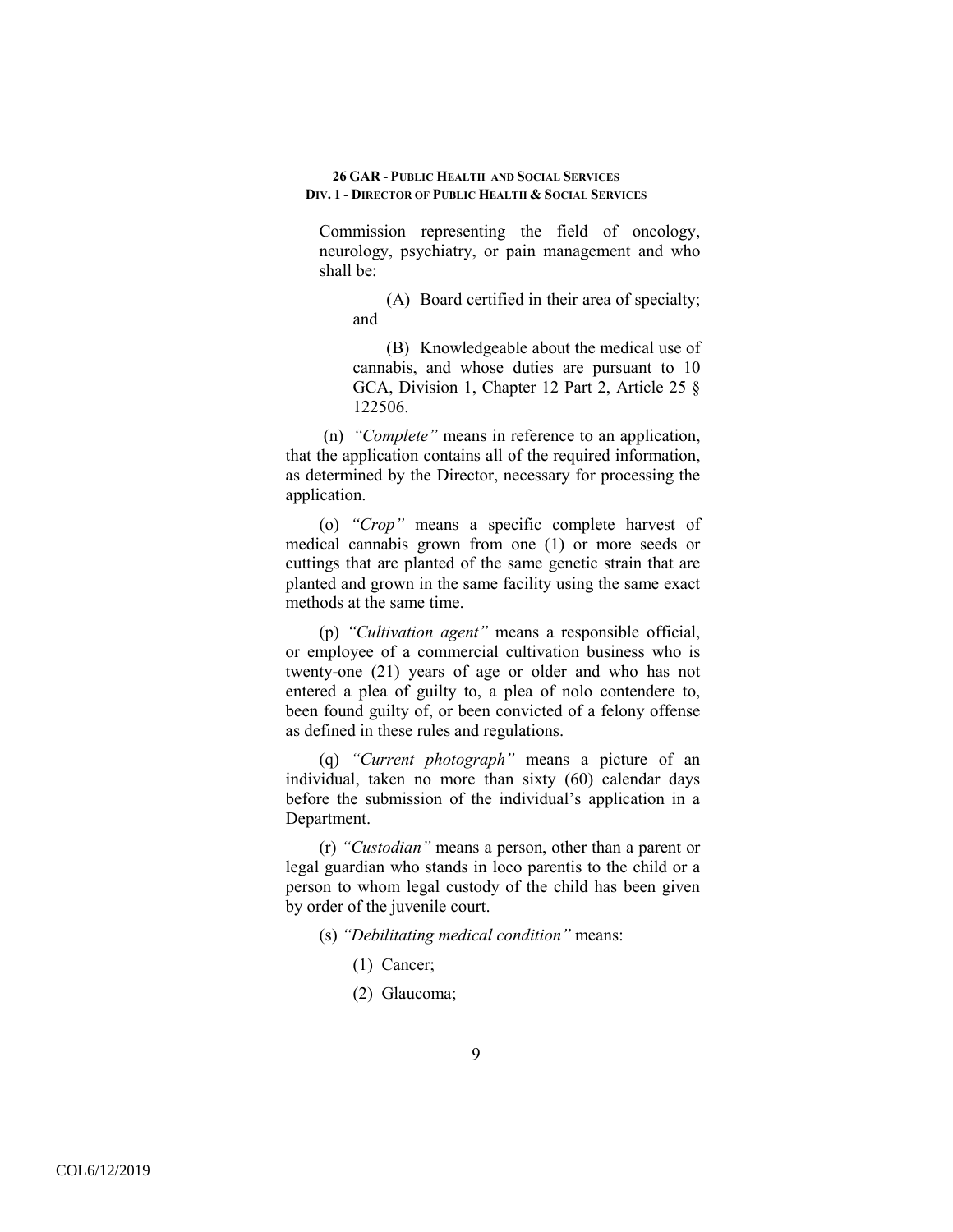(3) Multiple sclerosis;

(4) Damage to the nervous tissue of the spinal cord, with objective neurological indication of intractable spasticity;

(5) Epilepsy;

(6) Positive status for human immunodeficiency virus or acquired;

(7) Admitted into hospice care in accordance with rules promulgated under this Act;

(8) Post-traumatic stress disorder;

(9) Rheumatoid arthritis or similar chronic autoimmune inflammatory disorders; or

(10) Any other medical condition, medical treatment or disease for which the qualified patient's practitioner has determined that the use of medical cannabis may provide relief.

(t) *"Denial"* means the Department's decision not to issue a registry identification card, medical cannabis license or Permit to Operate to an applicant because the applicant or the application does not comply with the applicable requirements in these rules and regulations.

(u) *"Department"* means the Department of Public Health and Social Services.

(v) *"Designated courier"* means a responsible official or employee of a licensed medical cannabis business who is twenty-one (21) years of age or older and who has not entered a plea of guilty to, a plea of nolo contendere to, been found guilty of, or been convicted of a felony offense. Designated couriers *shall* be designated by the licensed medical cannabis business to possess and transport cannabis for medical purposes. Designated couriers *shall* apply for a registry identification card.

(w) *"Director"* means the Director of the Department Public Health and Social Services.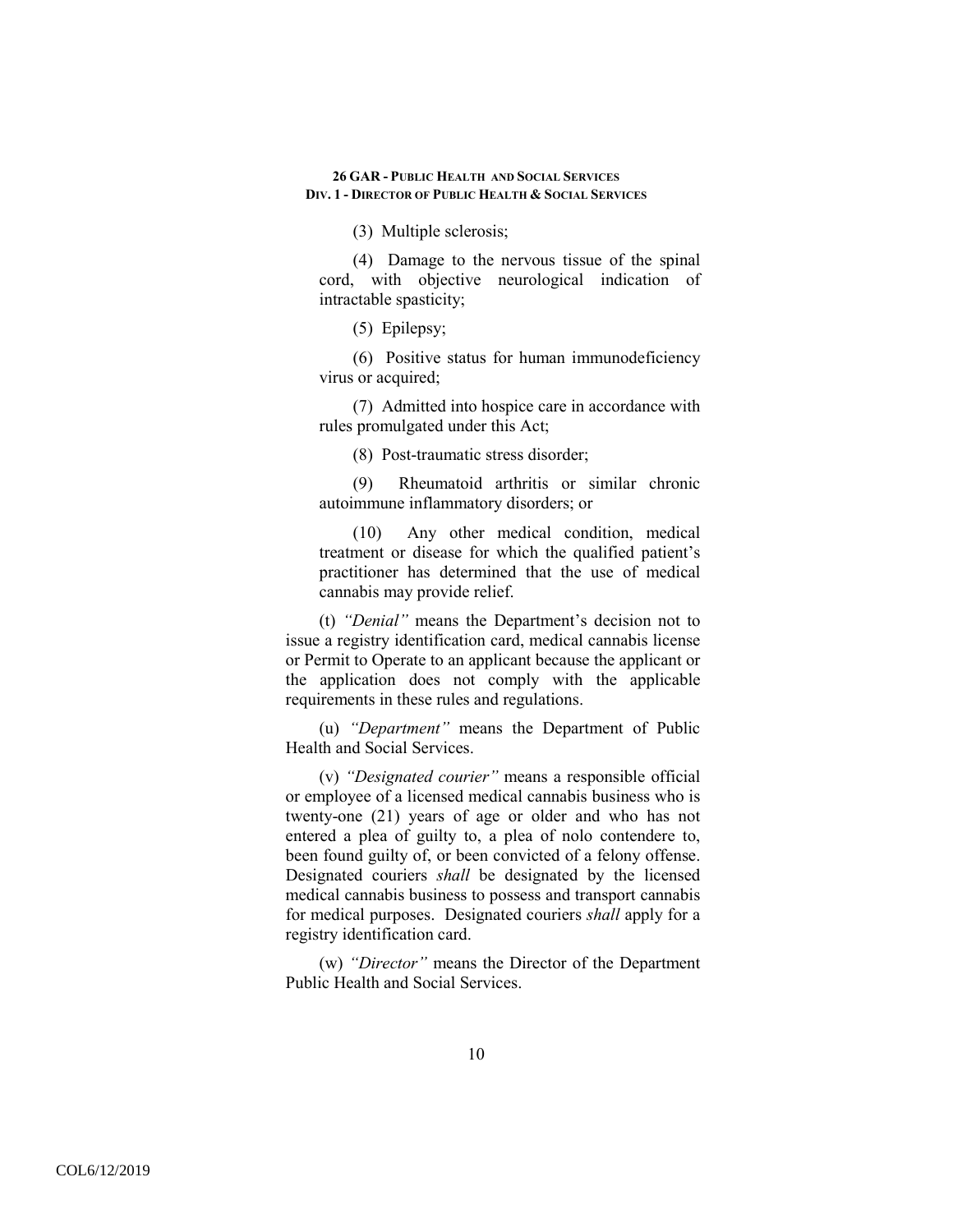(x) *"Dispensary"* means a facility of a licensed medical cannabis business where medical cannabis, prepared medical cannabis, medical cannabis products, or paraphernalia are offered, either individually or in any combination, for retail sale, including an establishment that delivers, pursuant to express authorization by local ordinance, medical cannabis and prepared medical cannabis as part of a retail sale.

(y) *"Dispensary agent"* means a responsible official, or employee of a dispensary, who is 21 years of age or older and has not entered a plea of guilty to, a plea of nolo contendere to, been found guilty of, or been convicted of a felony offense as defined in these rules and regulations.

(z) *"Drug free school zone"* means any area within one thousand (1,000) feet of a public or private elementary, secondary, or post-secondary educational institution or its accompanying grounds; or within the vehicle of any school bus which transports students while in motion. A drug free school zone shall not include private real property which is not a school or the accompanying grounds of a school.

(aa) *"Edible food product"* means a substance, beverage, or ingredient used or intended for use or for sale in whole or in part for human consumption.

(bb) *"Emergency"* means any situation arising from sudden and reasonably unforeseeable events beyond the control of the owner or operator or a dispensary, including *force majeure*, which situation requires immediate corrective action to restore normal operation, and that causes a dispensary to violate these rules and regulations. An emergency shall not include noncompliance to the extent caused by malfunction of equipment, lack of preventive maintenance, careless or improper operation, or human error.

(cc) *"Employee"* means any person, including the owner, operator, manager or other person performing any function or services in a licensed medical cannabis business, whether for compensation or otherwise.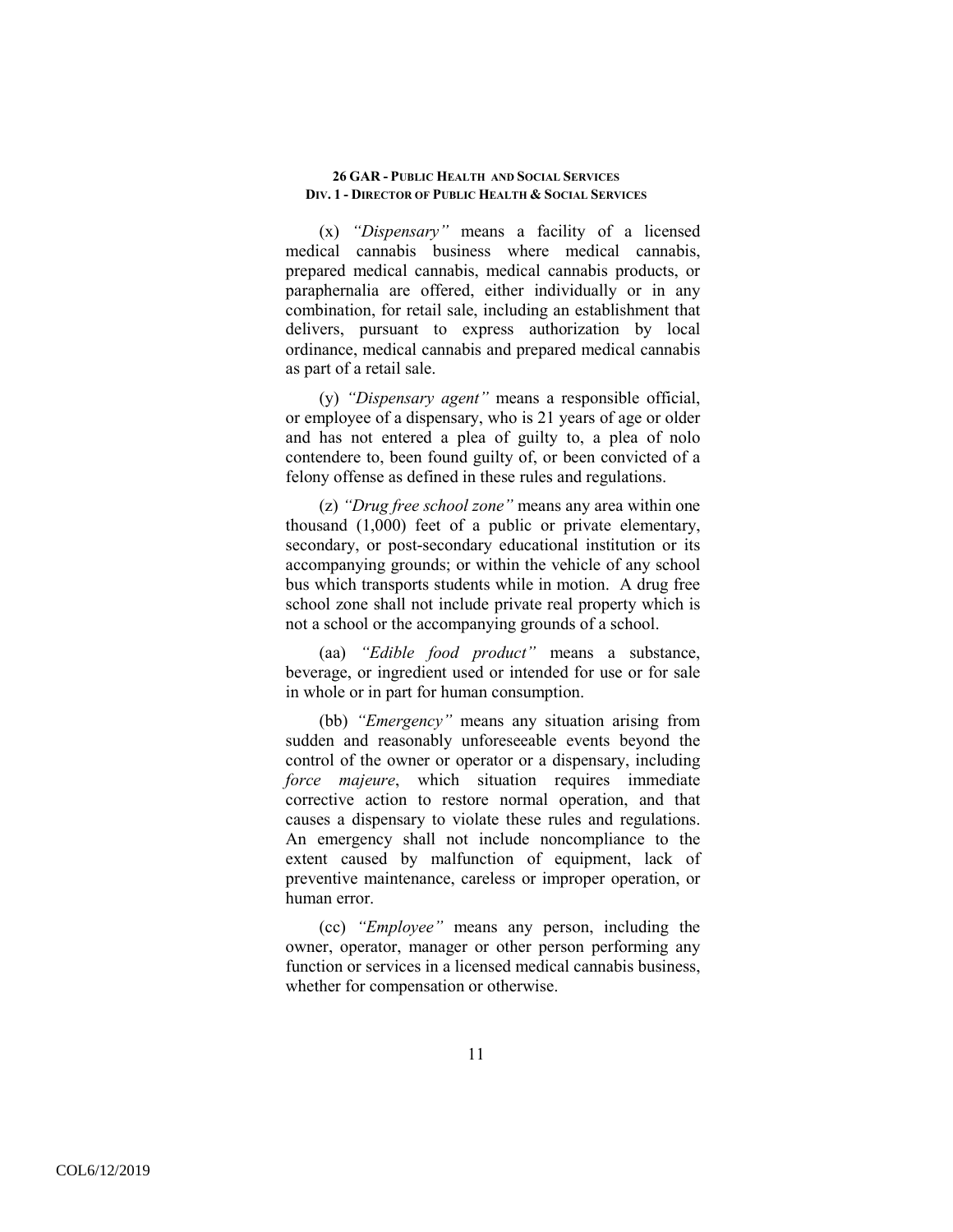(dd) *"Enclosed area"* when used in conjunction with "enclosed locked facility" means outdoor space surrounded by solid walls at least ten (10) feet in height, constructed of metal, concrete, or stone, surrounded by concertina wire that prevents any viewing of the cannabis plants, and a solid metal gate at least one (1) inch thick.

(ee) *"Enclosed, locked location"* means an area that is completely enclosed by solid walls at least ten (10) feet in height, constructed of metal, concrete, or stone on all sides or windows exclusive of doors and passage ways and away from public view.

(ff) *"Felony offense"* means:

(1) A violent crime that was classified as a felony in the jurisdiction where the person was convicted;

(2) A violation of a state or federal controlled substance law that was classified as a felony in the jurisdiction where the person was convicted, but does not include:

(A) An offense for which the sentence, including any term of probation, incarceration, or supervised release, was completed ten (10) or more years earlier; or

(B) An offense involving conduct that would be immune from arrest, prosecution or penalty under the Act except that the conduct occurred before the effective date of the Act or was prosecuted by an authority other than Guam; and

(C) A crime involving fraud, dishonest dealing or moral turpitude that is or was formerly classified as a felony in the jurisdiction where the person was convicted.

(gg) *"Finished product"* means a product infused with marijuana that is intended for use, ingestion or consumption other than smoking, including but not limited to edible products, ointments, concentrates and tinctures. A finished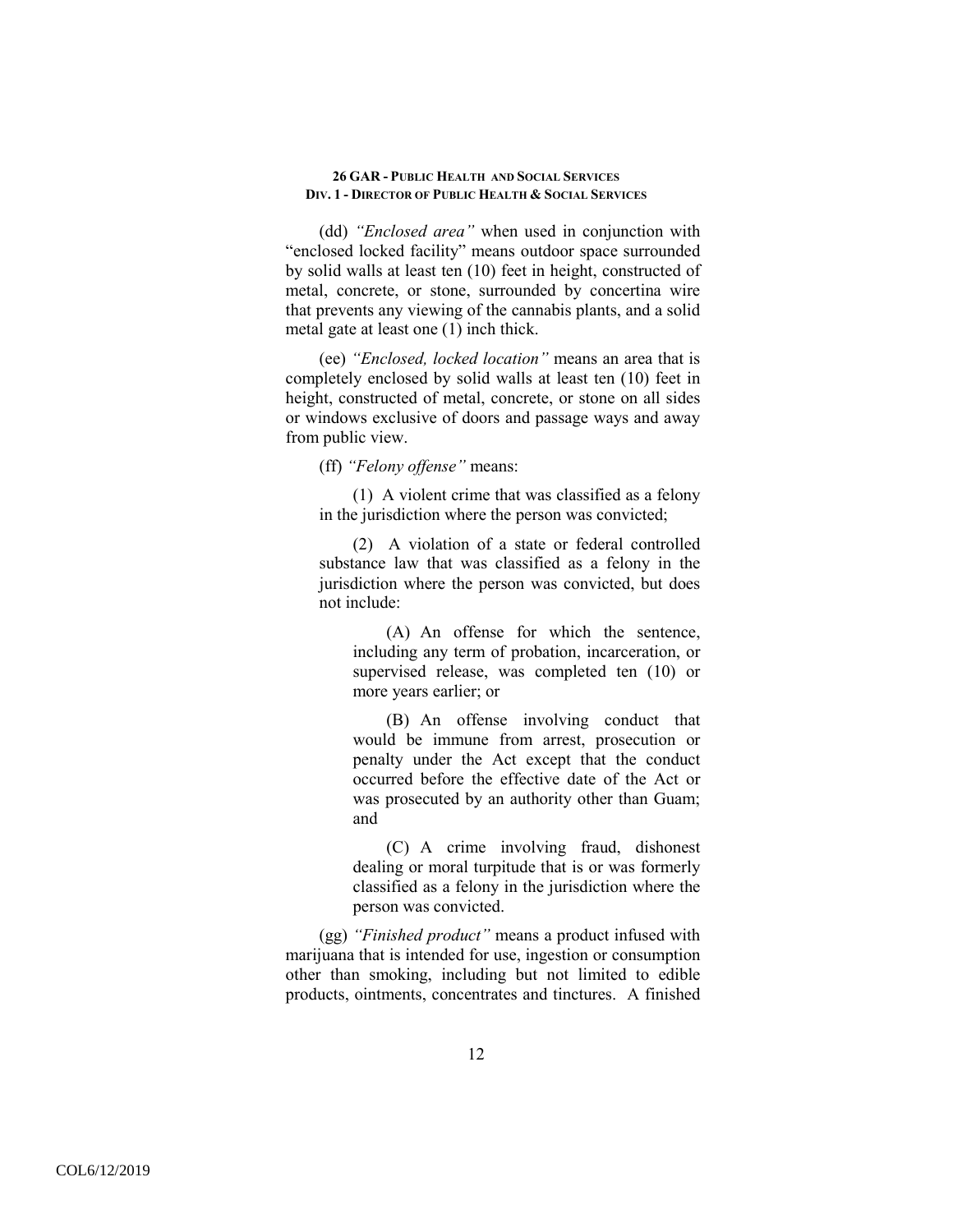product does not mean dried marijuana flowers.

(hh) *"Gross weight"* means the weight of medical cannabis, prepared medical cannabis, or medical cannabis product that includes the weight of the packaging.

(ii) *"GCA"* means Guam Code Annotated.

(jj) *"Guam residency"* means that the applicant shall prove that they are a Guam resident by submitting:

(1) A valid Guam mayor's verification; or

(2) Guam rental agreement, lease or mortgage with the applicant's name and Guam home address; or

(3) Guam utility bills (i.e. power, water, and trash) with the applicant's name and Guam home address.

(kk) *"Hospice care"* means palliative care for the terminally and seriously ill provided in a hospital, nursing home, or private residence.

(ll) *"Legal guardian"* means an adult who is responsible for a minor through acceptance of guardianship of the minor through a testamentary appointment or an appointment by a court.

(mm) *"Licensed medical cannabis business"* means any person or association of persons within Guam that the Department determines to be qualified to laboratory test, cultivate, manufacture, or dispense medical cannabis pursuant to this Act, and that is licensed by the Department to do so.

(1) No practitioner providing written certification for the medical use of cannabis shall own or be employed by a licensed medical cannabis business.

(2) At least fifty-one percent (51%) of the licensed medical cannabis business shall retain ownership by legal residents of Guam who have maintained continuous legal residential address or addresses on Guam for a period of no less than three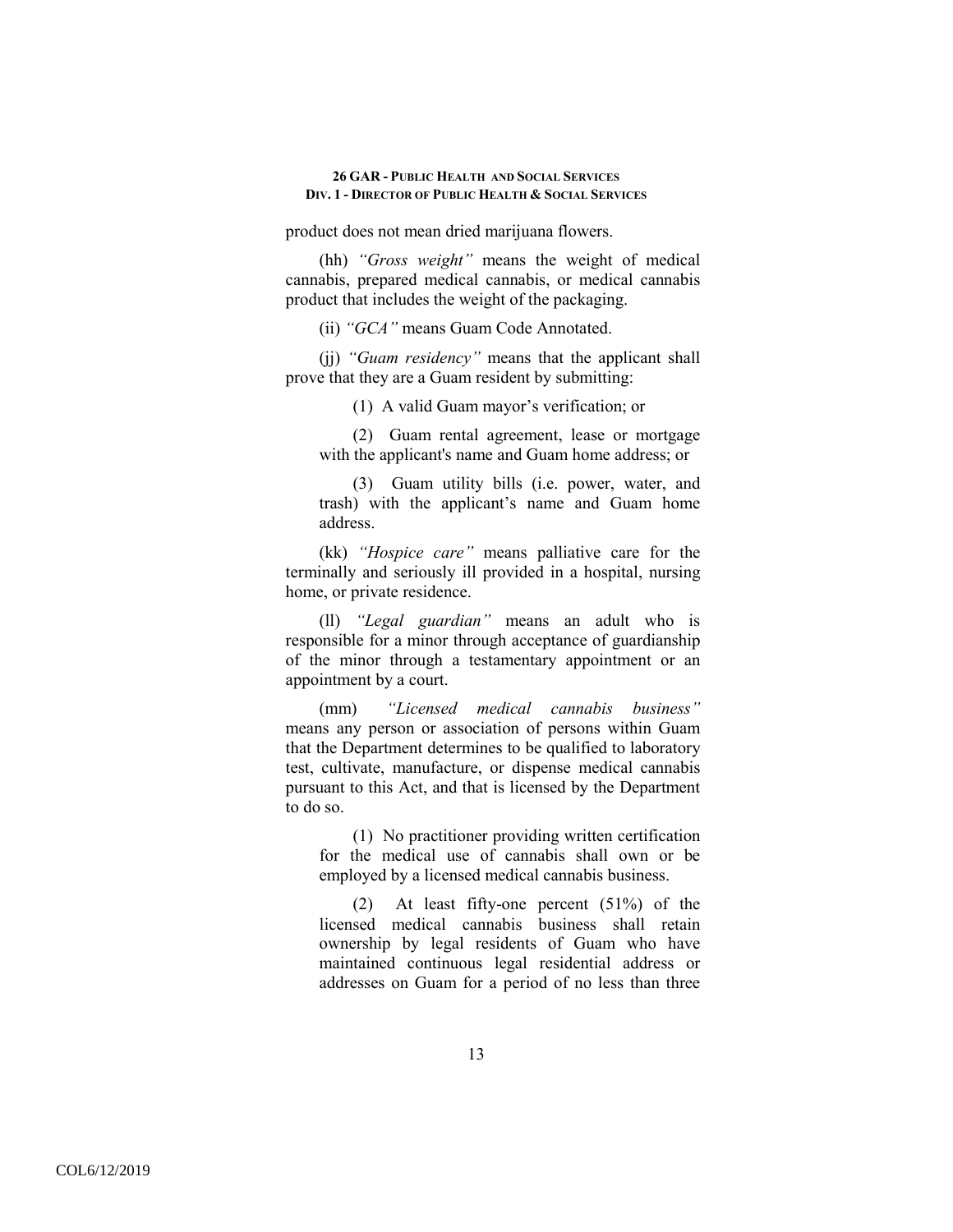(3) years prior to the application for a medical cannabis license.

(nn) *"Licensed possessor"* means any person or association of persons within Guam that the Department determines to be qualified to produce, possess, distribute, dispense, acquire, cultivate, process, transfer, transport, sell, administer, or conduct laboratory testing or cannabis pursuant to this Act and that is licensed or approved by the Department.

(oo) *"Lot"* means the flowers from one (1) or more medical cannabis plants of the same strain and from the same crop, in a quantity that weighs five (5) pounds or less, or the leaves or other plant matter from one or more medical cannabis plants, other than full female flowers, in a quantity that weighs fifteen (15) pounds or less.

(pp) *"Manufacturing agent"* means a responsible official, or employee of a commercial manufacturing business, who is 21 years of age or older and has not entered a plea of guilty to, a plea of *nolo contendere* to, been found guilty of, or been convicted of a felony offense as defined in these rules and regulations.

(qq) *"Marijuana"* means another name for cannabis.

(rr) *"Medical cannabis business"* means a commercial cultivation facility, commercial manufacturing facility, dispensary, or medical cannabis testing laboratory.

(ss) *"Medical cannabis product"* means a product infused with medical cannabis or prepared medical cannabis intended for use or consumption such as, but not limited to, edibles and topical products.

(tt) *"Medical use"* means the acquisition, cultivation, possession, processing, (including development of related products such as food, tinctures, aerosols, oils, or ointments), transfer, transportation, sale, distribution, dispensing, or administration or laboratory testing of cannabis, as well as the possession of cannabis paraphernalia, for the benefit of qualified patients in the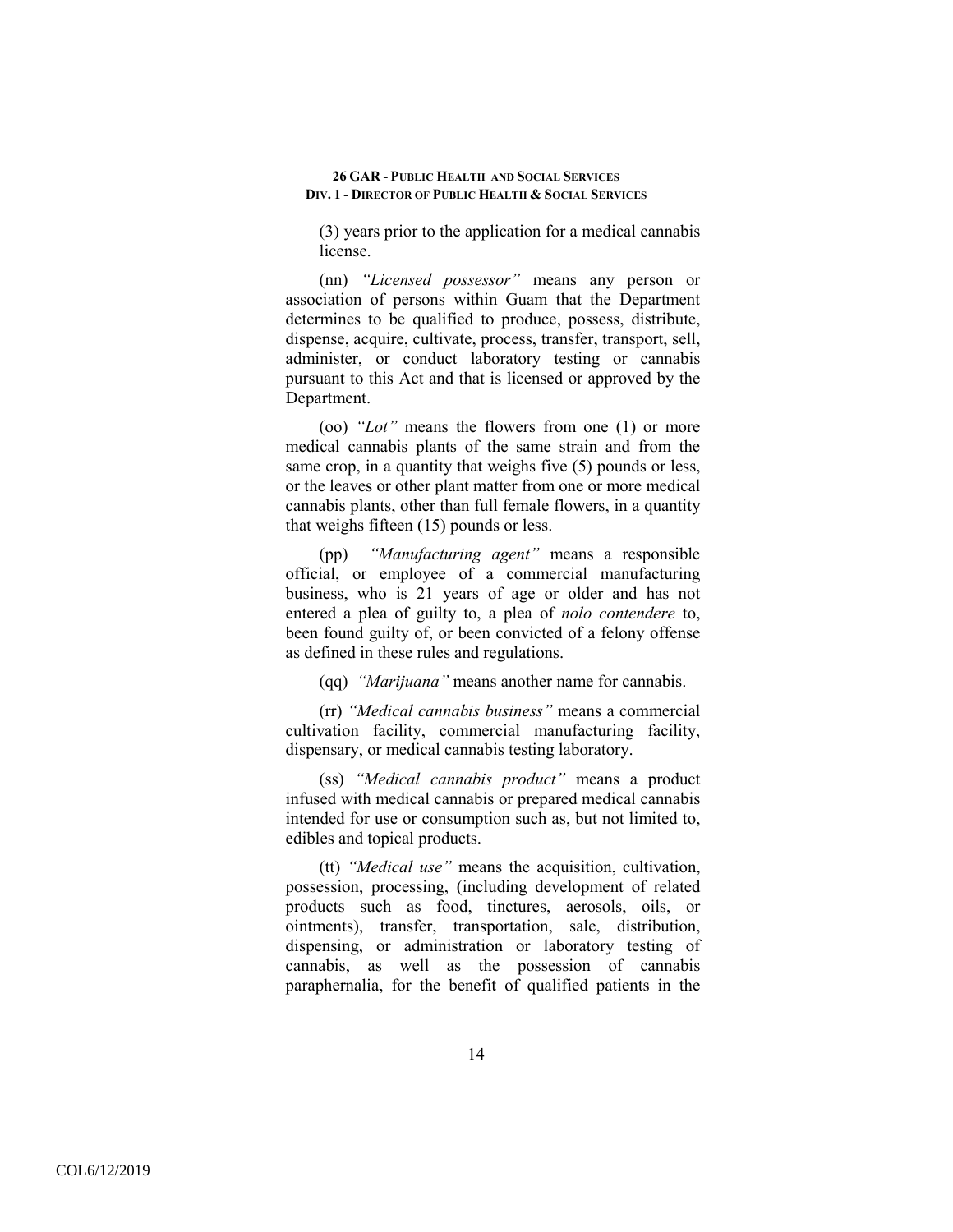treatment of debilitating medical conditions, or the symptoms thereof.

(uu) *"Medical marijuana concentrate"* means a specific subset of medical marijuana that was produced by extracting cannabinoids from medical marijuana. Categories of medical marijuana concentrate include waterbased medical marijuana concentrate, food-based medical marijuana concentrate and solvent-based medical marijuana concentrate.

(vv) *"Medical marijuana-infused product"* means a produce infused with medical marijuana that is intended for use or consumption other than by smoking, including but not limited to, edible products, ointments, and tinctures.

(ww) *"Owner"* means a person who owns, operates, or controls a dispensary or cultivation site.

(xx) *"Paraphernalia"* means accessories, devices, and other equipment that is necessary or used to assist or facilitate in the consumption of medical cannabis.

(yy) *"Pesticide"* means any substance or mixture of substances intended for preventing, destroying, repelling or mitigating any pest or any substance or mixture of substances intended for use as a plant regulator, defoliant or desiccant.

(zz) *"Practitioner"* means a person licensed in Guam to prescribe and administer drugs that are subject to the Guam Uniform Controlled Substances Act. A practitioner shall not be a doctor of veterinary medicine or practice veterinary medicine.

(aaa) *"Premises"* means a location approved and registered by the Department under these rules and regulations and includes all areas of the business at the registered location, including offices, kitchens, restrooms and storage rooms; also including all public and private areas where individuals are permitted to be present.

(bbb) *"Prepared medical cannabis"* means cannabis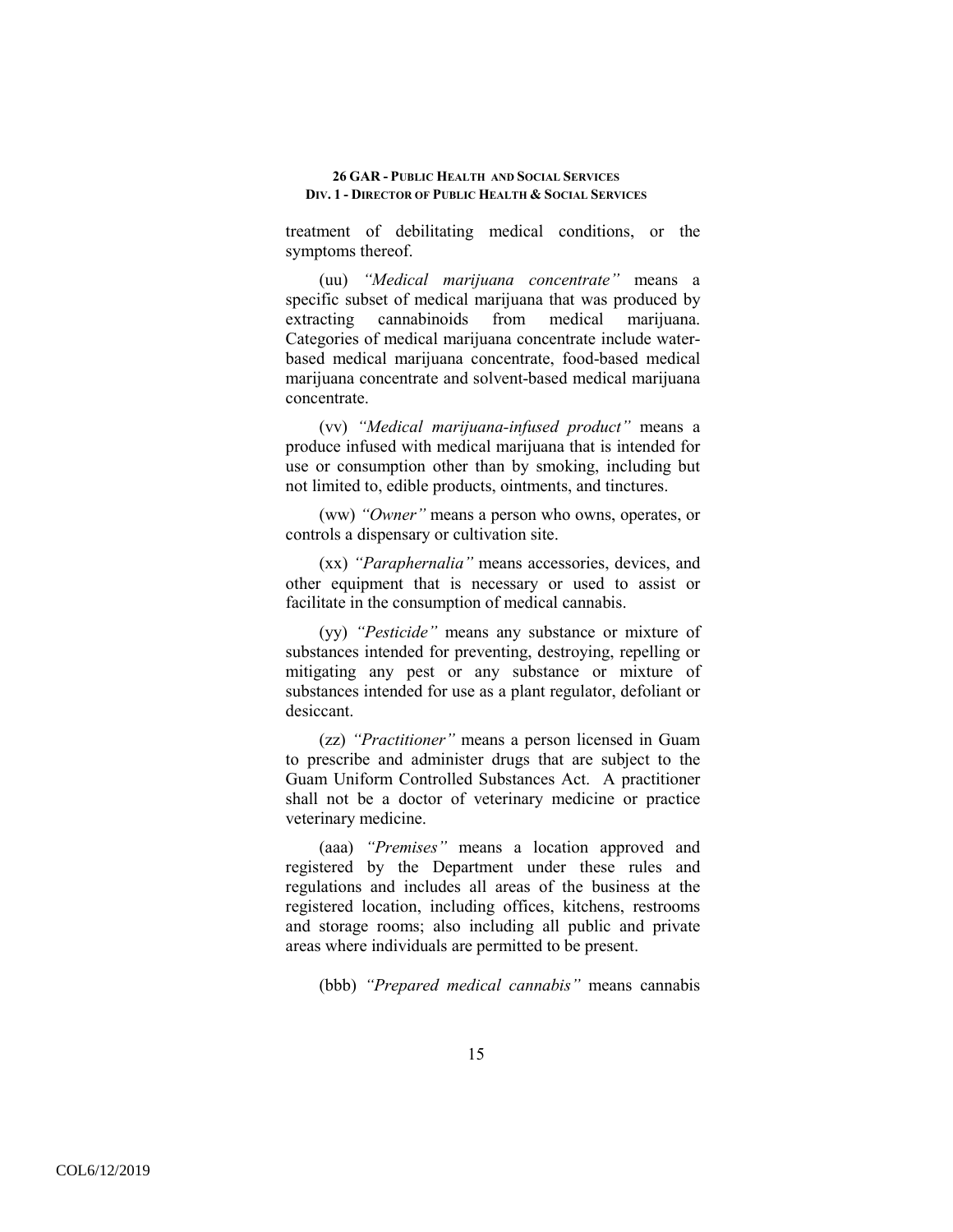manufactured or processed and intended for use or consumption through means such as, but not limited to, extracts, oils, tinctures, and suppositories.

(ccc) *"Primary caregiver"* means a person who

(1) Has been designated as such on the qualified patient's application for registry identification card, or in other written notification by the qualified patient, and has been approved by the Department;

(2) Has agreed to assist with a patient's medical use of marijuana;

(3) Has not entered a plea of guilty to, a plea of *nolo contendere* to, been found guilty of, or been convicted of a felony offense as defined in these rules and regulations;

(4) Is prohibited from consuming cannabis obtained for the personal, medical use of the qualified patient;

(5) Assists no more than five qualified patients with the medical use of marijuana.

(ddd) *"Public Place"*

(1) *"Public place"* means any location, facility, or venue that the public is invited or in which the public is permitted, but is not intended for the regular exclusive use of an individual or a specific group of individuals.

(2) *"Public place"* includes, but is not limited to, the following:

- (A) Airports;
- (B) Banks;
- (C) Bars;
- (D) Child care facilities;

(E) Child care group homes during hours of operation;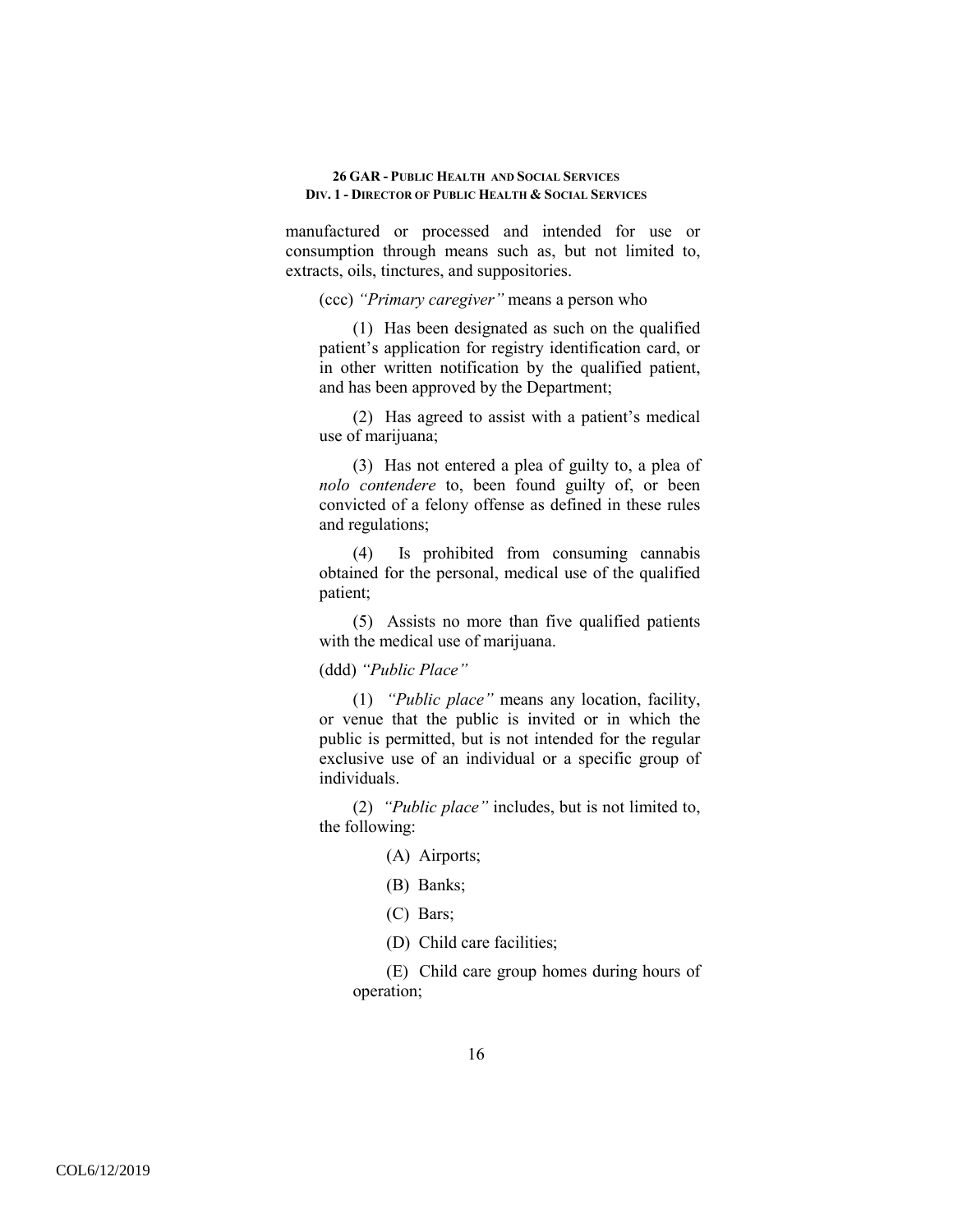> (F) Common areas of apartment buildings, condominiums, or other multi-family housing facilities;

- (G) Educational facilities;
- (H) Entertainment facilities;

(I) Government of Guam offices, buildings, and properties;

- (J) Health care institutions
- (K) Hotel and motel common areas;
- (L) Laundromats;
- (M) Libraries;
- (N) Office buildings;
- (O) Parking lots;
- (P) Parks;
- (Q) Public beaches;
- (R) Public transportation facilities;
- (S) Reception areas;
- (T) Restaurants;

(U) Retail food production or marketing establishments;

- (V) Retail food establishments;
- (W) Retail stores;
- (X) Schools;
- (Y) Shopping malls;
- (Z) Sidewalks;
- (AA) Sports facilities;
- (BB) Theaters; and
- (CC) Waiting rooms.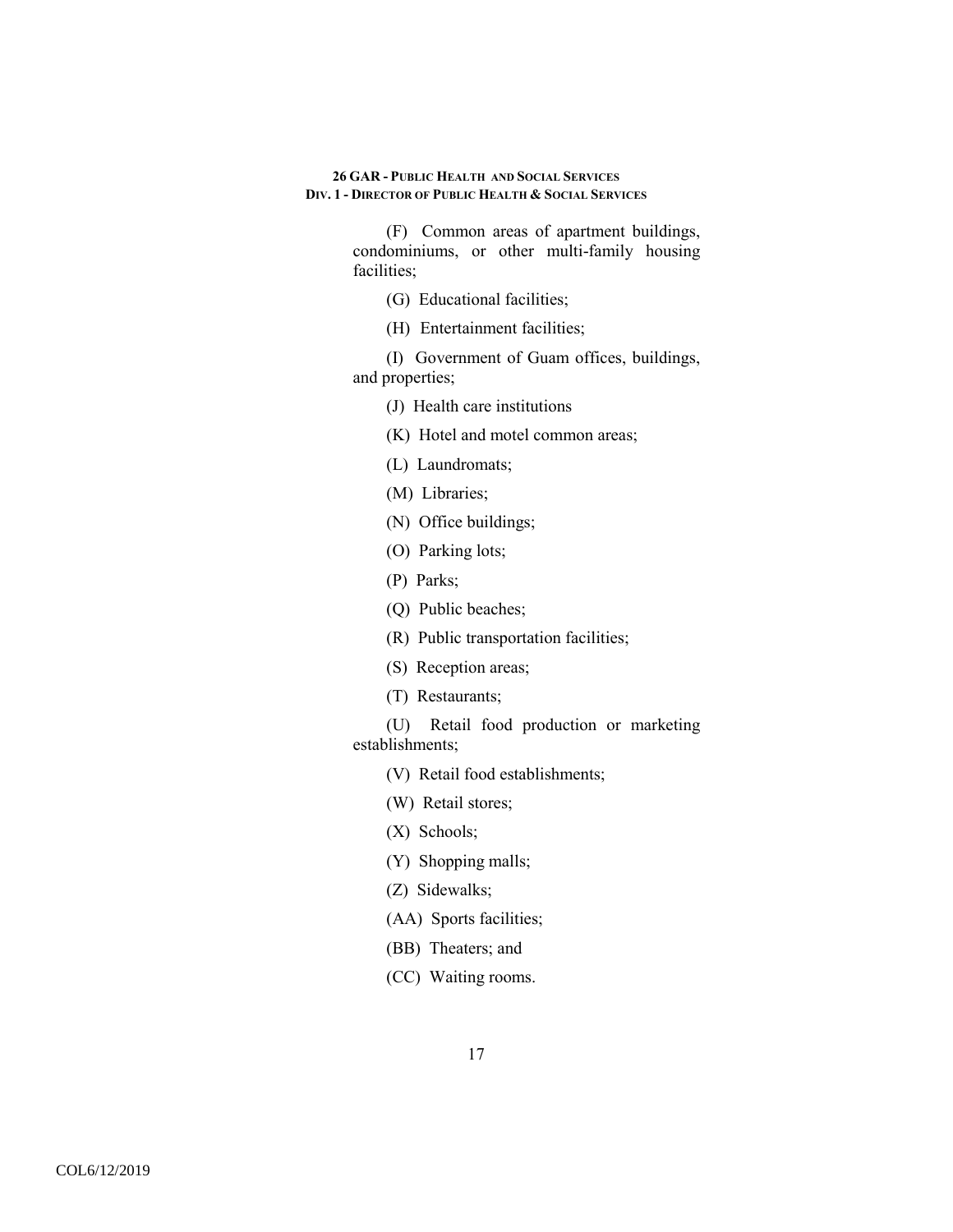(3) *"Public place"* does not include the following:

(A) Nursing care institutions, as defined as a health care institution that provides inpatient beds or resident beds and nursing services to persons who need continuous nursing services but who do not require hospital care or direct daily care from a physician;

(B) Hospices, as defined as a hospice service agency or the provision of hospice services in an inpatient facility;

(C) Assisted living centers, as defined as an assisted living facility that provides resident rooms or residential units to eleven or more residents;

(D) Assisted living homes, as defined as an assisted living facility that provides resident rooms to ten or fewer residents;

(E) Adult day health care facilities, as defined means a facility that provides adult day health services during a portion of a continuous twenty-four-hour period for compensation on a regular basis for five or more adults who are not related to the proprietor;

(F) Adult foster care homes, as defined as a residential setting that provides room and board and adult foster care services for at least one and no more than four adults in which the sponsor or the manager resides with the residents and integrates the residents who are receiving adult foster care into that person's family; or

(G) Private residences except when used as a child care facility or health care facility; or

(H) Hotel and motel rooms rented to guests;

(I) Retail medical cannabis stores, where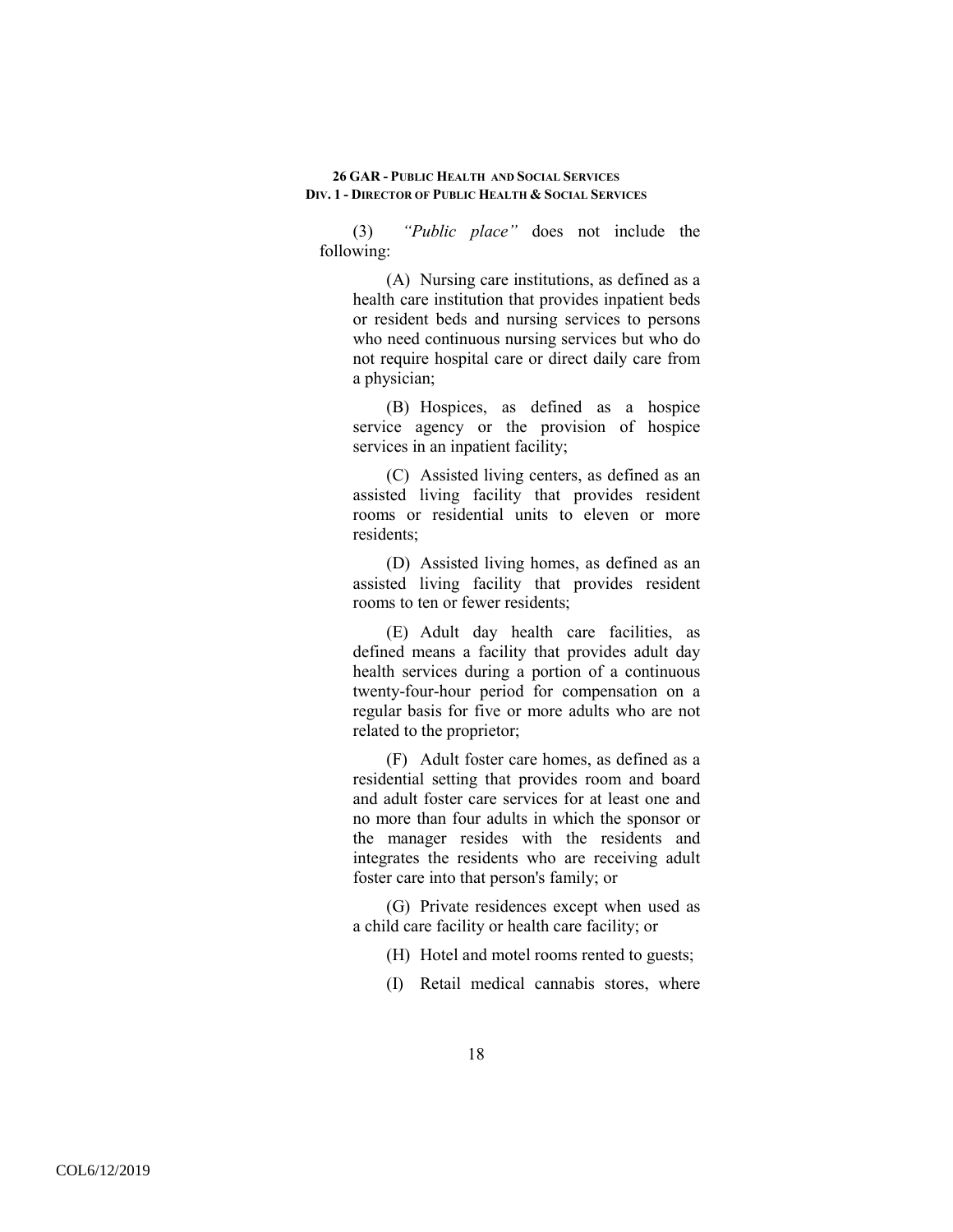the primary purpose of such business is the dispensing of medical cannabis or the sale of medical cannabis paraphernalia, provided however that if employers shall elect to allow the smoking of medical cannabis, such business establishment shall follow the requirements set forth in § 90106 of the Natasha Protection Act contained in Chapter 90 of Title 10, Guam Code Annotated. For the purposes of this chapter, "smoking," as it is applied from the Natasha Protection Act into compliance with this chapter refers to the smoking of medical cannabis, medical cannabis product, or medical marijuana concentrate; or

(J) A private enclosed office work place occupied exclusively by one (1) or more medical cannabis smokers.

(4) Nothing in this Chapter will be so construed as to prohibit the right of every private employer to designate any place of employment under his control, or any portion thereof as a nonsmoking area, or an area where medical cannabis use is prohibited.

(eee) *"Qualified patient"* means a person who has been diagnosed by a practitioner as having a debilitating medical condition and has received written certification from a licensed Guam practitioner for the medical use of cannabis.

(fff) *"Quarantine"* means that a lot of medical cannabis or batch of prepared medical cannabis or medical cannabis products shall be separated from all other inventory of medical cannabis, prepared medical cannabis and medical cannabis products.

(ggg) *"Registry identification card"* means the official card issued by the Department to legally permit a primary caregiver, responsible official or designated courier to possess, handle or transport medical marijuana. Optional for qualified patients.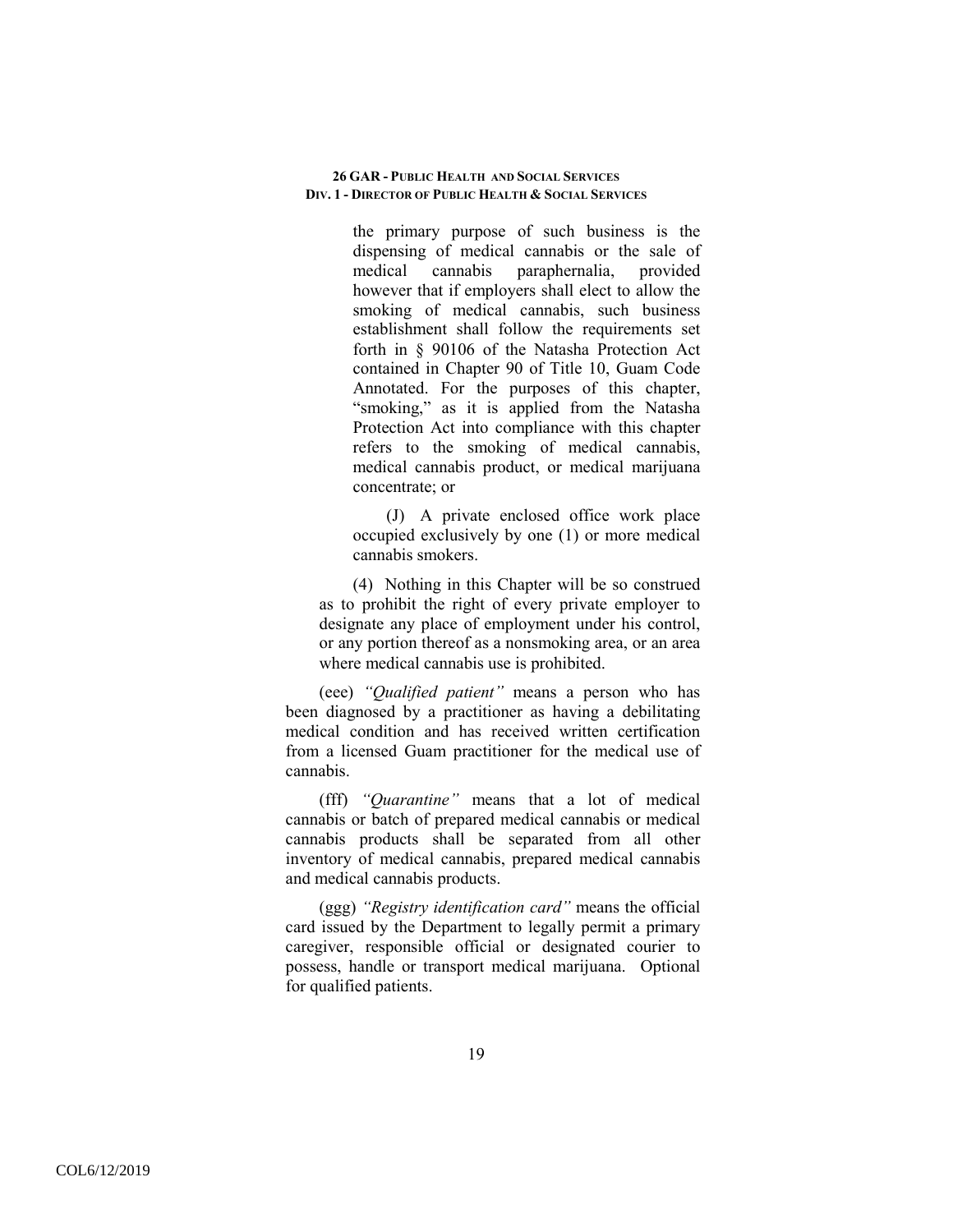## (hhh) *"Responsible official"* means:

(1) A president, vice-president, secretary, or treasurer of the corporation in charge of a principal business function, or any other person who performs similar policy or decision-making functions for the corporations;

(2) A general partner or sole proprietorship;

(3) For a public agency: a principal executive officer, ranking elected official, or an authorized representative as approved by the Director. For the purposes of these rules and regulations, a principal executive officer of a federal agency includes the chief executive officer, commanding officer, or equivalent rank or position, who has responsibility for the overall operations of a principal unit of the agency;

(4) A responsible official shall not have been convicted in any state or jurisdiction of the United States, including the Commonwealth of the Northern Mariana Islands, for the manufacture or delivery of a controlled substance in Schedule I or Schedule II; and

(5) A responsible official shall be registered with the Department and hold a registry identification card.

(iii) *"Revocation"* means the Department's decision that an individual's registry identification card or a licensed medical cannabis business' medical cannabis license or Permit to Operate is revoked because the individual or licensed medical cannabis business does not comply with the applicable requirements or violates any condition in the Act or these rules and regulations.

(jjj) *"Solvent-based medical marijuana concentrate"* means a medical marijuana concentrate that was produced by extracting cannabinoids from medical marijuana through the use of a solvent approved by the Department.

(kkk) *"Unrecognizable cannabis"* means marijuana or cannabis plant material rendered indistinguishable from any other plant material.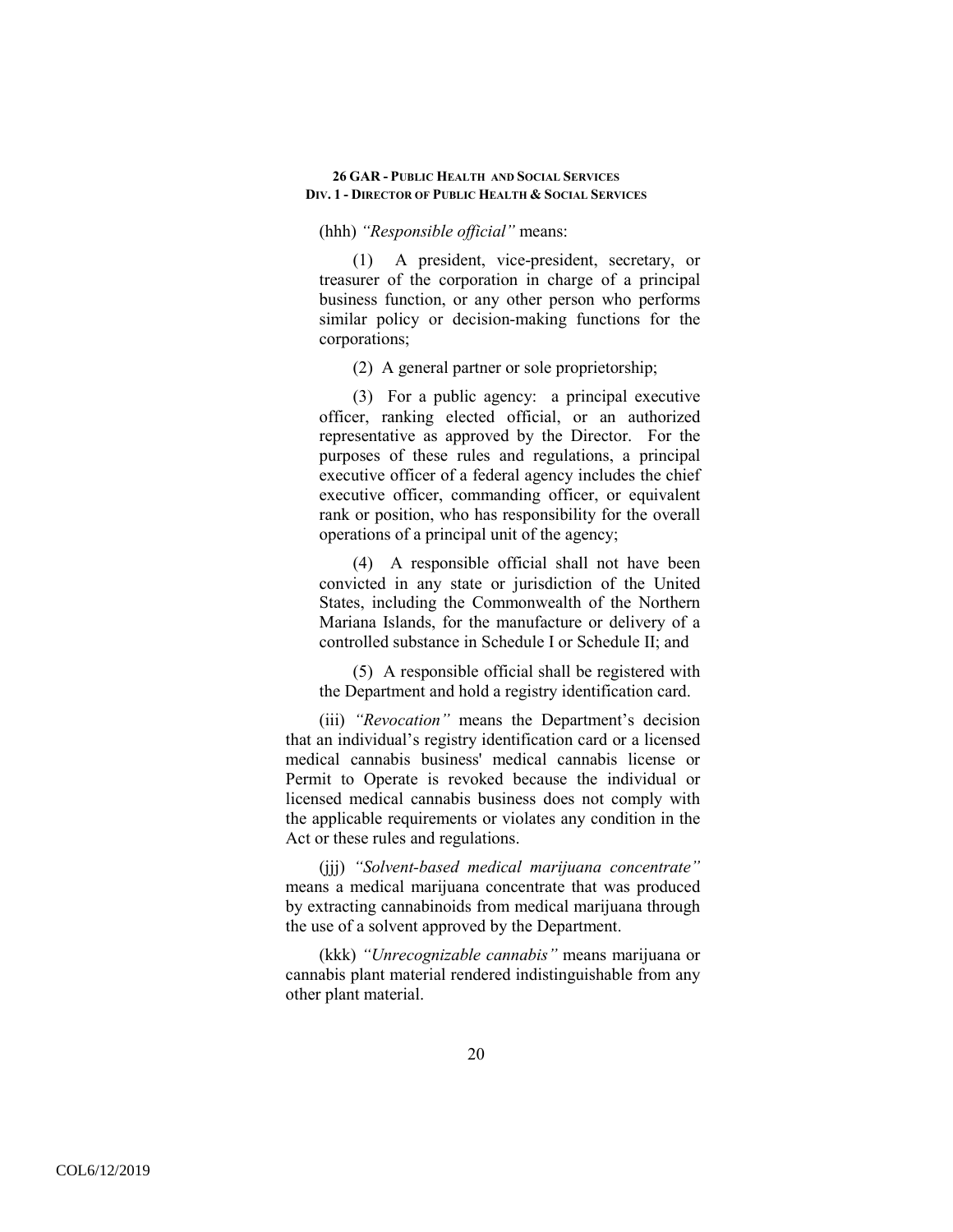(lll) *"Usable marijuana"* means the tried flowers of the marijuana plant, and any mixture or preparation thereof, but does not include the seeds, stalks, and roots of the plant and does not include the weight of any non-marijuana ingredients combined with marijuana and prepared consumption as food or drink or prepared as other finished products.

(mmm) *"Verification of identity"* means proof of identity by submitting the following:

(1) Certified copy of birth certificate; and

(2) Valid Guam driver's license; or

(3) Valid Guam identification card as approved by the Director of the Department; or

(4) Photograph page in the qualified patient's U.S. passport; or

(5) Photograph page in the qualified patient's foreign passport, as approved by the Director.

(nnn) *"Water-based medical marijuana concentrate"* means a medical marijuana concentrate that was produced by extracting cannabinoids from medical marijuana through the use of only water, ice or dry ice.

(ooo) *"Weight"* means the net weight of medical cannabis, prepared medical cannabis, and medical cannabis product in ounces without any packaging.

(ppp) *"Written certification"* means a statement in a qualified patient's medical records or a statement signed, either by prepared physical form or via the site names by a qualified patient's practitioner that, in the practitioner's professional opinion, the qualified patient has a debilitating medical condition and the practitioner believes that the potential health benefits of the medical use of cannabis would likely outweigh the health risks for the qualified patient. The qualified patient's practitioner shall keep a copy of the written certification on file and provide it upon request by the Department or authorized law enforcement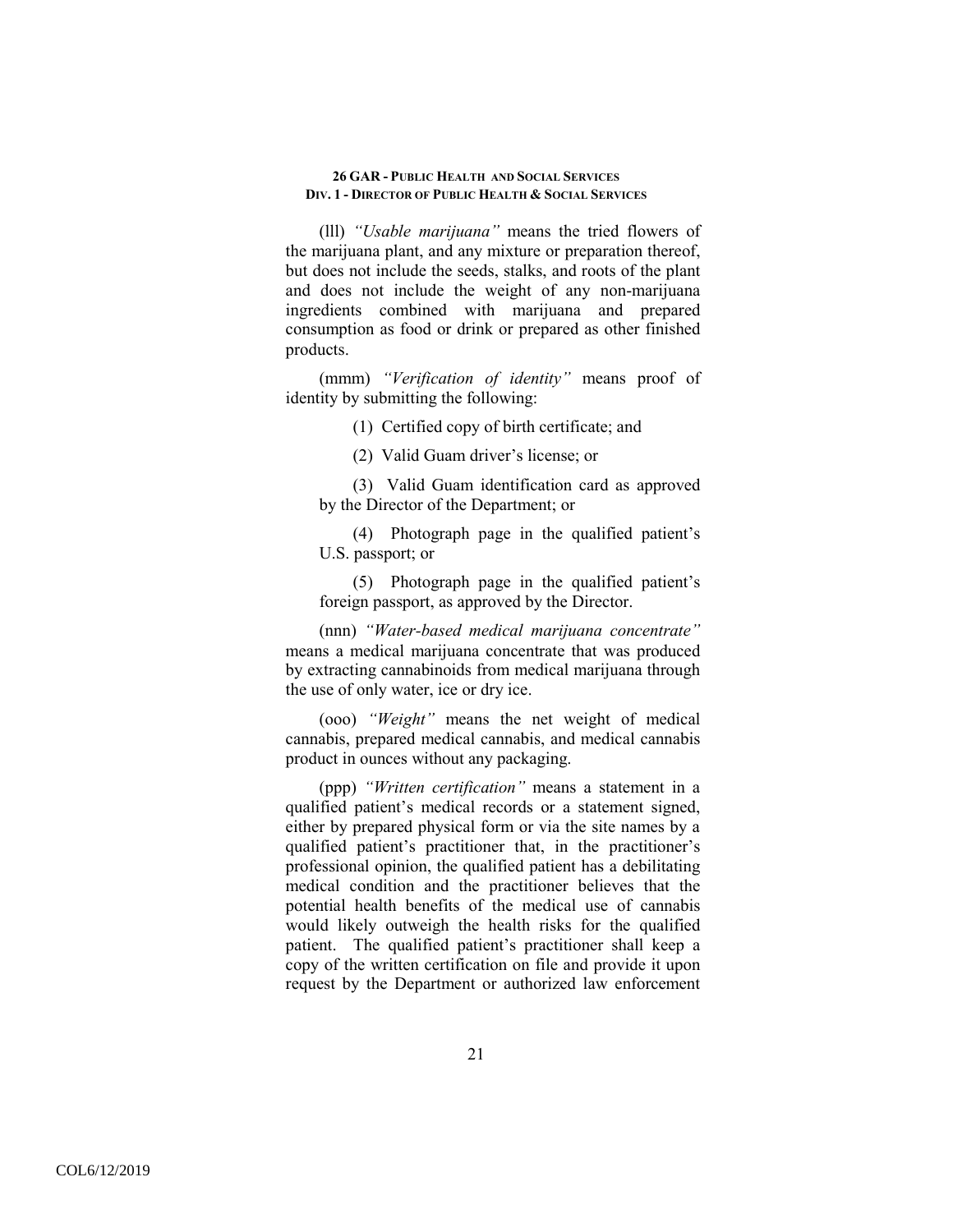personnel. A written certification shall:

(1) Be valid for no more than one (1) year from the date of issuance, provided however that if the qualified patient shall apply for a registry identification card, he shall submit his application for such card within thirty (30) days of certification;

(2) Include a signed declaration by the qualified patient's practitioner affirming a bona fide practitionerpatient relationship

(3) Not include the qualified patient's medical condition or any other information relating to the condition; and

(4) Contain all of the following information:

(A) The qualified patient's

(i) First name, middle name, if applicable; last name; and suffix, if applicable;

(ii) Date of birth;

(iii) Home, mailing and email addresses; and

(B) The practitioner's:

(i) First name, middle name, if applicable; last name; and suffix, if applicable;

(ii) Guam Board of Medical Examiner's license number, including an identification of the physician license type or the practitioner's license number from their appropriate licensing or regulatory board and the identification of the practitioner's license type.

(iii) Office address on file with the practitioner's licensing board;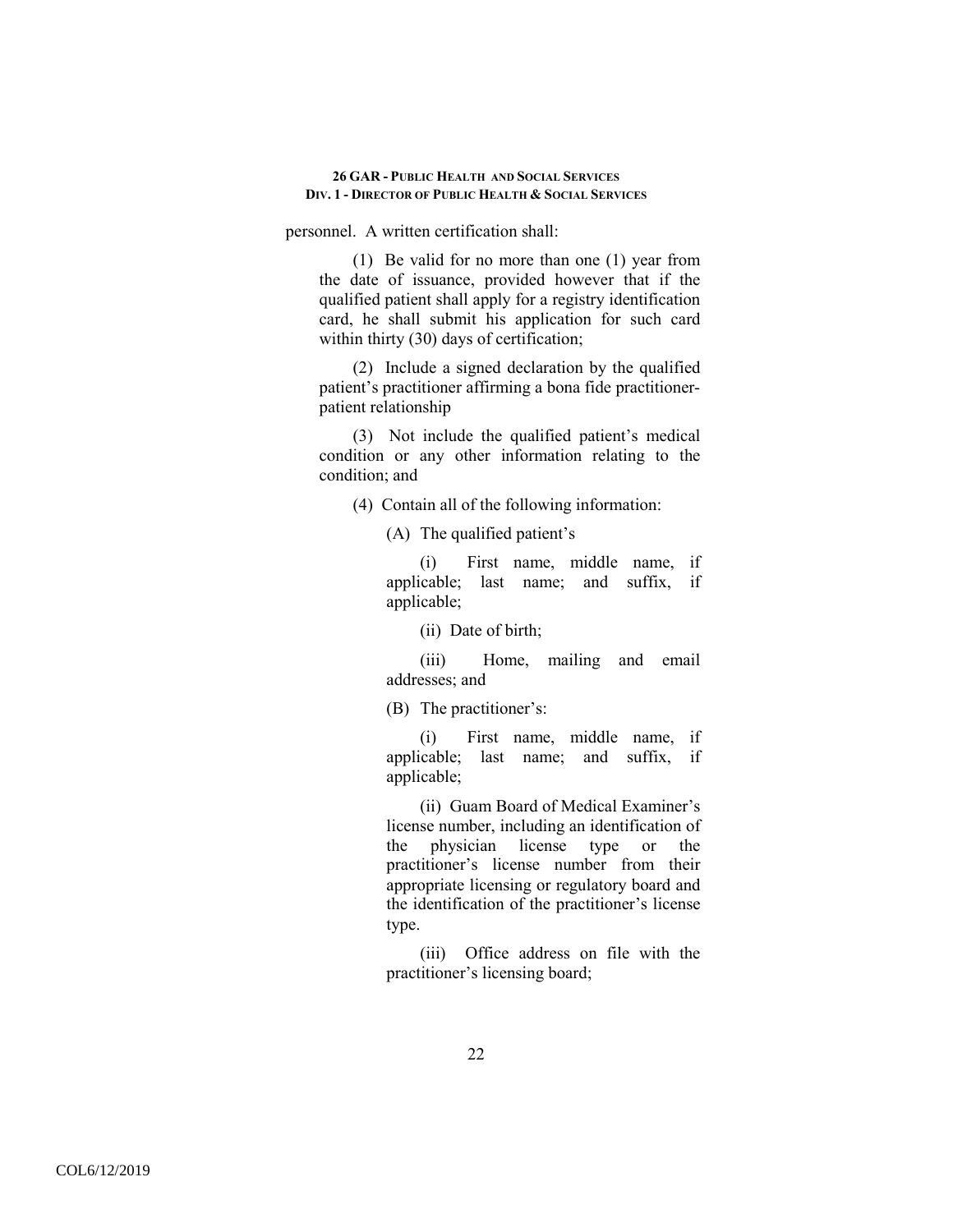> (iv) Telephone number on file with the practitioner's licensing board;

> > (v) Email address; and

(vi) Authenticated signature.

**2019 NOTE**: Pursuant to the authority granted by 1 GCA § 1606, subsection and subitem designations were altered and corrected.

# **§ 11004. Fees.**

(a) The following fees, as prescribed in 10 GCA, Division 1, Chapter 12 Part 2, Article 25, § 122509, shall be applicable for the purposes of these rules and regulations. All fees are nonrefundable.

(1) New Registry Identification Card

(A) Qualified Patient: Fifteen Dollars (\$15)

(B) Primary Caregiver: One Hundred Dollars (\$100)

(C) Responsible Official: One Thousand Dollars (\$1,000)

(D) Designated Courier: Two Hundred Dollars (\$200)

(2) Renewal Registry Identification Card

(A) Qualified Patient: Ten Dollars (\$10)

(B) Primary Caregiver: Seventy-Five Dollars (\$75)

(C) Responsible Official: Seven Hundred Fifty Dollars (\$750)

(D) Designated Courier: One Hundred Seventy-Five Dollars (\$175)

(3) Medical Cannabis License Application Fee

(A) Type 1 Commercial Cultivation License: Two Thousand Dollars (\$2,000)

(B) Type 2 Commercial Cultivation License: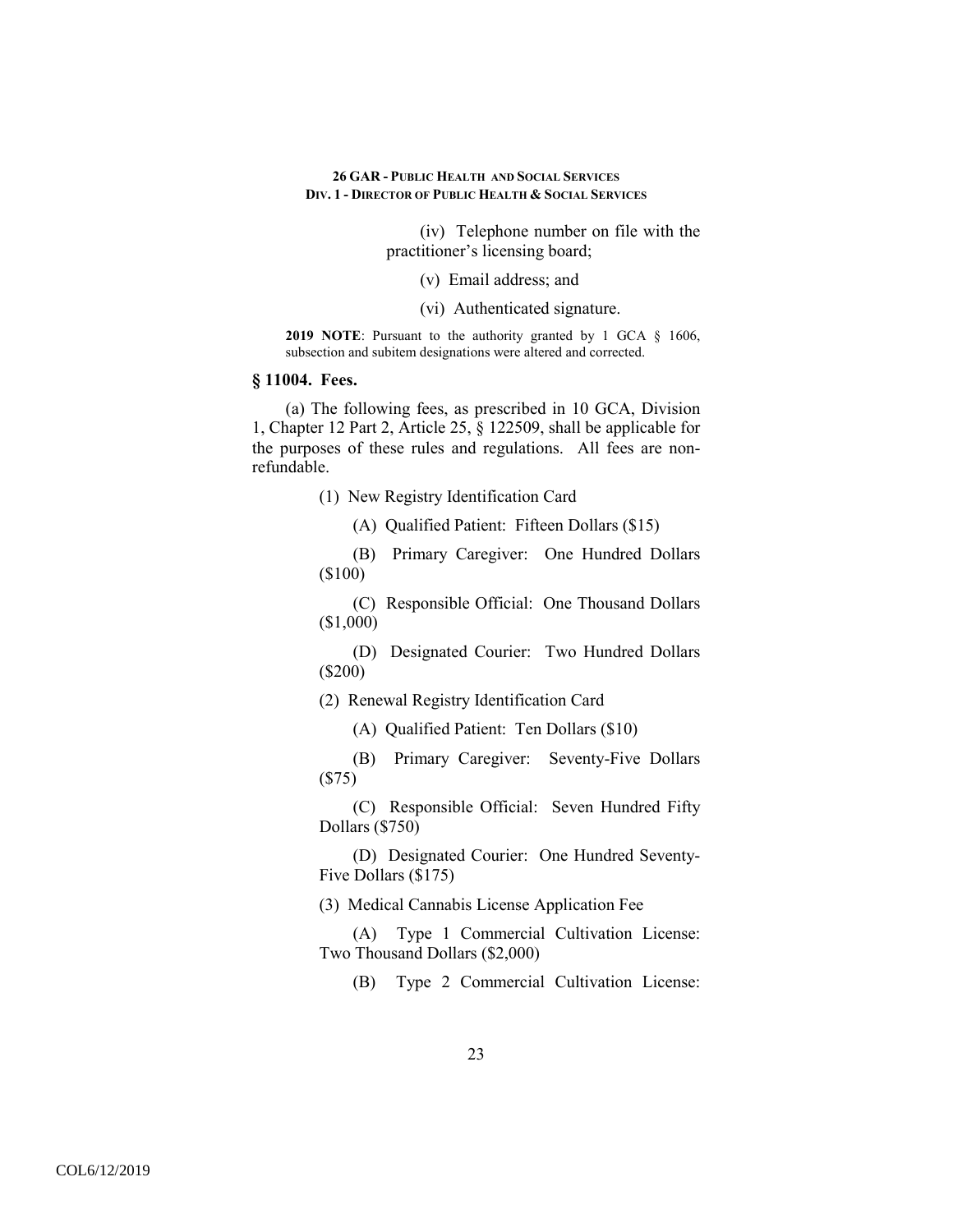Five Thousand Dollars (\$5,000)

(C) Type 3 Commercial Cultivation License: Ten Thousand Dollars (\$10,000)

(D) Commercial Manufacturing Facility License: Five Thousand Dollars (\$5,000)

(E) Dispensary License: Five Thousand Dollars (\$5,000)

(F) Medical Cannabis Testing Laboratory License: Two Thousand Dollars (\$2,000)

(4) Initial Medical Cannabis License Fee

(A) Type 1 Commercial Cultivation License: Three Thousand Dollars (\$3,000)

(B) Type 2 Commercial Cultivation License: Five Thousand Dollars (\$5,000)

(C) Type 3 Commercial Cultivation License: Ten Thousand Dollars (\$10,000)

(D) Commercial Manufacturing Facility License: Five Thousand Dollars (\$5,000)

(E) Dispensary License: Five Thousand Dollars (\$5,000)

(F) Medical Cannabis Testing Laboratory License: Two Thousand Dollars (\$2,000)

(5) Annual Medical Cannabis License Renewal Fee

(A) Type 1 Commercial Cultivation License: Three Thousand Dollars (\$3,000)

(B) Type 2 Commercial Cultivation License: Seven Thousand Five Hundred Dollars (\$7,500)

(C) Type 3 Commercial Cultivation License: Fifteen Thousand Dollars (\$15,000)

(D) Commercial Manufacturing Facility License: Five Thousand Dollars (\$5,000)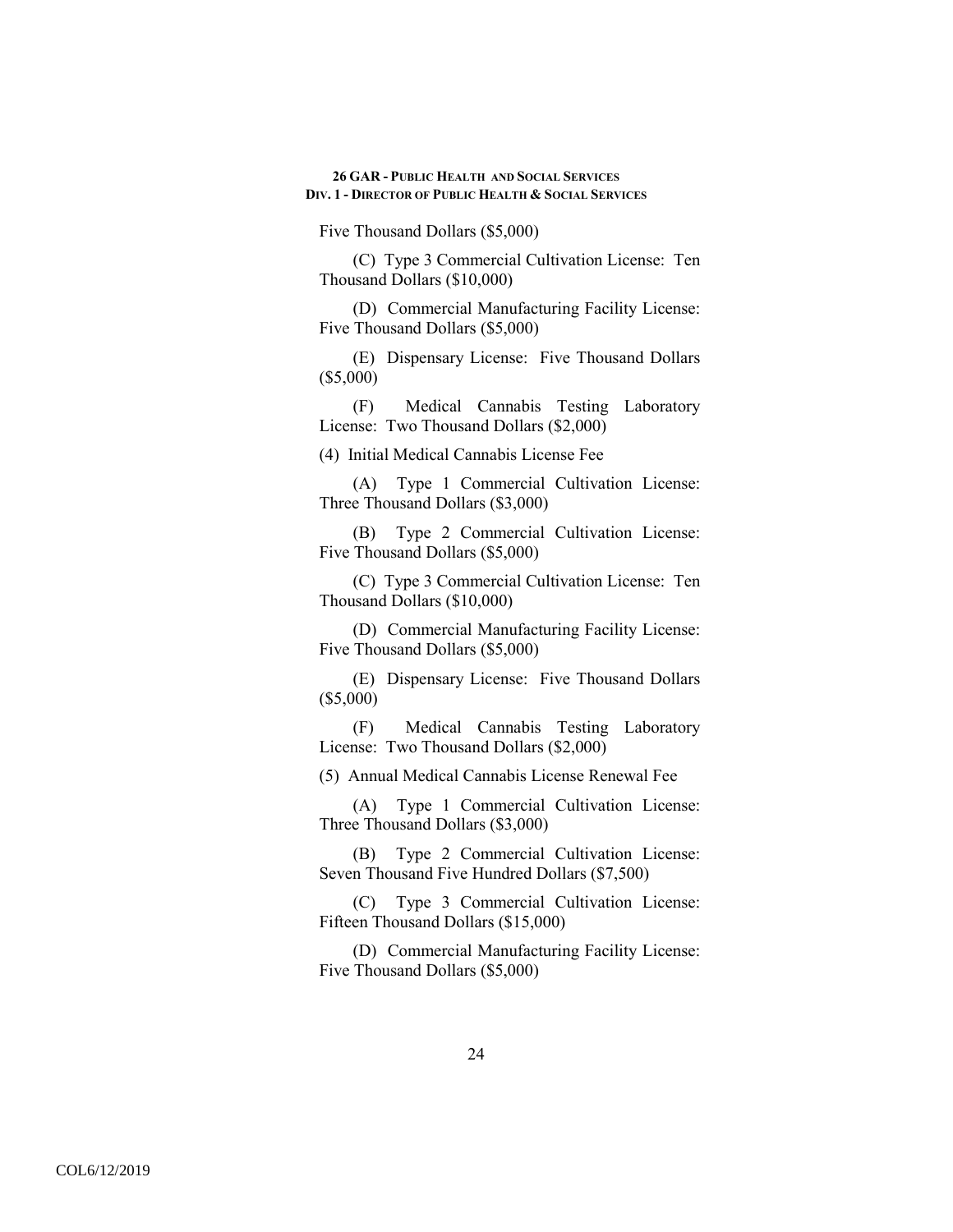(E) Dispensary License: Five Thousand Dollars (\$5,000)

(F) Medical Cannabis Testing Laboratory License: Two Thousand Dollars (\$2,000)

(6) Permit to Operate Application Fee

(A) Type 1 Commercial Cultivation Facility: Two Thousand Dollars (\$2,000)

(B) Type 2 Commercial Cultivation Facility: Five Thousand Dollars (\$5,000)

(C) Type 3 Commercial Cultivation Facility: Fifteen Thousand Dollars (\$15,000)

(D) Commercial Manufacturing Facility License: Five Thousand Dollars (\$5,000)

(E) Dispensary License: Five Thousand Dollars (\$5,000)

(F) Medical Cannabis Testing Laboratory License: Two Thousand Dollars (\$2,000)

(7) Permit to Operate Annual Fee

(A) Type 1 Commercial Cultivation Facility: Two Thousand Dollars (\$2,000)

(B) Type 2 Commercial Cultivation Facility: Five Thousand Dollars (\$5,000)

(C) Type 3 Commercial Cultivation Facility: Fifteen Thousand Dollars (\$15,000)

(D) Commercial Manufacturing Facility License: Five Thousand Dollars (\$5,000)

(E) Dispensary License: Five Thousand Dollars (\$5,000)

(F) Medical Cannabis Testing Laboratory License: Two Thousand Dollars (\$2,000)

(8) Department Authentication of Written Certification Fee: One Dollar (\$1.00)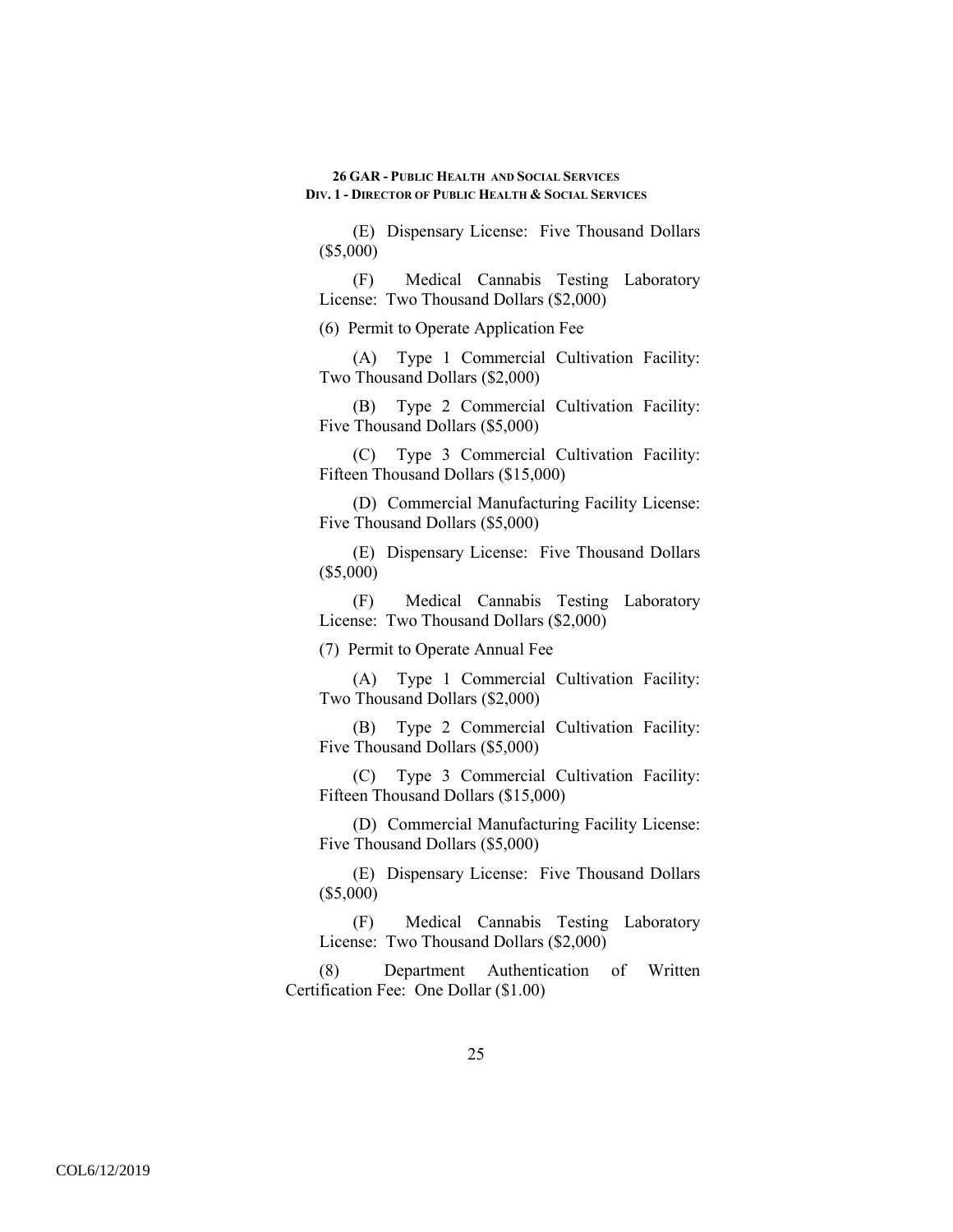(b) Additional Fees

(1) Late Fee Registry Identification Card: Five Dollars (\$5)

(2) Late Fee of Medical Cannabis License One Hundred Dollars (\$100)

(3) Late Fee of Permit to Operate: One Hundred Dollars (\$100)

(4) Amendment of Registry Identification Card: Ten Dollars (\$10)

(5) Amendment of Medical Cannabis License: One Hundred Dollars (\$100)

(6) Amendment of Permit to Operate: One Hundred Dollars (\$100)

(7) Replacement Registry Identification Card: Ten Dollars (\$10)

(8) Copy of Medical Cannabis License: One Hundred Dollars (\$100)

(9) Copy of Permit to Operate: One Hundred Dollars (\$100).

-------

## **ARTICLE 1 QUALIFIED PATIENTS AND PRIMARY CAREGIVERS**

- § 11101. Application Process for Registry Identification Card.
- § 11102. Denial of an Application for a Registry Identification Card.
- § 11103. Approval of an Application for a Registry Identification Card.
- § 11104. Written Certification.
- 
- § 11105. Primary Caregiver Registration.<br>§ 11106. Applying for a Registry Identi Applying for a Registry Identification Card by an Adult Qualified Patient.
- § 11107. Applying for a Registry Identification Card for a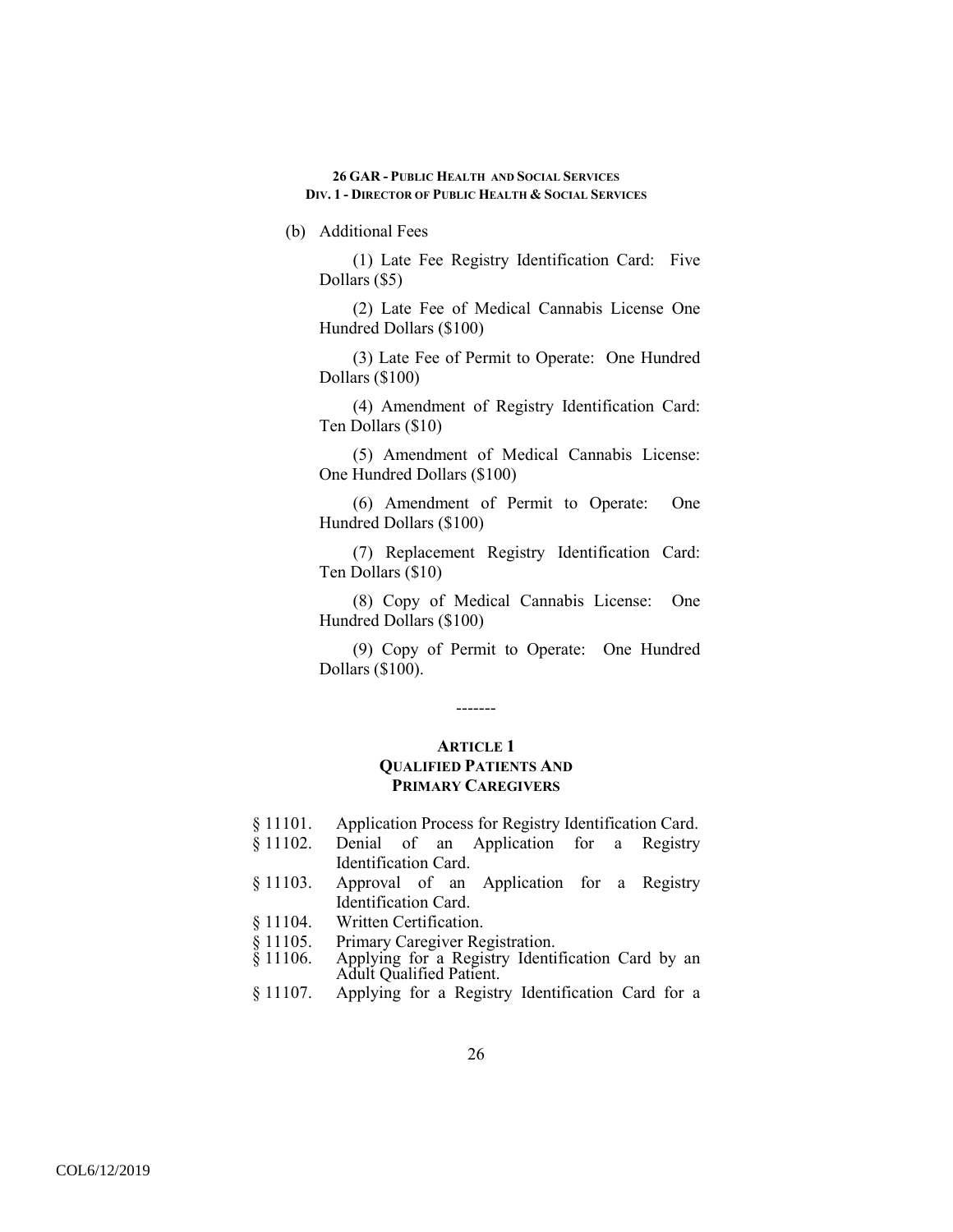Minor Qualified Patient.

- § 11108. Applying for a Registry Identification by a Primary Caregiver.
- § 11109. Amending a Registry Identification Card.
- § 11110. Changing the Name on a Registry Identification Card.
- § 11111. Changing the Address on a Registry Identification Card.
- § 11112. Adding or Changing a Primary Caregiver on a Registry Identification Card.
- § 11113. Changing the Qualified Patient's Practitioner.
- § 11114. Adding a Debilitating Medical Condition.
- § 11115. Renewal of a Registry Identification Card by a Qualified Patient or a Primary Caregiver.
- § 11116. Requesting for a Replacement Registry Identification Card.
- § 11117. Expiration of a Registry Identification Card.
- § 11118. Voiding or Invalidating a Registry Identification Card.
- § 11119. Fraudulent Use of a Registry Identification Card.
- § 11120. Revocation of a Registry Identification Card.
- § 11121. Required Reporting for Primary Caregivers.

# **§ 11101. Application Process for a Registry Identification Card.**

(a) A qualified patient or primary caregiver submitting an application for a new or renewal registry identification card shall submit in person a complete and accurate application in a form prescribed by the Department.

(b) The Department shall process an application prior to issuing a registry identification card to assure that the application is complete and the information provided has been verified.

(c) The Department shall approve or deny an application within thirty (30) calendar days of receipt.

(d) The Department shall verify information on each application and accompanying documentation, including: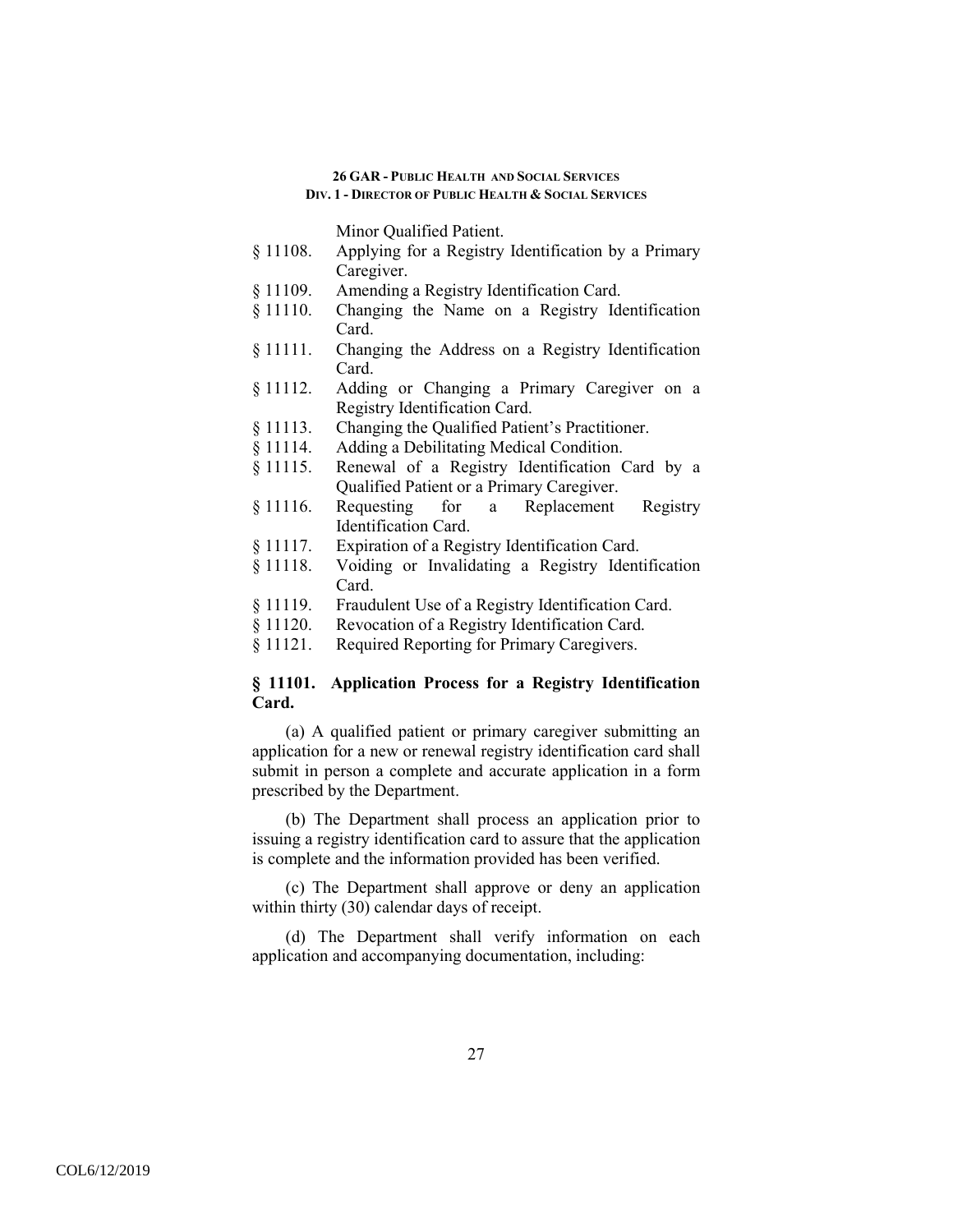(1) Contacting each applicant by telephone, e-mail, facsimile, or by mail. If proof of identity is uncertain, the Department may require a face-to-face meeting and proof of verification of identity;

(2) Contacting a minor qualified patient's parent, legal guardian or custodian;

(3) Contacting the Department's Health Professional Licensing Office to verify that an attending practitioner is licensed to practice in Guam and is in good standing;

(4) Contacting the Department's Division of Environmental Health to verify that an attending practitioner has a valid Guam Controlled Substance Registration.

(e) Contacting the attending practitioner of the qualified patient to request further documentation to support a finding that the practitioner is the qualified patient's attending practitioner.

(f) The Department may, in its discretion, prior to acting on an application:

(1) Contact the applicant and request additional documentation or information; and

(2) Verify any information submitted by the applicant;

(g) Prior to making a decision whether to approve or deny an application, the Department must ensure that the criminal background check on the primary caregiver has been completed and review the results.

(h) If an applicant wishes to challenge the accuracy or completeness of information provided in the background check by those agencies reporting the information, those challenges must be made through the reporting agency and not through the Department.

(i) Possession of or application for a registry identification card shall not constitute probable cause or give rise to reasonable suspicion for a governmental agency to search the person or property of the person possessing or applying for the card.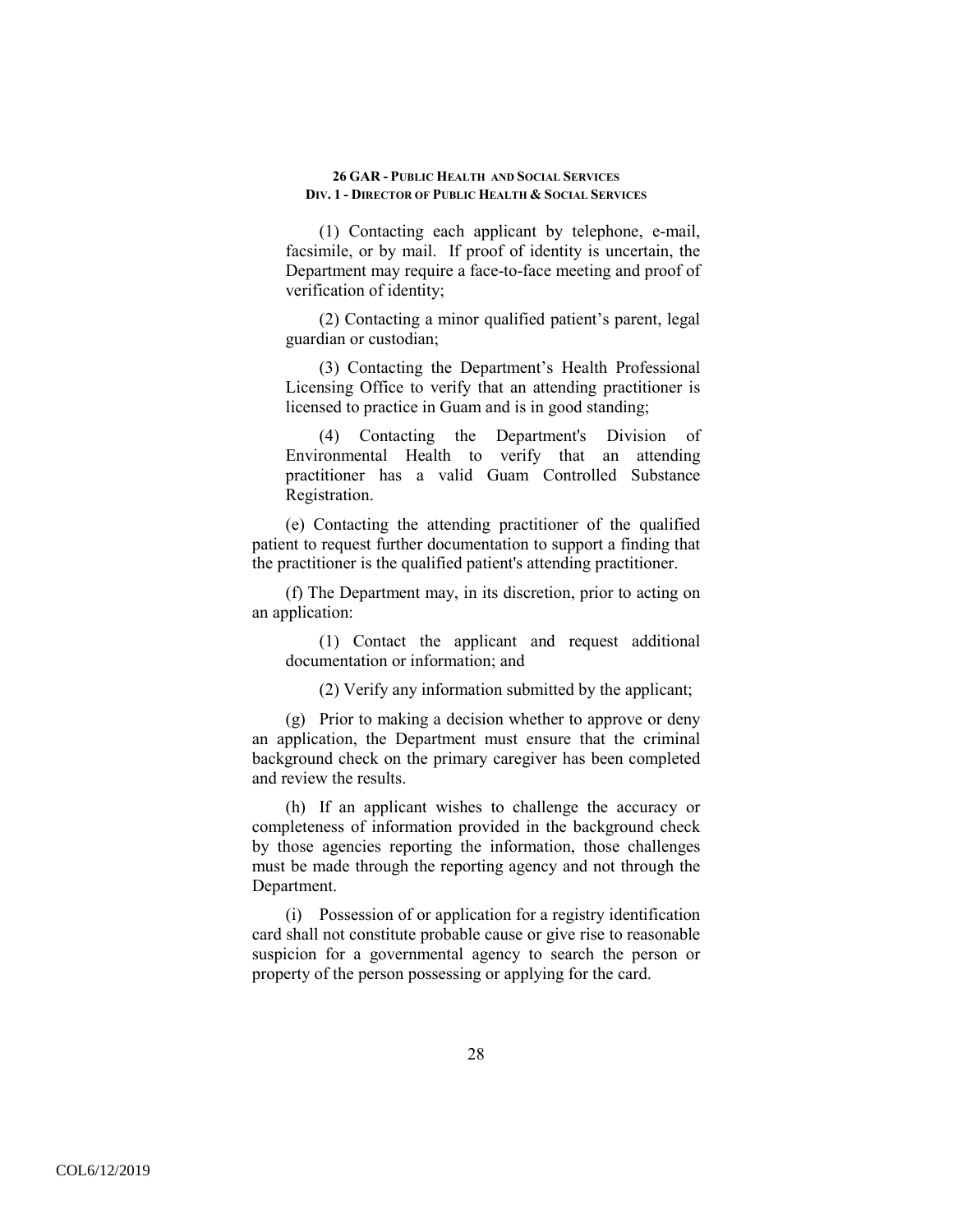# **§ 11102. Denial of an Application for a Registry Identification Card.**

(a) The Department may deny an application if:

(1) The applicant does not provide all the information required and the application is considered incomplete; or

(2) The application or supporting documents are determined by the Director to have been falsified.

(b) If the application is denied, the Department shall provide a written notification to the applicant of the reason for denial of the application within forty-eight (48) hours.

(c) A person whose application has been denied and given notice of the reason for denial shall have ten (10) business days to appeal or comply.

(d) The person whose application was denied, can file an appeal with the Director. If the denial is upheld, the applicant has ten (10) business days to comply.

(e) If the person does not come into compliance, the person shall not reapply for six (6) months from the date of the denial unless otherwise authorized by the Department, pursuant to Title 10 GCA, Division 1, Chapter 12 Part 2, Article 25, § 122507 (e).

# **§ 11103. Approval of an Application for a Registry Identification Card.**

(a) If the application is approved, the Department shall issue in person a registry identification card within five (5) business days of approving an application and the card shall expire one (1) year after the date of issuance.

(b) The registry identification card for a qualified patient and primary caregiver shall contain:

(1) The identification number;

(2) Full name, Guam home and mailing addresses, and date of birth of the qualified patient;

(3) Full name, Guam home and mailing addresses and date of birth of the primary caregiver, if any;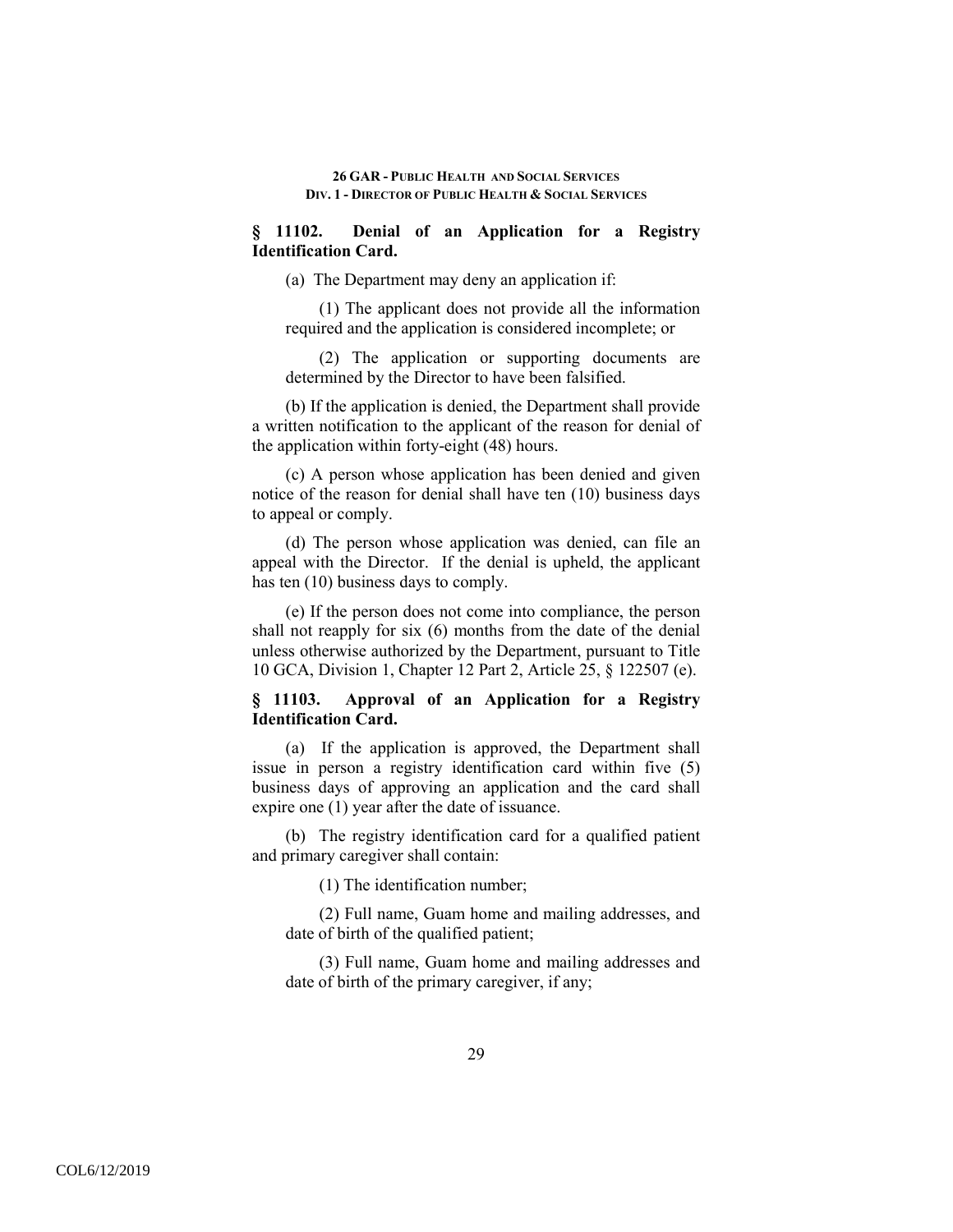(4) Date of issuance and expiration date of the registry identification card; and

(5) Registry identification type.

## **§ 11104. Written Certification.**

(a) A written certification, as defined in § 11003 (ppp), from a Guam licensed practitioner, on a form prescribed by the Department, is required in order for a qualified patient or a primary caregiver to obtain medical cannabis, prepared medical cannabis and medical cannabis products from a licensed medical cannabis dispensary. The Legislature intended for medical cannabis options to displace opiate-based prescription drugs that have created heroin epidemics throughout the country. In an effort to prevent such an epidemic from taking hold in Guam, the Department also intends to help foster a responsible dialogue between medical cannabis patients and their doctors, in order to:

(1) Become educated on medical cannabis as a therapy, what risks are associated with such use, whether that risk outweighs the patient's need for that therapy, and what admittedly is unknown at this time;

(2) Ensure patients are informed of the treatments available to them and for which their doctors may prescribe and recommend; and

(3) Encourage practitioners to pay attention to the total body of prescribed and recommended drugs and therapies, thereby catching abuse of opiate prescriptions and placing their patients on a path of recovery before the addiction takes control.

(b) The practitioner:

(1) Will transmit the written certification to the Department via fax, secure email courier, or if he has access, to the tracking system provided by the Department, within twenty-four (24) hours after certifying the qualified patient;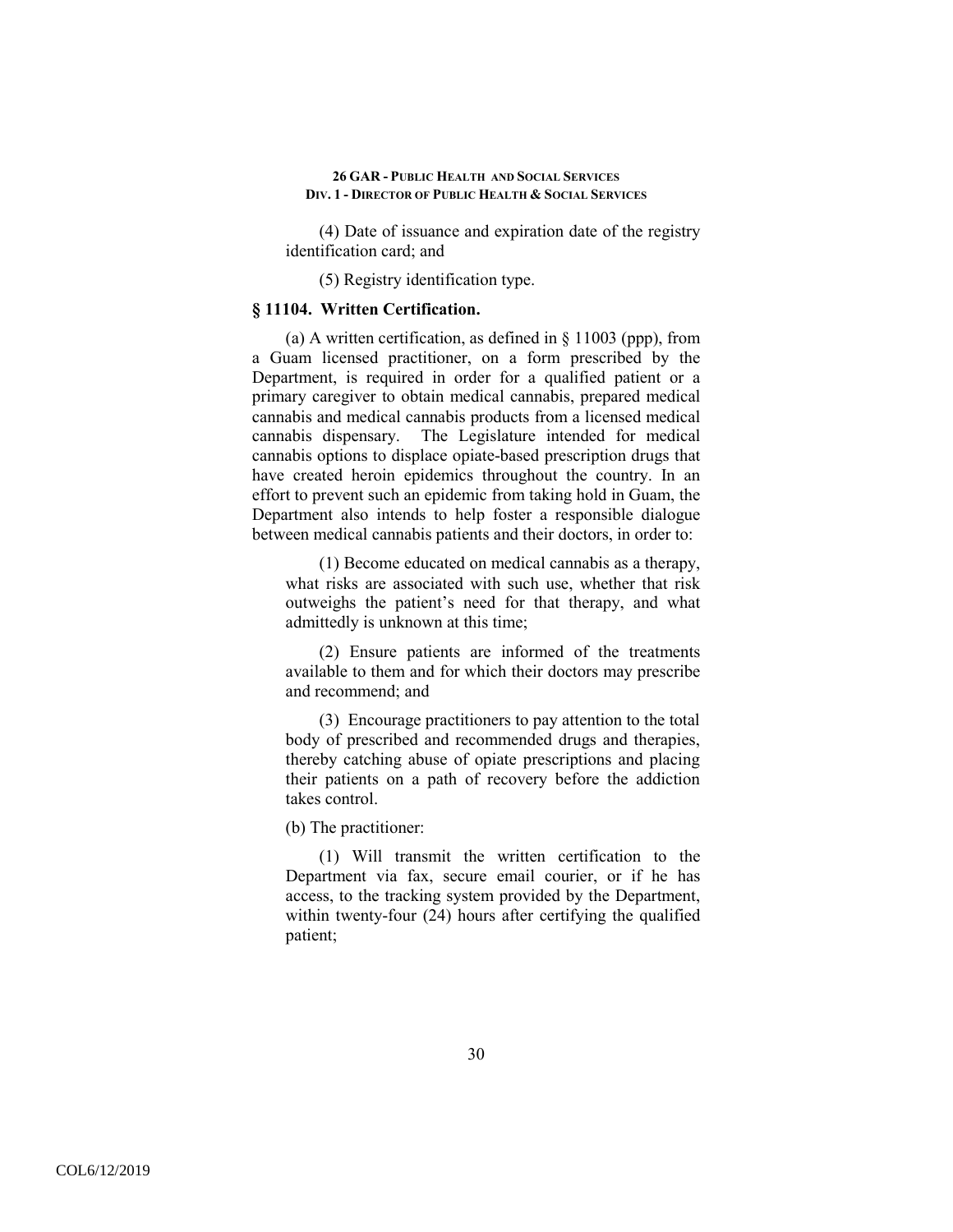(2) Shall keep a copy of the written certification on file and provide it upon request by the Department or authorized law enforcement

(3) Shall explain the potential risks and benefits of the medical use of cannabis to the qualified patient, and to a parent, guardian or custodian of a minor qualified patient;

(c) The qualified patient:

(1) If the qualified patient is an adult, shall validate the practitioner's written certification in person and submit a copy of the written certification in person to the Department along with a verification of identification, as defined in § 11003(mmm);

(2) If the qualified patient is a minor, then the minor qualified patient's parent, legal guardian or custodian shall validate the practitioner's written certification in person and submit a copy of the written certification in person to the Department;

(3) Shall have the Department authenticate the written certification by having the Department affix the Department's seal on it and pay the applicable fee in  $\delta$ 11004; and

(4) Shall carry the valid written certification at all times in order to use or possess medical cannabis, prepared medical cannabis or medical cannabis products.

(d) The parent, legal guardian or custodian of the minor qualified patient shall carry the minor qualified patient's valid written certification at all times in order to possess medical cannabis, prepared medical cannabis or medical cannabis products.

(e) The written certification issued by the Department is not valid outside Guam.

## **§ 11105. Primary Caregiver Registration.**

(a) The qualified patient's primary caregiver shall need to register in person with the Department prior to submitting an application for a registry identification card. The primary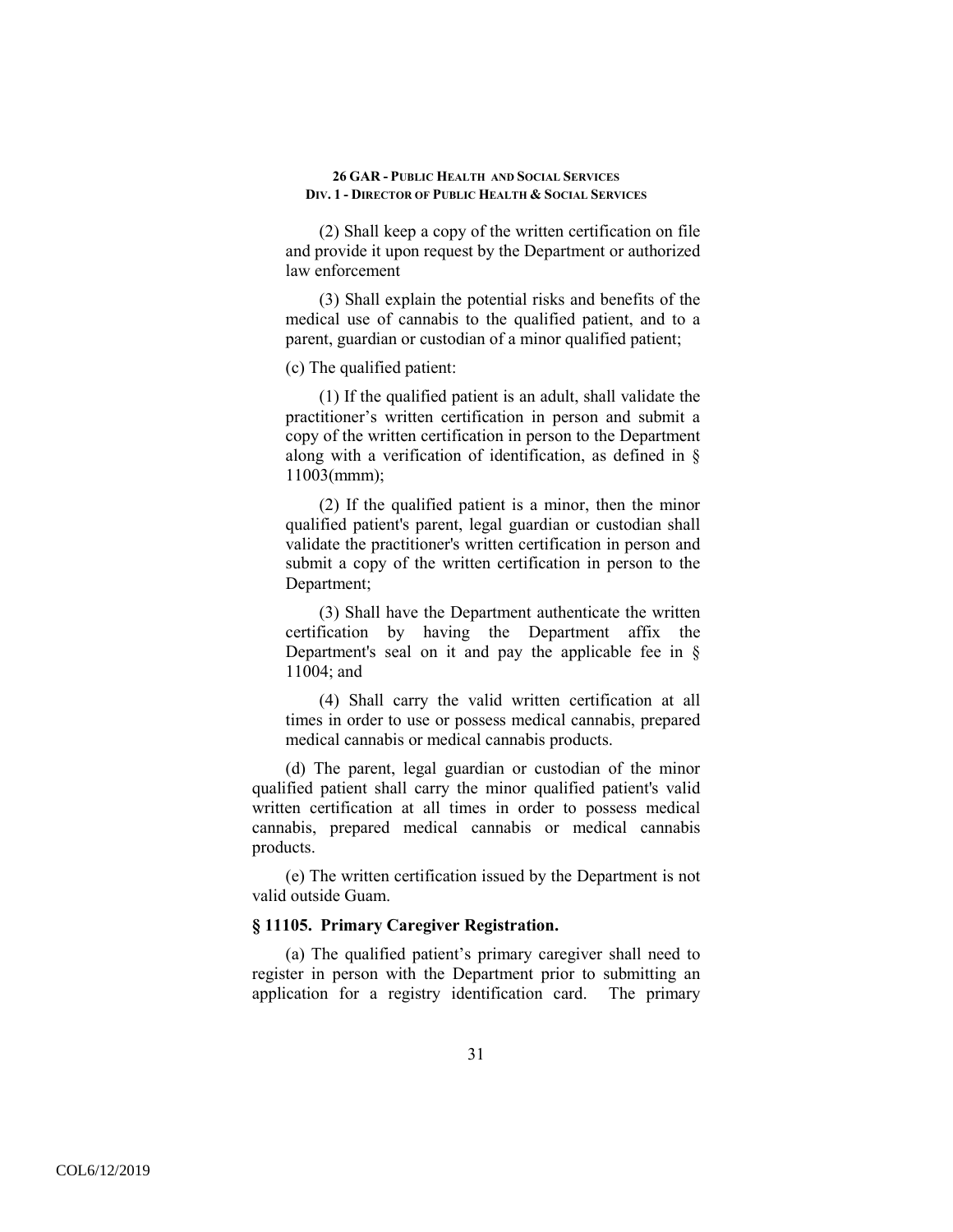caregiver shall register on a form prescribed by the Department which includes:

(1) The primary caregiver's:

(A) First name; middle name, if applicable; last name; and suffix, if applicable;

- (B) Guam home address;
- (C) Guam mailing address;
- (D) Email address; and
- (E) Date of birth.

(2) The qualified patient's:

(A) First name; middle name, if applicable; last name; and suffix, if applicable;

- (B) Guam home address;
- (C) Guam mailing address;
- (D) Email address;
- (E) Date of birth; and
- (F) Valid written certification.

(3) Except in cases where the primary caregiver also is a qualified patient either a statement that the primary caregiver does not currently hold a valid registry identification card or submits the assigned registry identification number for each valid registration identification card currently held by the primary caregiver;

(4) Agrees to assist the qualified patient with the medical use of cannabis; and pledges not to divert marijuana to any individual or entity that is not allowed to possess marijuana pursuant to the Act or these rules and regulations;

(b) A primary caregiver may register with up to five (5) qualified patients. Violation of this is punishable by a civil fine of five thousand dollars (\$5,000), pursuant to Title 10 GCA, Division 1, Chapter 12 Part 2, Article 25, § 122526 (c) (1).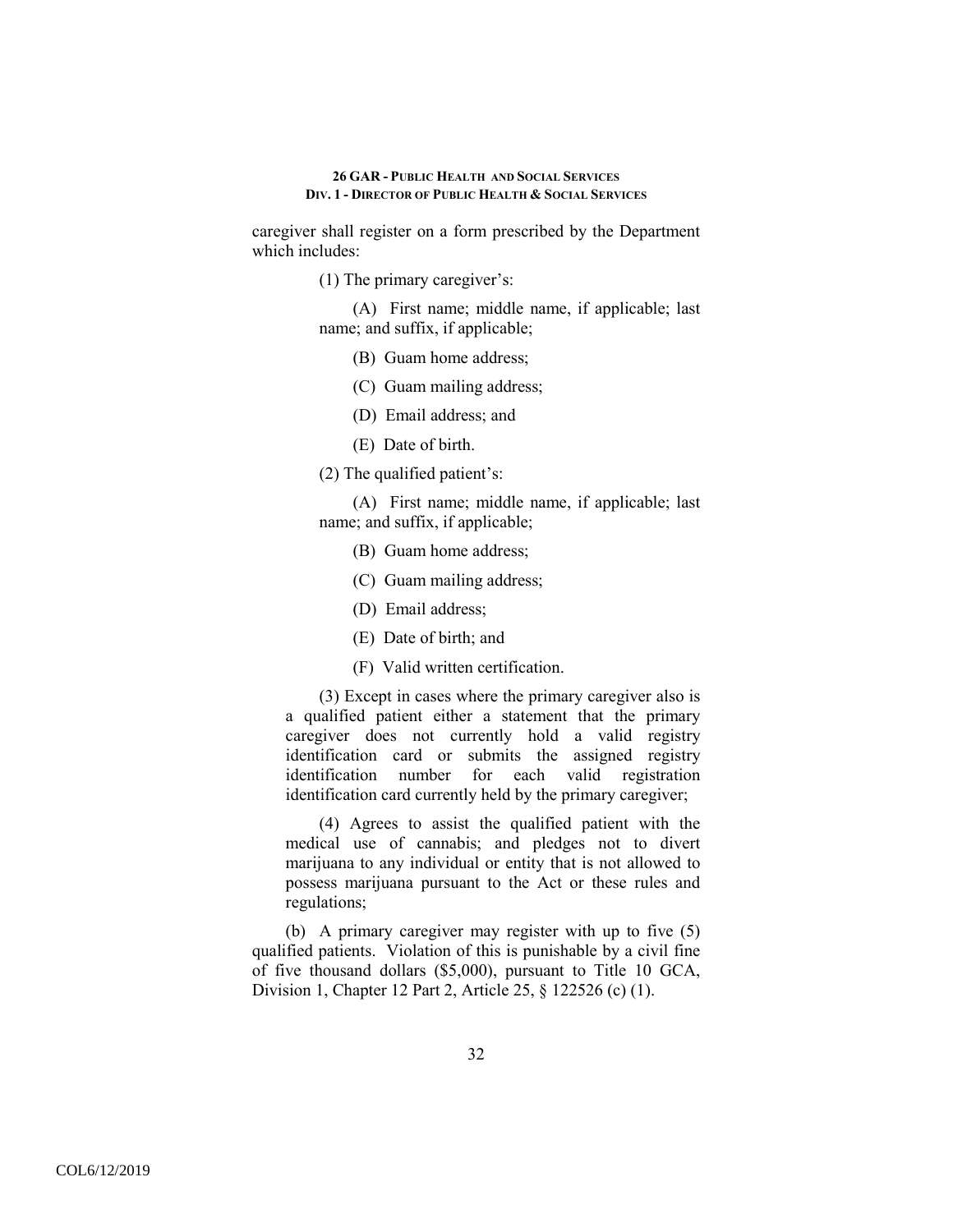(c) The primary caregiver's registration will be valid for one (1) year from date of issuance.

# **§ 11106. Applying for a Registry Identification Card by an Adult Qualified Patient.**

(a) To apply for a registry identification card, a qualified patient who is eighteen (18) years of age or older, shall submit in person to the Department the following:

(1) An application in a form prescribed by the Department that includes:

(A) The qualified patient's:

(i) First name; middle name, if applicable; last name; and suffix, if applicable;

(ii) Guam home address;

(iii) Guam mailing address;

(iv) Email address; and

(v) Date of birth;

(B) Qualified patient's practitioner's:

(i) Full name;

(ii) Guam business address;

(iii) Email address; and

(iv) Telephone number;

(C) If the qualified patient has a primary caregiver, then the primary caregiver's:

(i) First name; middle name, if applicable; last name; and suffix, if applicable;

(ii) Guam home address;

(iii) Guam mailing address;

(iv) Email address;

(v) Date of birth; and

(vi) Police and court clearances.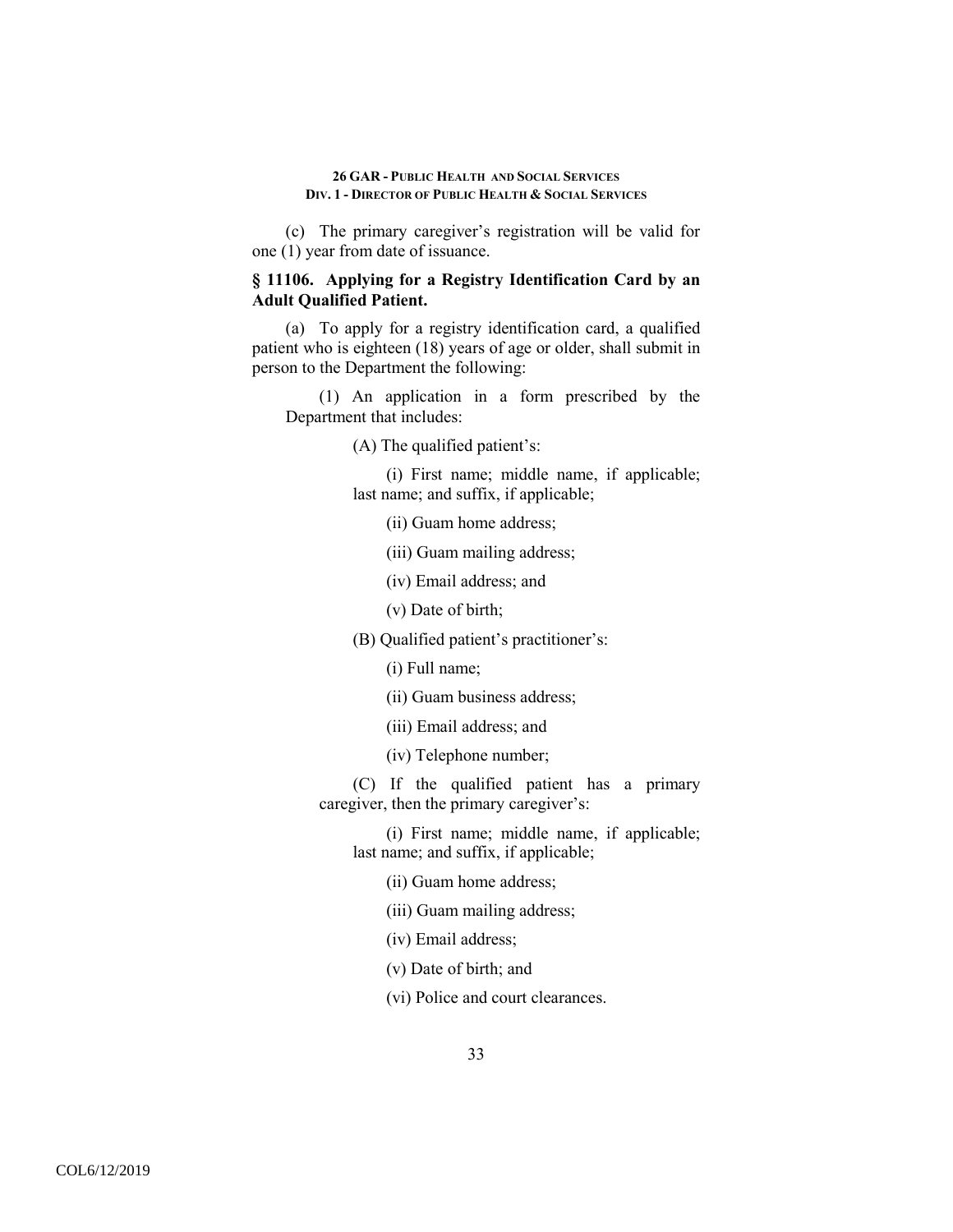(D) A declaration signed by the qualified patient pledging not to divert marijuana to any individual who or entity that is not allowed to possess marijuana pursuant to the Act and these rules and regulations;

(E) A declaration by the qualified patient that the information provided in the application is true and correct; and

(F) The signature of the qualified patient and date the qualified patient signed.

(2) A written certification, as defined in § 11003 (ppp), from a licensed Guam practitioner on a form prescribed by the Department.

(3) Verification of identity, as defined in § 11003(mmm), of the qualified patient;

(4) A current photograph, as defined in  $\S$  11003(q), of the qualified patient, and

(5) The applicable fees in § 11004.

(b) A qualified patient shall have only one (1) primary caregiver at any given time. Violation of this provision is subject to a fine of two hundred fifty dollars (\$250) for each individual violation, pursuant to Title 10 GCA, Division 1, Chapter 12 Part 2, Article 25, §122526 (c) (3).

(c) The Department shall not issue a primary caregiver's registry identification card before the Department issues the primary caregiver's qualified patient's registry identification card.

# **§ 11107. Applying for a Registry Identification Card for a Minor Qualified Patient.**

(a) Every qualified patient who is under eighteen (18) years of age must have a primary caregiver. Any qualified patient who is eighteen (18) years of age or older is not required to have a primary caregiver.

(b) To apply for a registry identification card for a qualified patient who is under eighteen (18) years of age, the qualified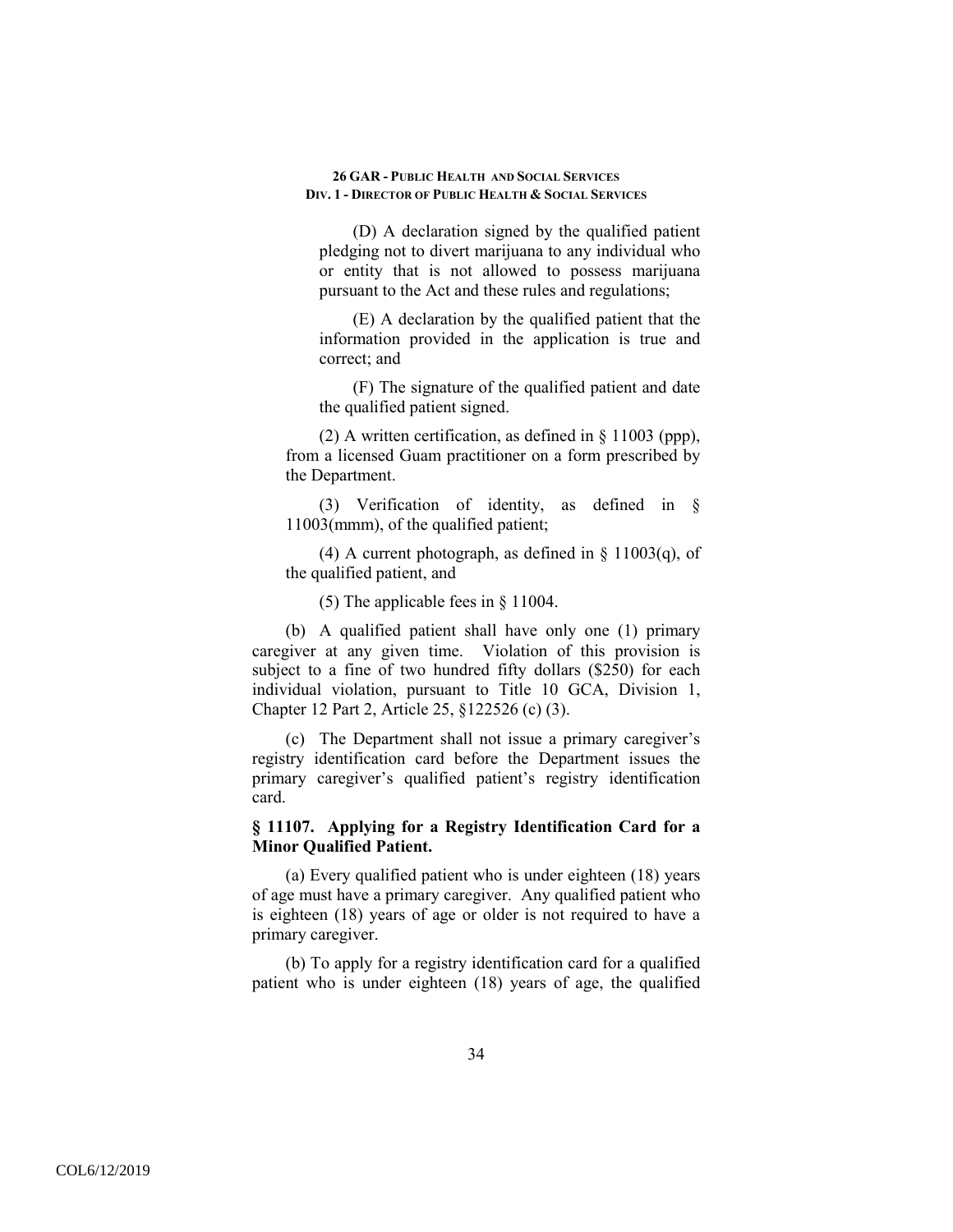patient's parent, guardian or custodian responsible for health care decisions of the minor qualified patient shall consent in writing to:

(1) Allow the minor qualified patient's medical use of cannabis;

(2) Serve as the minor qualified patient's primary caregiver; and

(A) The qualified patient's parent, guardian or custodian must meet the eligibility requirements for a primary caregiver as described in § 11108.

(3) Control the dosage and the frequency of the medical use of cannabis by the minor qualified patient.

(c) To apply for a registry identification card for a minor qualified patient, the qualified patient's parent, legal guardian or custodian shall submit in person to the Department the following:

(1) An application in a form prescribed by the Department that includes:

(A) The qualified patient's:

(i) First name; middle name, if applicable; last name; and suffix, if applicable;

(ii) Guam home address;

(iii) Guam mailing address; and

(iv) Date of birth.

(B) The qualified patient's practitioner's:

(i) First name; middle name, if applicable; last name; and suffix, if applicable;

(ii) Guam business address;

(iii) Email address; and

(iv) Telephone number.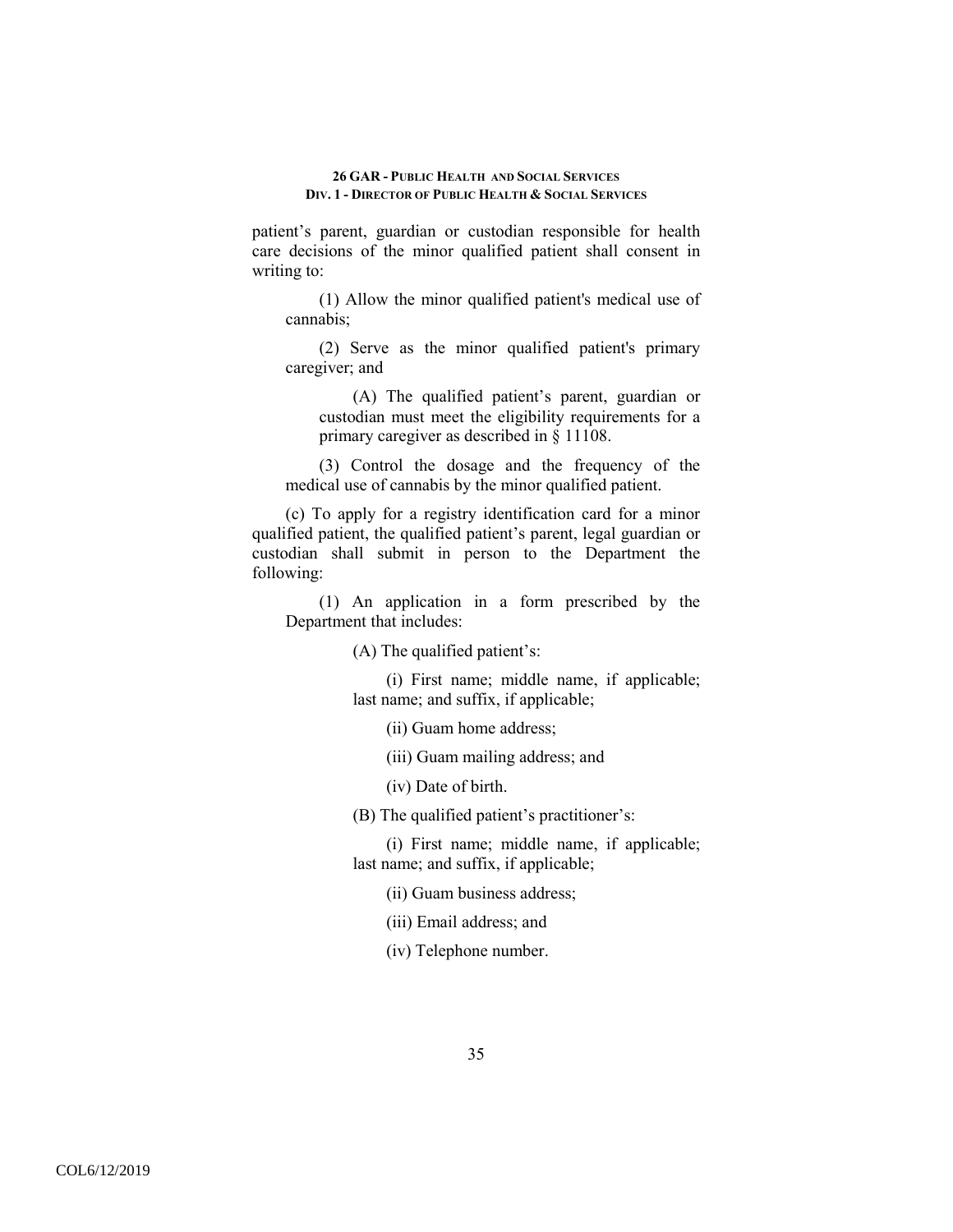(C) Qualified patient's parent, legal guardian or custodian's:

(i) First name; middle name, if applicable; last name; and suffix, if applicable;

(ii) Guam home address

(iii) Guam mailing address;

(iv) Email address;

(v) Date of birth;

(vi) Police and court clearances

(D) The signature of the qualified patient's parent, legal guardian or custodian and the date qualified patient's parent, legal guardian or custodian signed.

(i) The qualified patient's parent, legal guardian or custodian serving as the qualified patient's primary caregiver shall need to register in person with the Department as the minor qualified patient's primary caregiver.

(2) A written certification, as defined in § 11003 (ppp), for the qualified patient, from a Guam licensed practitioner on a form prescribed by the Department;

(3) Verification of identity, as defined in § 11003(mmm), of the qualified patient and qualified patient's parent, legal guardian or custodian;

(4) A current photograph, as defined in  $\S$  11003(q), of the minor qualified patient and the qualified patient's parent, legal guardian or custodian;

(5) If the individual submitting the application on behalf of a minor qualified patient is the qualified patient's legal guardian or custodian, a copy of documentation establishing the individual as the qualified patient's legal guardian or custodian.

(A) Birth certificate;

(B) Adoption decree; or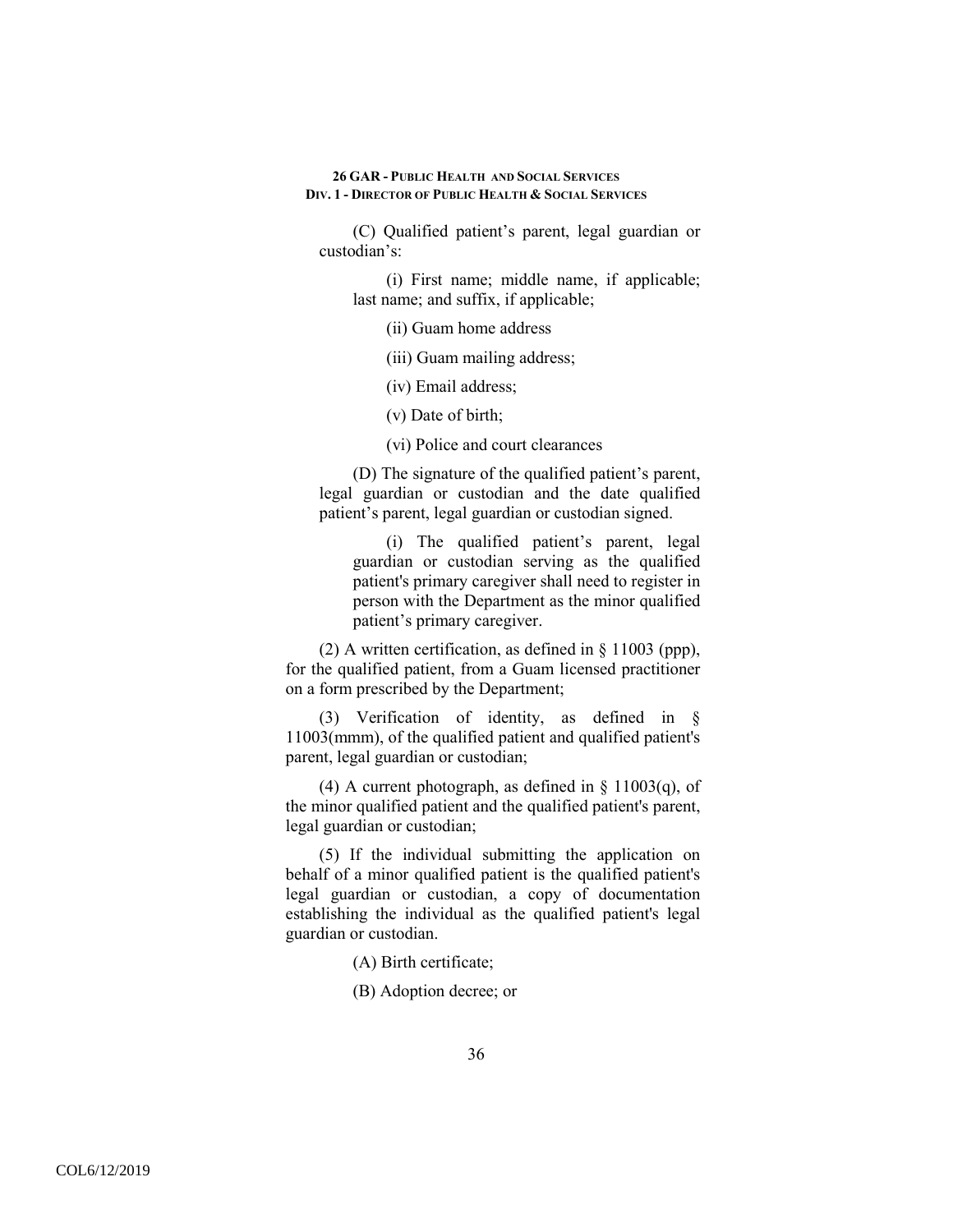(C) Court order or letter of guardianship signed by a judge.

(6) The applicable fees in § 11004.

# **§ 11108. Applying for a Registry Identification Card by a Primary Caregiver.**

(a) If the qualified patient, who is eighteen (18) years of age or older, is designating a primary caregiver, the primary caregiver shall submit in person the following to the Department:

(1) An application in a form prescribed by the Department that includes:

(A) The primary caregiver's:

(i) First name; middle name, if applicable; last name; and suffix, if applicable;

(ii) Guam home address;

(iii) Guam mailing address;

(iv) Email address;

(v) Date of birth.

(vi) Signature of the primary caregiver and the date primary caregiver signed;

(B) The qualified patient's:

(i) First name; middle name, if applicable; last name; and suffix, if applicable;

(ii) Guam home address;

(iii) Guam mailing address;

(iv) Email address; and

(v) Date of birth;

(2) Copy of qualified patient's valid written certification;

(3) Police and court clearances for the primary caregiver;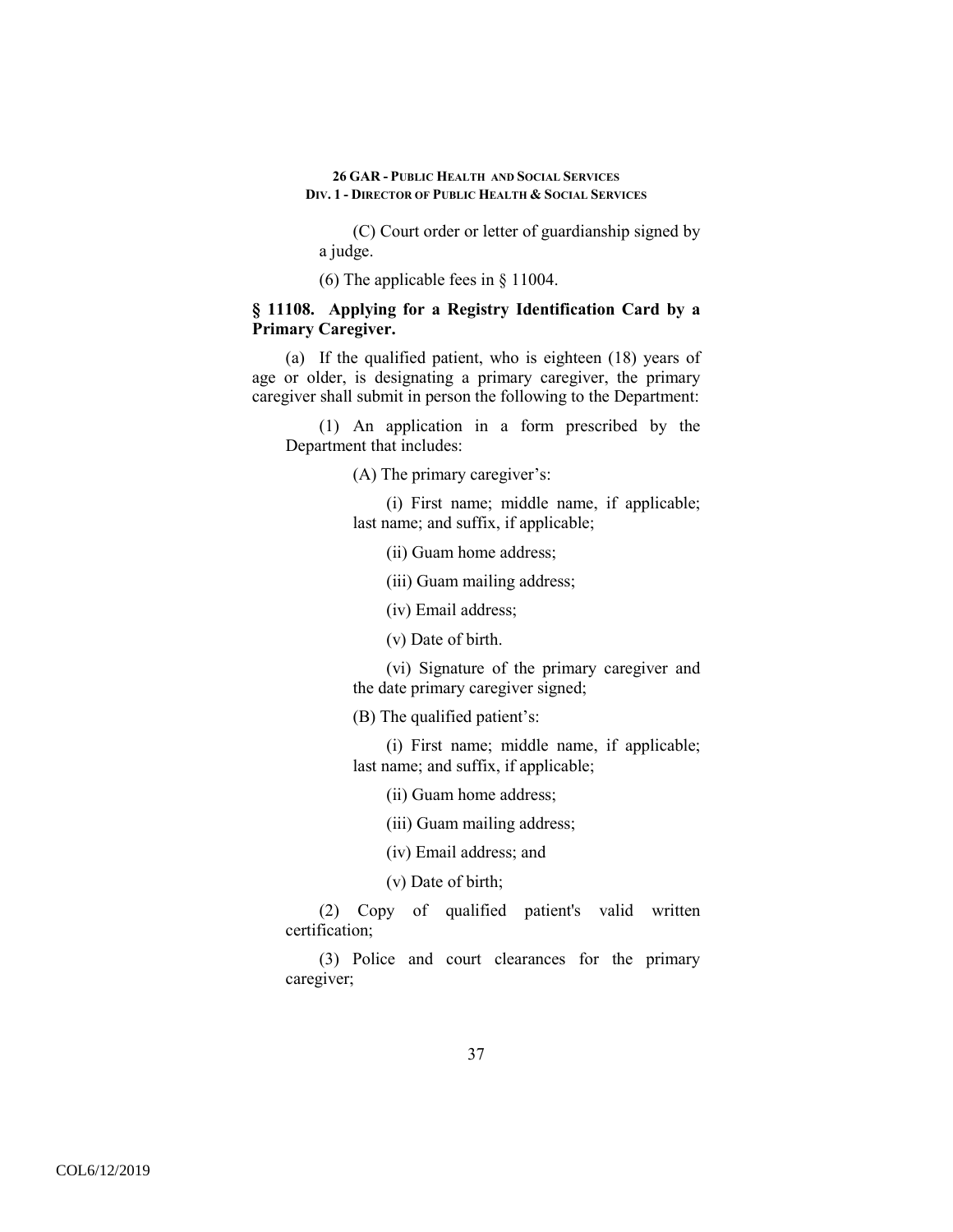(4) Verification of identity, as defined in § 11003(mmm), of the primary caregiver;

(5) A current photograph, as defined in § 11003(q), of the primary caregiver; and

(6) The applicable fees in § 11004 for a registry identification card for a primary caregiver.

(b) The primary caregiver shall apply for a separate registration identification card for each qualified patient under their care.

(c) The primary caregiver shall be limited to five (5) registry identification cards at any given time.

## **§ 11109. Amending a Registry Identification Card.**

(a) A person who possesses a registry identification card shall notify the Department of any change within ten (10) business days of the change. Failure to comply or timely submit in person all required information will result in the imposition of additional administrative late fees as set forth in § 11004. This includes changes in the following:

(1) Person's name;

(2) Person's home address;

(3) Person's mailing address;

(4) Qualified patient's primary caregiver;

(5) Qualified patient's practitioner; and /or

(6) Change in status of the qualified patient's debilitating medical condition.

(b) The Department shall approve or deny the change within ten (10) business days of receipt and shall follow the time frames described in § 11102 and § 11103.

(c) The cardholder shall surrender the original registry identification card upon issuance of the amended registry identification card.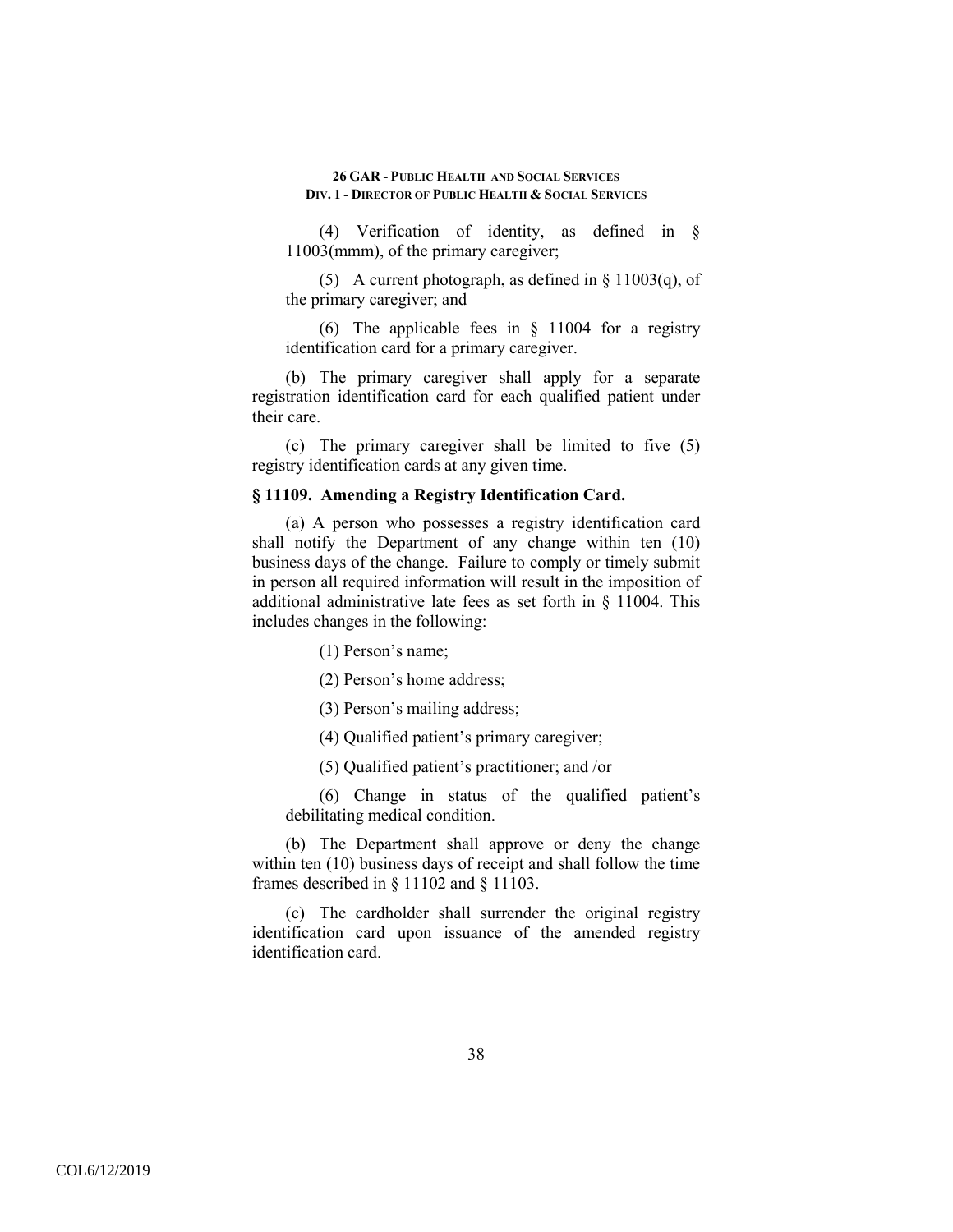(d) The expiration date for the amended registry identification card will be the same as the expiration date of the original registry identification card.

# **§ 11110. Changing the Name on a Registry Identification Card.**

To change their name on the registry identification card, the qualified patient or primary caregiver shall submit in person to the Department within ten (10) business days of the change of name, the following:

(a) An application in a form prescribed by the Department that includes:

(1) The cardholder's former name;

(2) The cardholder's registry identification number on the cardholder's current registry identification card;

(3) The cardholder's new name; and

(4) The signature of the cardholder and date the cardholder signed.

(b) Valid documentation of the legal name change, such as a: marriage certificate, final divorce decree, adoption decree, or other valid court order showing a change of legal name;

(c) Verification of identity, as defined in § 11003 (mmm), of the cardholder;

(d) Current photograph, as defined in § 11003 (q), of the cardholder;

(e) The applicable fee in § 11004 for applying to amend a registry identification card; and

(f) Any applicable late fee in § 11004.

# **§ 11111. Changing the Address on a Registry Identification Card.**

To change the home and/or mailing address on the registry identification card, a qualified patient or a primary caregiver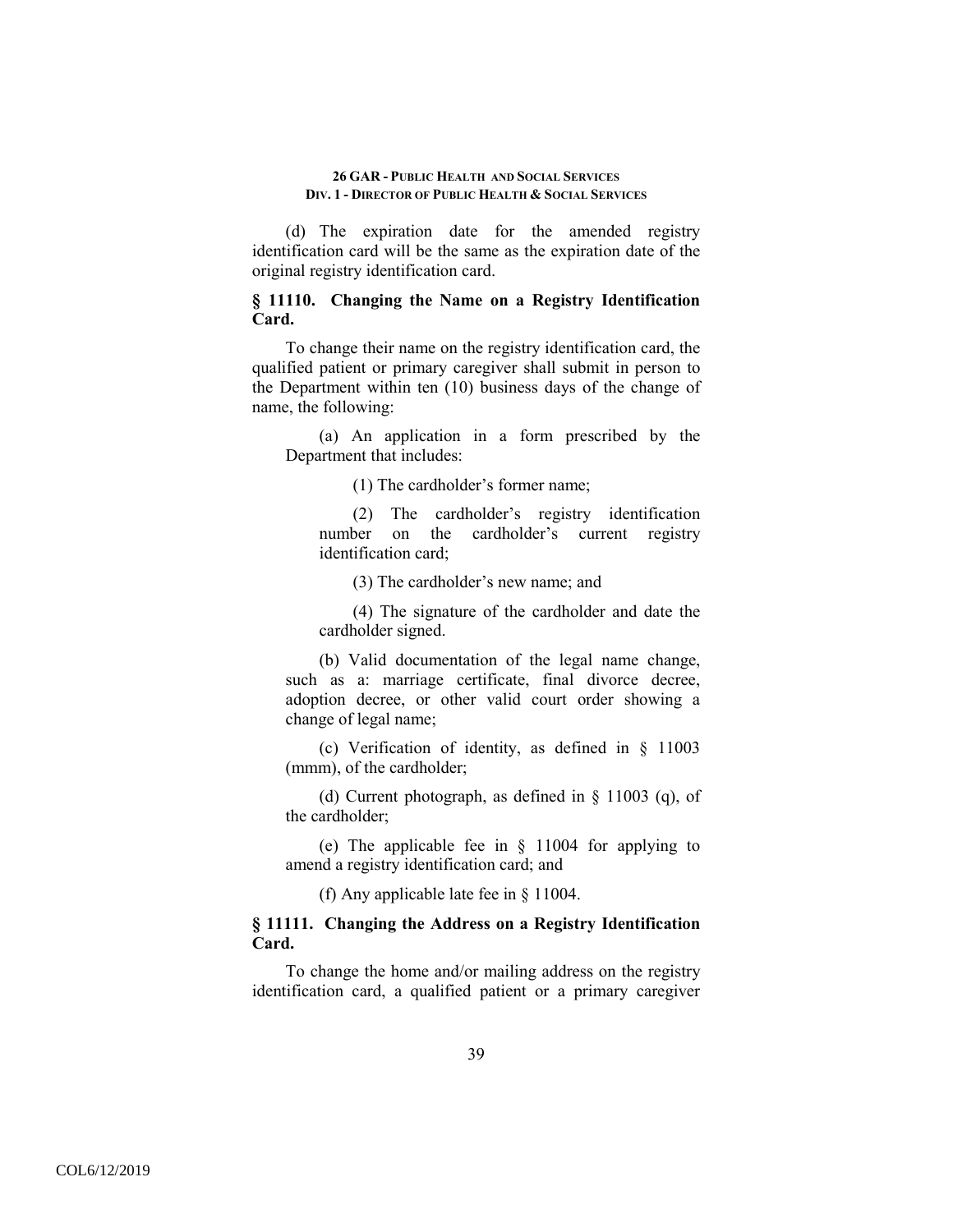shall submit in person to the Department within ten (10) business days after the change in address, the following:

(a) An application in a form prescribed by the Department that includes:

(1) The cardholder's name

(2) The cardholder's registry identification number on the cardholder's current registry identification card;

(3) The cardholder's new home and/or mailing address, by submitting a copy of a rental agreement, lease or mortgage with applicant's name and new address; or

(4) The effective date of the new home and/or mailing address;

(5) The signature of the cardholder and date the cardholder signed.

(b) Verification of identity, as defined in § 11003(mmm), of the cardholder;

(c) Current photograph, as defined in  $\S$  11003(q), of the cardholder;

- (d) The applicable fee in § 11004; and
- (e) Any applicable late fee in § 11004.

# **§ 11112. Adding or Changing a Primary Caregiver on a Registry Identification Card.**

(a) To add a primary caregiver, a qualified patient shall submit in person to the Department within ten (10) business days, after the addition, an application in a form prescribed by the Department that includes:

(1) The qualified patient's name;

(2) The registry identification number on the qualified patient's current registry identification card;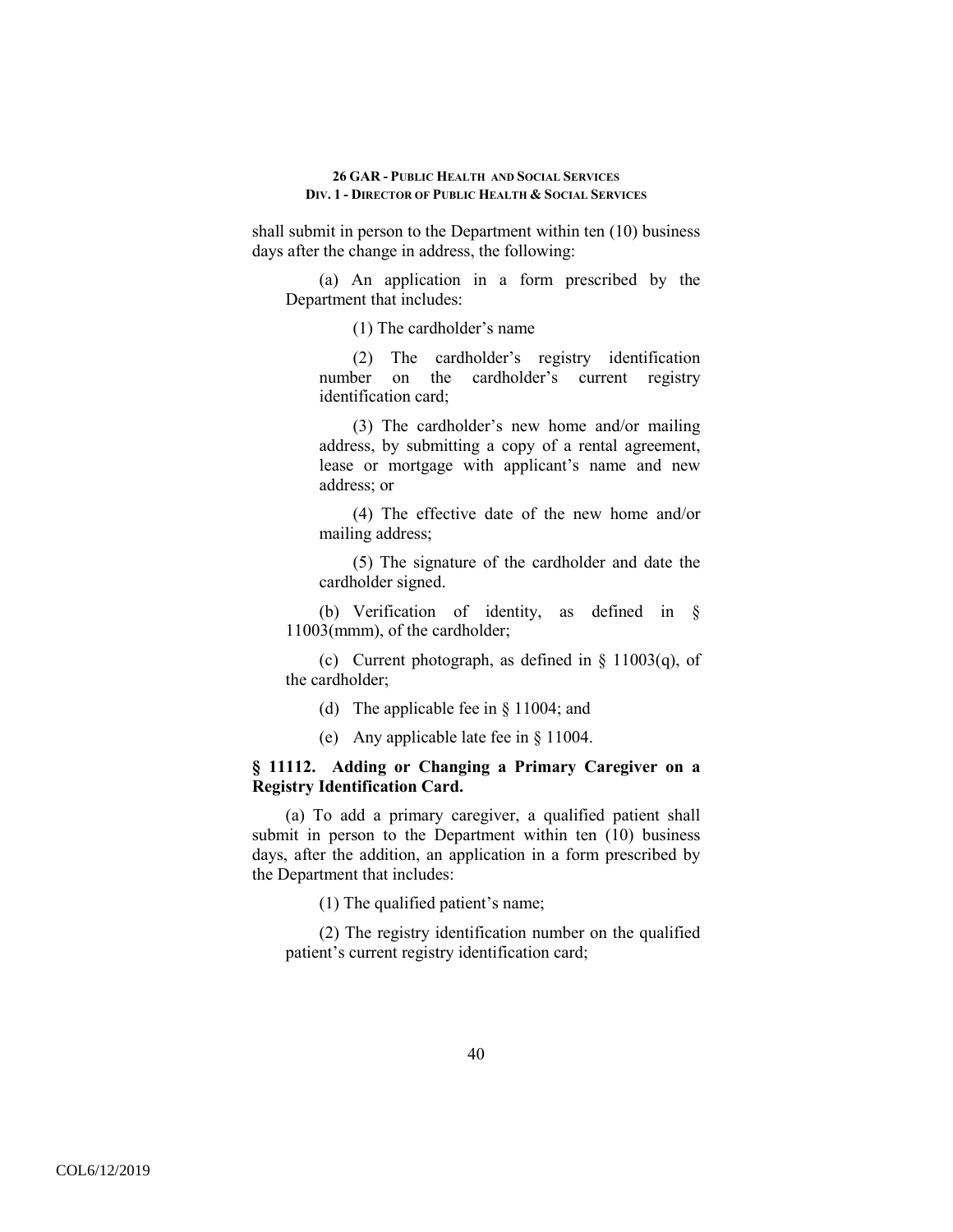(3) If applicable, the name of the previous qualified patient's current primary caregiver and the date the primary caregiver last provided or will last provide assistance to the qualified patient;

(4) The name of the individual the qualified patient is designating as the primary caregiver;

(A) The individual must meet the requirements for a primary caregiver as described in § 11108; and

(B) The individual must not have reached the maximum number of five (5) qualified patients allowed per primary caregiver.

(C) For the primary caregiver the qualified patient is designating, the proposed primary caregiver shall submit all information, documents, and declarations required for a primary caregiver under § 11108 to obtain a registry identification card;

(5) The signature of the qualified patient and date the qualified patient signed;

(b) Verification of identity, as defined in § 11003(mmm), of the primary caregiver;

(c) Current photograph, as defined in  $\S$  11003(q), of the qualified patient;

(d) The applicable fee in § 11004; and

(e) Any applicable late fee in § 11004.

## **§ 11113. Changing the Qualified Patient's Practitioner.**

(a) To change a practitioner, a qualified patient shall submit in person to the Department within ten (10) business days of the change, an application in a form prescribed by the Department that includes:

(1) The qualified patient's name;

(2) The registry identification number on the qualified patient's current registry identification card;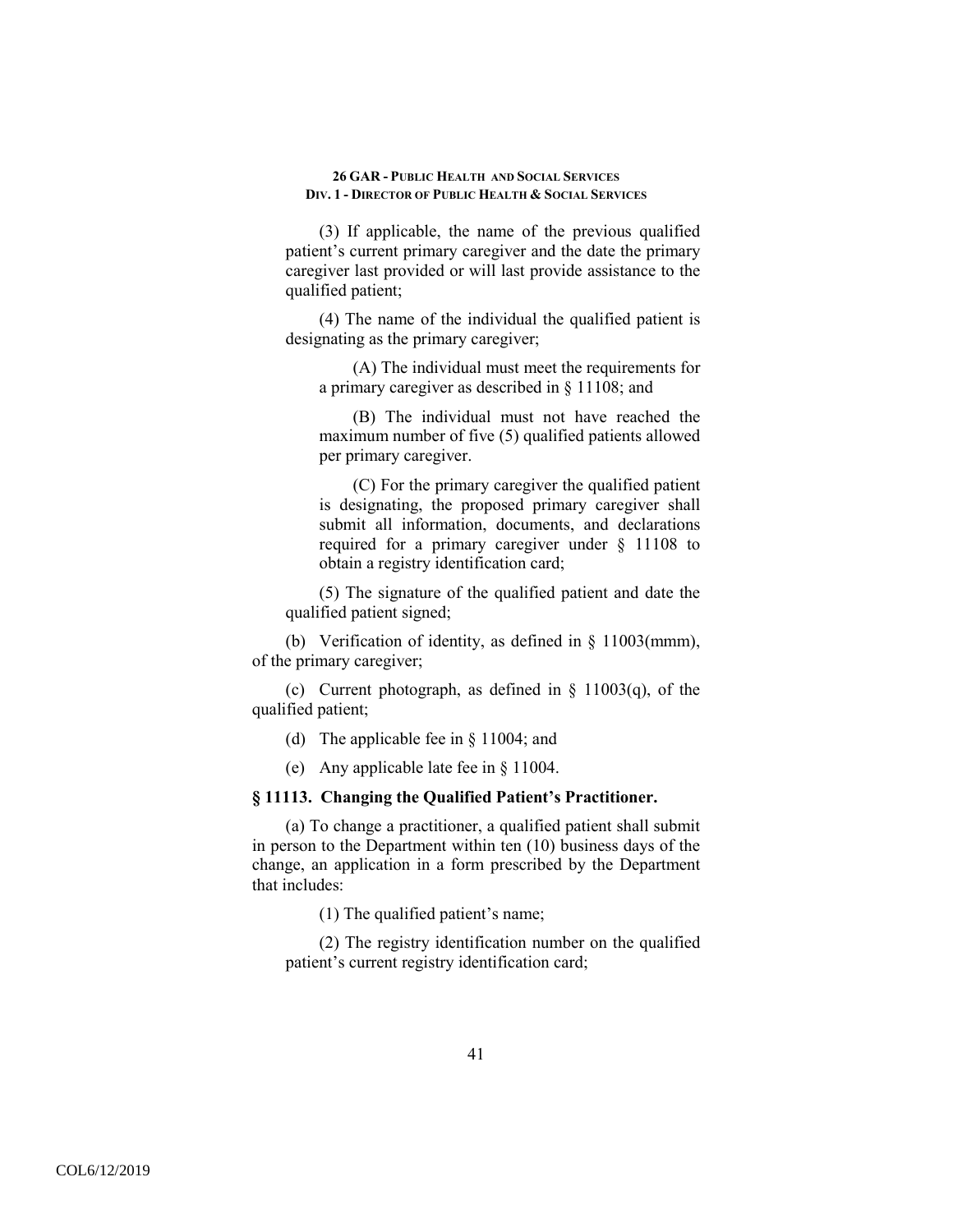(3) The name of the qualified patient's current practitioner and the date the practitioner last provided or will last provide health care to the qualified patient;

(4) The name of the qualified patient's new practitioner;

(5) A written certification from the new practitioner as described in § 11104.

(6) The signature of the qualified patient and date the qualified patient signed;

(b) Verification of identity, as defined in § 11003(mmm), of the qualified patient;

(c) A current photograph, as defined in  $\S$  11003(q), of the qualified patient;

(d) The applicable fee in § 11004; and

(e) Any applicable late fee in § 11004.

## **§ 11114. Adding a Debilitating Medical Condition.**

(a) Any person or entity may request the addition of a medical condition to the list of debilitating medical conditions in § 11003(s) by submitting in person a form prescribed by the Department, that includes:

(1) The person or entity's name;

(2) If an entity, name of point of contact;

(3) The person or entity's mailing and email addresses;

(4) Telephone number;

(5) The name of the medical condition requested to be added;

(6) A description of the symptoms and other physiological effects experienced by an individual suffering from the medical condition or a treatment of the medical condition that may impair the ability of the individual to accomplish activities of daily living;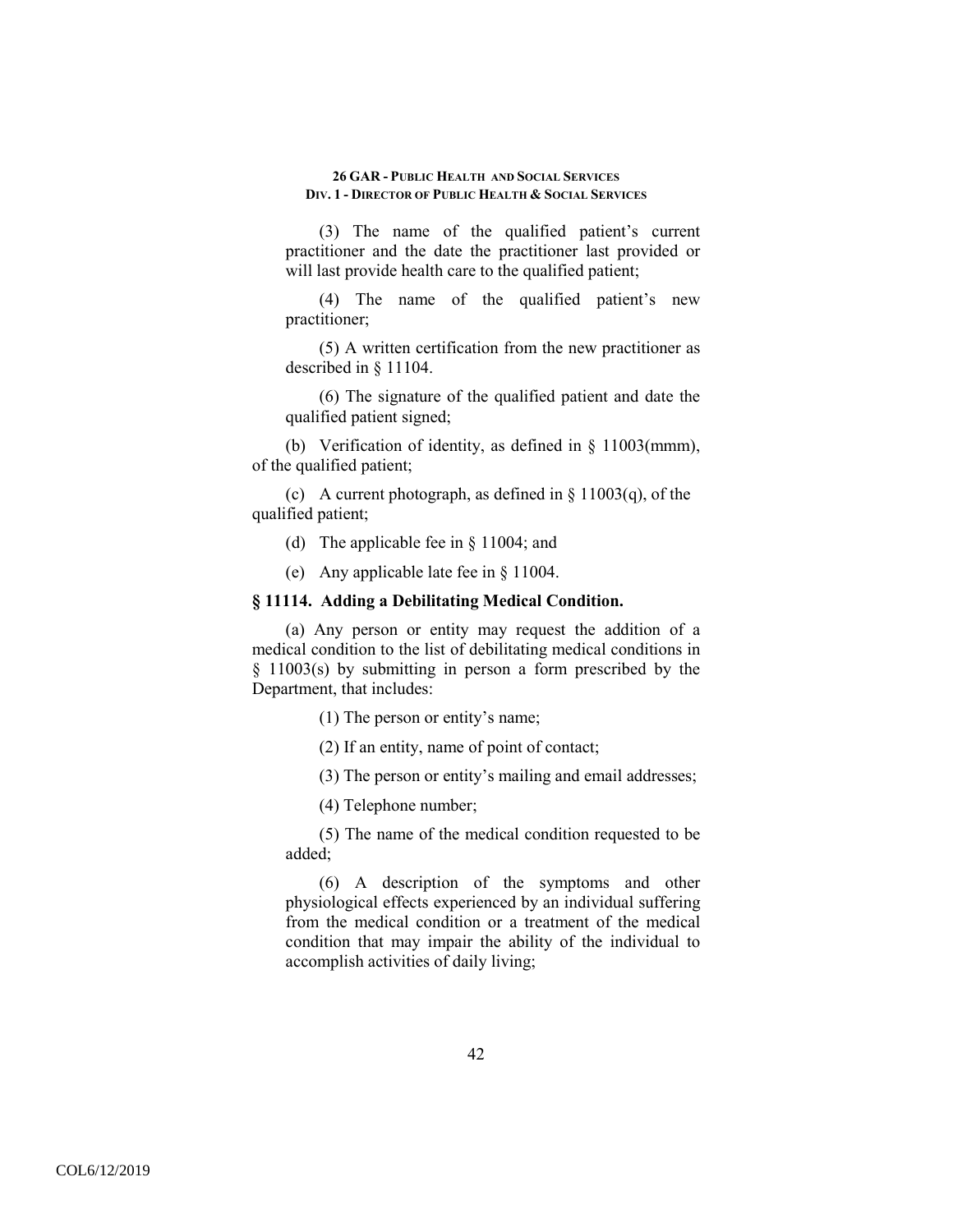(7) The availability of conventional medical treatments to provide therapeutic or palliative benefit for the medical condition or a treatment of the medical condition;

(8) A summary of the evidence that the use of marijuana will provide therapeutic or palliative benefit for the medical condition or a treatment of the medical condition; and

(9) Articles, published in peer-reviewed scientific journals, reporting the results of research on the effects of marijuana on the medical condition or a treatment of the medical condition supporting why the medical condition should be added.

(b) The Department shall:

(1) Acknowledge in writing the Department's receipt of a request for the addition of a medical condition to the list of debilitating medical conditions listed in  $\S$  11003(s) within thirty (30) calendar days after receiving the request;

(2) Transmit the request and the required supporting documents to the Medical Cannabis Regulation Commission for their review to determine if the requester has provided evidence that:

(A) The specified medical condition or treatment of the medical condition impairs the ability of the individual to accomplish activities of daily living, and

(B) Marijuana usage provides a therapeutic or palliative benefit to an individual suffering from the medical condition or treatment of the medical condition;

(3) Within ninety (90) calendar days after receiving the official decision of the Commission, notify the requester that the Department has determined that the information provided by the requester:

(A) Meets the requirements in subsection (b) (2) and the date the Department will conduct a public hearing to discuss the request; or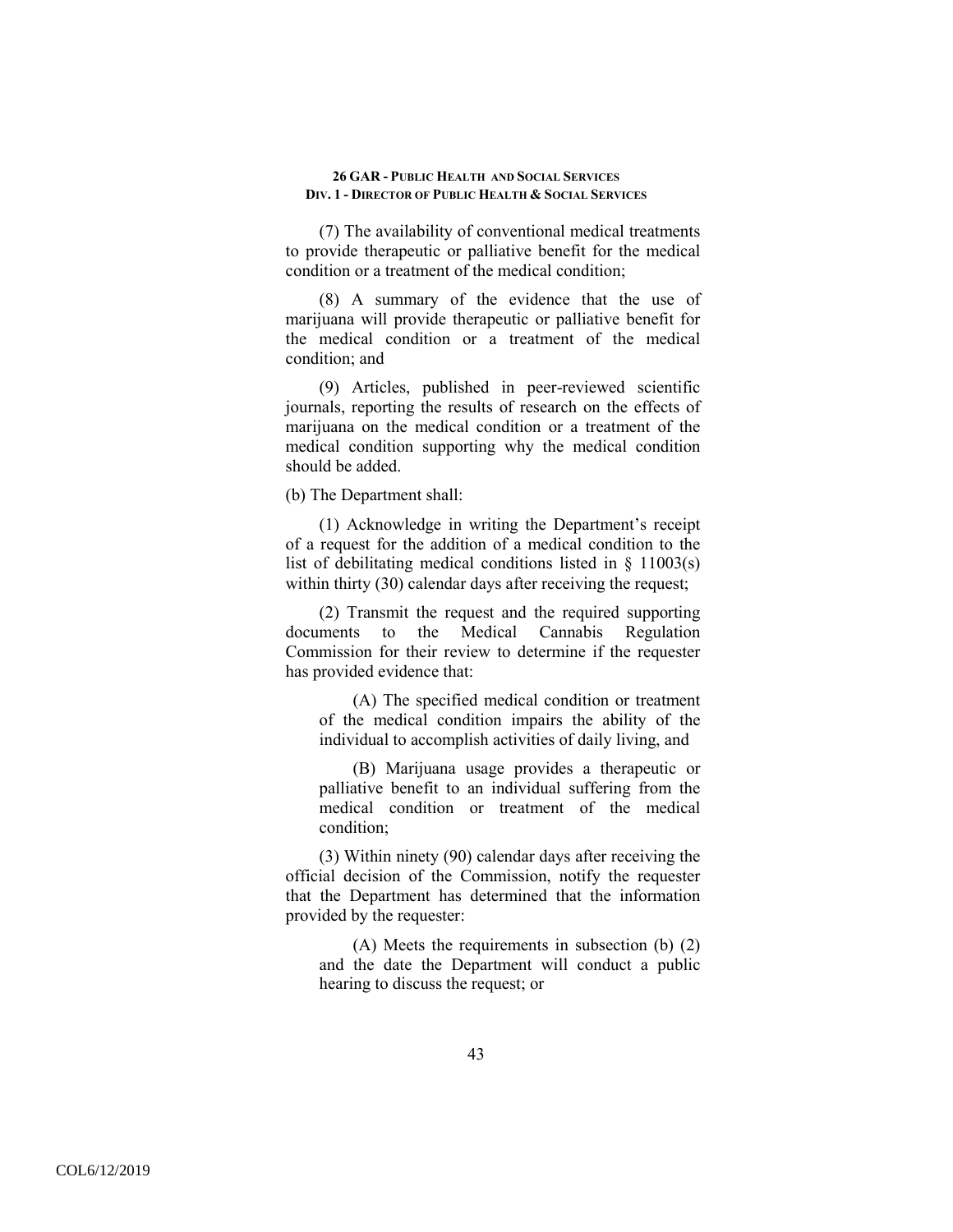(B) Does not meet the requirements in subsection (b) (2), and the specific reason for the determination.

(4) If applicable:

(A) Schedule a public hearing to discuss the request;

(B) Provide public notice of the public hearing by submitting a Notice of Public Hearing for publication in a newspaper of general circulation in Guam at least ten (10) days prior to the date of the public hearing;

(C) Post a copy of the request on the Department's website for public comment at least ten (10) business days prior to the date of the public hearing;

(D) Hold the public hearing after receiving the request; and

(5) Within one hundred eighty (180) calendar days after receiving the request:

(A) Add the medical condition to the list of debilitating medical conditions, or

(B) Provide written notice to the requester of the Department's decision to deny the request that includes the specific reasons for the Department's decision.

# **§ 11115. Renewal of a Registry Identification Card by a Qualified Patient or a Primary Caregiver.**

Registry identification cards shall be renewed on an annual basis. Failure to timely renew a registry identification card will result in the imposition of additional administrative late fees as set forth in § 11004.

(a) To renew a registry identification card for a qualified patient who is eighteen (18) years of age or older, the qualified patient shall submit in person to the Department at least forty-five (45) calendar days before the expiration date of the qualified patient's registry identification card the following: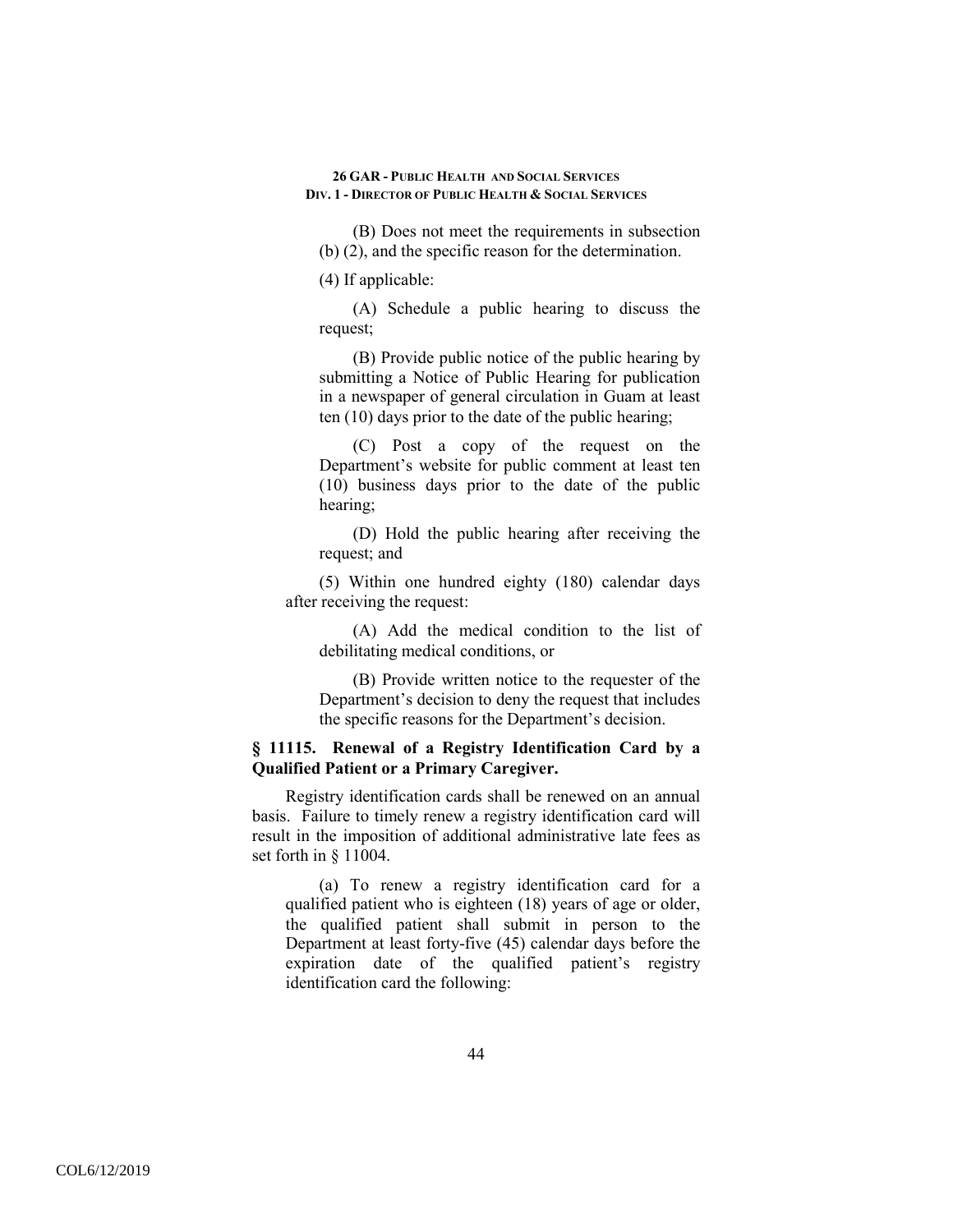(1) An application in a form prescribed by the Department that includes:

(A) All information, documents, and declarations required in § 11106;

(B) The registry identification number on the qualified patient's current registry identification card;

(C) Verification of identity, as defined in § 11003(mmm), of the primary caregiver;

(D) A current photograph, as defined in § 11003(q), of the qualified patient;

(E) The applicable fee in § 11004 for applying to renew a qualified patient's registry identification card; and

(F) Any applicable late fee in § 11004.

(b) To renew a registry identification card for a qualified patient who is under eighteen (18) years of age, the qualified patient's parent, legal guardian or custodian responsible for health care decisions for the qualified patient shall submit in person to the Department at least forty-five (45) calendar days before the expiration date of the minor qualified patient's registry identification card the following:

(1) An application in a form prescribed by the Department that includes:

(A) All information, documents, and declarations required for a minor qualified patient under § 11107;

(B) The registry identification number on the minor qualified patient's current registry identification card;

(C) The registry identification number on the qualified patient's parent, legal guardian, or custodian's current registry identification card;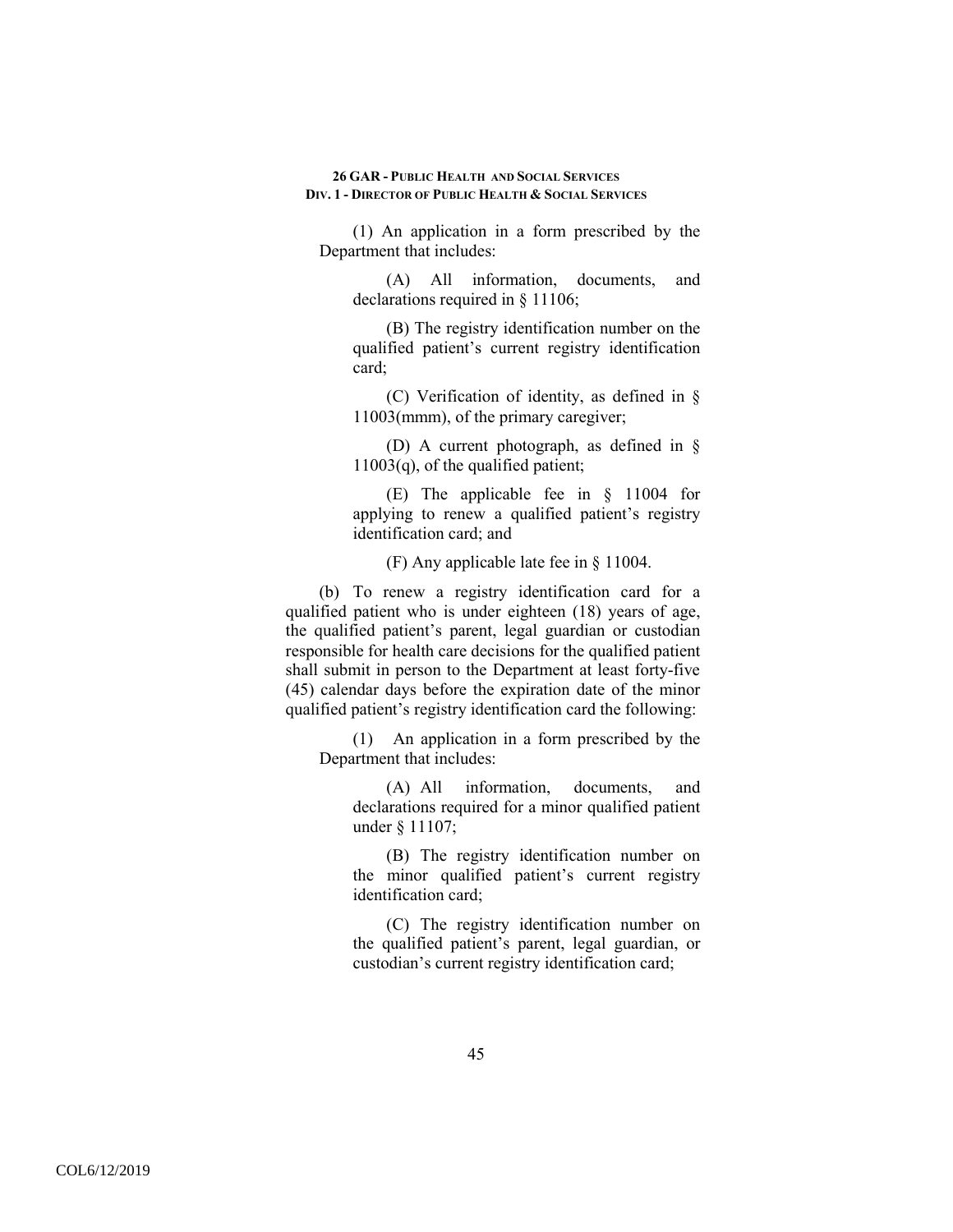(D) If the qualified patient's parent's, legal guardian's or custodian's name is not the same name as on the minor qualified patient's parent's, legal guardian's or custodian's current registry identification card, the parent, legal guardian, or custodian shall

(i) Submit a verification of identity, as defined in § 11003(mmm); and

(ii) A valid court order changing the name of the minor qualified patient's parent, legal guardian or custodian.

(E) A current photograph, as defined in §  $11003(q)$ , of the qualified patient and of the minor qualified patient's parent, legal guardian or custodian;

(F) The applicable fees in § 11004; and

(G) Any applicable late fee under § 11004.

(c) To renew a primary caregiver's registry identification card for a qualified patient who is eighteen (18) years of age or older, the primary caregiver shall submit to the Department, at least forty-five (45) calendar days before the expiration date of the primary caregiver's registry identification card, the following:

(1) An application in a form prescribed by the Department that includes:

(A) All information, documents, and declarations required for a primary caregiver in § 11108;

(B) The registry identification number on the primary caregiver's current registry identification card;

(C) Verification of identity, as defined in § 11003(mmm), of the primary caregiver;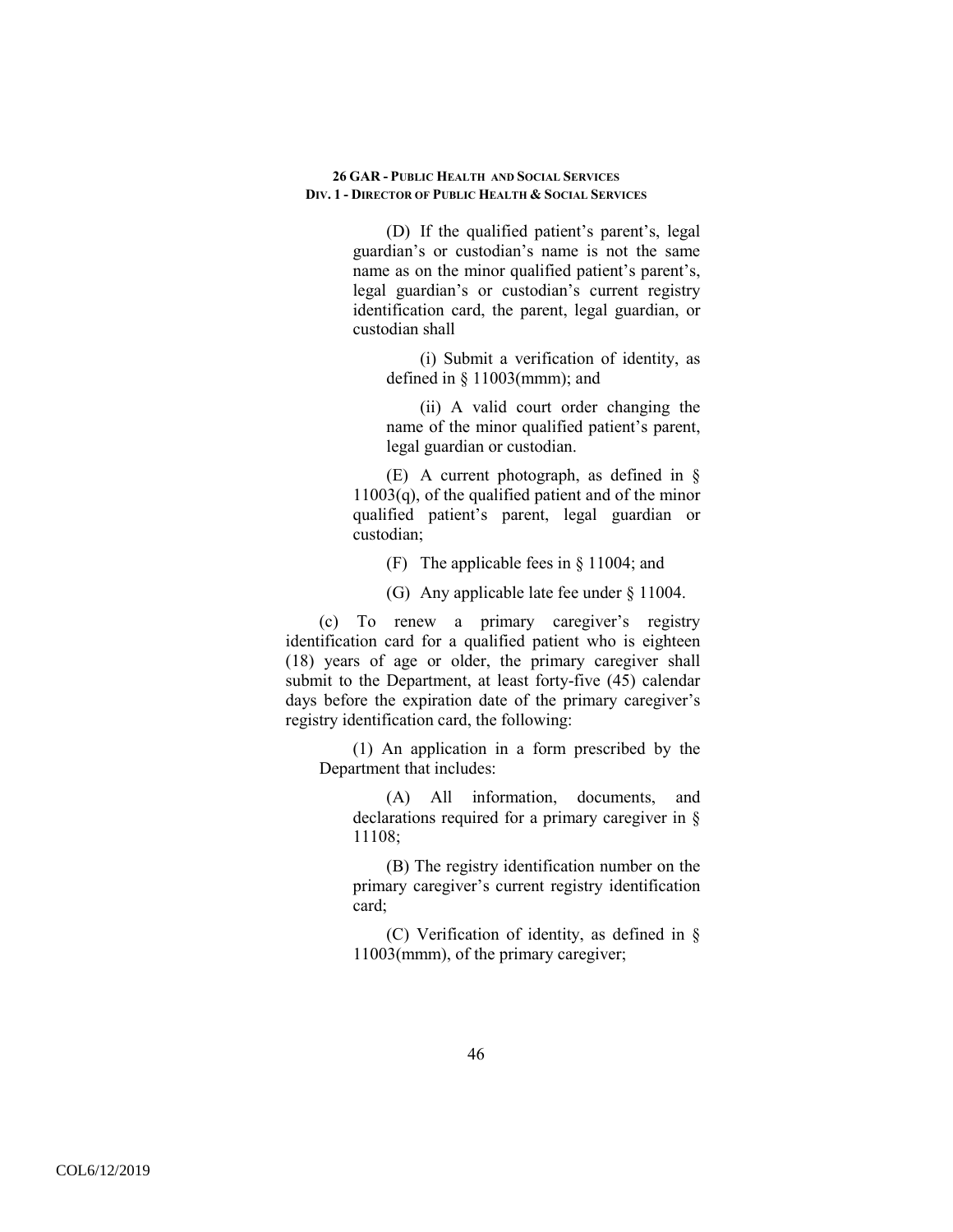(D) A current photograph, as defined in § 11003(q), of the primary caregiver;

(E) The primary caregiver's current police and court clearances;

(F) The applicable fee in § 11004; and

(G) Any applicable late fee as prescribed in § 11004.

(d) The Department shall approve or deny the renewal within thirty (30) calendar days of receipt and shall follow the time frames described in § 11102 and § 11103.

(e) Qualified patients and primary caregivers shall surrender all expiring or expired registry identification cards prior to being issued new ones.

# **§ 11116. Requesting for a Replacement Registry Identification Card.**

(a) Only one replacement card shall be allowed for each registry identification card issued.

(1) If the replacement registry identification card is lost, stolen or destroyed, the cardholder shall submit a new application for a registry identification card.

(2) If a registry identification card is lost, stolen, or destroyed, the cardholder must notify the Department within twenty-four (24) hours of the card being lost, stolen or destroyed.

(b) To request a replacement card for a cardholder's registry identification card that has been lost, stolen, or destroyed, the cardholder shall submit in person to the Department, within ten (10) business days after the cardholder's registry identification card was lost, stolen, or destroyed, a request for a replacement card, on a form prescribed by the Department, that includes:

(1) The cardholder's name, Guam home and mailing addresses, email addresses and date of birth;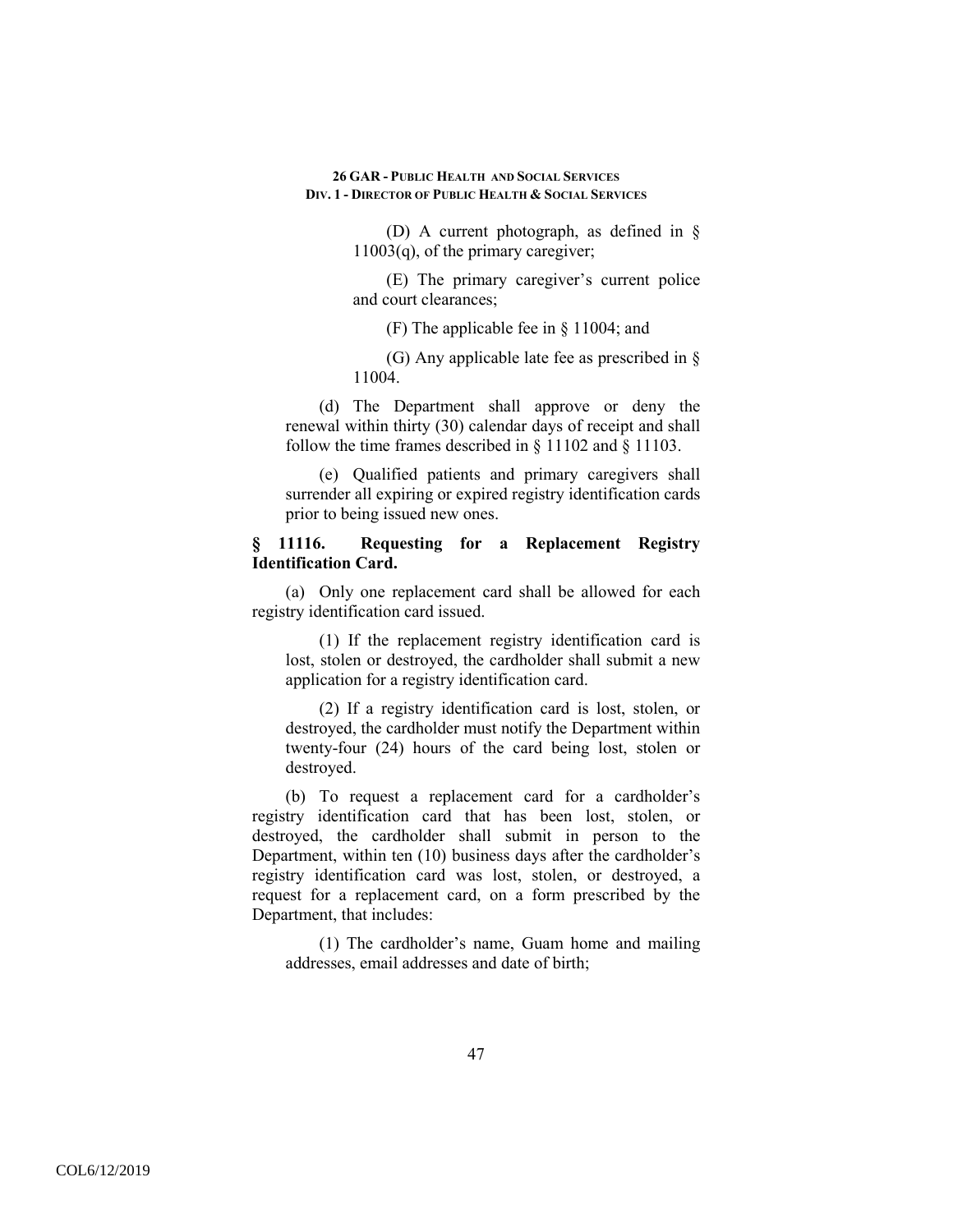(2) If known, the registry identification number on the cardholder's lost, stolen, or destroyed registry identification card;

(3) If the registry identification card was stolen, need to submit a copy of a police report or police case number;

(4) Verification of identity, as defined in § 11003(mmm), from the cardholder;

(5) Current photograph, as defined in  $\S$  11003(q), of the cardholder;

(6) The applicable fee in § 11004; and

(7) Any applicable late fee as prescribed in § 11004.

(c) The Department shall approve or deny the renewal within ten (10) business days of receipt and shall follow the time frames described in § 11102 and § 11103.

(d) The expiration date of the replacement registry identification card shall be the same expiration date as the original registry identification card.

**2019 NOTE**: Subitem designations added to subsection (a), pursuant to the authority granted by 1 GCA § 1606.

# **§ 11117. Expiration of a Registry Identification Card.**

(a) A registry identification card issued to a qualified patient or primary caregiver is valid for one year from the date of issuance.

(b) The registry identification card of the qualified patient and the qualified patient's primary caregiver shall have the same expiration date. The expiration date will be based on the qualified patient's registry identification card.

(c) If the Department issues a registry identification card to a qualified patient or primary caregiver based on a request for a replacement registry identification card or an application to change or amend a registry identification card; the replacement, changed, or amended registry identification card shall have the same expiration date as the original registry identification card being replaced, changed, or amended.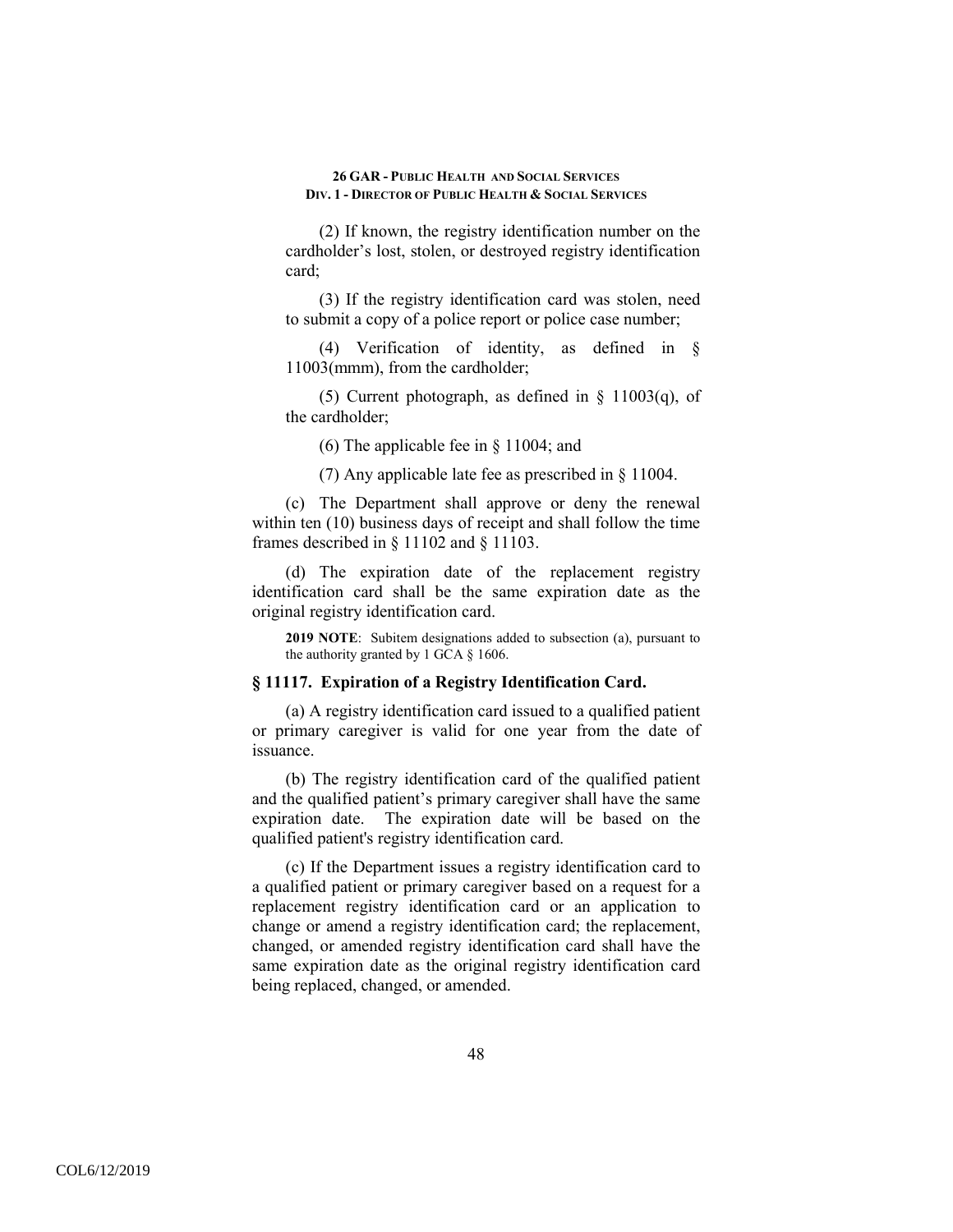# **§ 11118. Voiding or Invalidating a Registry Identification Card.**

(a) The Department may void the registry identification card within twenty-four (24) hours of a:

(1) Qualified patient when the Department receives written notice from:

(A) The qualified patient that the qualified patient no longer has a debilitating medical condition;

(B) The qualified patient reported the card being lost, stolen or destroyed;

(C) The practitioner who provided the qualified patient's written certification that the:

(i) Qualified patient no longer has a debilitating medical condition;

(ii) Practitioner no longer believes that the qualified patient would receive therapeutic or palliative benefit from the medical use of marijuana;

(iii) Practitioner believes that the qualified patient is not using the medical marijuana as recommended; or

(2) Primary caregiver when:

(A) The Department receives written notice from the primary caregiver's qualified patient that the primary caregiver no longer assists the qualified patient with the medical use of marijuana;

(B) The registry identification card for the qualified patient that is listed on the primary caregiver's registry identification card is no longer valid; or

(C) The primary caregiver reported the card being lost, stolen or destroyed;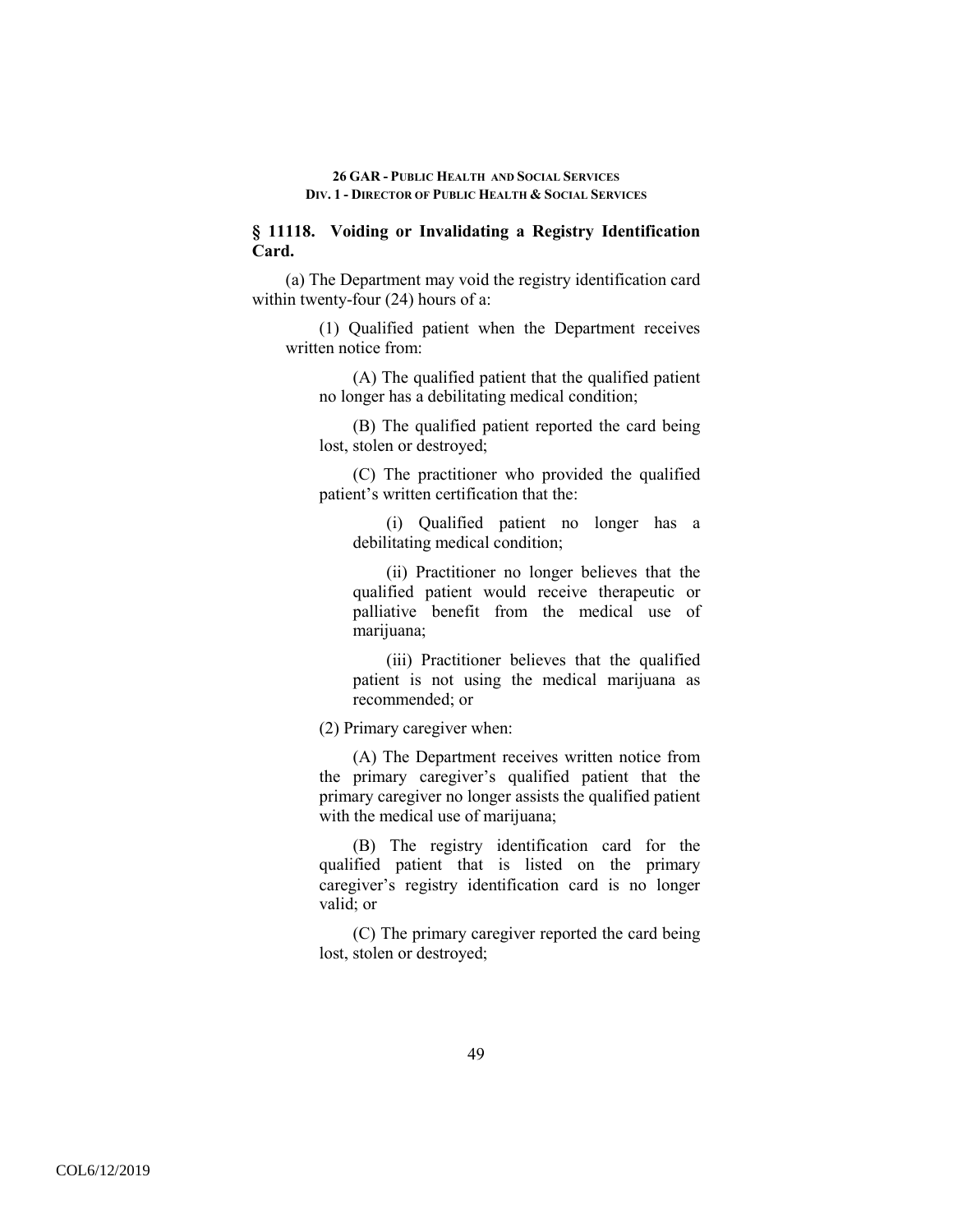(D) The Department receives notification that the primary caregiver's qualified patient is deceased.

(3) Responsible official or designated courier when:

(A) The cardholder reported the card being lost, stolen or destroyed;

(B) The Department receives written notice from a medical cannabis business that their responsible official or designated courier:

(i) No longer serves as a responsible official; or

(ii) Is no longer employed by the medical cannabis business.

(C) The medical cannabis license that is listed on the responsible official or designated courier' registry identification card no longer valid.

(b) The Department shall void a qualified patient's registry identification card:

(1) When the Department receives written notice from the practitioner, primary caregiver, family member or the Office of Vital Statistics that the qualified patient is deceased; or

(2) For a qualified patient under eighteen (18) years of age, when the qualified patient's primary caregiver's registry identification card is revoked.

(c) If the Department voids or invalidates a cardholder's registry identification card, the Department shall provide written notice to the cardholder within two (2) business days of invalidation that includes:

(1) The specific reason or reasons for the invalidation; and

(2) The right to appeal to the Director within ten (10) business days.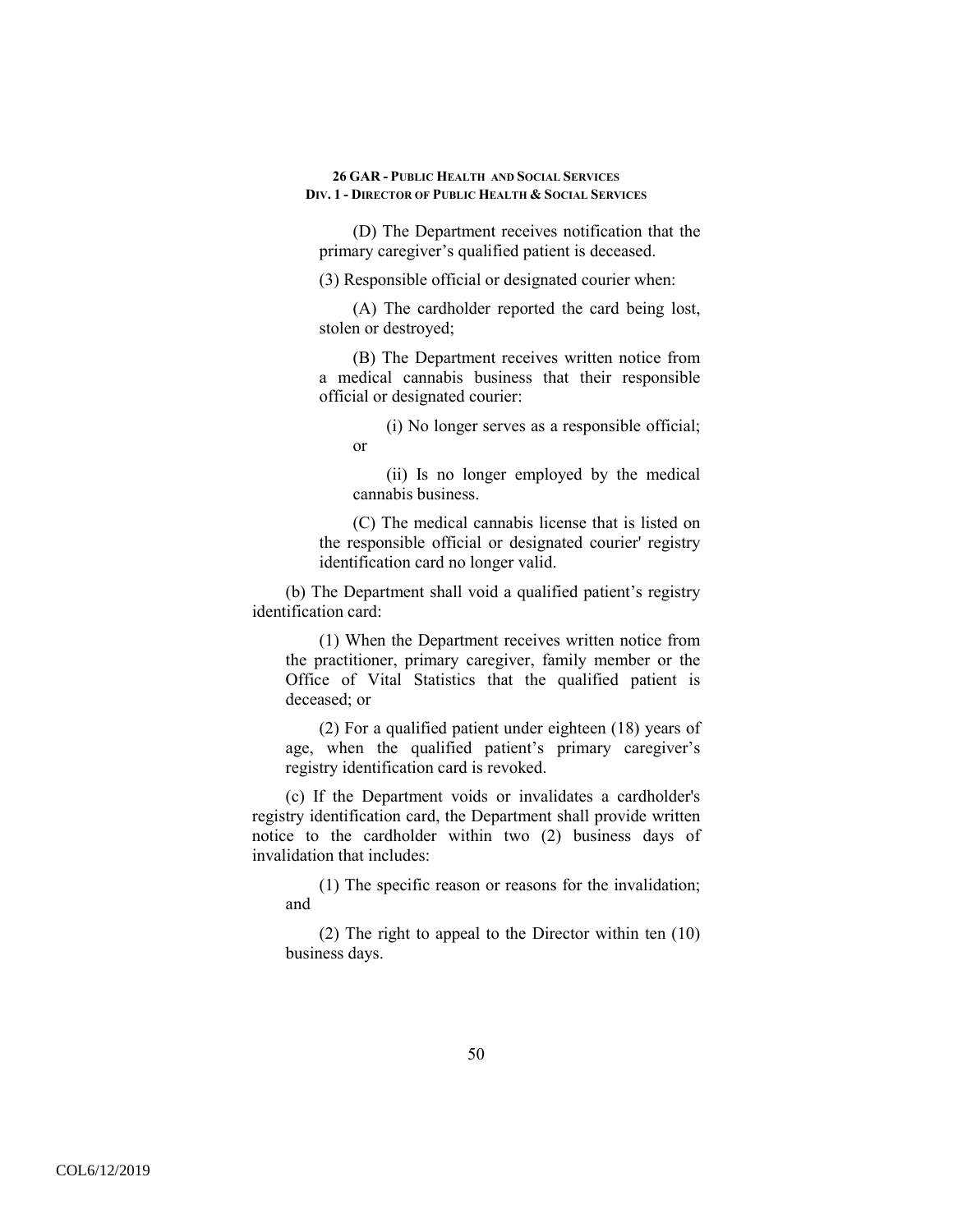(d) The Department shall provide written notice to all dispensaries within twenty-four (24) hours of invalidation the names of qualified patients and primary caregivers whose registry identification cards or qualified patient's written certification are no longer valid.

(e) The holder of the invalid registry identification card shall return, via mail or in person, the said registry identification card to the Department upon receipt of notice within five (5) business days. Violation of this provision is subject to a fine of two hundred fifty dollars (\$250).

(f) The written notice required in subsection (a) that a registry identification card is void is not a revocation and is not considered a final decision of the Department subject to a hearing before the Director.

## **§ 11119. Fraudulent Use of a Registry Identification Card.**

(a) A licensed medical cannabis business employee that knows or suspects that a person has attempted to use the registry identification card of another to obtain medical cannabis, prepared medical cannabis or medical cannabis products shall submit a report to the Department and the Guam Police Department by the next business day after the attempted use of the registry identification card.

(b) The report shall be submitted either by telephone; in a document sent by fax, delivery service, or mail; or through an electronic reporting system authorized by the Department and shall include as much of the following information about the individual whose registry identification card was used or presented:

(1) Name of cardholder;

- (2) Address;
- (3) Date of birth;
- (4) Identification number;
- (5) Issuance and expiration date;
- (6) Registry identification type.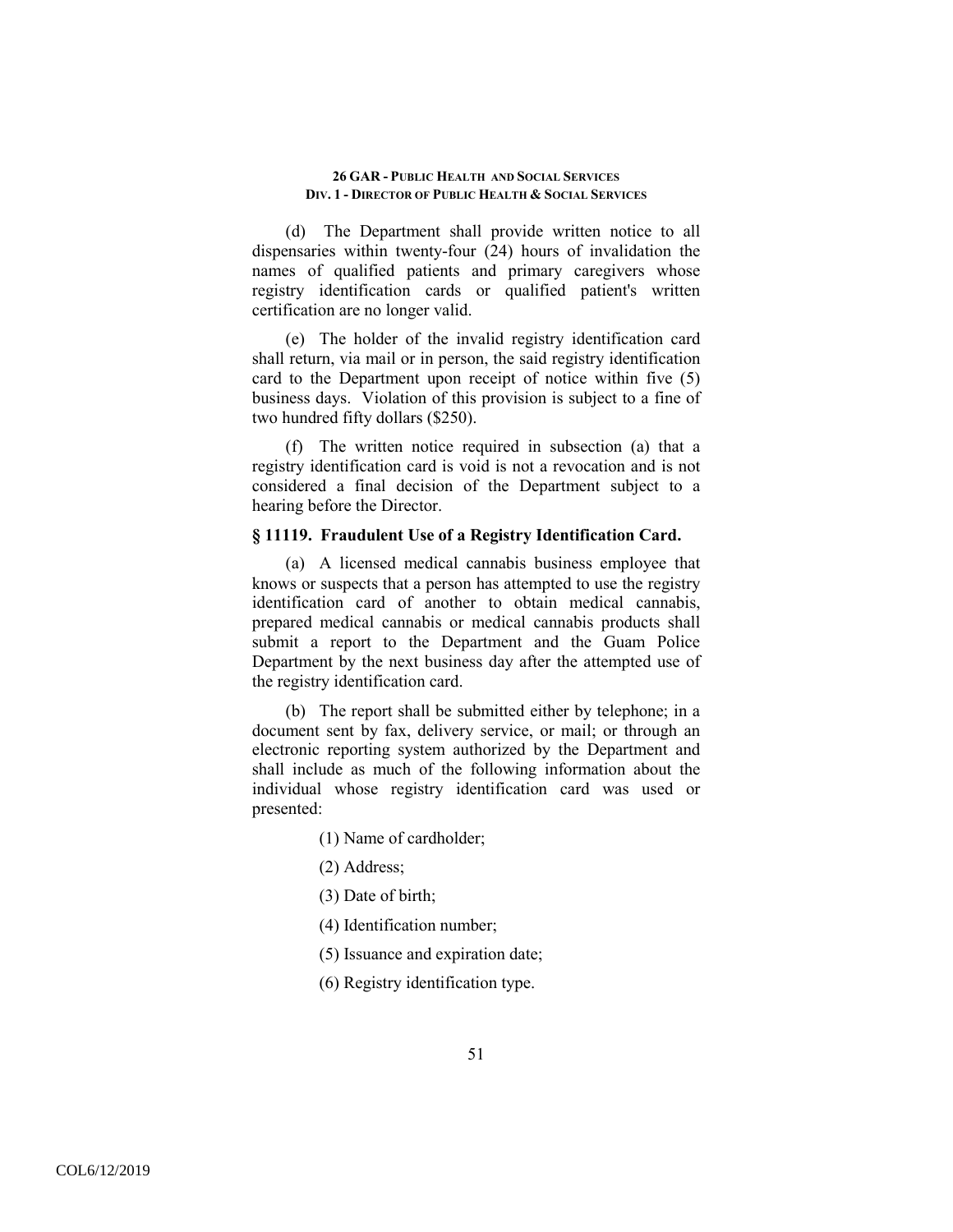(c) The following information about the individual who attempted to use the registry identification card of another:

- (1) Name;
- (2) Address;
- (3) Telephone number; and
- (4) Date of birth.

(d) The failure to report a violation or suspected violation under this section may result in the revocation of the registry identification card of the employee who witnessed the violation or suspected violation and/or the revocation of the facility's medical cannabis license.

## **§ 11120. Revocation of a Registry Identification Card.**

(a) The Department may revoke a cardholder's registry identification card electronically within twenty-four (24) hours:

(1) Upon notification from the dispensary that the cardholder provided medical marijuana to an individual who is not authorized to possess medical marijuana under the Act.

(2) Upon notification from the qualified patient or court that the primary caregiver had entered a plea of guilty to, a plea of *nolo contendere* to, been found guilty of, or been convicted of any felony offense after obtaining a registry identification card.

(3) If the cardholder knowingly violated the Act or these rules and regulations as determined by the Department.

(b) If the Department revokes a qualified patient's registry identification card, the Department shall provide written notice within two (2) business days to the qualified patient that includes:

(1) The specific reason or reasons for the revocation; and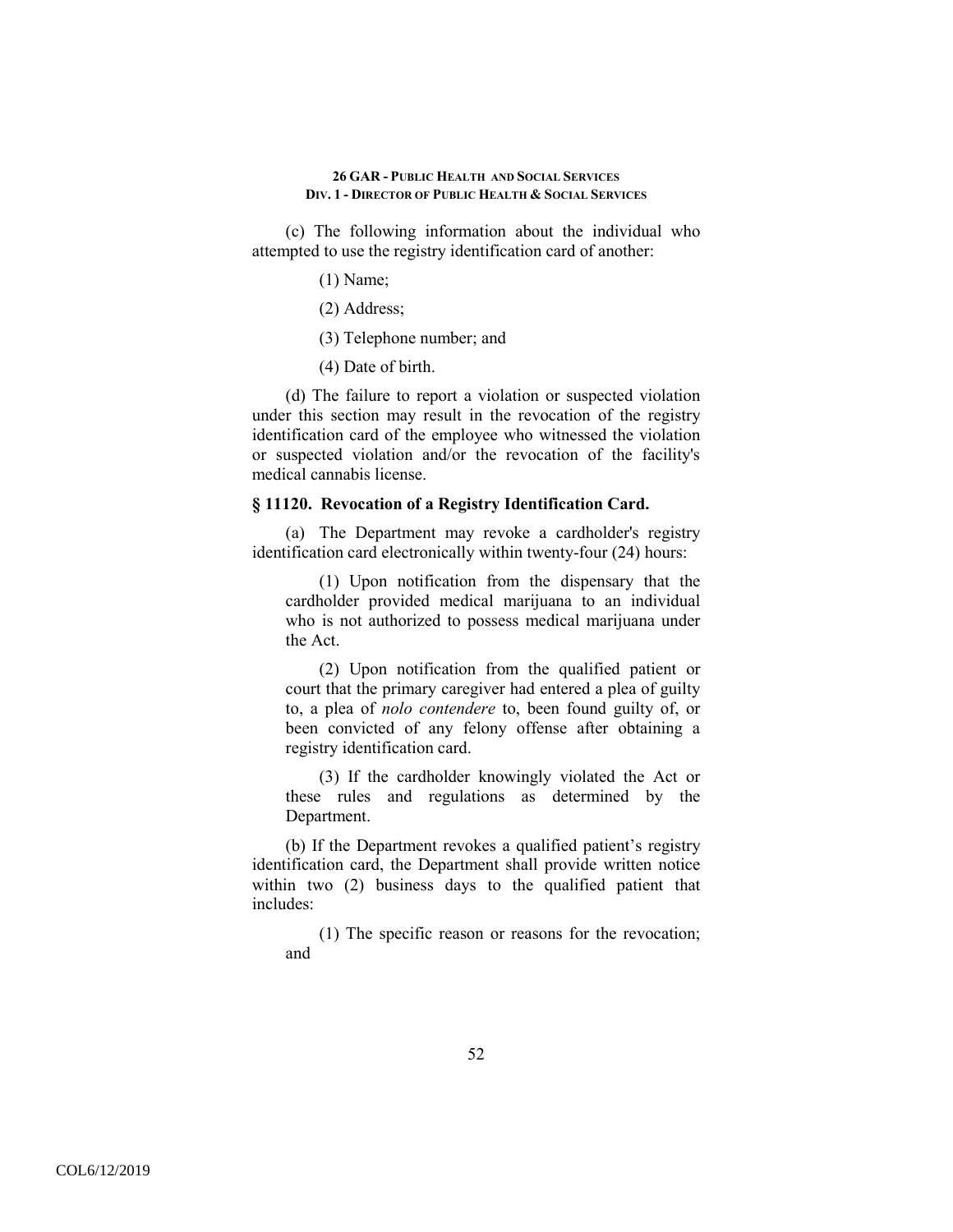(2) The right to appeal the revocation to the Director within ten  $(10)$  business days.

(c) The holder of the revoked registry identification card shall return, by mail or in person, the said registry identification card to the Department upon receipt of notice within five (5) business days. Violation of this provision is subject to a fine of two hundred fifty dollars (\$250).

(d) The holder of the revoked registry identification card shall not be able to apply for a new registry identification card for one (1) year from time of revocation of previous registry identification card.

## **§ 11121. Required Reporting for Primary Caregivers.**

(a) A primary caregiver shall report to the Department the death of a qualified patient for whom they provide care within two (2) business days after the death of the qualified patient.

(b) The primary caregiver shall return by mail or in person to the Department their registry identification card associated with the deceased qualified patient within five **(**5) business days after the death of the qualified patient.

(c) Failure to report the death of the qualified patient or return their registry identification card associated with the deceased qualified patient by the prescribed time frame may result in the revocation of the primary caregiver's other registry identification cards or shall be unable to apply for another registry identification card for one (1) year.

# ----------

# **ARTICLE 2 RESPONSIBLE OFFICIAL, MEDICAL CANNABIS LICENSE, AND PERMIT TO OPERATE**

§ 11202. Applying for a Registry Identification Card by a Responsible Official or Designated Courier.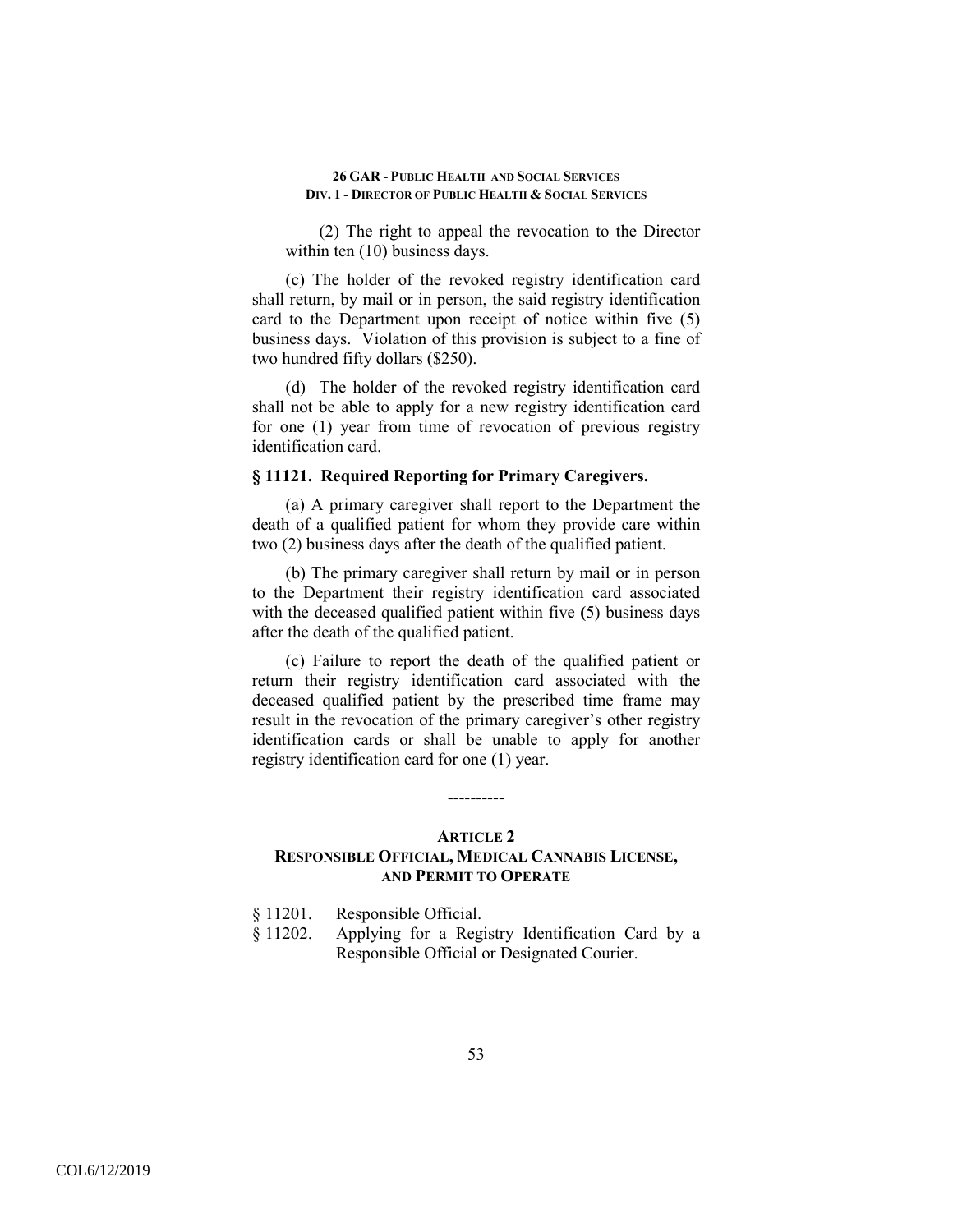- § 11203. Denial or Approval of an Application for a Registry Identification Card for a Responsible Official or Designated Courier.
- § 11204. Revoking the Registry Identification Card of a Responsible Official or Designated Courier.
- § 11205. Changing the Information on a Registry Identification Card of a Responsible Official or Designated Courier.
- § 11206. Types of Medical Cannabis Businesses.
- § 11207. Types of Medical Cannabis Licenses.
- § 11208. Requirements for a Medical Cannabis License.
- § 11209. Application Process for a Medical Cannabis License.
- § 11210. Applying for a Medical Cannabis License.
- § 11211. Issuance of a Medical Cannabis License.
- § 11212. Permit to Operate a Medical Cannabis Business.
- § 11213. Operation Standards for Cultivators.
- § 11214. Operation Standards for Manufacturers.
- § 11215. Operation Standards for Dispensaries.
- § 11216. Medical Cannabis Testing Laboratory Certification.
- § 11217. Medical Cannabis Testing Laboratory Standards and Testing Protocols.
- § 11218. Laboratory Testing Protocols for Cultivators, Manufacturers and Dispensaries.
- § 11219. Health and Safety.
- § 11220. Cleaning and Sanitation.
- § 11221. Heating, Cooling, Ventilation, and Air Filtration.
- § 11222. Waste and Wastewater Disposal.
- § 11223. Security.
- § 11224. Tracking System.
- § 11225. Inventory Control System for Cultivators.
- § 11226. Inventory Control System for Manufacturers.
- § 11227. Inventory Control System for Dispensaries.
- § 11228. Signage, Labeling and Packaging.
- § 11229. Chain of Custody Form.
- § 11230. Transport of Cannabis.
- § 11231. Loss of Cannabis.
- § 11232. Inspections.
- § 11233. Destruction and Disposal of Cannabis.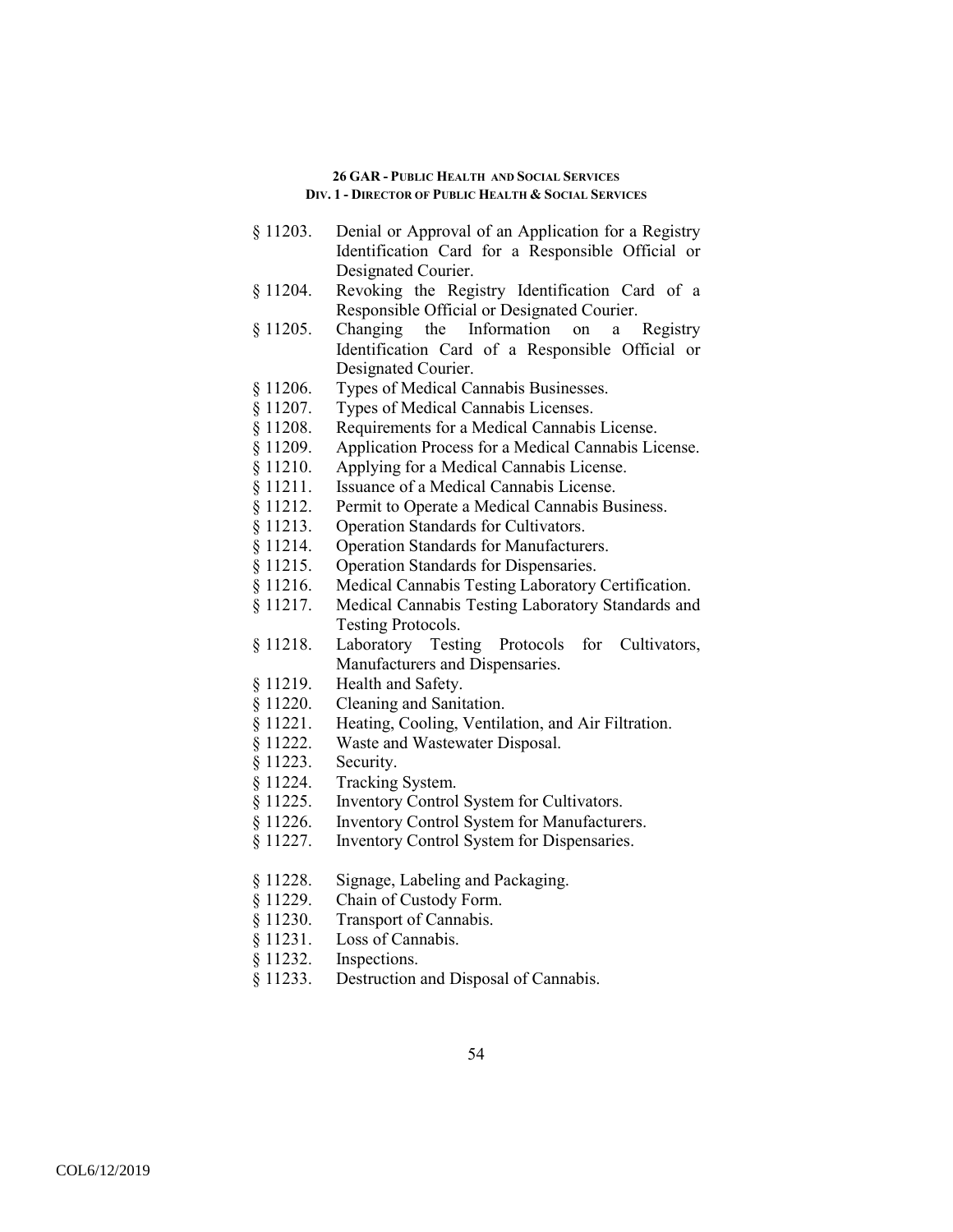- § 11234. Amending the Information on the Medical Cannabis License or Permit to Operate.
- § 11235. Expiration and Renewal of Medical Cannabis License and Permit to Operate.
- § 11236. Suspension of Permit to Operate and Revocation of a Medical Cannabis License.
- § 11237. Surrender of a Medical Cannabis License.
- § 11238. Employee Records.

## **§ 11201. Responsible Official.**

(a) The individual identified in the medical cannabis business' by-laws as the responsible official for the medical cannabis business, who owns, operates, or otherwise have legal responsibility for a commercial cultivation facility, commercial manufacturing facility, dispensary, or medical cannabis testing laboratory and who meet the qualifications established in these rules and regulations and have been approved by the Department, is responsible for submitting all required applications, documents, and reports for the medical cannabis business. This includes applications for a medical cannabis license and Permit to Operate.

(b) The responsible official is accountable for any intentional or unintentional action of its owners, officers, managers, employees or agents, with or without the knowledge of the responsible official, who violate the Act or these rules and regulations.

(c) When a medical cannabis business is required by these rules and regulations to provide information, sign documents, or ensure actions are taken, the individual in subsection (a) shall comply with the requirement on behalf of the medical cannabis business.

(d) A mailing address submitted for a responsible official as part of any application for a medical cannabis business shall be located in Guam.

**§ 11202. Applying for a Registry Identification Card by a Responsible Official or Designated Courier.**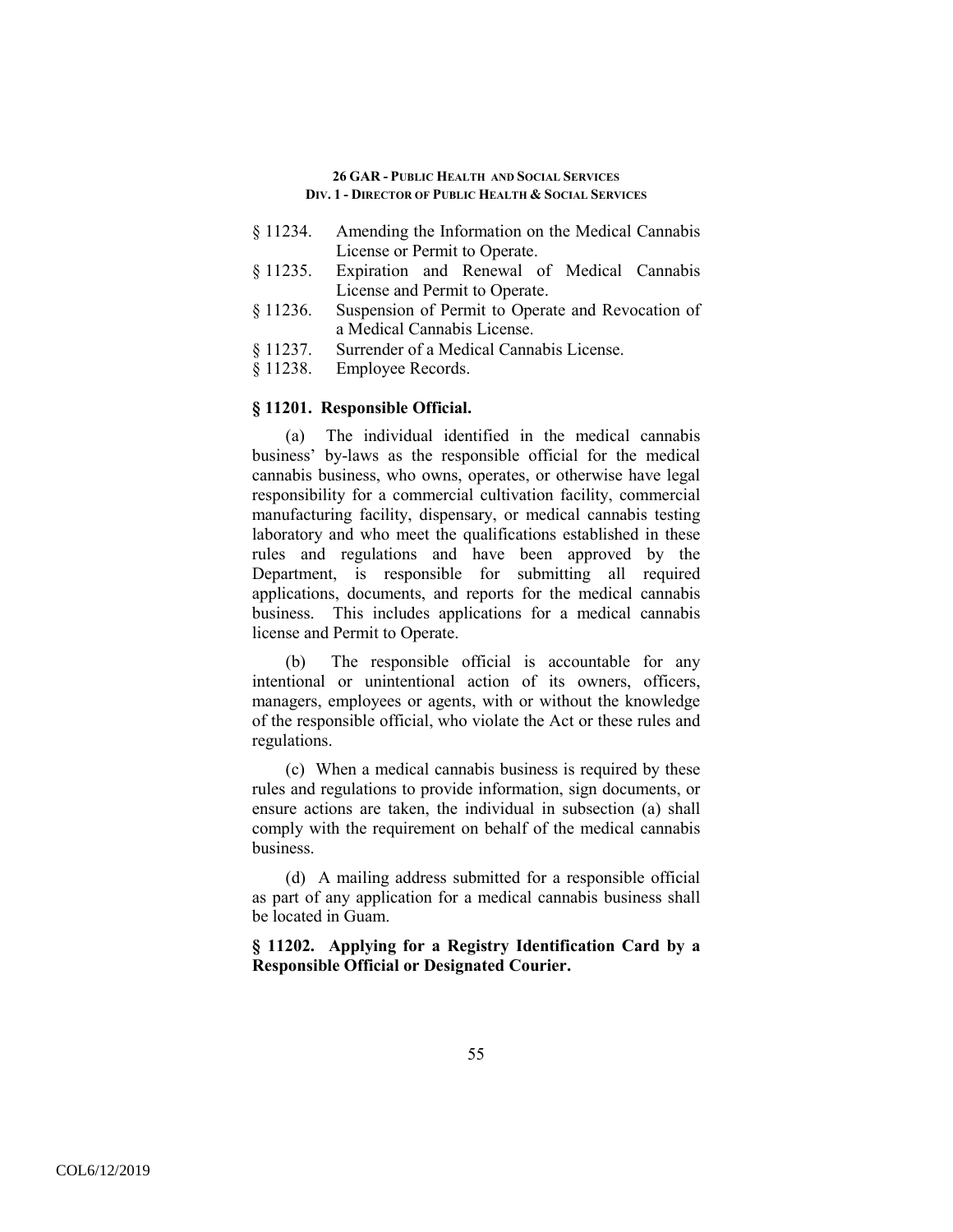(a) Registry identification cards are required for all responsible officials and designated couriers of a medical cannabis business who will be handling or transporting medical cannabis, prepared medical cannabis and medical cannabis products. It is optional for all other medical cannabis employees.

(b) To apply for a registry identification card, a responsible official or designated courier of a medical cannabis business shall submit in person to the Department the following:

(1) An application in a form prescribed by the Department that includes:

(A) The responsible official's or designated courier's:

(i) First name; middle name, if applicable; last name; and suffix, if applicable;

(ii) Date of birth;

(iii) Guam home and mailing addresses;

(iv) Email address;

(v) Job title, duties and responsibilities;

(vi) Proof of Guam residency, as defined in § 11003(jj) that the responsible official or designated courier has been living in Guam continuously for at least six months prior to submitting the application;

(vii) Clearances from the police, court and Attorney General;

(B) The mailing and physical address of the licensed medical cannabis business of the designated courier's place of employment or responsible official owns;

(C) The phone number of the licensed medical cannabis business;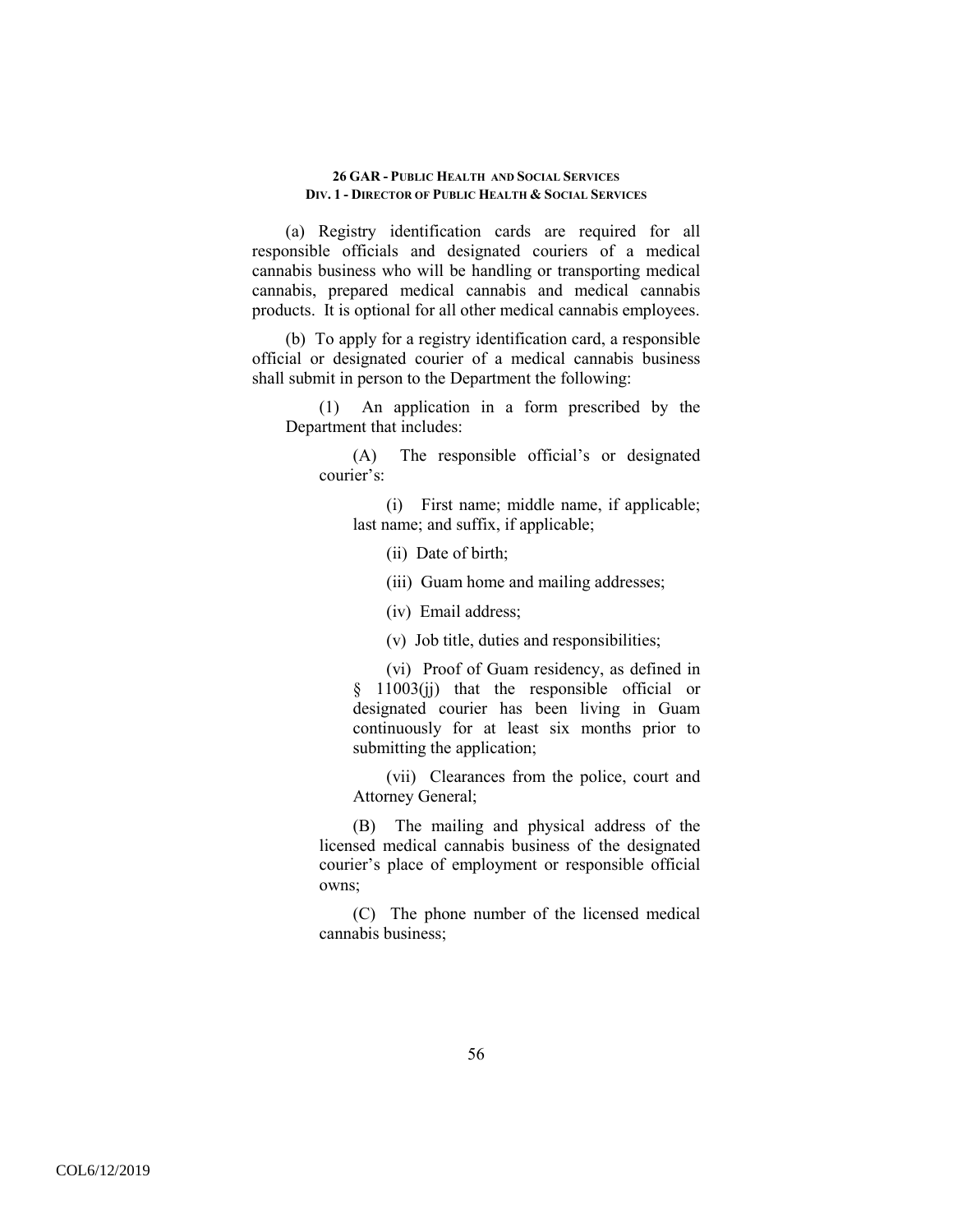(D) Signature of responsible official or designated courier and the date responsible official or designated courier signed;

(2) A verification of identity, as defined in § 11003 (mmm), from the responsible official or designated courier of the medical cannabis business;

(3) A current photograph, as defined in § 11003 (q), of the responsible official or designated courier of the medical cannabis business;

(4) The applicable fees in § 11004 for a registry identification card for a responsible official or designated courier.

# **§ 11203. Denial or Approval of an Application for a Registry Identification Card for a Responsible Official or Designated Courier.**

(a) The Department shall verify the information contained in the application and shall approve or deny the application within thirty (30) calendar days of receipt.

(b) Denial of Application

(1) The Department may deny an application if:

(A) The applicant does not provide all the information required and the application is considered incomplete; or

(B) The application or supporting documents are determined by the Director to have been falsified.

(2) If the application is denied, the Department shall provide a written notification to the applicant of the reason for denial of the application within forty-eight (48) hours days.

(3) A person whose application has been denied and given notice of the reason for denial shall have ten (10) business days to appeal or comply.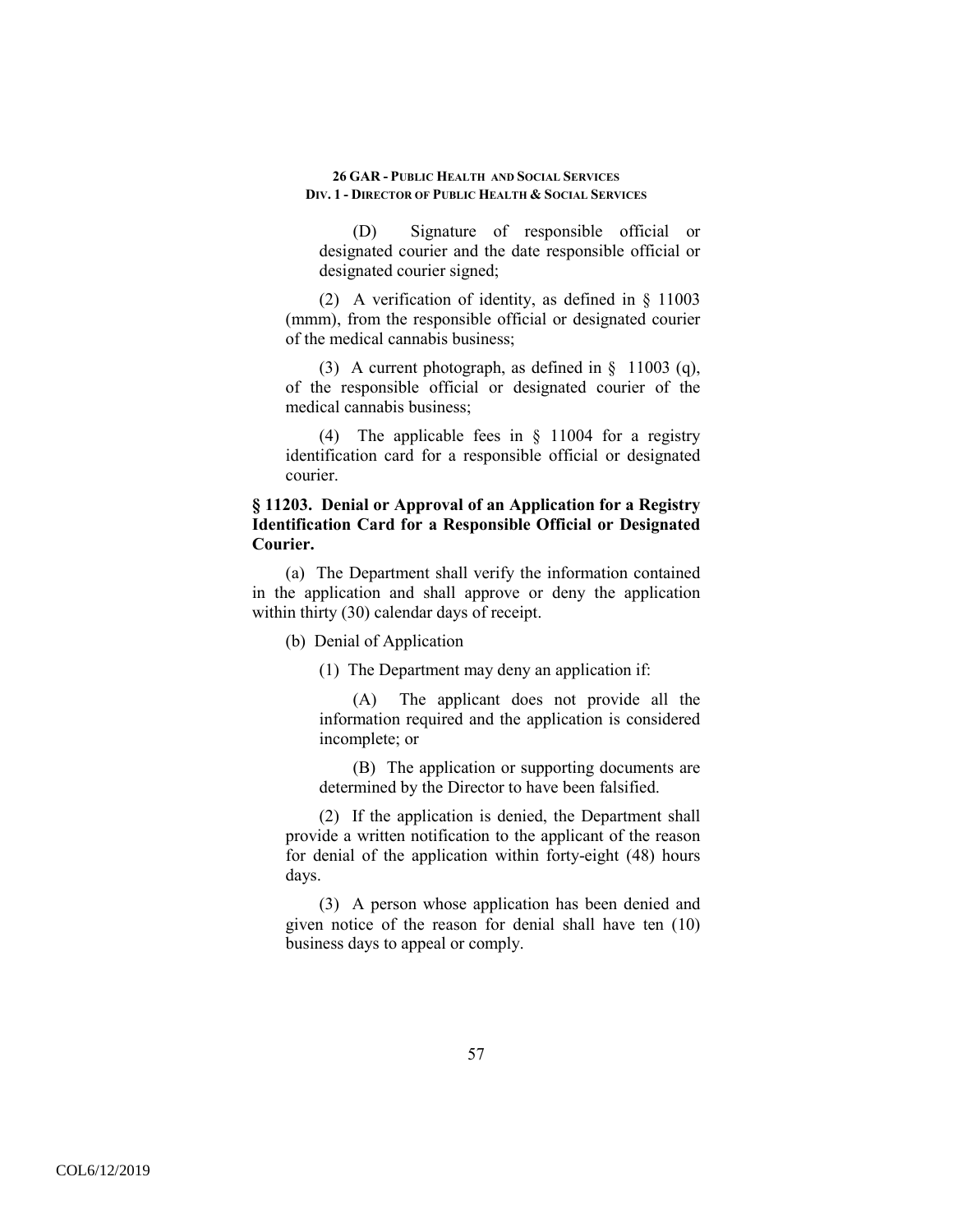(4) The person whose application was denied, can file an appeal with the Director. If the denial is upheld, the applicant has ten (10) business days to comply.

(5) If the person does not come into compliance, the person shall not reapply for six (6) months from the date of the denial unless otherwise authorized by the Department.

(c) Approval of application

(1) If the application is approved, the Department shall issue a registry identification card, within five (5) business days of approving an application.

(A) The cardholder shall pick up the registry identification card in person at the Department.

(B) The registry identification card shall expire one (1) year from the date of issuance.

(2) The registry identification card for a responsible official or designated courier of a medical cannabis business shall contain:

(A) The identification number;

(B) The full name of the applicant;

(C) Date of birth of applicant;

(D) The date of issuance and expiration date of the registry identification card;

(E) The physical address of the licensed medical cannabis business;

(F) The name of the responsible official of the licensed medical cannabis business; and

(G) The registry identification card type.

# **§ 11204. Revoking the Registry Identification Card of a Responsible Official or Designated Courier.**

(a) The Department may revoke a responsible official's or designated courier's registry identification card within twenty-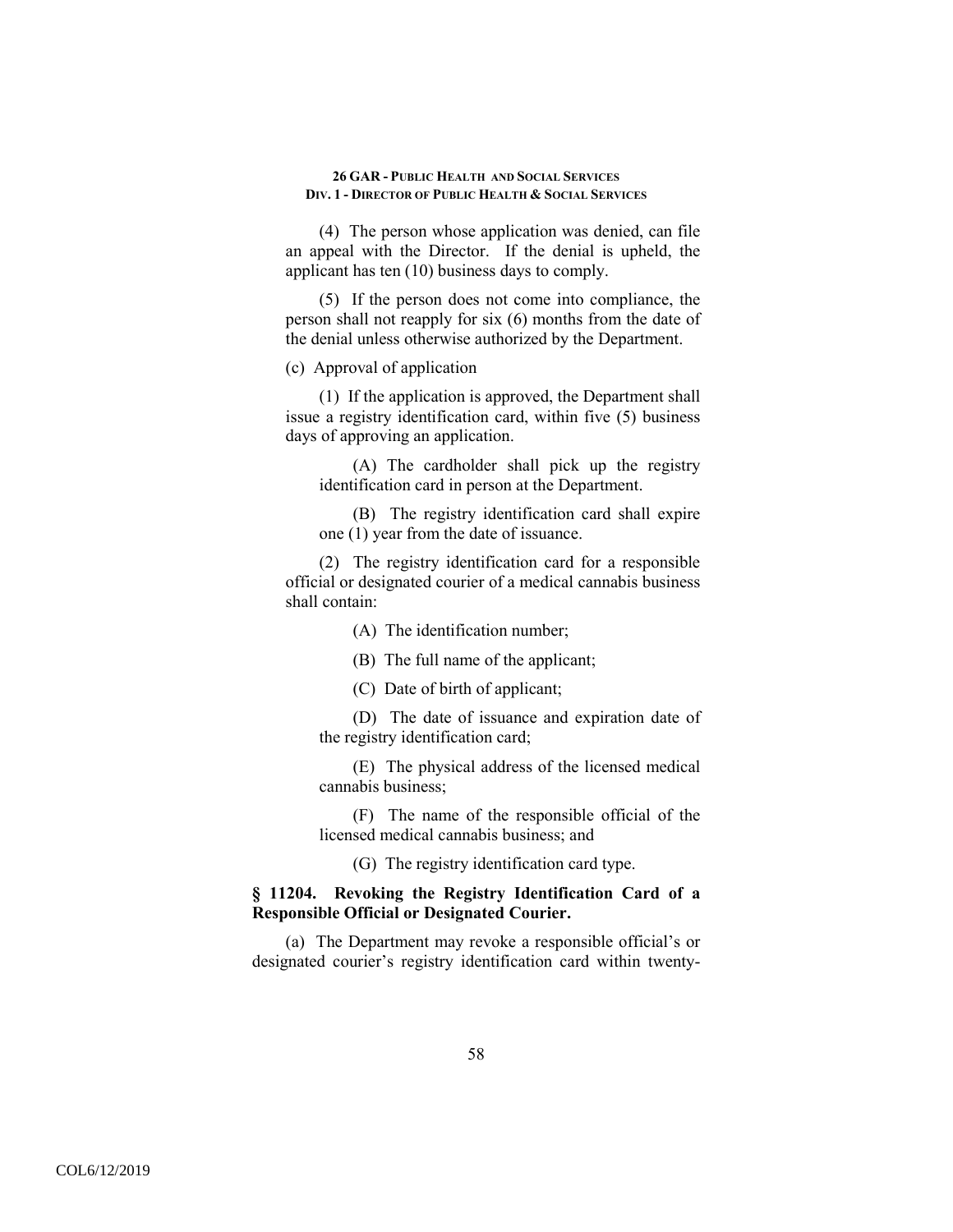four (24) hours upon notification that the responsible official or designated courier:

(1) Used medical marijuana and did not have a valid written certification from a licensed Guam practitioner or a qualified patient's registry identification card;

(2) Diverted medical marijuana to an individual who was not authorized to possess medical marijuana under the Act and these rules and regulations;

(3) Had entered a plea of guilty to, a plea of nolo contender to, been found guilty of, or been convicted of a felony offense as defined in these rules and regulations; or

(4) Knowingly violated the Act or these rules and regulations.

(b) The Department shall provide to a responsible official or designated courier of a medical cannabis business a written notice stating the specific reason(s) for the revocation of their registry identification card within two (2) business days of voiding the card when:

(1) The Department receives the written notification from the medical cannabis business that the responsible official or designated courier:

(A) No longer serves as a responsible official; or

(B) Is no longer employed by the medical cannabis business.

(2) The medical cannabis license that is listed on the responsible official's or designated courier's registry identification card is no longer valid.

(c) The responsible official or designated courier whose registry identification card has been revoked can file an appeal with the Director within ten (10) business days of revocation.

(d) The cardholder of the revoked registry identification card shall return by mail or in person the revoked registry identification card to the Department within five (5) business days after receipt of notice. The holder of the revoked registry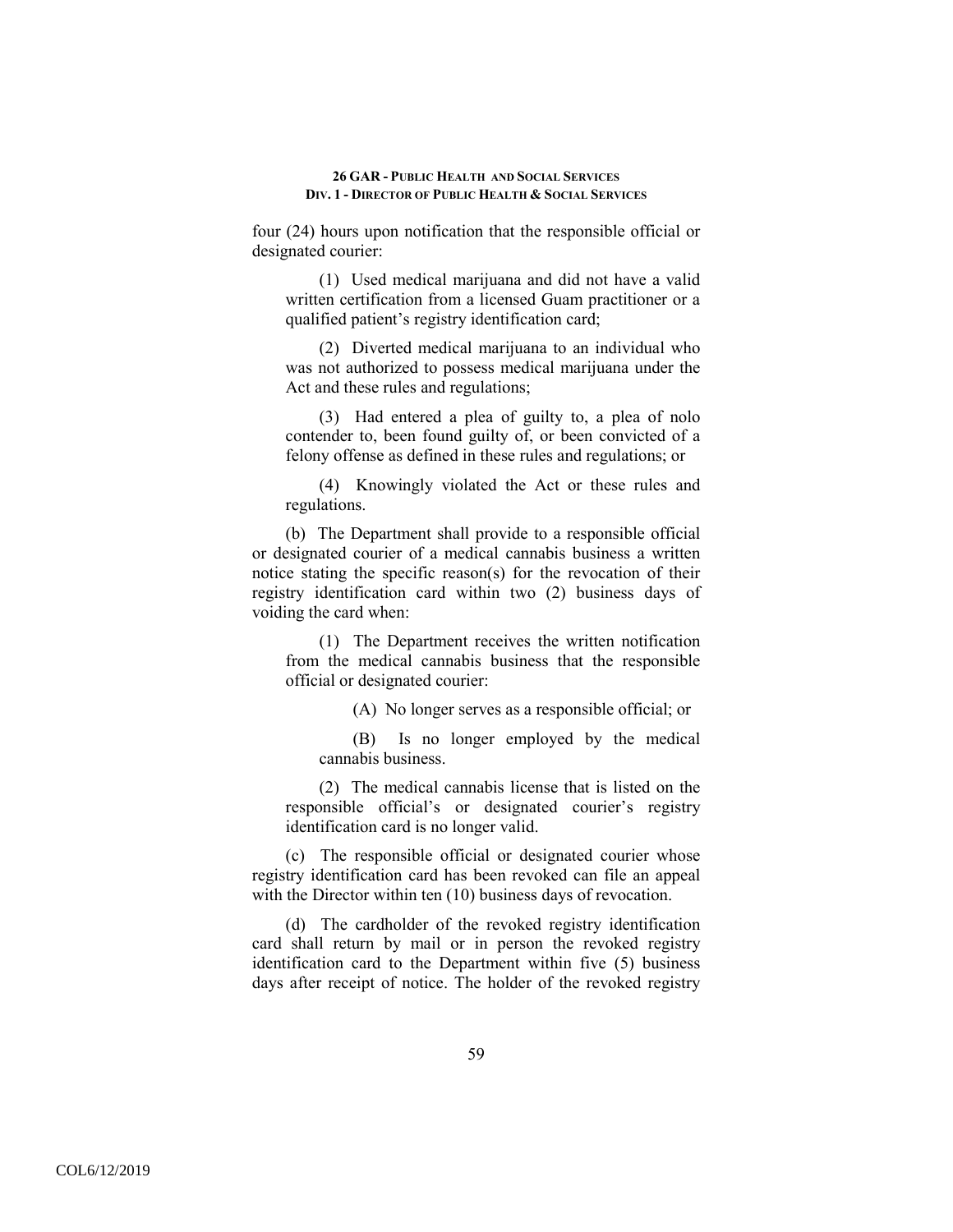identification card shall not be able to apply for a new registry identification card for one (1) year from time of revocation of previous registry identification card.

# **§ 11205. Changing the Information on a Registry Identification Card of a Responsible Official or Designated Courier.**

(a) To make an amendment to the responsible official's or designated courier's name or home or mailing address on the cardholder's registry identification card, the cardholder shall submit in person an application form prescribed by the Department, within ten (10) business days of the change, to the Department which includes:

(1) For a change of name:

(A) The cardholder's former name;

(B) The cardholder's registry identification number on the cardholder's current registry identification card;

(C) The cardholder's new name or address, as applicable;

(D) Valid documentation of the legal name change, such as a: marriage certificate, final divorce decree, adoption decree, or other valid court order showing a change of legal name;

(2) For a change in home address:

(A) A valid Guam mayor's verification; or

(B) A Guam rental agreement or mortgage with the applicant's name; or

(C) A Guam utility bill (power, water, or trash) with the applicant's name on it;

(D) The effective date of the new Guam home address;

(3) The signature of the cardholder and date the cardholder signed.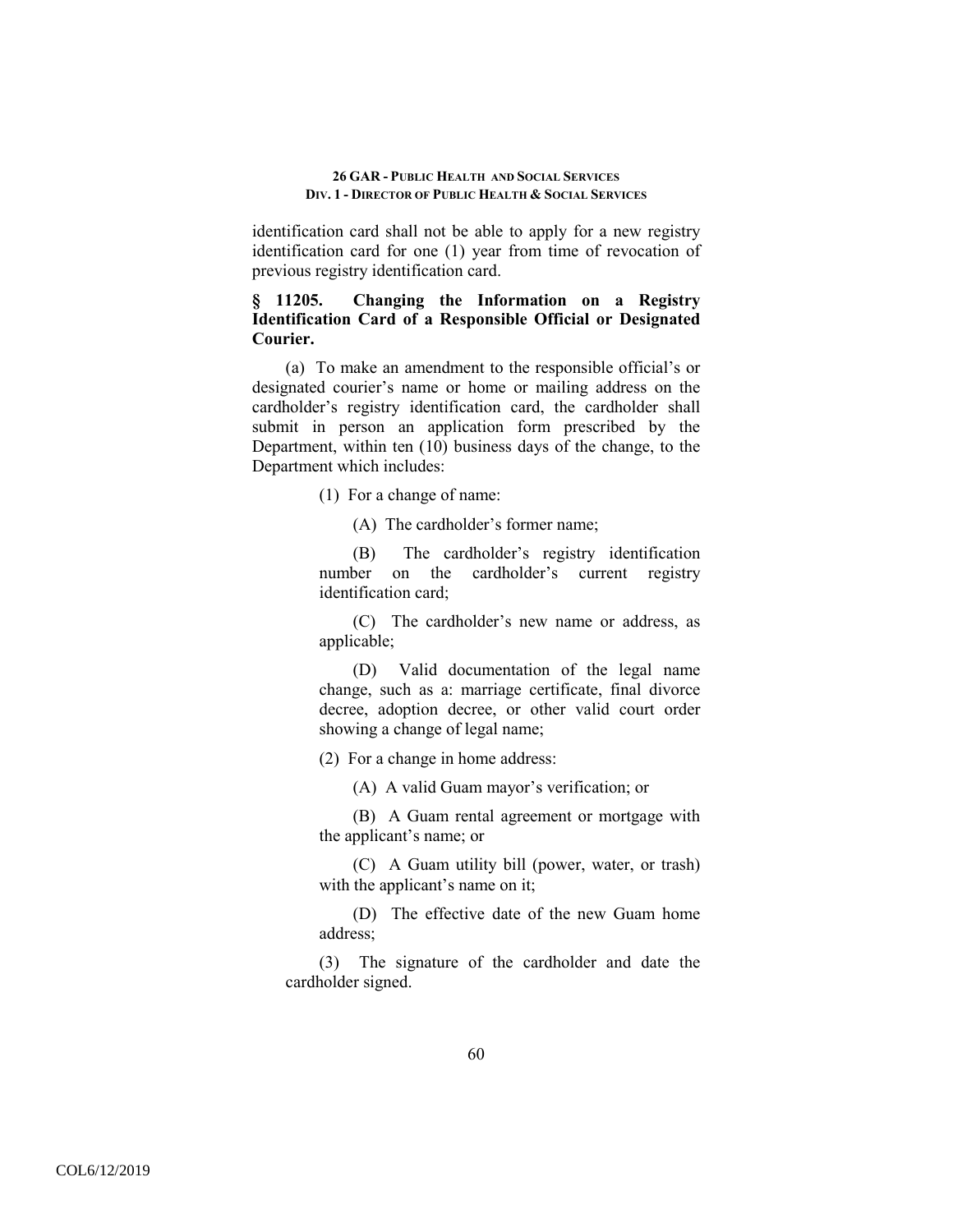(4) A verification of identity, as defined in § 11003 (mmm);

(5) A current photograph, as defined in § 11003 (q), of the cardholder;

(6) The applicable fee in § 11004; and

(7) Any applicable late fee in § 11004.

(b) The Department shall approve or deny the change within ten (10) business days of receipt and shall follow the time frames described in § 11102 and § 11103.

(c) The expiration date for the amended registry identification card will be the same as the expiration date of the original registry identification card.

## **§ 11206. Types of Medical Cannabis Businesses.**

- (a) Commercial Cultivation Facility
- (b) Commercial Manufacturing Facility
- (c) Dispensary
- (d) Medical Cannabis Testing Laboratory.

## **§ 11207. Types of Medical Cannabis Licenses.**

(a) Type 1 Commercial Cultivation License - for cultivation of less than or equal to two thousand five hundred (2,500) square feet of canopy on single premises.

(b) Type 2 Commercial Cultivation License - for cultivation of two thousand five hundred one (2,501) to five thousand (5,000) square feet of canopy on single premises.

(c) Type 3 Commercial Cultivation License - for cultivation of five thousand one (5,001) to ten thousand (10,000) square feet of canopy on single premises.

- (d) Commercial Manufacturing Facility License.
- (e) Dispensary License.
- (f) Medical Cannabis Testing Laboratory License.

#### **§ 11208. Requirements for a Medical Cannabis License.**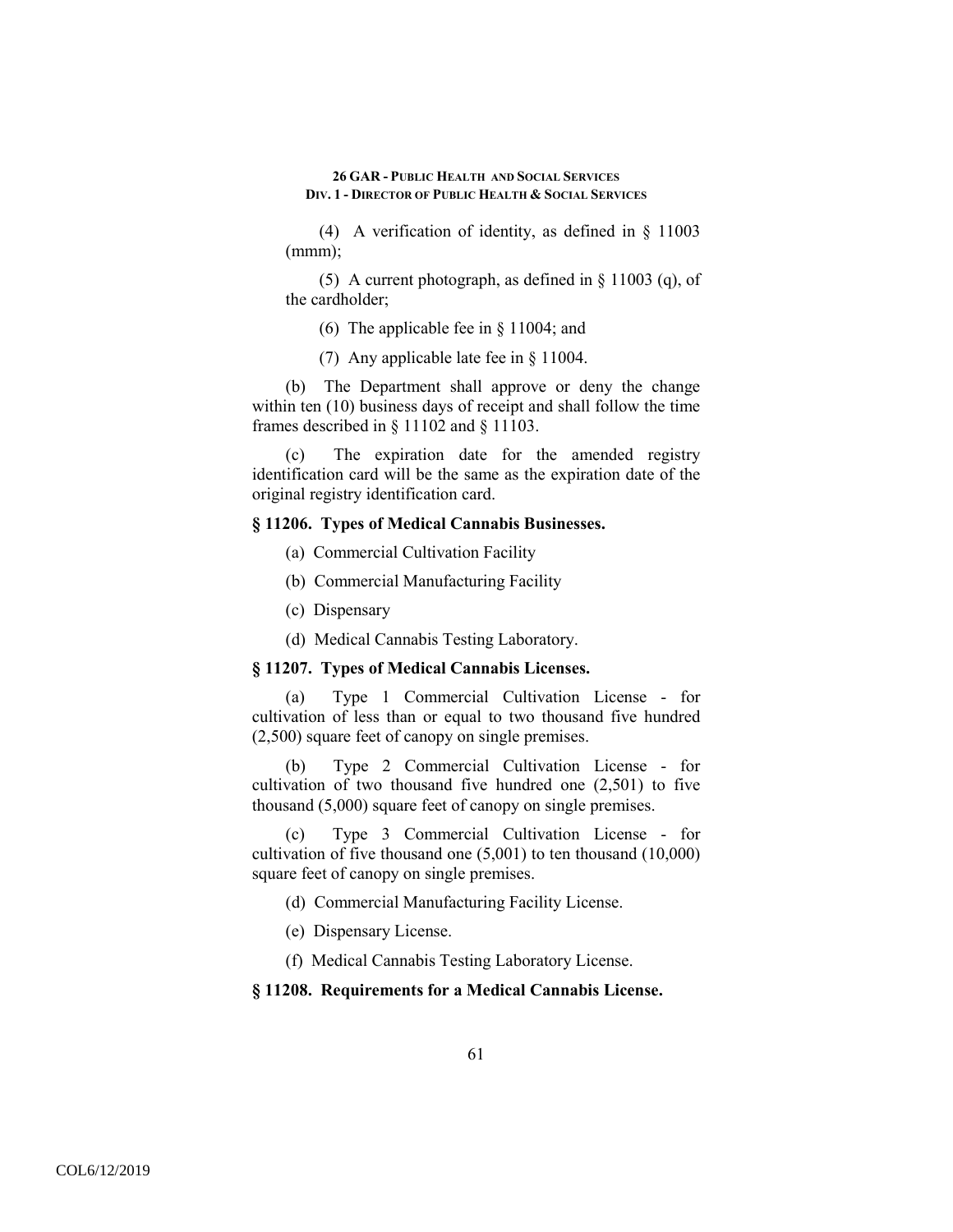(a) Legal residents of Guam who have maintained continuous legal residential address(es) on Guam for a period of no less than three (3) years prior to the application for a medical cannabis license shall retain at least fifty-one percent (51%) ownership of the medical cannabis business, pursuant to 10 GCA, Division 1, Chapter 12 Part 2, Article 25, § 122508.

(b) Responsible officials, board members, businesses, stakeholders, principals, or entities of a commercial cultivation facility, a commercial manufacturing facility or a dispensary can only own or have financial interest in one (1) commercial cultivation facility, one (1) commercial manufacturing facility and/or one (1) dispensary at any given time so long as the provision for the application of the separate cultivation, manufacturing, or dispensary licenses set forth in this Act are completed in full by the applicant, pursuant to 10 GCA, Division 1, Chapter 12 Part 2, Article 25, § 122510 (f).

(c) Responsible officials, board members, business stakeholders, principals, or entities of a medical cannabis testing laboratory are prohibited from owning or having any financial stake in any commercial cultivation facility, commercial manufacturing facility, dispensary, medical establishment that recommend the use of medical cannabis, or another medical cannabis testing laboratory, pursuant to 10 GCA, Division 1, Chapter 12 Part 2, Article 25, § 122510 (g).

(d) Commercial cultivation facilities shall only be located in the following zones: Agriculture Zone (A), Commercial Zone (C), Light Industrial Zone (M1), or Heavy Industrial Zone (M2).

(e) Commercial manufacturing facilities and dispensaries shall only be located in the following zones: Commercial Zone (C), Light Industrial Zone (M1) and Heavy Industrial Zone (M2).

(f) The medical cannabis business must meet all applicable local and federal laws and requirements for their respective zones.

(g) The Department highly recommends that medical cannabis businesses obtain certification from the Americans for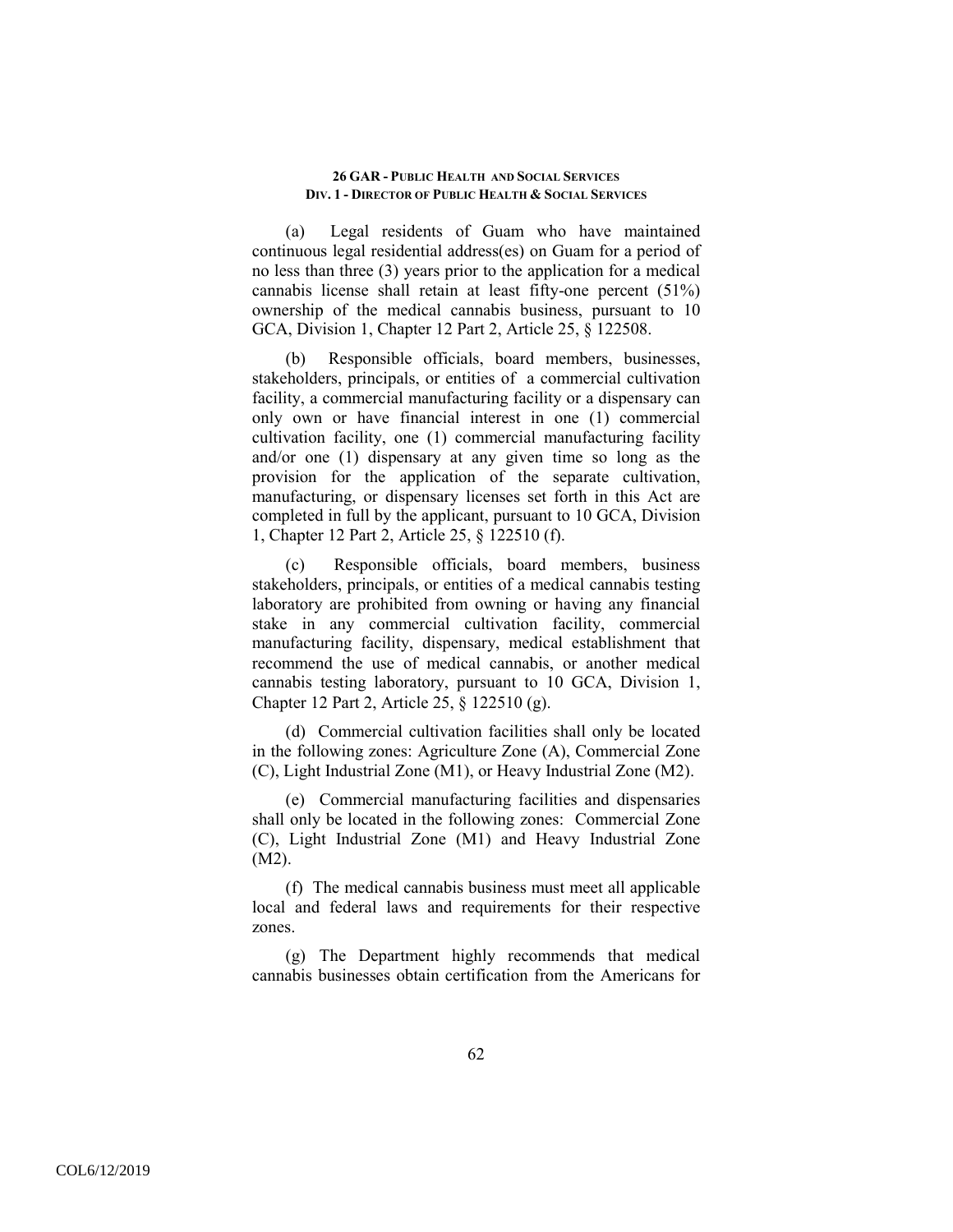Safe Access or similar organization to ensure legal compliance and product safety:

(1) Cultivation Certification for commercial cultivation businesses;

(2) Manufacturing, Packaging, Labeling and Holding Certification for commercial manufacturing businesses;

(3) Distribution Certification for dispensaries; and

(4) Laboratory Testing Certification for medical cannabis testing laboratories.

# **§ 11209. Application Process for a Medical Cannabis License.**

(a) The responsible official of a commercial cultivation facility, commercial manufacturing facility, dispensary, or a medical cannabis testing laboratory shall submit in person an application for the appropriate medical cannabis license in § 11207, in a form approved by the Department, with the required declarations and documents in § 11210 and the appropriate application fees in § 11004.

(b) The Department shall verify the information contained in the application and shall approve or deny an application within thirty (30) calendar days of receipt.

(c) The Department shall deny an application if:

(1) The responsible official did not provide all the required information; or

(2) The Department determines that the information provided is false.

(d) The Department shall provide written notification to the responsible official of an incomplete application within seven (7) business days of the Department's determination and specify where the application is incomplete.

(e) The responsible official shall be given fourteen (14) business days to complete and resubmit the application.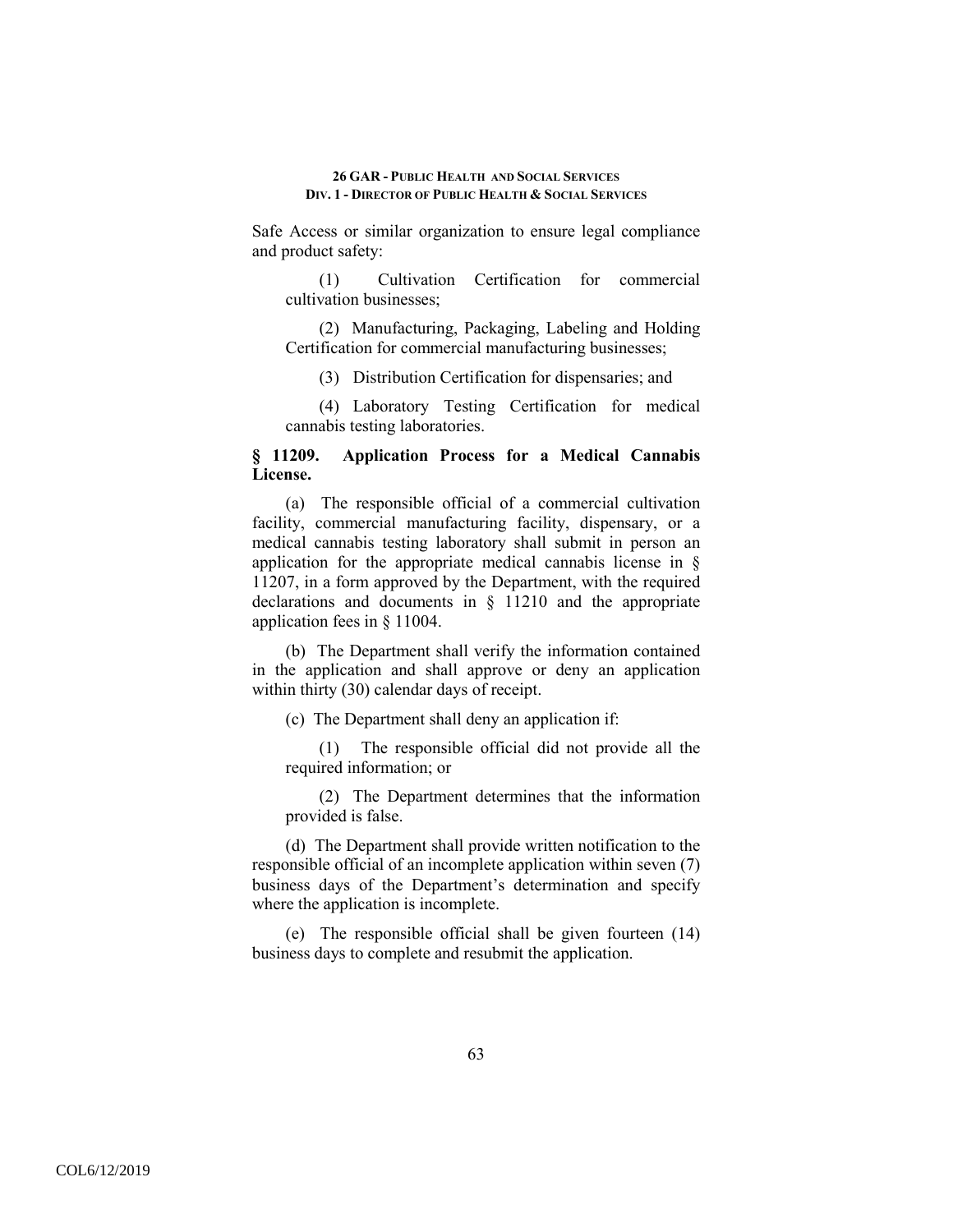(f) The Department shall reject any application that does not comply with this Act.

(g) The Department shall provide the responsible official with a written notification within seven (7) business days of rejection and specify the reason for rejection.

(h) The responsible official whose application was rejected, can file an appeal with the Director within ten (10) business days.

(i) The medical cannabis business, whom the responsible official was representing and whose application was rejected, shall not reapply for six (6) months from the date of the rejection unless otherwise authorized by the Department.

(j) The Department shall issue a license within five (5) business days of approving the application. The application will be approved if the application is complete and in accordance with the Act.

(k) The medical cannabis license is valid for one (1) year from date of issuance.

(l) A responsible official who wishes to register more than one medical cannabis business, as allowed in § 11208, must submit a separate application for each medical cannabis business, all applicable registration fees, and all required documentation described in these rules and regulations for each medical cannabis business.

(m) Although an individual or an entity is allowed to own a commercial cultivation facility, a commercial manufacturing facility and a dispensary at the same time, the facilities shall be maintained in distinctly separate premises, including but not limited to, separate sales and storage areas, separate entrances and exits, separate inventories, separate point-of-sale operations and separate record keeping.

(n) An application fee that is submitted with a medical cannabis license application that is later withdrawn is not refunded.

(o) Medical cannabis licenses are non-transferable.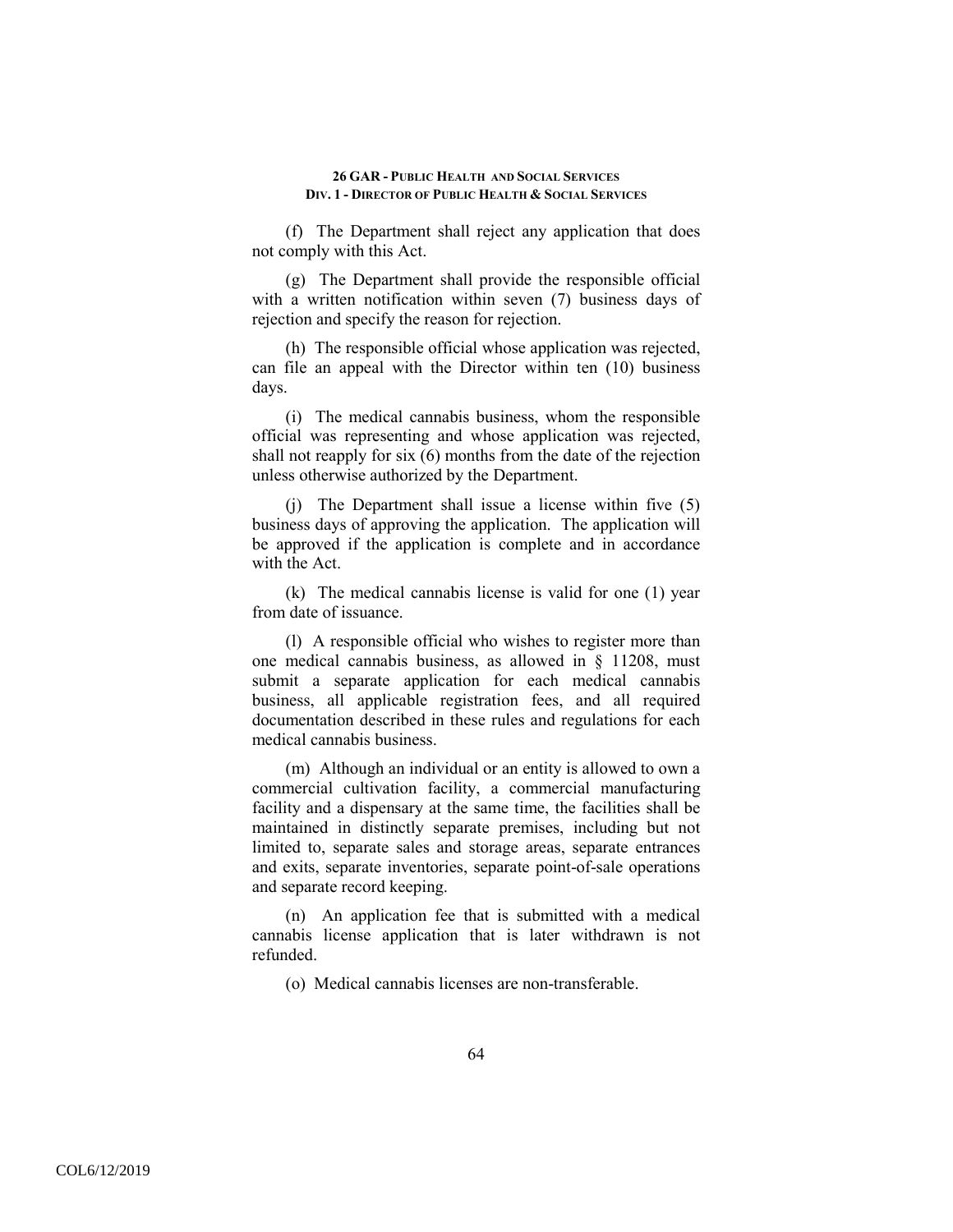## **§ 11210. Applying for a Medical Cannabis License.**

To apply for a commercial cultivation license, commercial manufacturing facility license, dispensary license, or a medical cannabis testing laboratory license, the responsible official from the medical cannabis business, who is twenty-one (21) years of age or older, shall submit in person to the Department an application in a form prescribed by the Department, that includes the following:

(a) The authorized responsible official's:

(1) First name; middle name, if applicable; last name; and suffix, if applicable;

(2) Guam mailing address;

(3) Email address;

(4) Phone number;

(5) Police, court and Attorney General clearances;

(6) Proof of Guam residency, as defined in § 11003 (j), and meets the requirement in  $\S$  11208(a);

(7) Signature of the responsible official and the date the responsible official signed;

(b) If the entity is applying as a business organization:

(1) Legal name of the business organization;

(2) Physical address of the proposed medical cannabis business;

(3) Type of business organization; and

(4) Names and titles of the owners, responsible official and board members;

(c) Documents from each owner, responsible official, and board member including:

(1) Proof of Guam residency, as defined in  $§11003$  (ii), and meets the requirement in  $§11208(a);$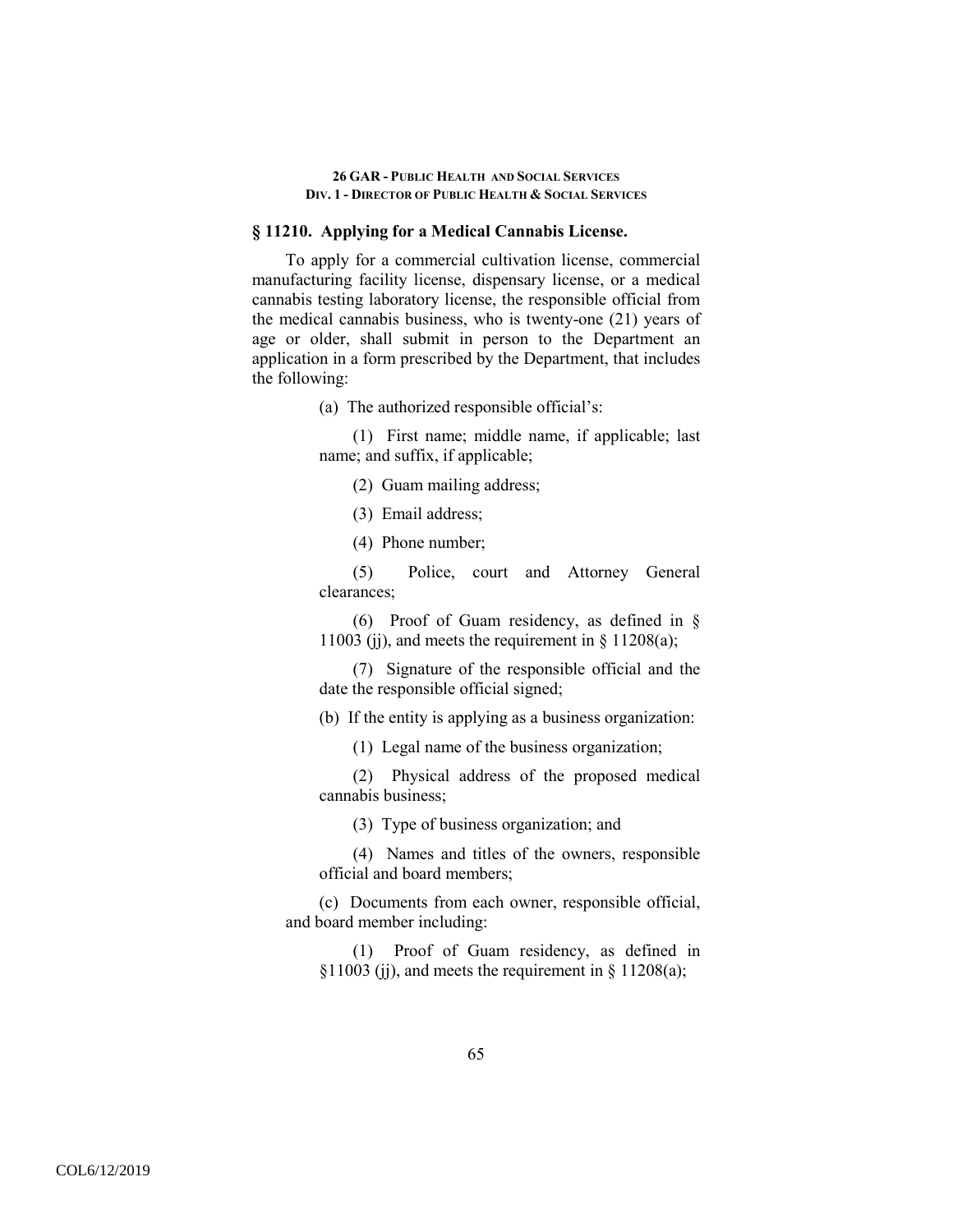(2) A verification of identity as defined in § 11003 (mmm); and

(3) Police, court and Attorney General clearances;

(4) Proof that none of the persons who are proposed to be owners, officers, or board members of the proposed licensed medical cannabis business are under twenty-one (21) years of age;

(d) Documents from the Department of Land Management that includes:

(1) Map of the proposed location of the medical cannabis business;

(2) Affirmation that the medical cannabis business is not located within a Drug Free School Zone as defined in  $\S$  11003 (z);

(3) Proof that the applicant has legal title filed with the Department of Land Management on which the proposed medical cannabis business will be located, or has a legal lease agreement with the property owner that includes consent to operate the proposed medical cannabis business on that property;

(4) A certified letter from the planning department of the Department of Land Management stating that the location of the medical cannabis business meets all zoning requirements of this Act;

(e) Proof that the medical cannabis business is registered and has a business license and a Business Privilege Tax Number with the Department of Revenue and Taxation;

(f) Copy of the medical cannabis business' standard operating procedures, protocols and training for the safe handling and dispensing of medical cannabis, prepared medical cannabis and medical cannabis products to include:

(1) Sanitation, sanitary permits, and health certificates;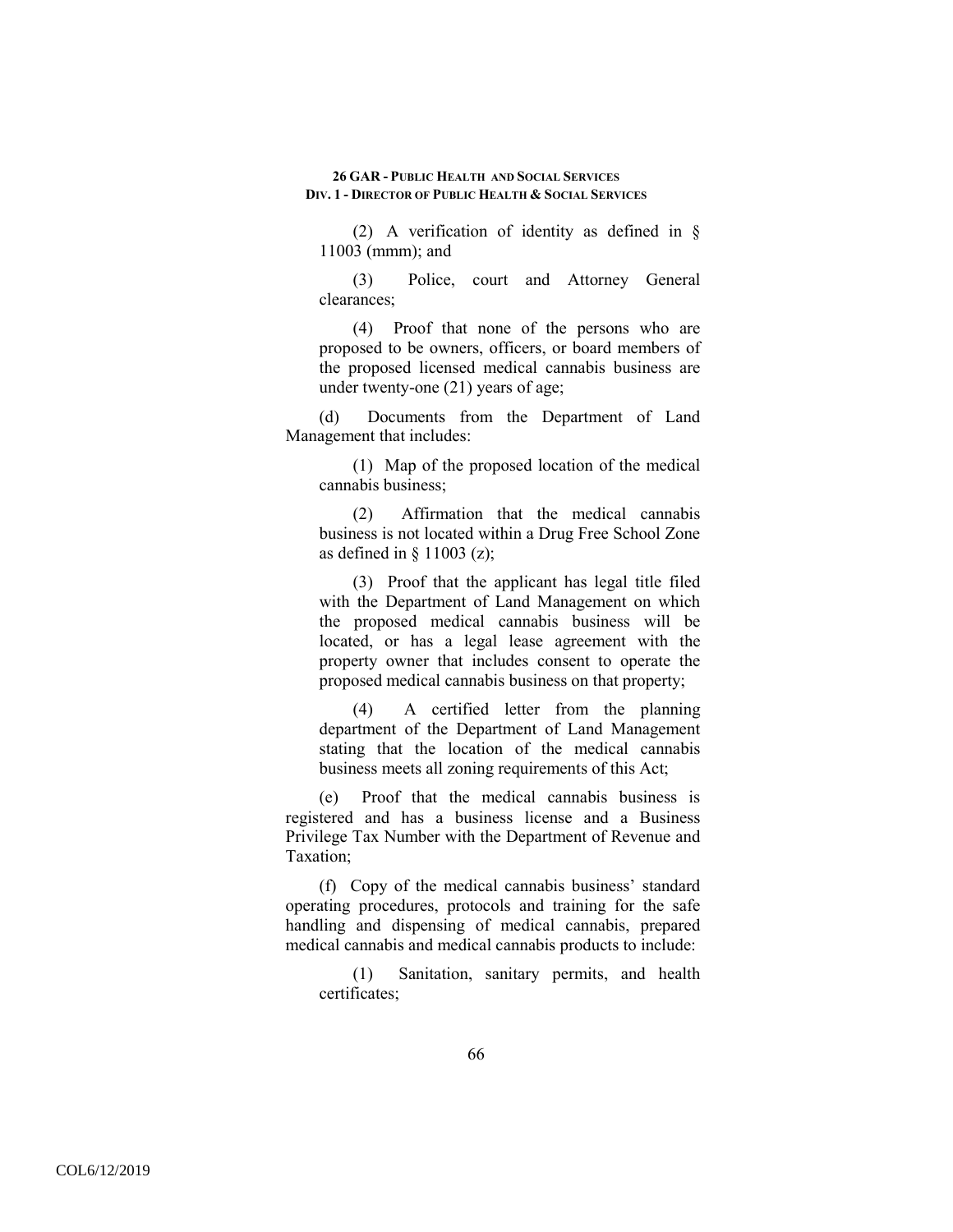- (2) Equipment handling;
- (3) Inventory control;
- (4) Security;
- (5) Distribution system;
- (6) Storage protocols;

(7) For a testing laboratory, the ability to identify and measure the following in cannabis test samples:

- (A) Delta-9-tetrahydrocannabinol (THC);
- (B) Tetrahydrocannabinol Acid (THCA);
- (C) Cannabidiol (CBD);
- (D) Cannabidiolic Acid (CBDA);
- (E) Cannabigerol (CBG);
- (F) Arsenic;
- (G) Lead;
- (H) Cadmium;
- (I) Mercury;
- (J) Pesticides, including:
	- (i) Abamectin
	- (ii) Acephate
	- (iii) Acequinocyl
	- (iv) Aldicarb
	- (v) Azoxystrobin
	- (vi) Bifenazate
	- (vii) Bifenthrin
	- (viii) Boscalid
	- (ix) Carbaryl
	- (x) Carbofuran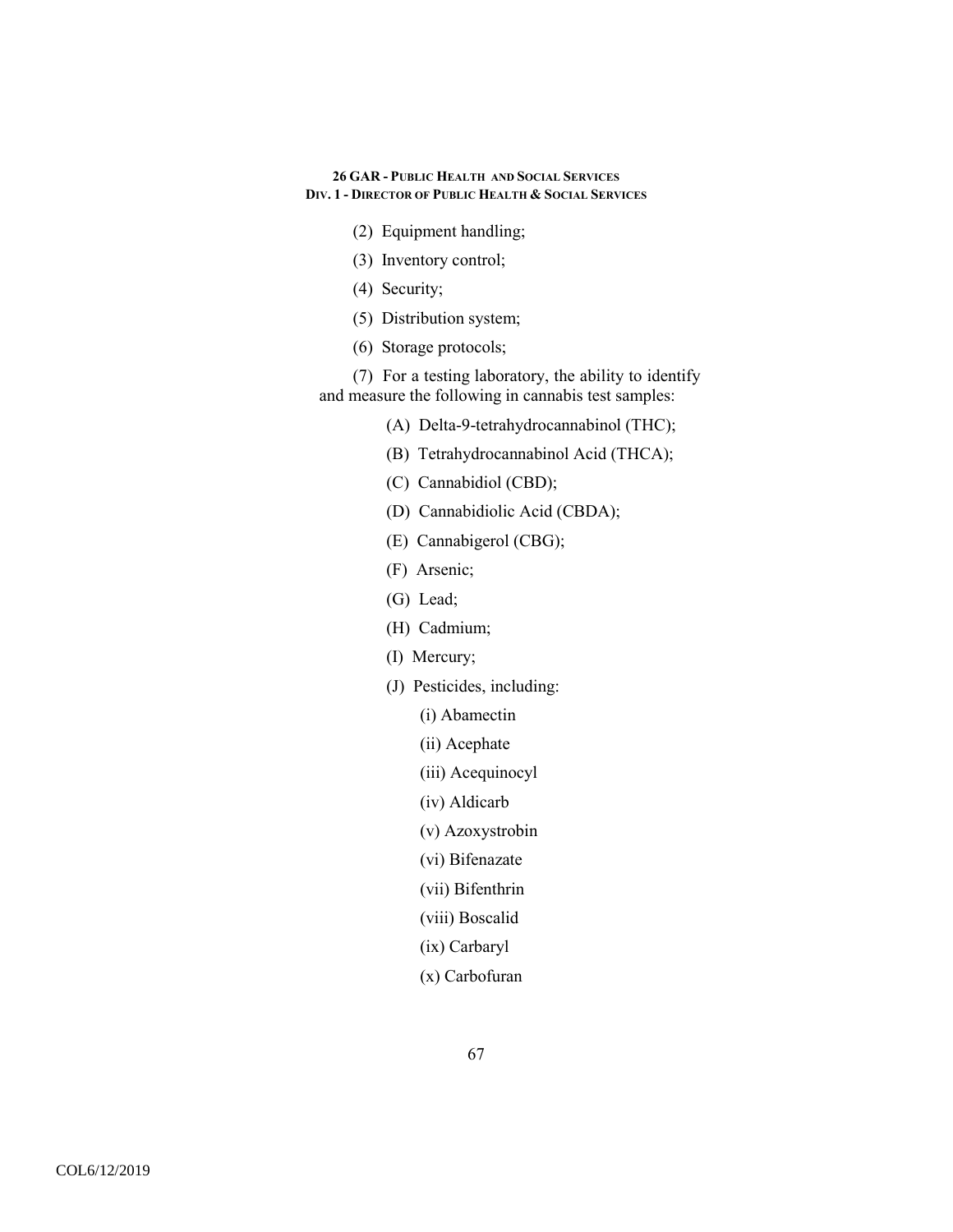(xi) Chlorantranilliprote (xii) Chlorfenapyr (xiii) Chlorpyrifos (xiv) Clofentezine (xv) Cyfluthrin (xvi) Cypermethrin (xvii) DDVP (Dichlorvos) (xviii) Diazinon (xix) Dimethoate (xx) Ethoprophos (xxi) Etofenprox xxii) Etoxazole xxiii) Fepyroximate (xxiv) Fipronil (xxv) Flonicardnid (xxvi) Fludioxonil (xxvii) Hexythiazox (xxviii) Imazalil (xxix) Imidacloprid (xxx) Kresoxim-methyl (xxxi) Malathion (xxxii) Metalaxyl (xxxiii) Methiocarb (xxxiv) Methomyl (xxxv) Methyl parathion (xxxvi) MGK-264 (xxxvii) Myclobutanil

68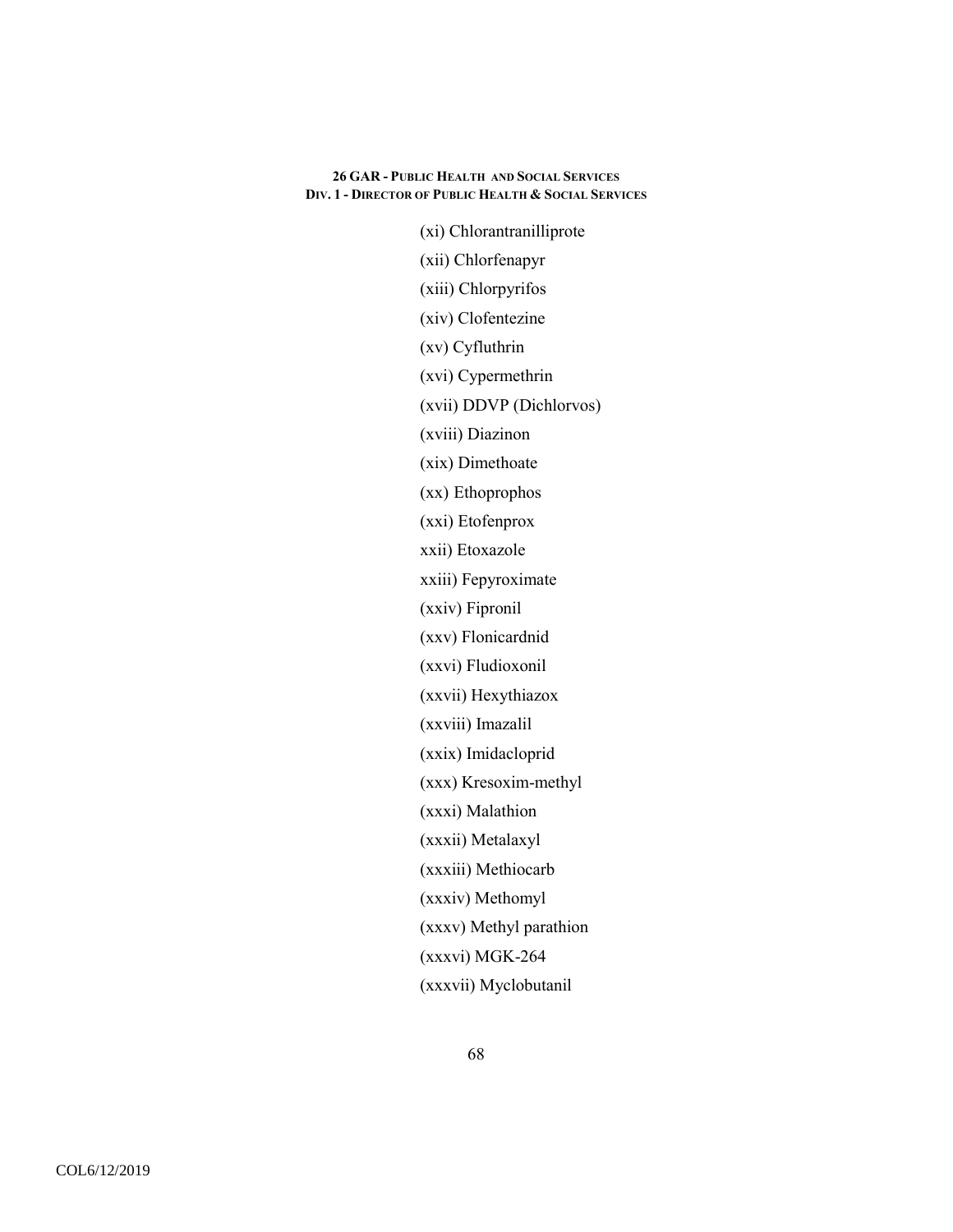(xxxviii) Maled (xxxix) Oxamil (xxxx) Paclobutrazol (xxxxi) Permethrins (xxxxii) Phosmet (xxxxiii) Piperonyl\_butoxide (xxxxiv) Prallethrin (xxxxv) Propiconazole (xxxxvi) Propoxur (xxxxvii) Pyretherins (xxxxviii) Pyridaben (xxxxix) Spinosad (xxxxx) Spiromesifen (xxxxxi) Spirotetramat (xxxxxii) Tebuconazole (xxxxxiii) Thiacloprid (xxxxiv) Thiamethoxam

(xxxxv) Trifloxystrobin

- (K) Heptanes;
- (L) Benzene;
- (M) Toluene;
- (N) Hexane;
- (O) Xylenes (m, o, p-xylene);

(P) Any visible foreign or extraneous material, that is not intended to be part of the product being produced, including but not limited to mold, hair, insects, metal, or plastic;

(Q) Moisture content of plant materials;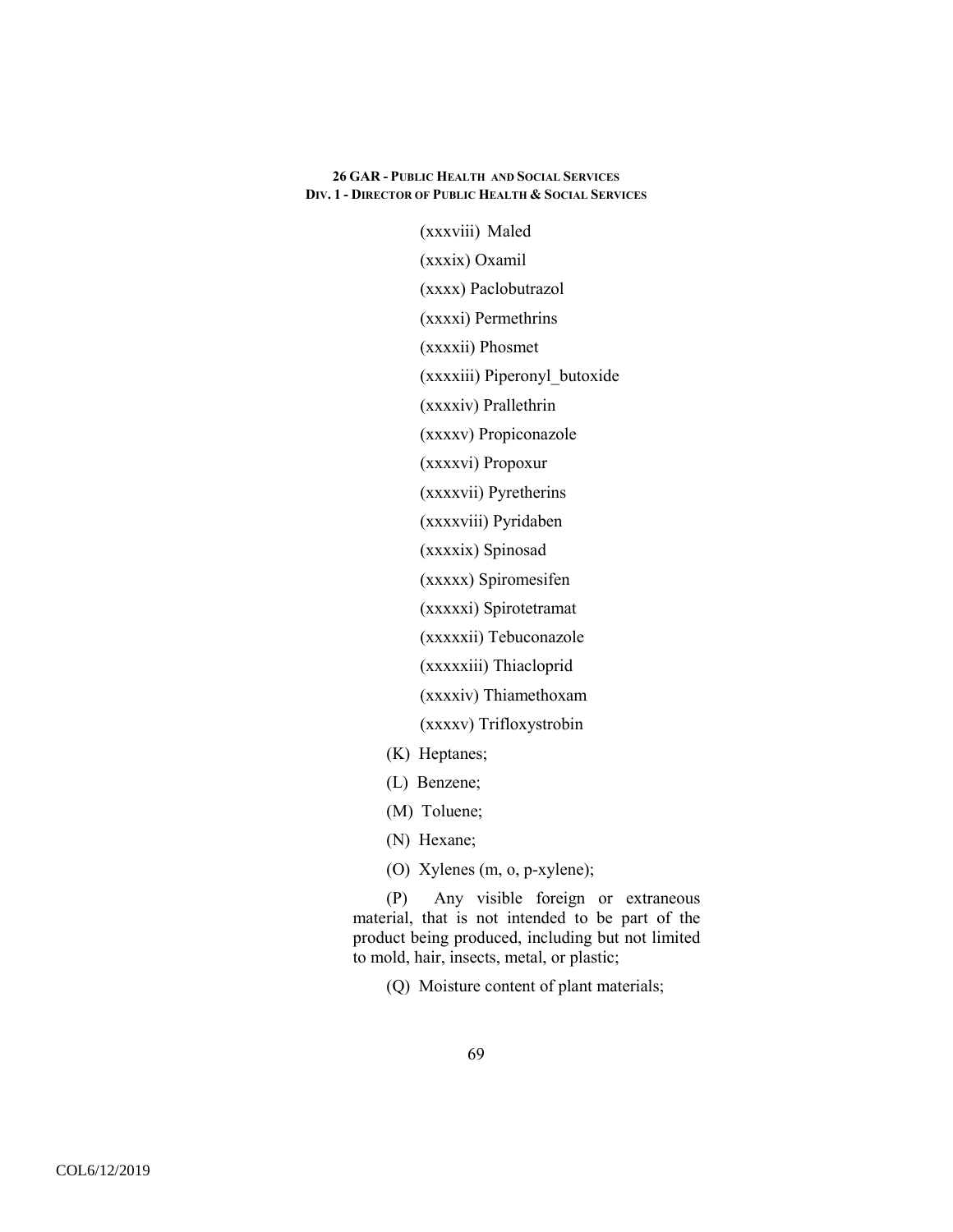> (R) Microbiological impurities, including but not limited to:

> > (i) Viable aerobic bacteria;

(ii) Yeast and mold;

(iii) Coliforms;

(iv) Bile-tolerant Gram-Negative Bacteria;

(v) E. Coli (pathogenic strains) and Salmonella spp;

(vi) Aspergillus fumigatus, Aspergillus flavus, Aspergillus niger; and

(vii) Mycotoxins.

(g) Plan for and cooperate with local health, water, building and fire authorities to ensure:

(1) Sufficient equipment to monitor temperature;

- (2) Adequate ventilation and air filtration;
- (3) Humidity control;
- (4) Plumbing and drainage requirements are met;
- (5) Electrical safety;
- (6) Proper wastewater disposal; and

(7) Use of carbon monoxide detectors, if applicable.

 (h) A certified statement that none of the persons who are proposed to be owners, officers, or board members of the proposed medical cannabis business have served as an owner, officer or board member for a licensed medical cannabis business that has had its license revoked within three (3) years of the current application date;

(i) Declaration that the proposed licensed medial cannabis business will not knowingly employ a person who was convicted of a felony offense, is under the age of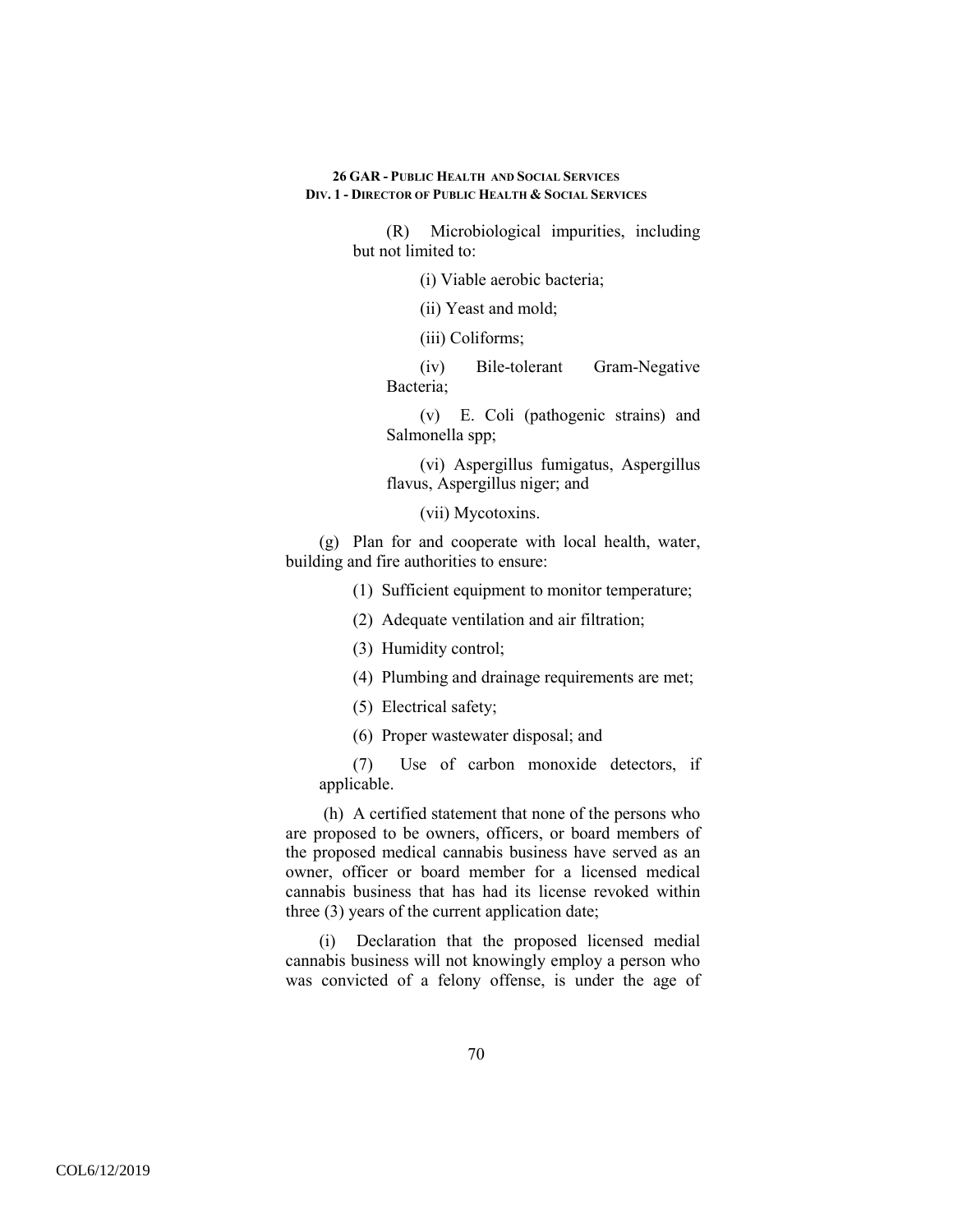twenty-one (21), or who may have a conflict of interest as a practitioner providing written certification to a qualified patient for the use of medical cannabis, prepared medical cannabis and medical cannabis products; and

(i) The appropriate application fees in  $\S$  11004.

## **§ 11211. Issuance of a Medical Cannabis License.**

(a) The Department will determine the application for a medical cannabis license is complete if it includes all the requested information in the form prescribed by the Department; all the required documentation described in these rules and regulations; and the application fee is paid.

(b) If the Department determines that the application is in compliance with these rules and regulations, the Department shall give a written notification within five (5) business days upon approval to the responsible official:

(1) That the application is approved and that the medical cannabis license can be picked up by the cardholder in person at the Department after the applicable license fee in § 11004 is paid;

(2) That the responsible official must apply for a Permit to Operate a medical cannabis business; and

(3) That the commercial cultivation facility, commercial manufacturing facility, dispensary, or medical cannabis testing laboratory shall not conduct transactions involving the transfer of medical cannabis from one licensed medical cannabis business to another, or at final point of sale to a qualified patient, caregiver, or guardian until the facility has been issued a Permit to Operate from the Department pursuant to 10 GCA, Division 1, Chapter 12 Part 2, Article 25 § 122511.

(4) The Department shall inspect the facilities of a licensed medical cannabis business prior to issuing a Permit to Operate.

 (c) The medical cannabis license shall include the following: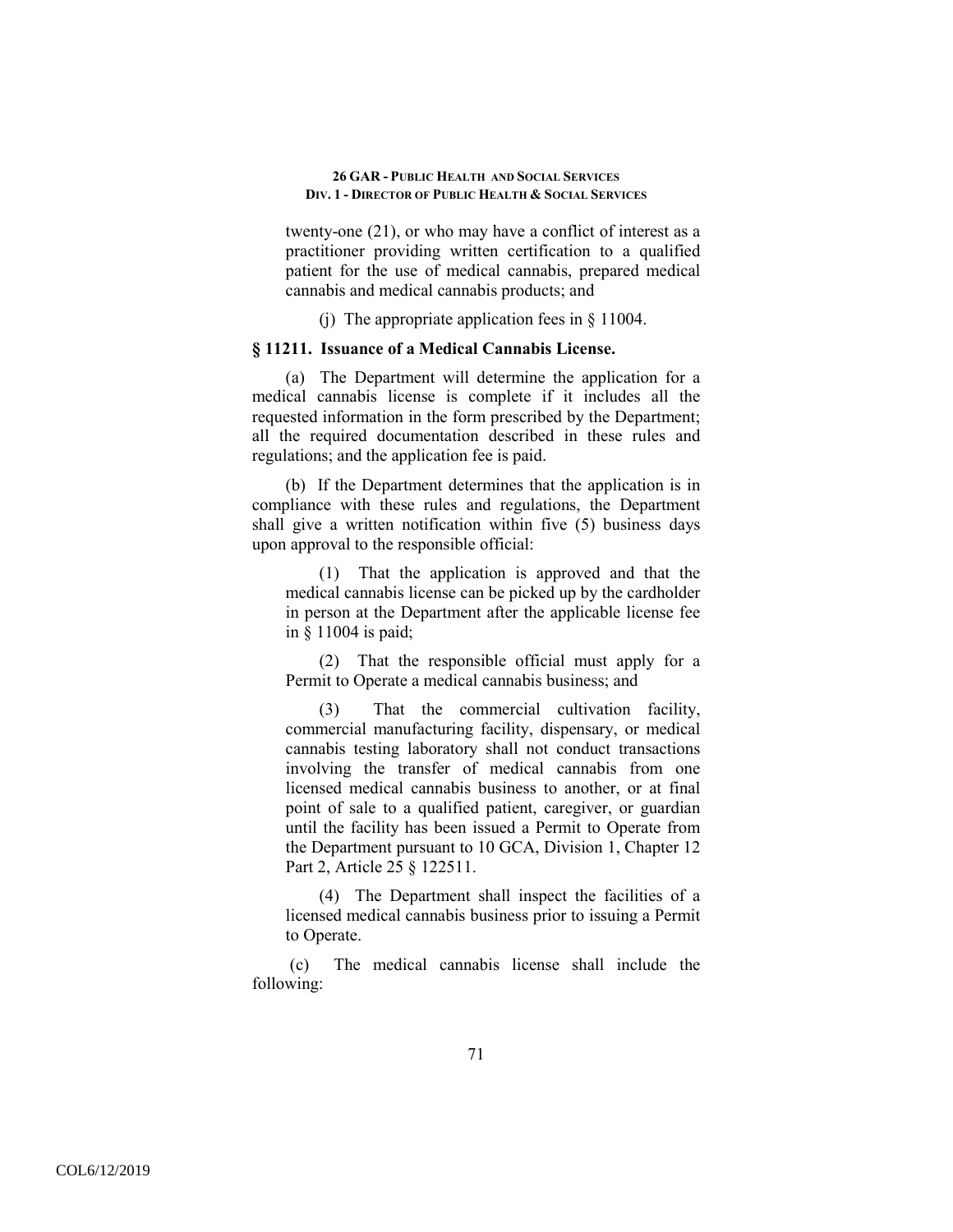- (1) The medical cannabis business'
	- (A) Legal name;
	- (B) Physical address; and
	- (C) Telephone number.
- (2) The responsible official's:

(A) First name; middle name, if applicable; last name; and suffix, if applicable;

- (B) Guam mailing address;
- (C) Email address;
- (D) Telephone number; and
- (3) Identification number;
- (4) Type of business;
- (5) The date of issuance;
- (6) The date of expiration.

#### **§ 11212. Permit to Operate a Medical Cannabis Business.**

(a) To apply for a Permit to Operate a medical cannabis business, the responsible official shall submit in person to the Department the following:

(1) An application in a form prescribed by the Department that includes:

- (A) The medical cannabis business':
	- (i) Legal name;
	- (ii) Physical address;
	- (iii) Guam mailing address;
	- (iv) Responsible official's full name;
	- (v) License identification number;
	- (vi) Type of medical cannabis license;

(vii) Date of issue of the medical cannabis license;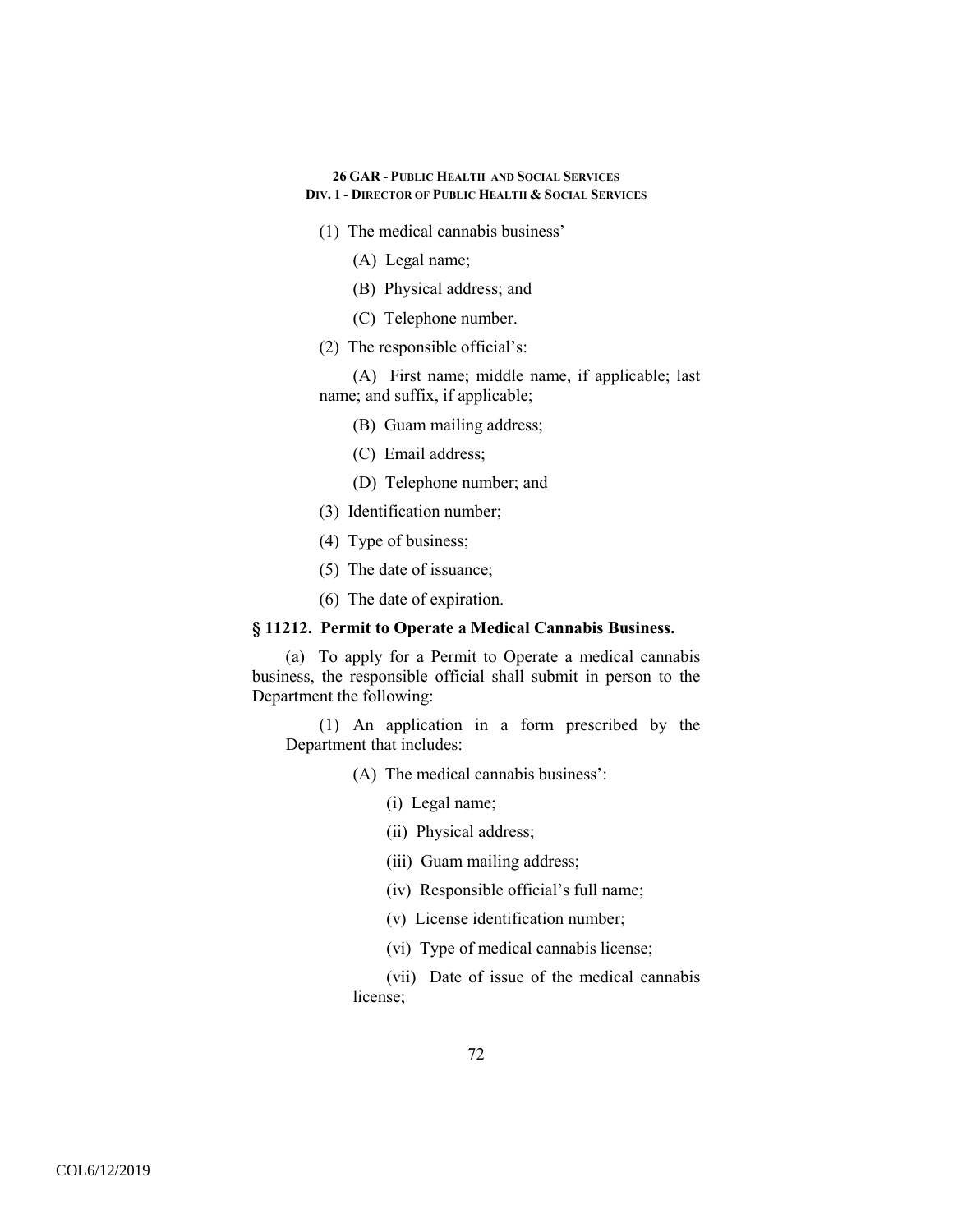(viii) Date of expiration of the medical cannabis license;

(ix) Date the licensed medical cannabis business must reapply;

(x) The Business Privilege Tax Number issued by the Guam Department of Revenue and Taxation;

(B) A declaration that the information provided to the Department to apply for a Permit to Operate a medical cannabis business is true and correct; and

(C) The signature of the responsible official and the date the responsible official signed;

(2) A site plan drawn to scale of the medical cannabis facility's location depicting streets, property lines, buildings, parking areas, outdoor areas if applicable, fences, security features, fire hydrants if applicable, and access to water mains;

(3) The distance of the medical cannabis facility to the closest school, bus stop and bus transfer station;

(4) A floor plan drawn to scale of the building where the medical cannabis business is located showing the following:

(A) Layout and dimensions of each room;

(B) Name and function of each room;

(C) Location of each handwashing sink;

(D) Location of each toilet;

(E) Location of all means of entry;

(F) Location of each video camera, alarm system, motion sensor;

(G) Location of standby power source;

(H) Location of each panic button; and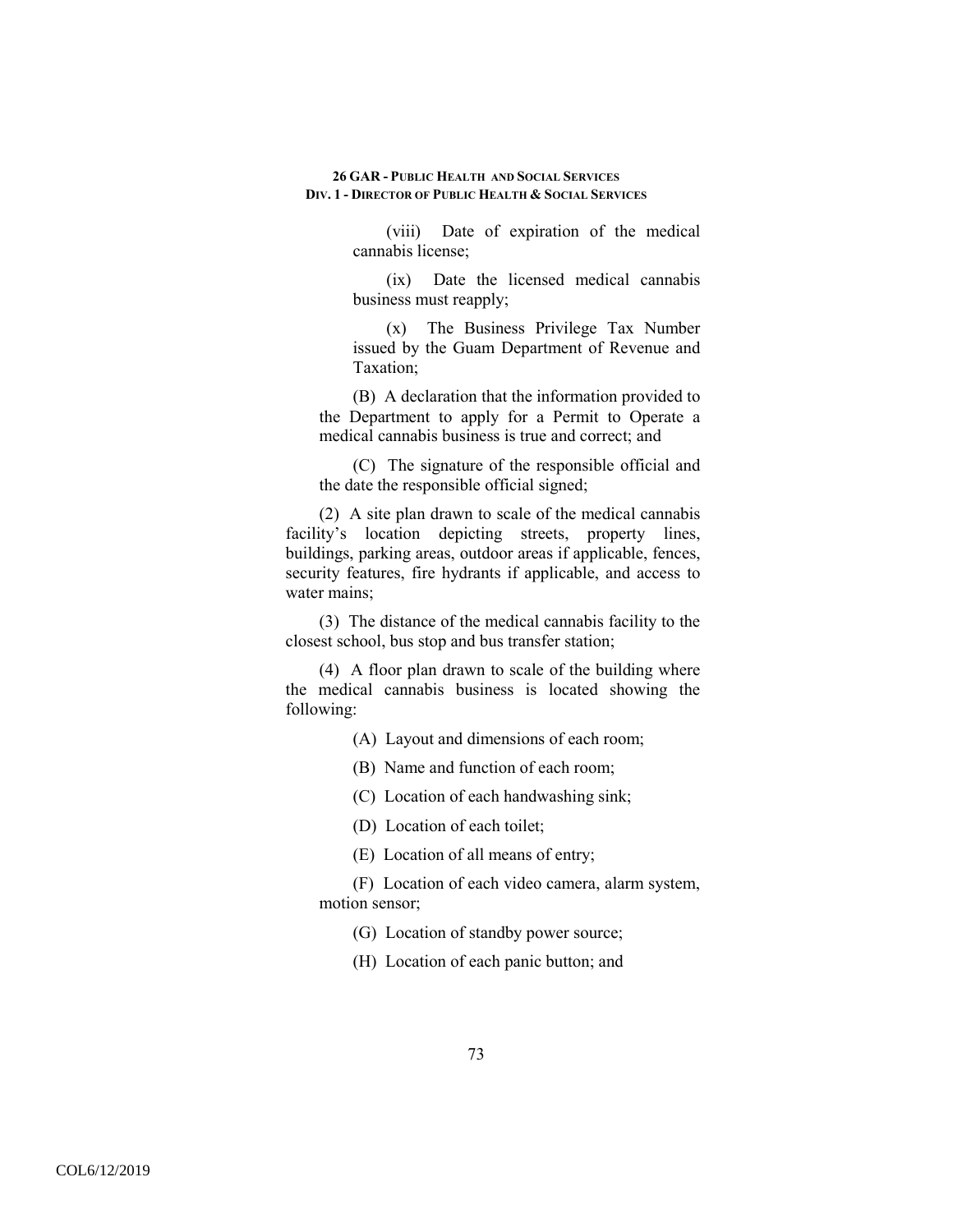(I) Location of natural and artificial lighting sources;

(5) Clearances from the appropriate agencies to ensure that all applicable building, zoning, agricultural, water, wastewater, air quality, safety, and protection of endangered species laws and regulations are followed as well as the Department's Division of Environmental Health, if the medical cannabis business is planning to prepare, package, store, sell, distribute or dispense cannabis-infused edible food products.

(A) Those employees of the Department so designated to guide applicants through the application process will determine, after considering the scope of the business being proposed for permitting, which agencies from the list below must clear the permit application prior to approval by the Department.

(B) (i) Clearances may only be indicated by the signature, whether written or electronic, of the director of said agency, or a designee of the director, who is an employee of said agency; provided, however, that no director or designee may determine clearance for a business in which said director or designee has a conflict of interest, where a reasonable person may suspect that such a conflict may result in the financial favor of the person clearing the application.

(ii) In such a case, the director must designate another employee of the agency who does not have such a conflict, or if the conflicted party is the director himself, then the governor shall choose an acting director for the purposes of this section.

(C) Agencies include:

(i) Department of Public Works for compliance with the building code, solid waste requirements, signage laws, and where applicable upon real property owned by fee simple or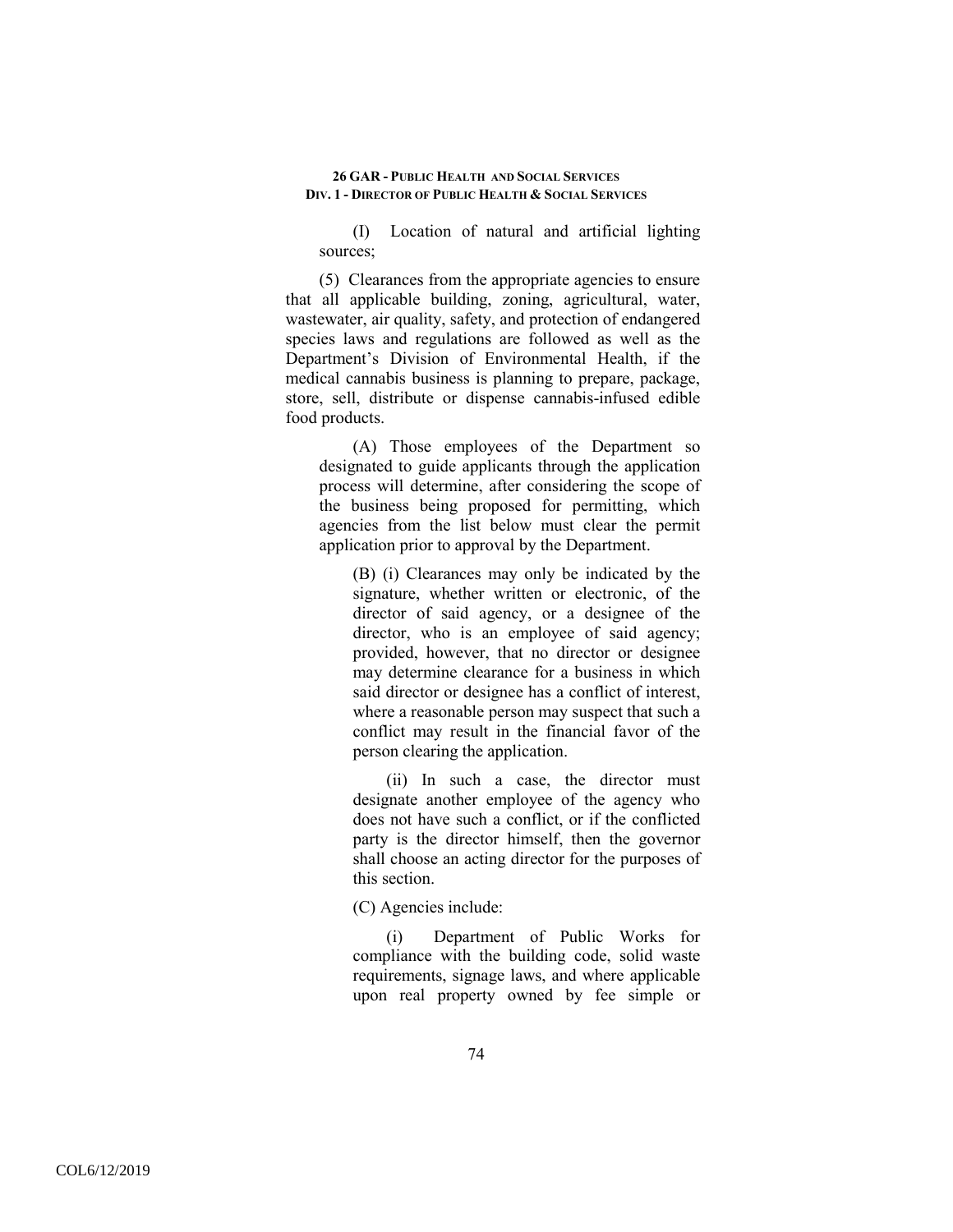> leasehold by the applicant and for which any improvements will be made for the purpose of this business;

> (ii) Guam Environmental Protection Agency for compliance with runoff, sanitation, waste disposal, and air quality regulations;

> (iii) Guam Fire Department for compliance with fire safety code provisions that apply;

> (iv) The Department's Division of Environmental Health for compliance with all regulatory codes with which the proposed business must comply;

> (v) Guam Waterworks Authority for compliance with water and wastewater requirements;

> (vi) Department of Revenue and Taxation for compliance with the Business Privilege Tax law, payment of all applicable taxes, or the approval of a payment plan for recovery of delinquent taxes, or existence of a challenge to each claim by the Department of Revenue and Taxation that taxes are delinquent;

> (vii) Whenever improvements will be made to real property to be used for such business, Department of Agriculture shall determine whether mitigation will be required in the interest of endangered species.

(6) A declaration signed and dated by the responsible official certifying that the medical cannabis facility is in compliance with local zoning restrictions as described in § 11208 (d) and (e); and

(7) The applicable fee in § 11004.

(b) The Department shall conduct an inspection within thirty (30) calendar days of receipt of the application for Permit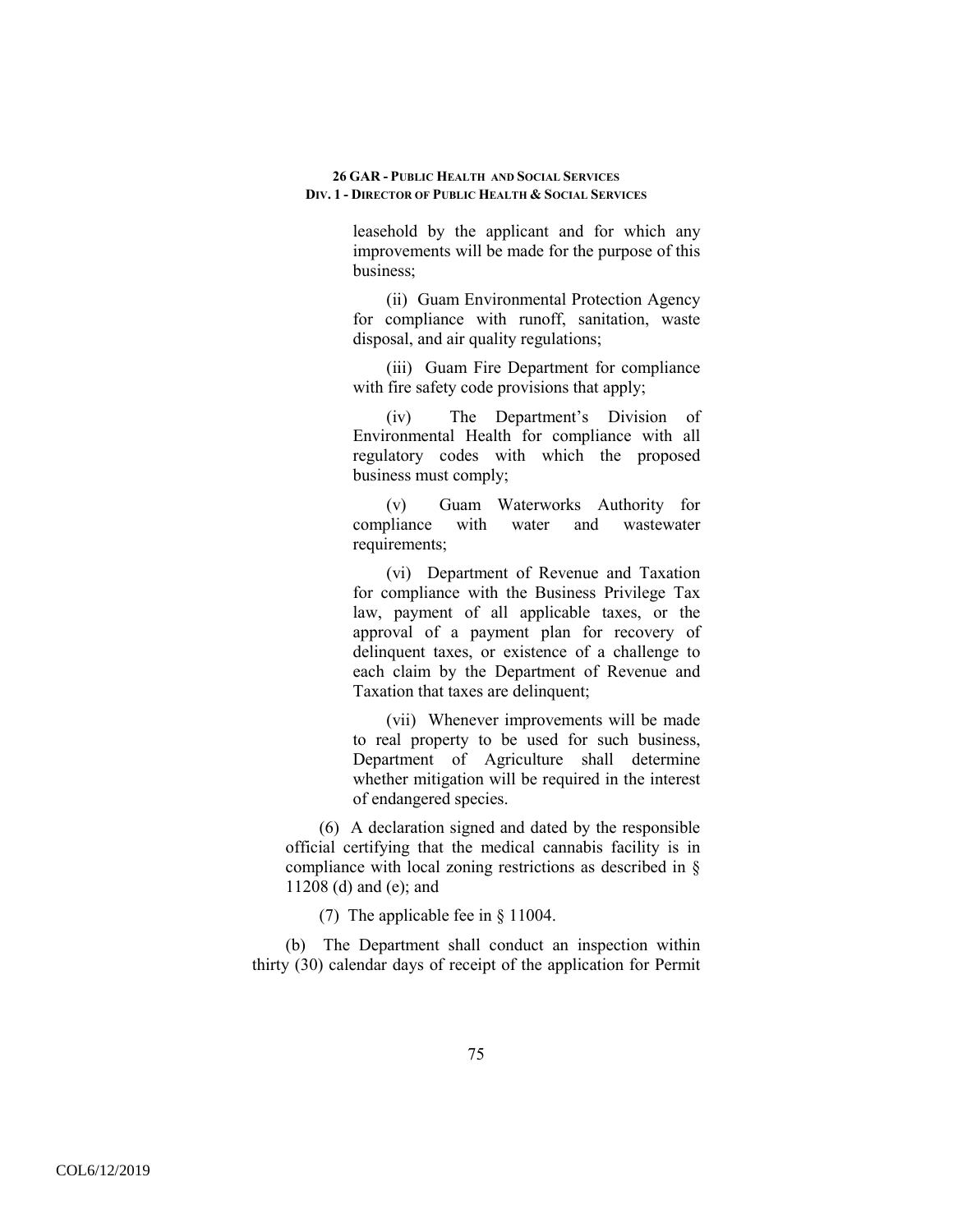to Operate. The Department will inspect, but not limited to the medical cannabis business':

(1) Security system, including the video surveillance system and alarm system as required in § 11223;

(2) Labeling and packaging procedures that comply with § 11229.

(3) Required policies and procedures as described in these rules and regulations; and

(4) Electronic data management system in accordance with these rules and regulations.

(c) The Department shall provide a written notification of failure to pass inspection to the responsible official of the medical cannabis business within two (2) business days of the Department's determination of failure to pass and specify the areas of concern.

(d) If the medical cannabis business fails the inspection, the responsible official shall notify the Department when the medical cannabis business is ready for another inspection.

(e) Once approved, the Department shall issue the Permit to Operate to the medical cannabis business within five (5) business days.

(f) The responsible official shall pick up the Permit to Operate in person at the Department after paying all applicable fees in § 11004.

(g) The Permit to Operate must be displayed in a conspicuous place inside the licensed medical cannabis business.

### **§ 11213. Operation Standards for Cultivators.**

(a) A commercial cultivation facility will comply with all local, health, fire, and zoning requirements and other applicable requirements and shall not be in violation of Guam's building and zoning laws or any other applicable law, rule or regulation.

(b) A commercial cultivation business may only cultivate marijuana on the property listed on its commercial cultivation license.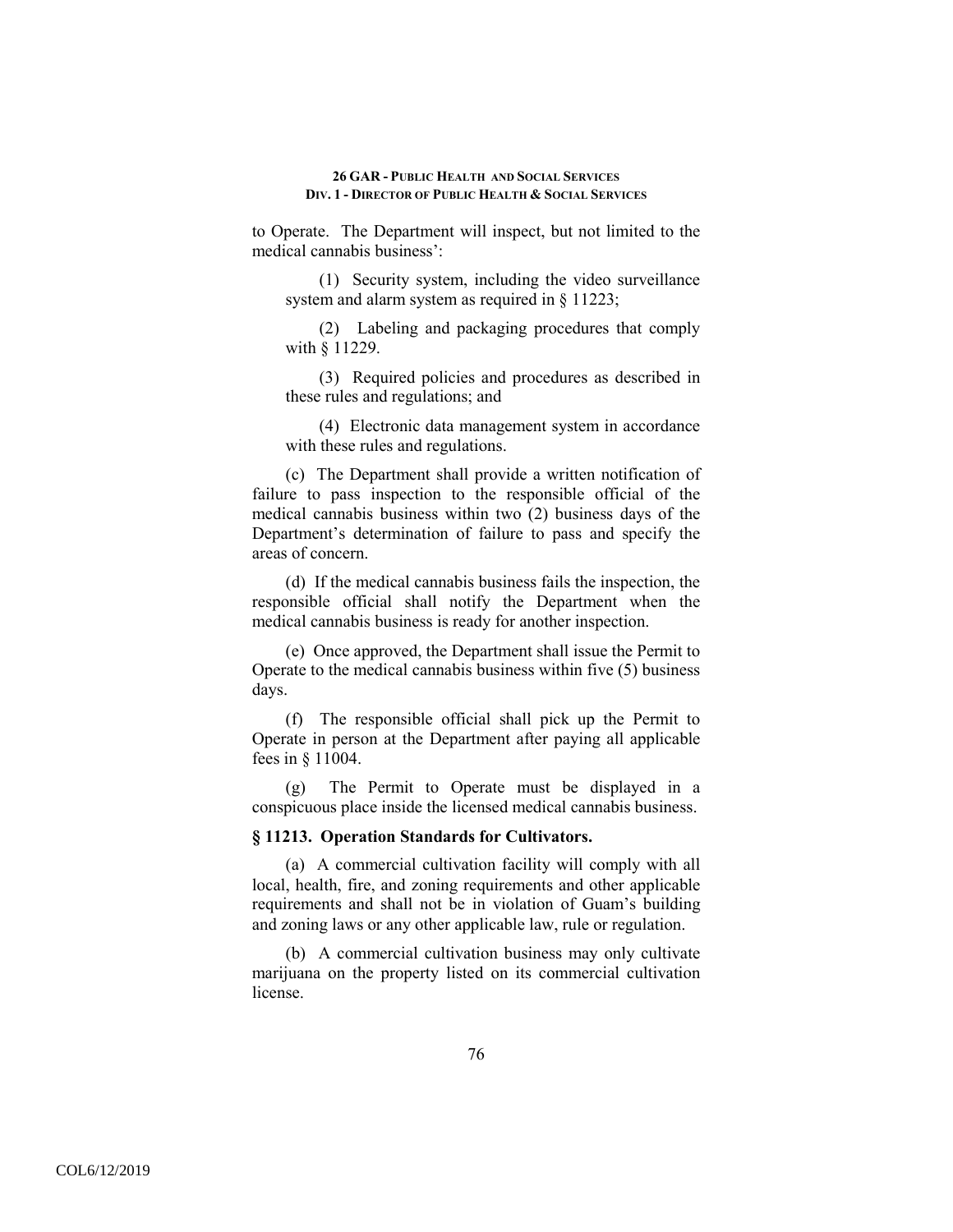(c) A commercial cultivation facility shall be enclosed and not be in public view. The premises of the commercial cultivation facility shall be fully surrounded by a solid fence or wall at least ten  $(10)$  feet in height with a locking gate or door.

(d) No cannabis plant shall be taller than the height of the wall, fence or gate. The height of the wall, fence or gate is measured from the base of the wall, fence or gate to its highest point that *completely obstructs* the view of the cannabis plant.

(e) The commercial cultivator must prevent marijuana seeds from spreading outside the licensed cultivation site.

(f) If a commercial cultivation business is planning to use *supplemental gases* to cultivate marijuana, the facility must be equipped with working carbon monoxide detectors.

(g) A sample of each lot of every medical cannabis crop produced by a commercial cultivation facility shall be laboratory-tested for potency and safety by a medical cannabis testing laboratory, licensed by the Department, before distribution to a licensed commercial manufacturing facility or licensed dispensary that are licensed by the Department.

# **§ 11214. Operation Standards for Manufacturers.**

A commercial manufacturing business:

(a) Will comply with all local, health, fire, and zoning requirements and other applicable requirements and shall not be in violation of Guam's building and zoning laws or any other applicable law, rule or regulation;

(b) That prepares, package, store, sell, or distribute cannabis-infused edible food products shall comply with Title 10 GCA, Chapters 21, 22, 23, 24, and 40 and applicable rules and regulations, to ensure proper food safety;

(c) A sample of each batch of each prepared medical cannabis or medical cannabis product produced by a commercial manufacturing facility, licensed by the Department, shall be laboratory-tested for potency and safety by a medical cannabis testing laboratory, licensed by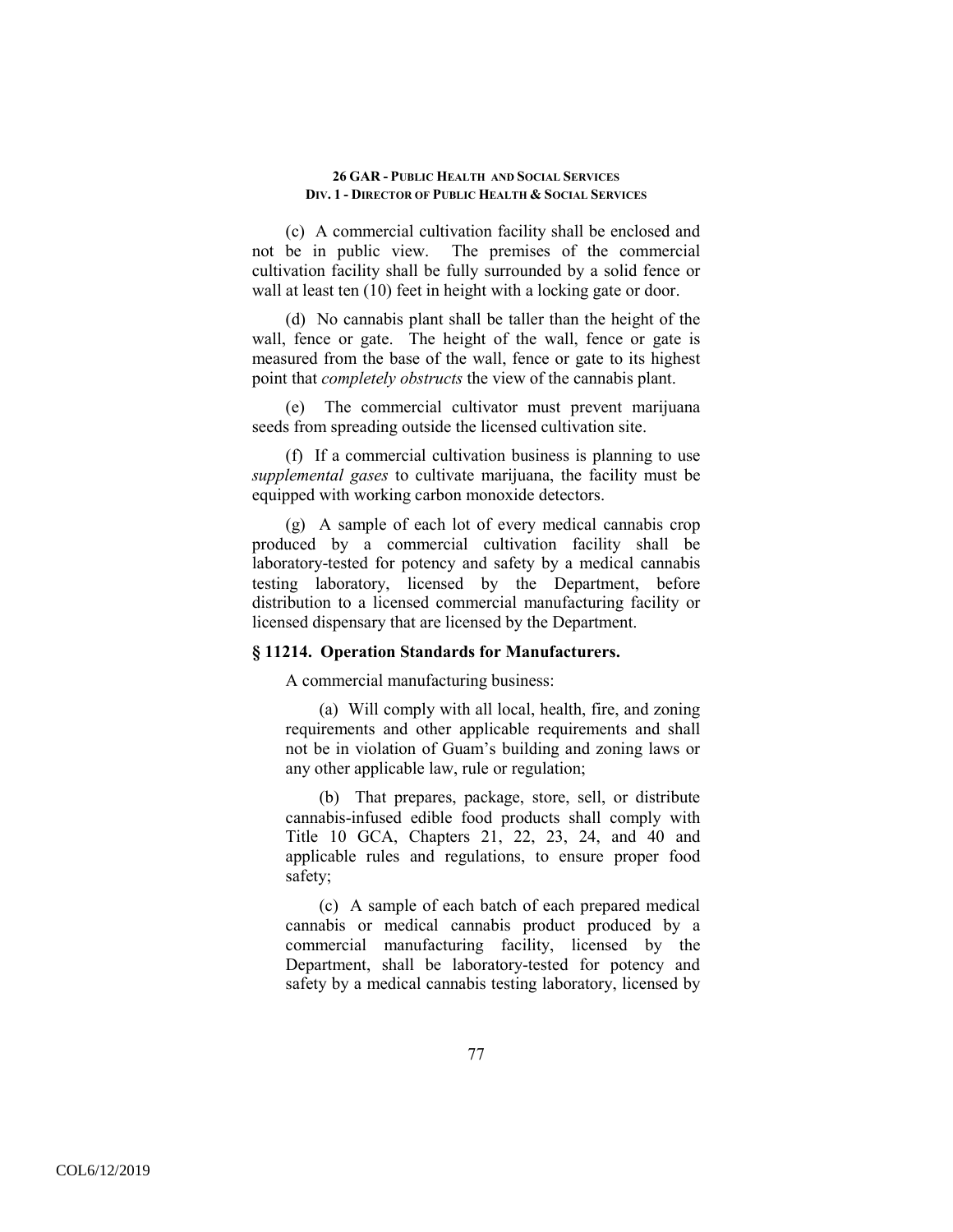the Department, before distribution to a dispensary, licensed by the Department.

(d) Is prohibited from using butane for any extraction method for medical marijuana concentrates on Guam, pursuant to Title 10 GCA Division 1, Chapter 12 Part 2, Article 25, §122512 (m);

(e) Shall not possess medical cannabis, prepared medical cannabis or medical cannabis products until it has a Medical Cannabis License;

(f) Shall remain secured at all times pursuant to § 11223;

(g) Shall be in an enclosed indoor facility;

(h) Shall be accessible to authorized employees, and authorized agents of the Department and law enforcement agency;

(i) Shall maintain a twenty-four (24) hour security system pursuant to § 11223;

 (j) Shall establish and maintain a written policy and procedure that includes but is not limited to:

(1) Safe and appropriate uses of manufacturing equipment;

(2) Safe and appropriate storage of materials used to produce prepared medical cannabis and medical cannabis products;

(3) Effective training and monitoring of employees who participate in the production of prepared medical cannabis and medical cannabis products.

(4) Safe and appropriate storage and disposal or destruction of prepared medical cannabis and medical cannabis products at stages of production and sale.

# **§ 11215. Operation Standards for Dispensaries.**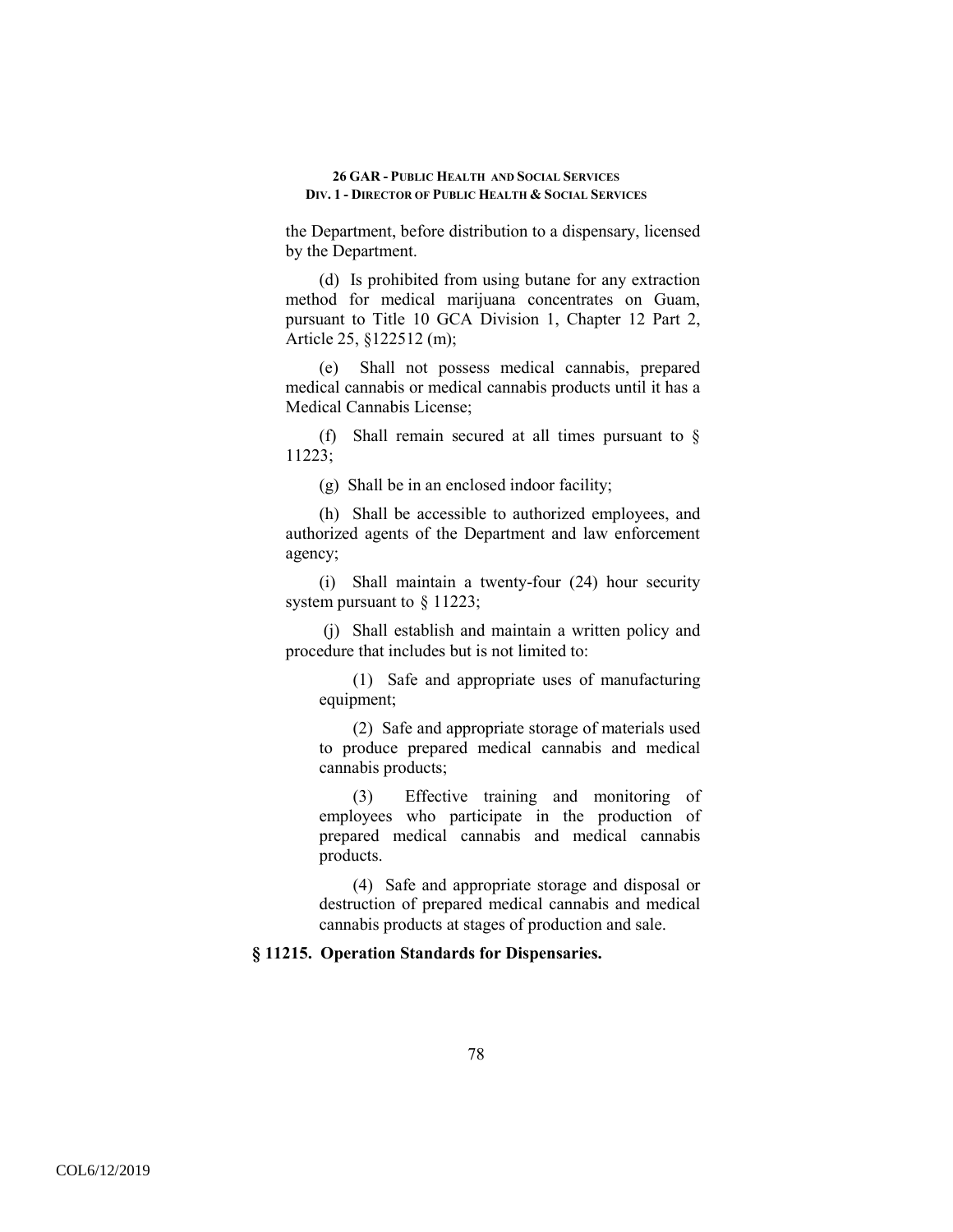(a) A dispensary shall comply with all local, health, fire, and zoning requirements and other applicable requirements and shall not be in violation of Guam's building and zoning laws or any other applicable law, rule or regulation.

(b) A dispensary that stores, sells, distributes or dispenses cannabis-infused edible food products shall comply with Title 10 GCA, Chapters 21, 22, 23, 24, and 40 and applicable rules and regulations, to ensure proper food safety.

(c) Only the responsible official and authorized employees of the dispensary shall be permitted to touch or handle any medical cannabis, prepared medical cannabis or medical cannabis product.

(d) No licensed dispensary, including the dispensary's officers, employees, agents or anyone with any financial interest in a licensed dispensary or any other medical cannabis business shall provide written certification for the medical use of marijuana for any person.

(e) A dispensary:

(1) Shall not possess medical cannabis, prepared medical cannabis or medical cannabis products until the dispensary has a Medical Cannabis License;

(2) Shall not dispense medical cannabis, prepared medical cannabis or medical cannabis products until the dispensary has a Permit to Operate from the Department;

(3) Shall not transfer any medical cannabis, prepared medical cannabis or medical cannabis product to any other dispensary;

(4) Shall not accept any medical cannabis, prepared medical cannabis or medical cannabis product from any other dispensary;

(5) Shall ensure that all medical cannabis, prepared medical cannabis and medical cannabis products it dispenses are tested for potency and safety by a medical cannabis testing laboratory licensed by the Department and is safe for use or consumption by qualified patients.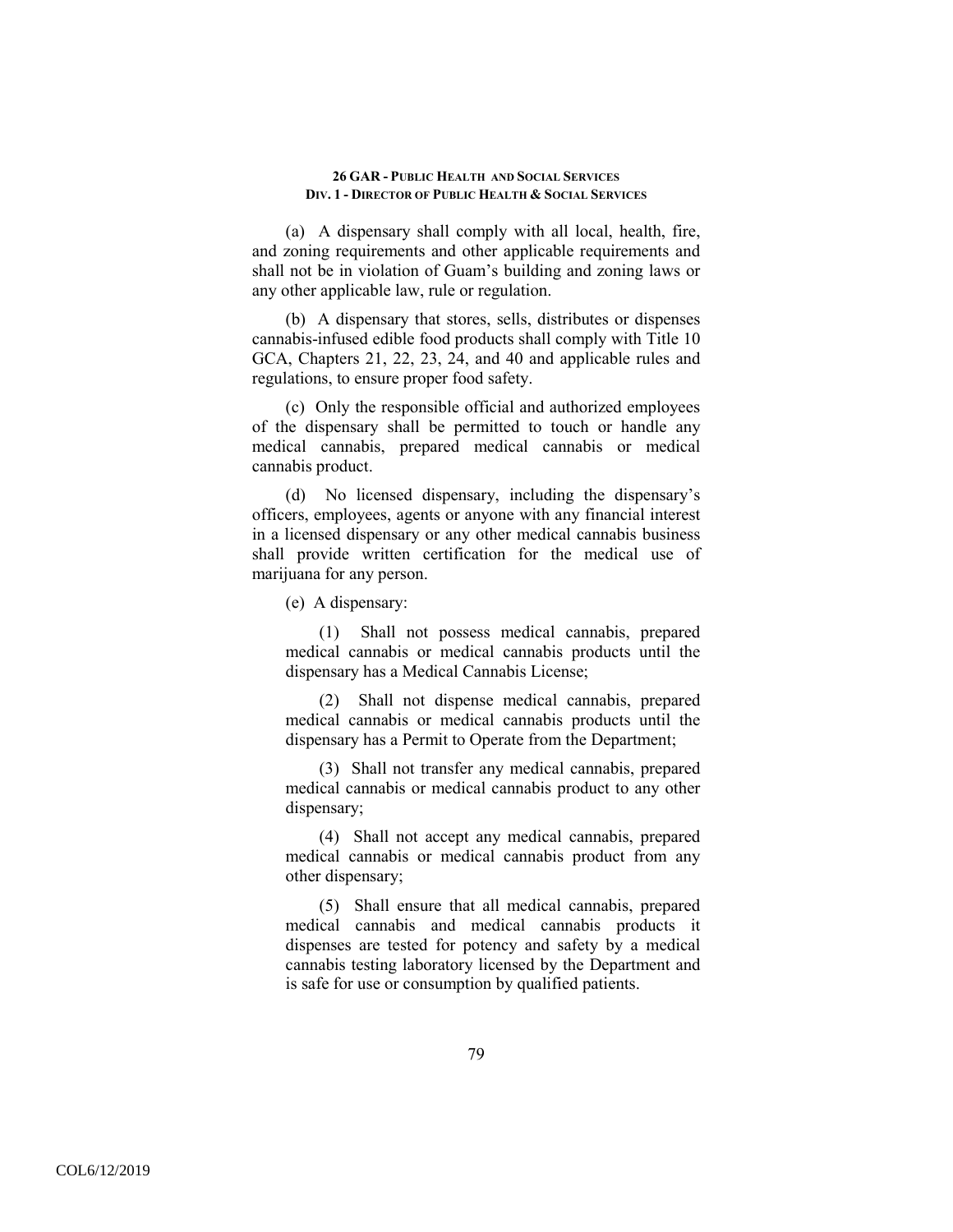(6) Shall remain locked at all times;

(7) Shall be located in an enclosed indoor facility;

(8) Shall be accessible to authorized individuals only;

(9) Shall maintain a twenty-four (24) hour security system pursuant to  $\S$  11223;

(10) Shall store all medical cannabis, prepared medical cannabis and medical cannabis products behind a counter or other barrier to ensure that a qualified patient or primary caregiver does not have direct access to the product prior to sale.

(f) When dispensing medical cannabis, prepared medical cannabis and medical cannabis products to a qualified patient or primary caregiver, the dispensary:

(1) Shall request verification of identity as defined in § 11003 (mmm) from the qualified patient or primary caregiver;

(2) (A) Shall electronically verify via a confidential database that

(i) the qualified patient has a valid Guam written certification and/or valid Guam registry identification card and

(ii) the qualified patient's primary caregiver has a valid Guam registration and valid Guam registry identification card at the time of the purchase.

(B) At no time will a dispensary be given access to the confidential database in its entirety.

(3) (A) Shall not dispense any medical cannabis, prepared medical cannabis or medical cannabis product to a qualified patient who does not have a valid written certification or a primary caregiver who does not hold a valid registry identification card or whose identity does not match the identity of the person named on the registry identification card presented.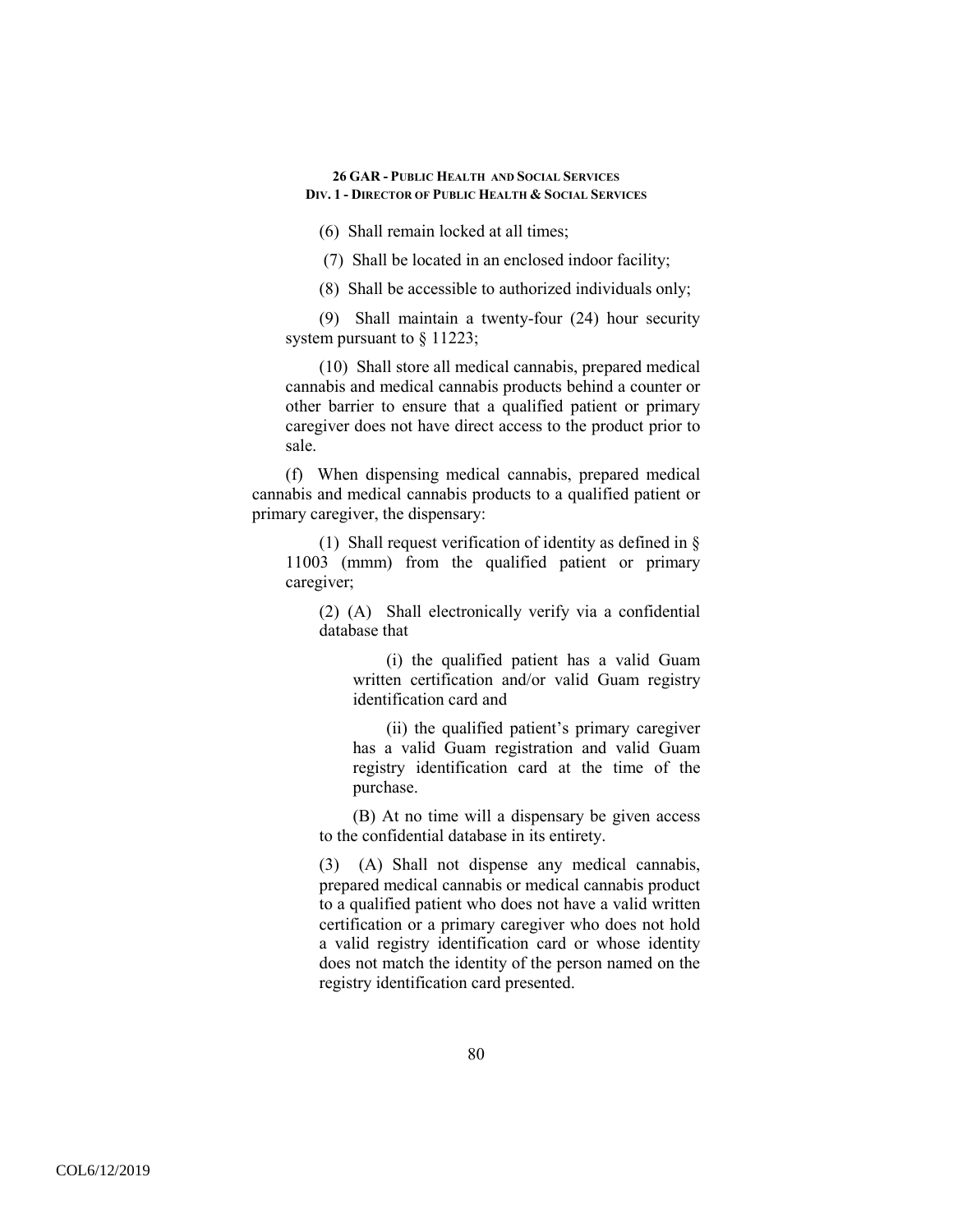(B) If the identity of the person attempting to obtain medical cannabis, prepared medical cannabis or medical cannabis products does not match the identity of the person named on the registry identification card presented, the dispensary agent or responsible official shall report the violation to the Department and the Guam Police Department.

(4) Shall not accept registry identification cards from other states in the United States or other countries;

(5) Shall not provide services if the qualified patient's Guam written certification or a primary caregiver's Guam registration has expired until proof of renewal of the written certification or registration is obtained from the Department;

(6) Shall have a record of the expiration date of the qualified patient's written certification or primary caregiver's registration on file.

(7) Shall verify that the qualified patient is not receiving more than the allowable amount as defined in  $§11003$  (a)(1)(A) and shall not sell any amount of medical cannabis, prepared medical cannabis or medical cannabis product to the qualified patient or primary caregiver that exceeds the allowable amount;

(8) Shall verify that the qualified patient or the primary caregiver has signed a written documentation stating that the qualified patient and primary caregiver will not possess more than the allowable amount as defined in §  $11003$  (a)(1)(A) and will not divert the medical cannabis, prepared medical cannabis or medical cannabis products;

(9) May dispense to a qualified patient or primary caregiver any combination of medical cannabis, prepared medical cannabis or medical cannabis product that shall not exceed the allowable amount as defined in §11003  $(a)(1)(A);$ 

(g) A dispensary shall establish and maintain a record for each qualified patient who obtains medical cannabis, prepared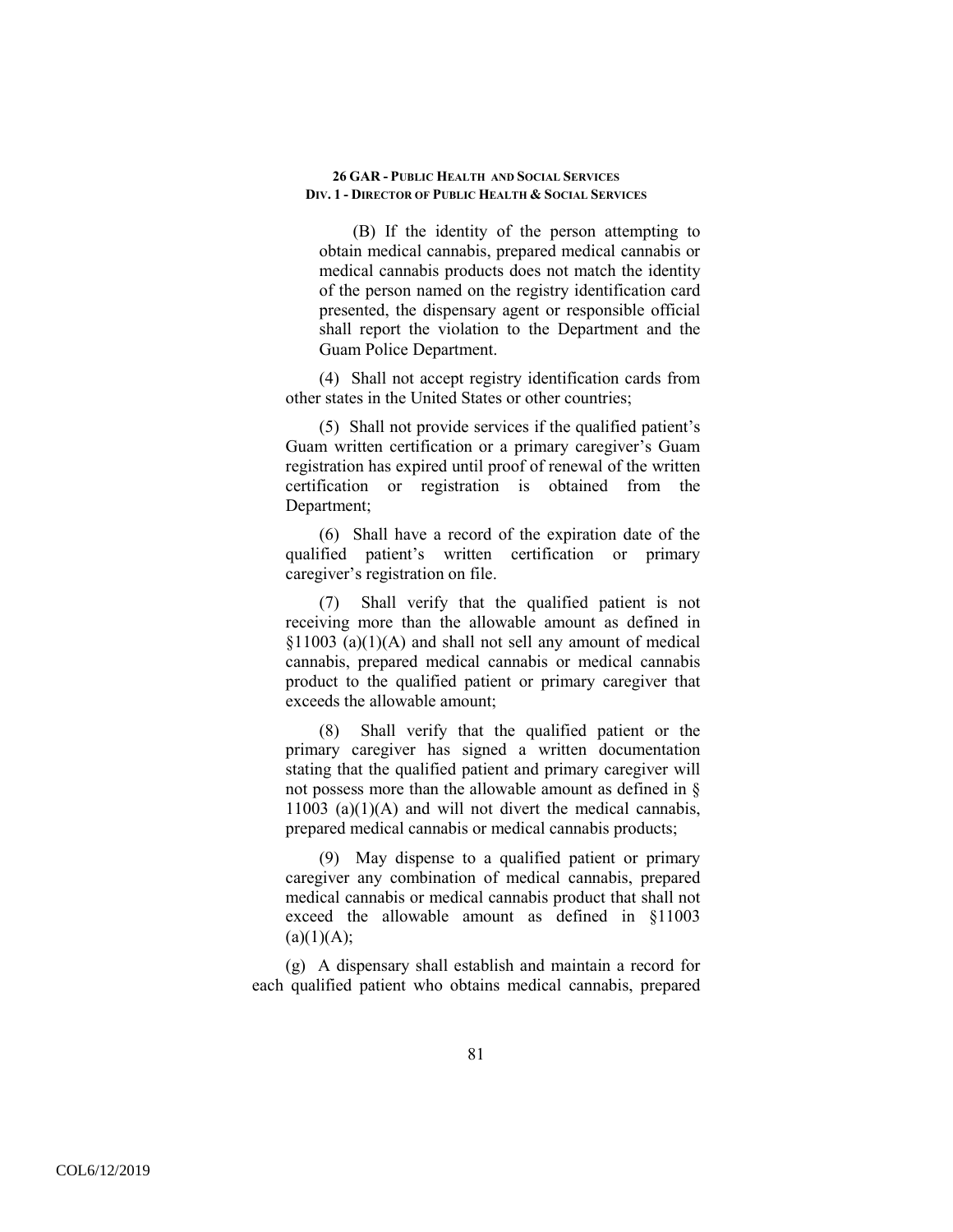medical cannabis or medical cannabis products from the dispensary with the following information:

(1) Qualified patient's:

(A) Name;

(B) Home and mailing addresses;

(C) Date of birth;

(D) Copy of written certification with expiration date;

(E) Name of practitioner who gave written certification;

(F) If applicable, registry identification card number.

(2) If applicable, primary caregiver's:

(A) Name;

(B) Home and mailing addresses;

(C) Date of birth;

(D) Registry identification card number with expiration date;

(3) The amount of medical cannabis, prepared medical cannabis or medical cannabis product dispensed including the date and time it was dispensed;

(4) Document whether the medical cannabis, prepared medical cannabis or medical cannabis product was dispensed to the qualified patient or to the qualified patient's primary caregiver;

(5) The name of the dispensary agent who sold the medical cannabis, prepared medical cannabis or medical cannabis product and recorded the entry;

(6) Documentation of any patient education and support materials provided to the qualified patient or the qualified patient's primary caregiver, including the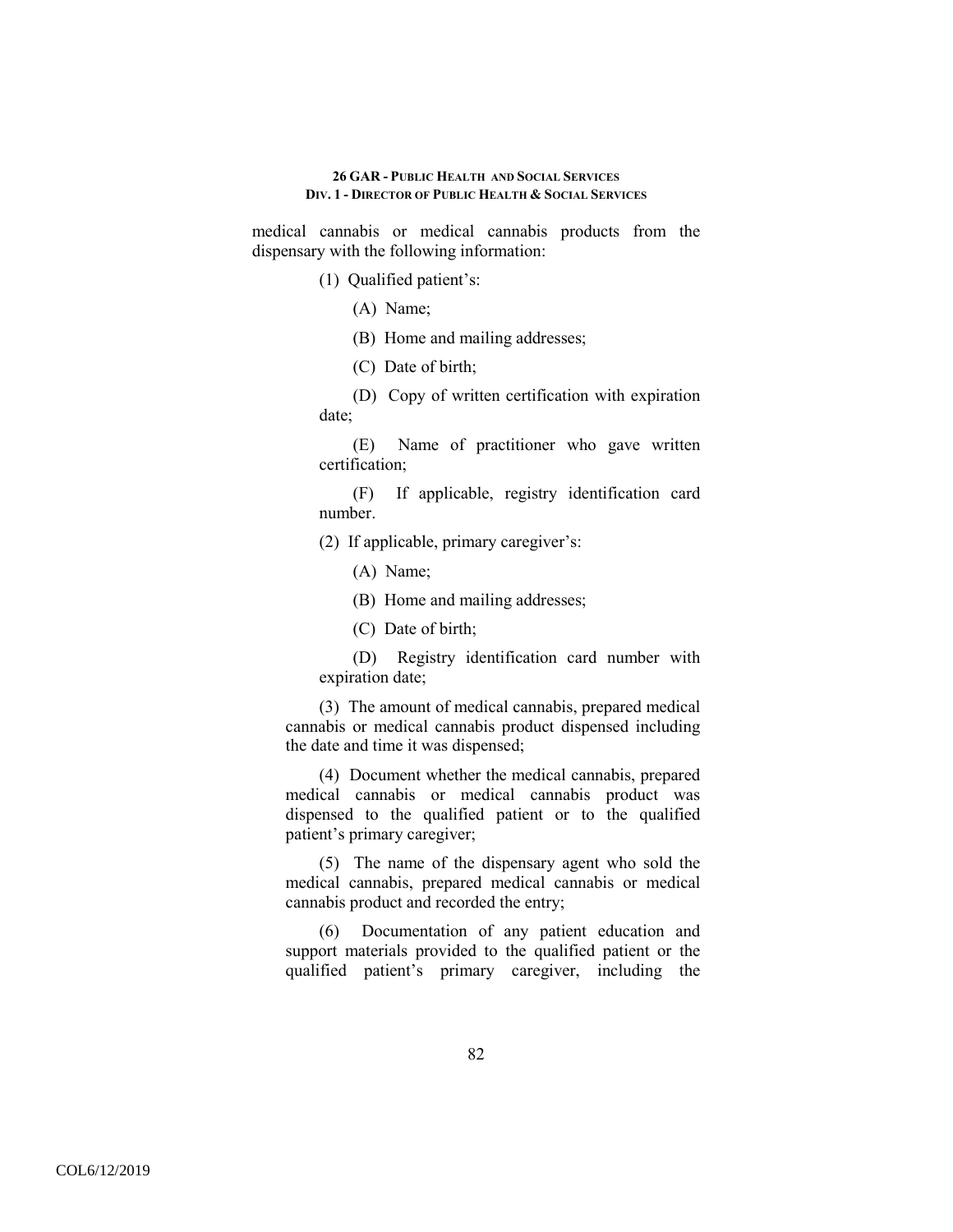description of the materials and the date the materials were provided;

(7) Documentation for each time a qualified patient or qualified patient's primary caregiver requests and does not obtain medical cannabis, prepared medical cannabis or medical cannabis product from the dispensary:

(A) Date;

(B) The name and registry identification card number (if applicable) of the individual who requested for the medical cannabis, prepared medical cannabis or medical cannabis product;

(C) The dispensary's reason for refusing to provide the medical cannabis, prepared medical cannabis or medical cannabis product; and

(D) The name of the dispensary agent who refused to provide the medical cannabis, prepared medical cannabis or medical cannabis product.

(h) The dispensary shall ensure that:

(1) There are safeguards to prevent unauthorized access to medical cannabis, prepared medical cannabis or medical cannabis products.

(2) There are safeguards to prevent unauthorized access to qualified patient records.

(3) The date and time of an entry in a qualified patient's record is recorded electronically by an internal clock; and

(4) The qualified patient records are backed up and recoverable.

# **§ 11216. Medical Cannabis Testing Laboratory Certification.**

(a) All medical cannabis, prepared medical cannabis and medical cannabis products on Guam shall be tested for potency and safety by a medical cannabis testing laboratory licensed by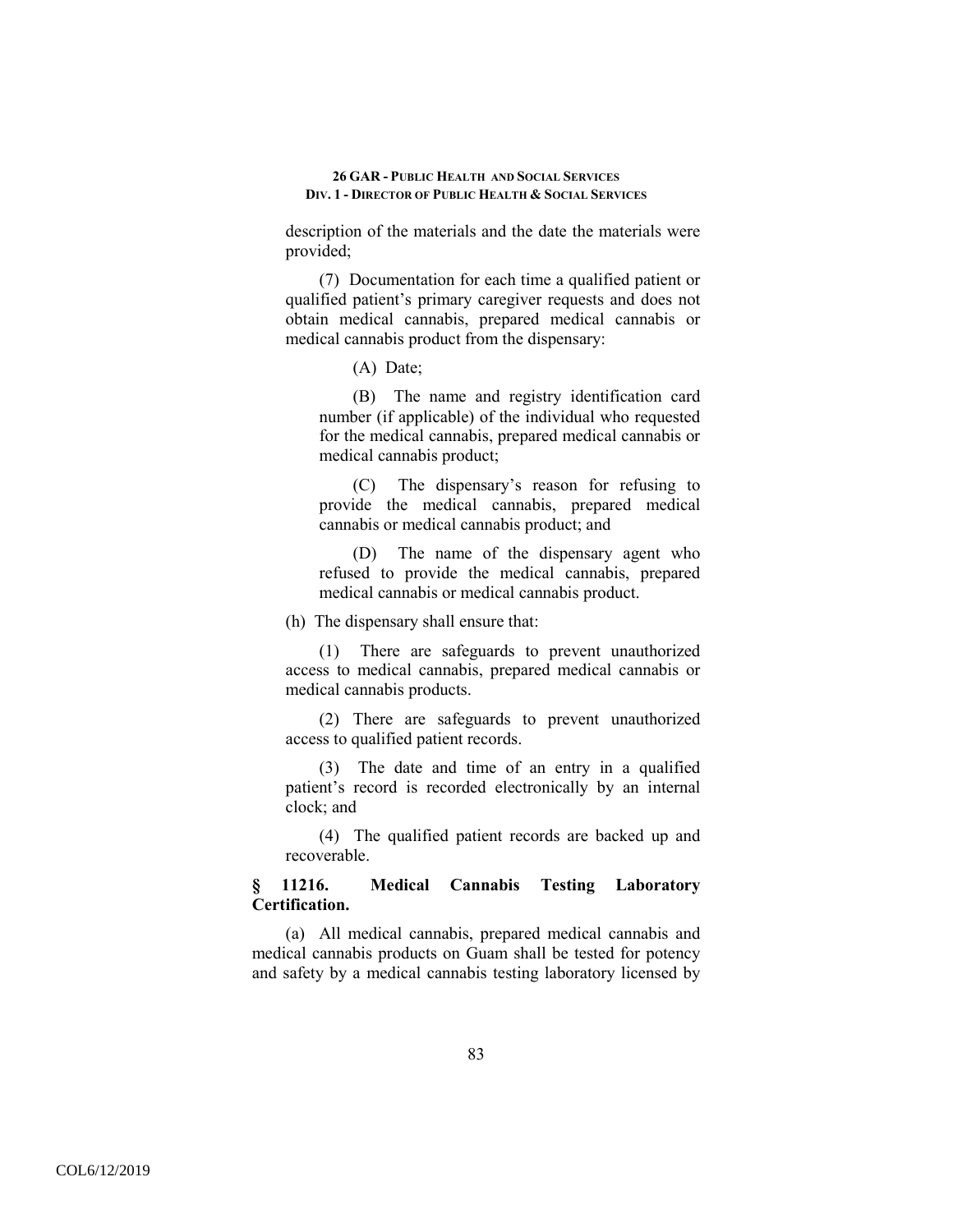the Department before they can be sold to a qualified patient or a qualified patient's primary caregiver.

(b) A commercial cultivation business, commercial manufacturing business and a dispensary shall not sell or dispense medical cannabis, prepared medical cannabis and medical cannabis products unless it has been tested for potency and safety by a medical cannabis testing laboratory licensed by the Department and meet the requirements set out in § 11217.

(c) A medical cannabis testing laboratory shall be completely independent from all other licensed medical cannabis businesses that cultivate, manufacture or dispense medical cannabis, prepared medical cannabis and medical cannabis products.

(d) A medical cannabis testing laboratory shall not handle, test or analyze medical cannabis, prepared medical cannabis and medical cannabis products unless it is ISO 17025 accredited or certified by the Americans for Safe Access (ASA) Patient Focused Certification Program for testing laboratories or similar program approved by the Department pursuant to 10 GCA, Division 1, Chapter 12 Part 2, Article 25, § 122528 (d).

(e) A medical cannabis testing laboratory must be ISO 17025 accredited or certified by the Americans for Safe Access (ASA) Patient Focused Certification Program for testing laboratories or similar program approved by the Department in order to obtain and maintain a Permit to Operate. Violation to this regulation may result in the revocation of the facility's medical cannabis testing laboratory license.

(f) Responsible officials, board members, business stakeholders, principals, or entities of a medical cannabis testing laboratory are prohibited from owning or having any financial stake in any commercial cultivation facility, commercial manufacturing facility, dispensary, and medical establishment that recommend the use of medical cannabis, or any other medical cannabis testing laboratory.

# **§ 11217. Medical Cannabis Testing Laboratory Standards and Testing Protocols.**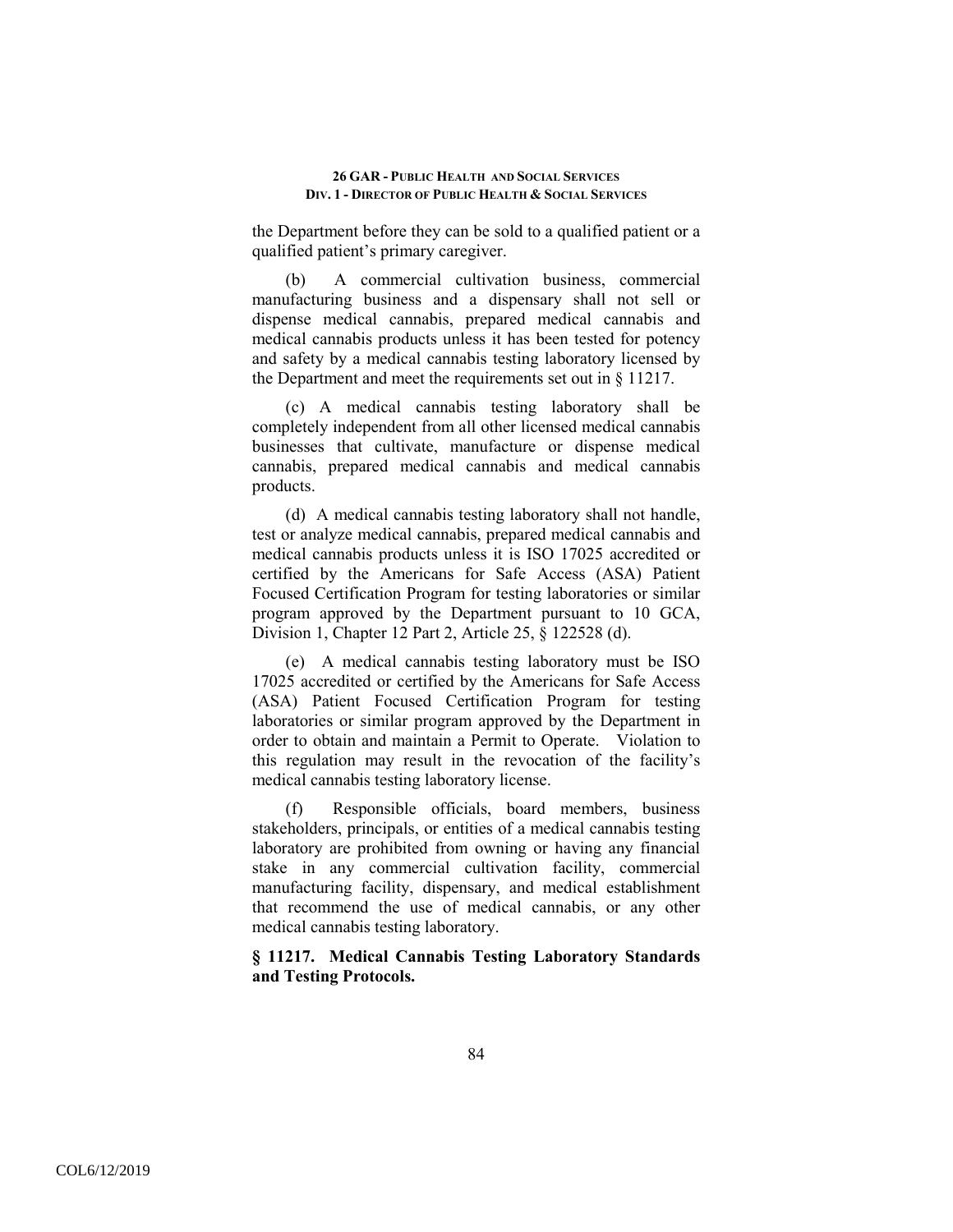(a) The medical cannabis testing laboratory shall select a random sample, not to exceed 10 grams per lot, from each lot of medical cannabis at the cultivation site and from each batch of prepared medical cannabis and medical cannabis product at the commercial manufacturing facility or dispensary in order to test them for potency and safety.

(b) The method by which samples are selected and collected shall be prescribed by standards of methodology adopted by the Department, prescribed to every medical cannabis testing laboratory, and applied by every such laboratory uniformly. The Department shall inform the public via news release and shall further inform all interested parties through any publications it may disseminate about the laboratories, the name of the sampling protocol selected, such selection to be made prior to the acceptance of any application for Permit to Operate a medical cannabis testing laboratory.

(c) The Department will give the medical cannabis business twenty-four (24) hour written notice of when authorized agents from the medical cannabis testing laboratory plan to go to the medical cannabis facility to obtain samples of medical cannabis, prepared medical cannabis and medical cannabis products for testing.

(d) The medical cannabis business where the lot or batch came from shall maintain in a secure tamper-proof manner a similar sample from the same lot or batch, for verification testing as directed by the Department.

(e) The medical cannabis testing laboratory shall test and analyze the samples according to standard operating procedures prepared by the medical cannabis testing laboratory based on validated methods published in peer reviewed scientific or regulatory literature.

(f) The medical cannabis testing laboratory shall issue to the medical cannabis business and the Department a certificate of analysis for each lot of medical cannabis or batch of prepared medical cannabis or medical cannabis product tested for potency and safety for that medical cannabis business. The certificate of analysis shall include the following: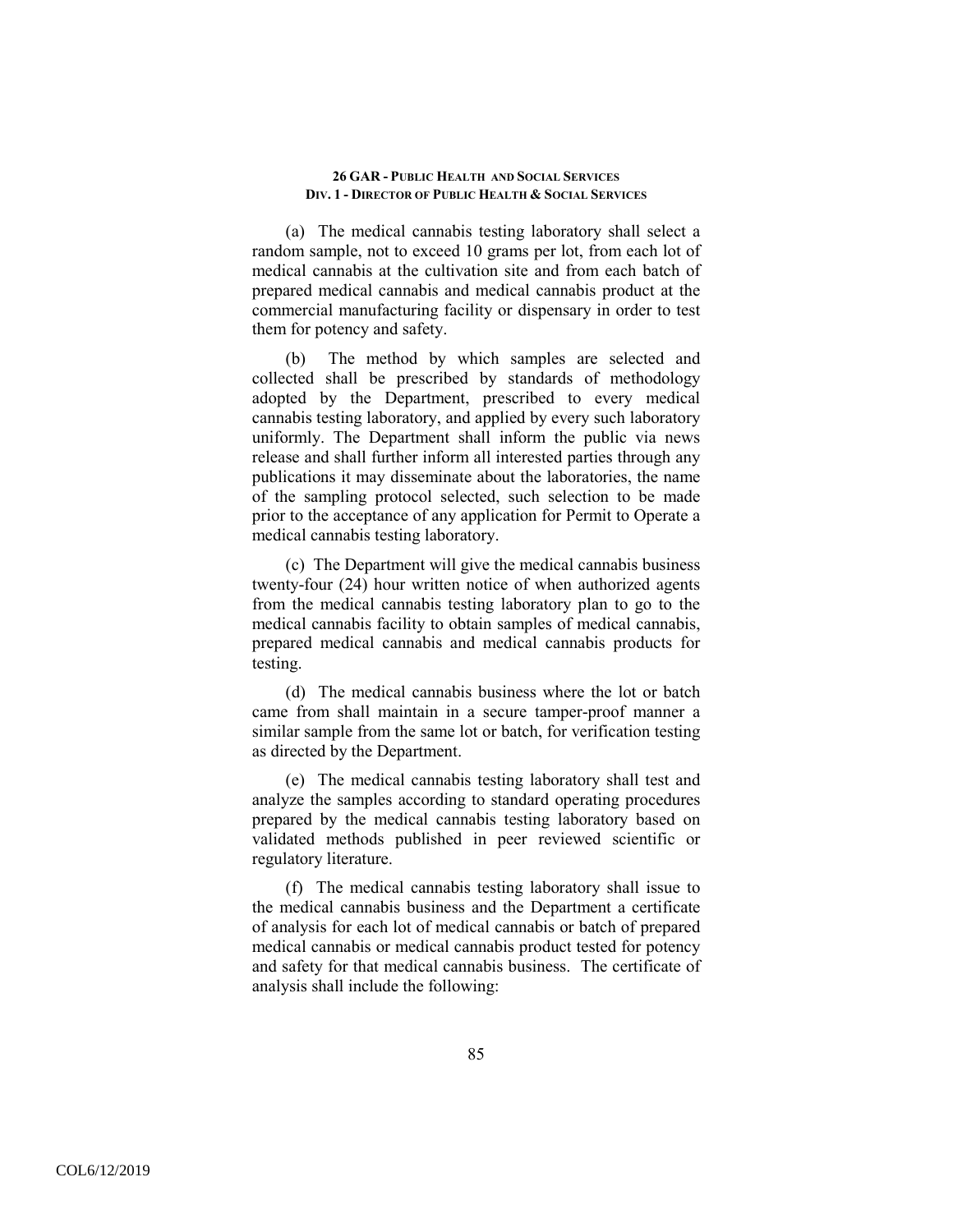(1) The chemical profile of the batch for the following compounds:

- (A) Delta-9-tetrahydrocannabinol (THC)
- (B) Tetrahydrocannabinol Acid (THCA)
- (C) Cannabidiol (CBD)
- (D) Cannabidiolic Acid (CBDA)
- (E) Cannabigerol (CBG)
- (F) Cannabinol (CBN)

(2) The presence of the following contaminants, which shall not exceed the following levels:

- (A) Heavy metals:
	- (i) Arsenic: 10.0 ppm
	- (ii) Lead: 6.0 ppm
	- (iii) Cadmium: 4.0 ppm
	- (iv) Mercury: 2.0 ppm

(B) Pesticides: Thresholds for each of the pesticides named in § 11210(f)(7)(J) to be determined by the Department from time to time

- (C) Solvents:
	- (i) Heptanes: 500 ppm
	- (ii) \*Benzene: 1 ppm
	- (iii) \*Toluene: 1 ppm
	- (iv) \*Hexane: 10 ppm
	- (v) Total Xylenes (m, o, p-xylene): 1 ppm

\*Contaminants in solvents

(D) Any visible foreign or extraneous material, that is not intended to be part of the product being produced, including but not limited to mold, hair, insects, metal, or plastic;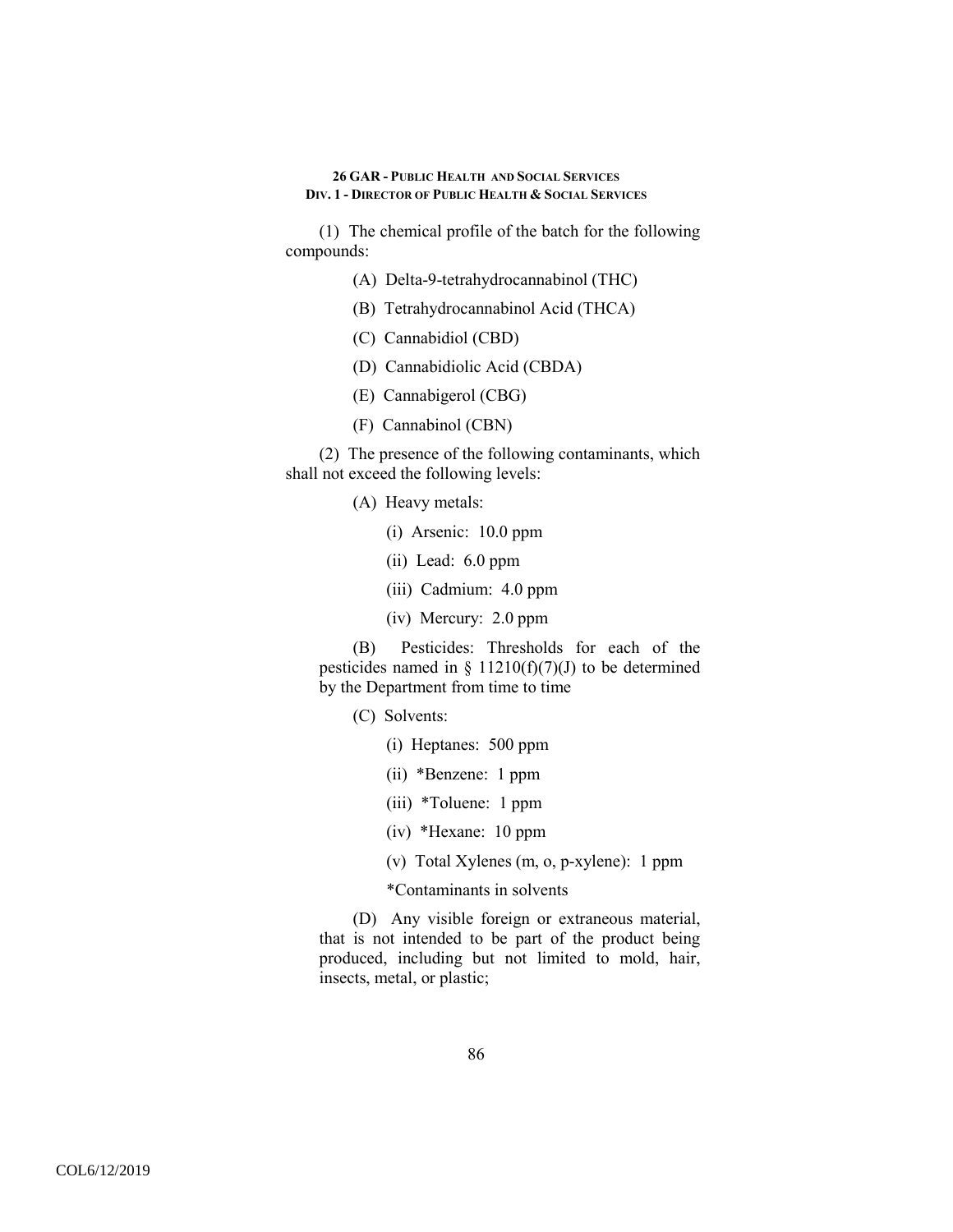(E) Moisture content of plant material: <15%

(F) Microbiological impurities, including but not limited to:

(i) Total Viable Aerobic Bacteria:

(aa) Unprocessed and Processed Materials: 105 Colony Forming Units  $(CFU)/g$ 

(bb) CO2 and Solvent Based Extracts: 104 CFU/g

(ii) Total Yeast and Mold:

(aa) Unprocessed and Processed Materials: 104 CFU/g

(bb) CO2 and Solvent Based Extracts: 103 CFU/g

(iii) Total Coliforms:

(aa) Unprocessed and Processed Materials: 103 CFU/g

(bb) CO2 and Solvent Based Extracts: 102 CFU/g

(iv) Bile-tolerant Gram-Negative Bacteria:

(aa) Unprocessed and Processed Materials: 103 CFU/g

(bb) CO2 and Solvent Based Extracts: 102 CFU/g

(v) E. Coli (pathogenic strains) and Salmonella spp: Not detected in one (1) gram

(vi) Aspergillus fumigatus, Aspergillus flavus, Aspergillus niger:  $\lt$  1 CFU/g

(vii) Mycotoxins:  $\lt 20 \mu$ g (micrograms) of any mycotoxin per kilogram of material.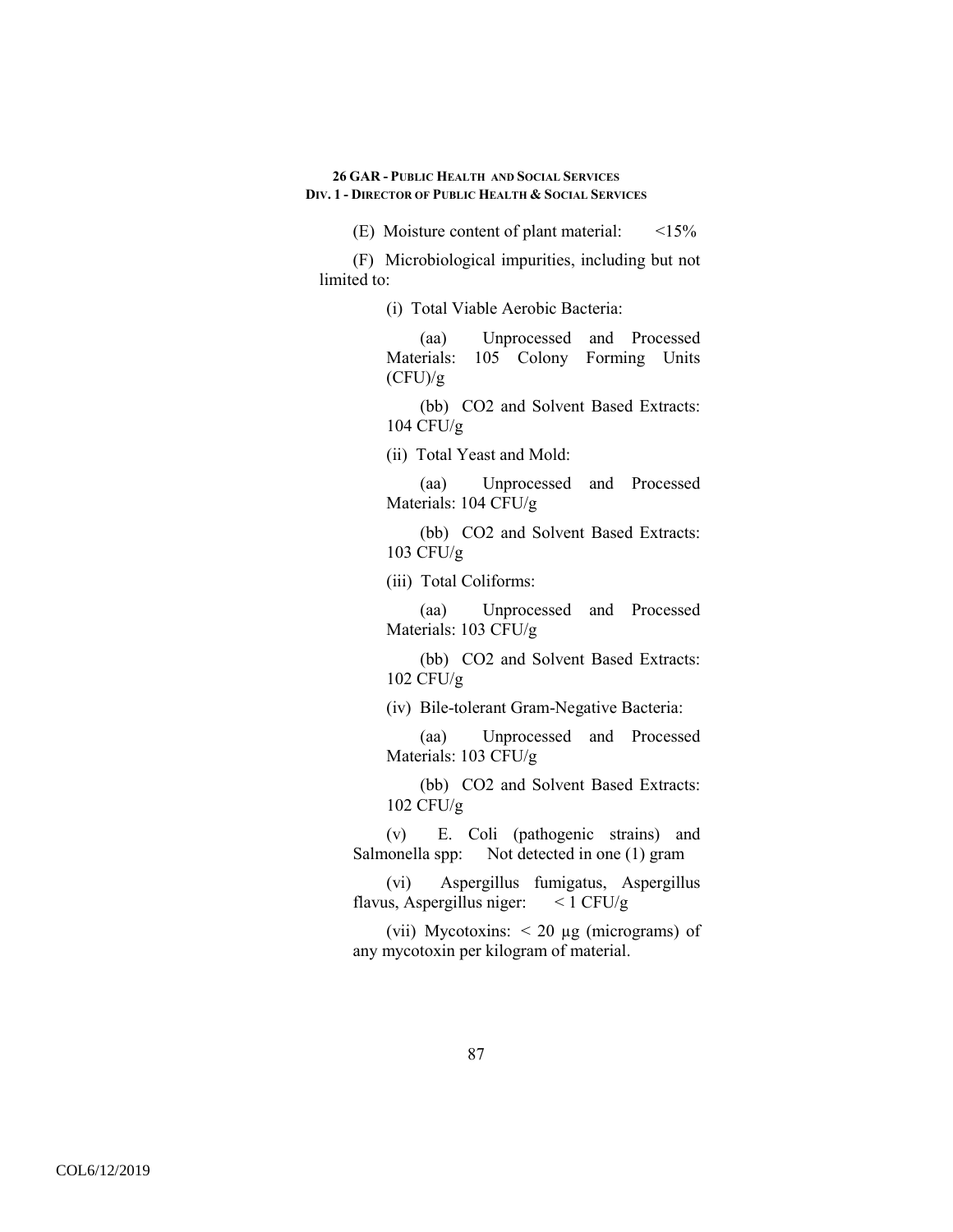(3) Additional testing requested at the discretion of the Department.

(g) If the laboratory testing results indicate unacceptable amounts of contaminants in a medical cannabis, prepared medical cannabis and medical cannabis product, the medical cannabis testing laboratory shall provide a written notification to the Department and the responsible official of the medical cannabis business from which the sample originated within twenty-four (24) hours.

(h) May retest or reanalyze the sample or a different sample from the same batch by following its standard operating procedure to confirm or refute the original result, upon request by the medical cannabis business from which the sample originated or upon request by the Department at the expense of the medical cannabis business from which the sample originated. A lot of medical cannabis or batch of prepared medical cannabis or medical cannabis product shall only be tested for potency and safety at the most three (3) times.

(i) Shall return, to the medical cannabis business from which the sample originated, or destroy in a manner approved by the Department any samples or portions of samples of the medical cannabis, prepared medical cannabis and medical cannabis product that remain after testing and analysis are completed.

(j) Shall create, and maintain for a period of at least five (5) years, records of testing it conducts on medical cannabis, prepared medical cannabis and medical cannabis products, including but not limited to:

(1) The time and date the sample was obtained.

(2) A description of the sample, including the amount;

(3) What tests were conducted on each sample;

(4) The results of the tests including the certificate of analysis; and

(5) Evidence of the time, date, and method of disposal or destruction of a sample after testing is completed, and the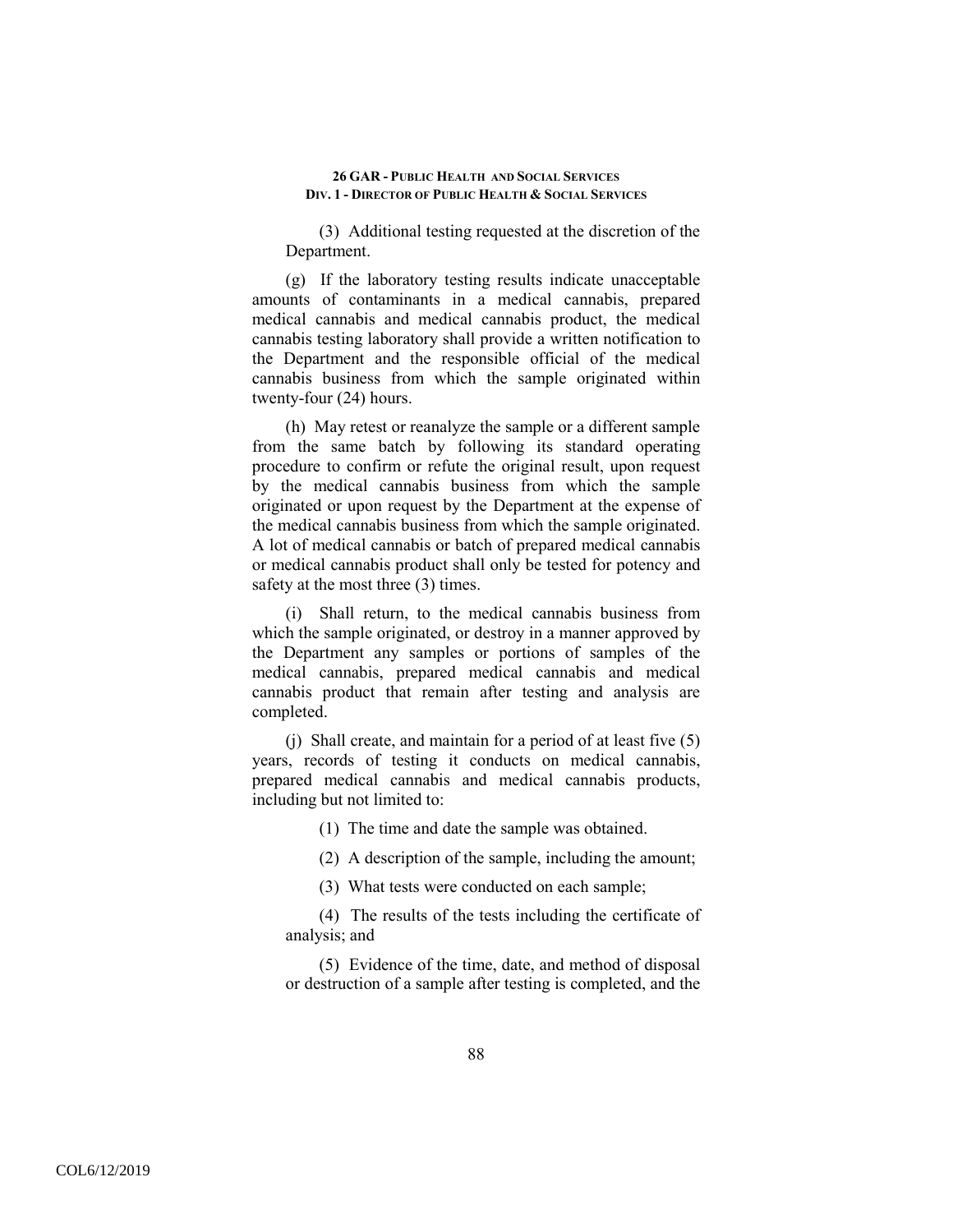amount of the sample disposed of or destroyed, or the time and date a sample was returned to a dispensary with a description including the amount;

(k) The testing laboratory shall issue written reports of the full analysis and results for potency and safety of all cannabisinfused products and medicines from the tested batch of cannabis to the licensed medical cannabis business that requested the test and to the Department.

(l) Written reports of the full analysis and results for potency and safety of all cannabis-infused products from the tested batch of medical cannabis, prepared medical cannabis and medical cannabis products shall be made available to the public by request to the Department.

# **§ 11218. Laboratory Testing Protocols for Cultivators, Manufacturers and Dispensaries.**

(a) The commercial cultivation business must sort medical cannabis into identical lots according to the cannabis crop and the commercial manufacturing business must sort the prepared medical cannabis and medical cannabis products into identical batches prior to testing. The medical cannabis testing laboratory will take two samples in an amount equivalent to perform three (3) tests from each lot or batch. One (1) sample is for testing and one (1) sample shall be set aside in a secure tamper-proof manner for verification testing as directed by the Department.

(b) A medical cannabis business shall ensure that each sample of medical cannabis, prepared medical cannabis and medical cannabis products are tested for potency and safety and analyzed for each of the items set out in § 11217 (f).

(c) The level of contaminants in medical cannabis, prepared medical cannabis and medical cannabis products, shall not exceed the standards provided in § 11217 (f) and if any of the standards are exceeded, the medical cannabis business shall not sell or dispense any portion of the medical cannabis, prepared medical cannabis and medical cannabis products that does not conform to the standards and shall be subject to disposal or destruction as specified in § 11233.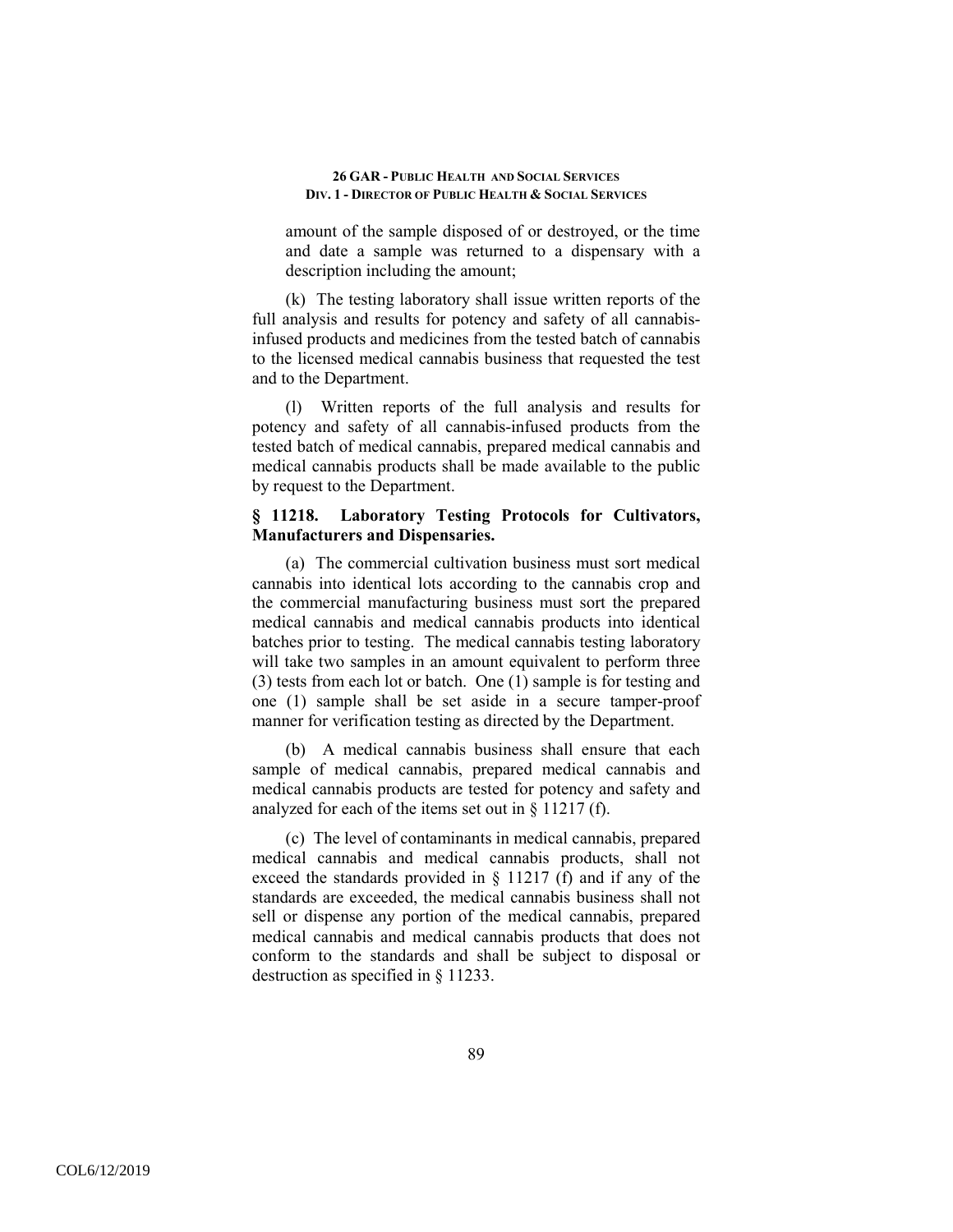(d) Once the responsible official of a medical cannabis business is given written notification by the medical cannabis testing lab that test results indicate unacceptable amounts of contaminants in their sample of medical cannabis, prepared medical cannabis or medical cannabis products, the responsible official of the medical cannabis business shall immediately quarantine the non-conforming medical cannabis, prepared medical cannabis or medical cannabis products.

(e) The medical cannabis business may request for a retest of the same lot or batch of non-conforming medical cannabis, prepared medical cannabis or medical cannabis product within three (3) business days of notification from a medical cannabis testing laboratory. The lot or batch can be tested up to three (3) times.

(f) The medical cannabis business shall destroy the lot of medical cannabis or batch of prepared medical cannabis and medical cannabis product that does not conform to the testing standards set out in § 11217 (f) as indicated by the certificate of analysis.

(g) The responsible official of the medical cannabis business from which the sample originated shall document the destruction or disposal of the quarantined medical cannabis, prepared medical cannabis and medical cannabis product that has been tested to be unacceptable in accordance with this Section.

(h) A medical cannabis business shall maintain records of all laboratory testing results including the certificate of analysis for all their medical cannabis, prepared medical cannabis and medical cannabis products.

(i) All records that must be maintained by the medical cannabis business shall be available to the Department within seven (7) business days upon receipt of written request.

(j) A commercial cultivation business, commercial manufacturing business and a dispensary are allowed to operate a laboratory within their business but all medical cannabis must be laboratory tested for potency and safety at an independent medical cannabis testing laboratory that has been licensed by the Department.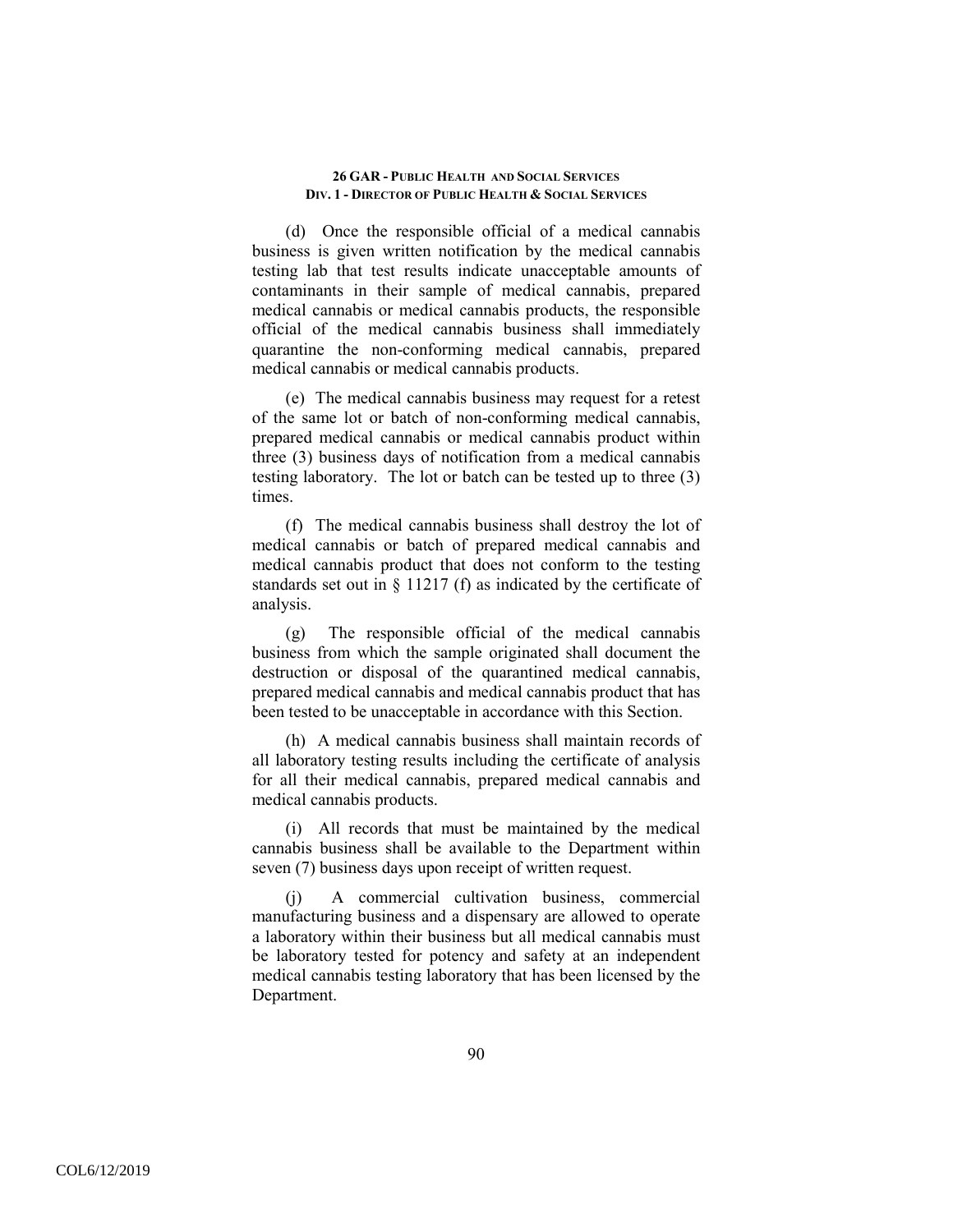# **§ 11219. Health and Safety.**

(a) A medical cannabis business shall comply with all local health, safety and sanitation regulations and may be subject to inspection by the Department to confirm that no health or safety concerns are present which may contaminate the medical cannabis, prepared medical cannabis, or medical cannabis products.

(b) Any individual who has or appears to have a contagious illness, or have open lesions including boils, sores, or infected wounds, or any other medical condition that may adversely affect the safety and quality of the cannabis, shall be excluded from any contact with any medical cannabis, prepared medical cannabis or medical cannabis product, equipment, or materials for processing medical cannabis until the condition is treated and the individual obtains a medical clearance to return to work from a physician.

(c) Policies must be implemented to protect personnel in all operations and provide personnel with adequate safety training to comply with these policies. Training shall include, but not limited to:

(1) Personnel accident reporting and investigation policies;

(2) Fire prevention and response plans;

(3) Material handling and hazard communications policies, including maintenance of Safety Data Sheets (SDS); and

(4) Personnel protective equipment policies.

(d) Adequate and convenient handwashing facilities must be provided to employees at medical cannabis businesses that are:

(1) Furnished with hot and cold running water, liquid hand soap, and disposable, single-use paper towels in a mounted dispenser or a mechanical air hand dryer;

(2) Located at points in the facility where good sanitary practices require employees to wash their hands;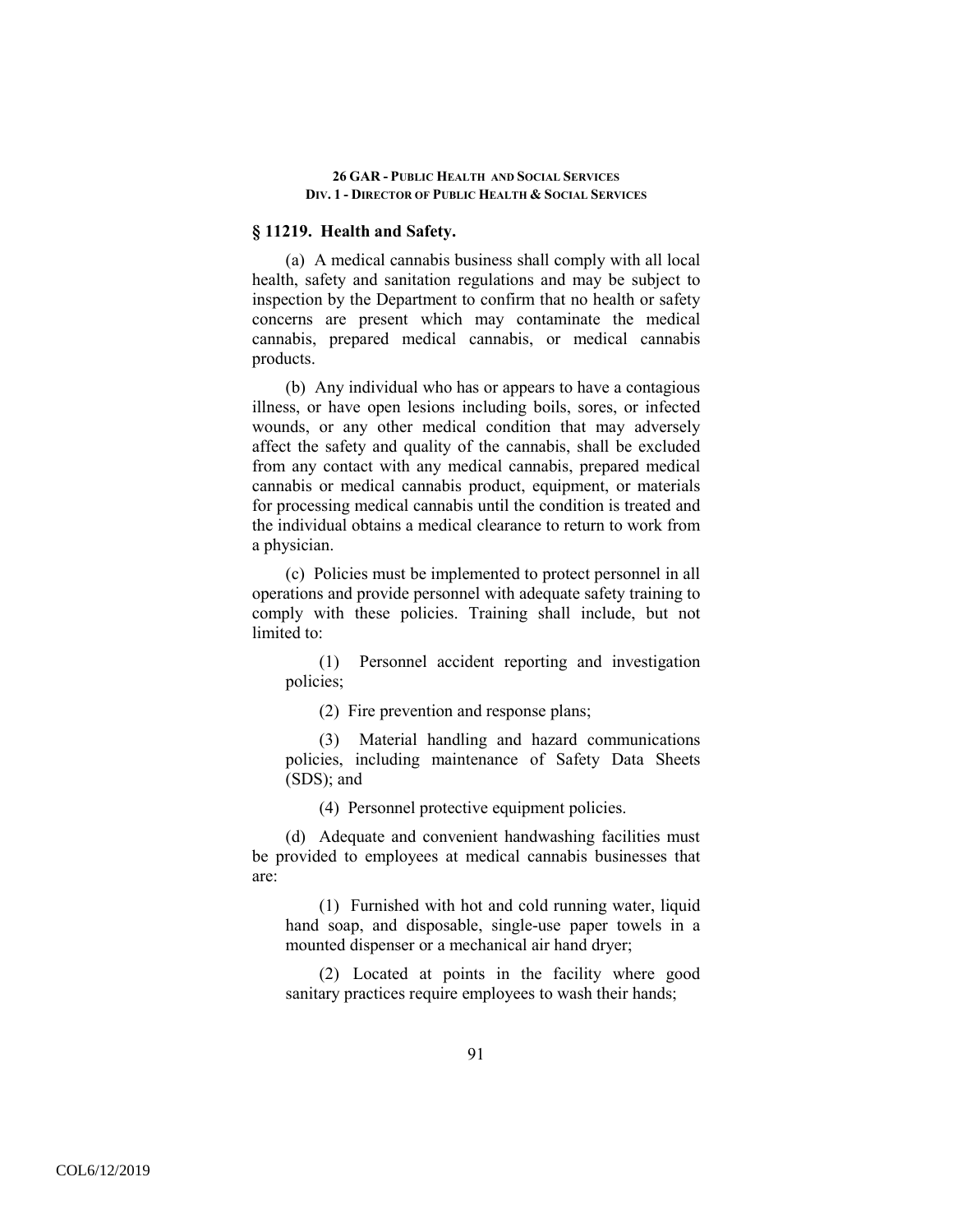(3) Prohibited from being used for activities that support production operations, such as cleaning of production equipment or utensils;

(4) Adequate and convenient handwashing facilities must be provided to employees at medical cannabis businesses that are working in direct contact with medical cannabis, prepared medical cannabis or medical cannabis products. Employees shall thoroughly wash their hands, including but not limited to:

(A) Before preparing medical marijuana including working with food, equipment, and utensils;

(B) During preparation, as often as necessary to remove soil and contamination and to prevent crosscontamination when changing tasks;

(C) After handling soiled equipment or utensils;

(D) After touching another person's body part;

(E) After using the toilet;

(e) Personnel must be provided with adequate, readily available toilet facilities that are:

(1) Maintained in a clean and sanitary condition;

(2) Adequately stocked with toilet paper, liquid hand soap, and single use paper towels or other drying devices;

(3) Kept in good repair at all times;

(4) Equipped with signage advising personnel of the necessity of washing hands prior to returning to work;

 (5) Prohibited from being used for activities that support production operations, such as cleaning of production equipment and utensils.

(f) Personnel who work directly with the preparation of medical marijuana or the infusion of marijuana into non-edible products must be provided with adequate, readily available toilet facilities.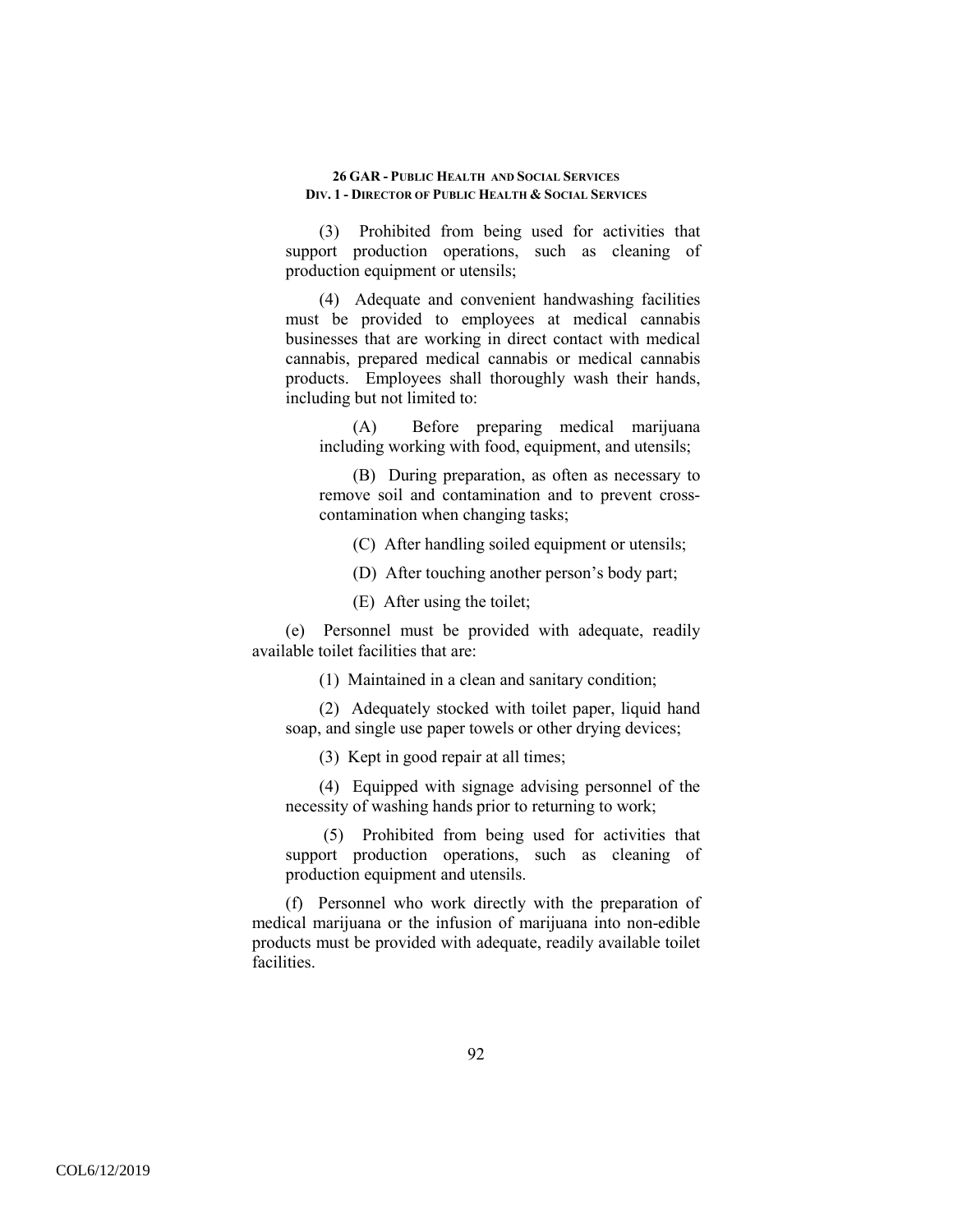(g) A medical cannabis business employee who works directly with the preparation of medical marijuana or the infusion of marijuana into non-edible products must do the following:

(1) Fingernails must be trimmed;

(2) No fingernail polish or artificial nails unless wearing gloves;

(3) No jewelry except rings, if wearing gloves;

(4) Need to wear protective apparel such as coats, aprons, gowns, hairnets, hair covers, and impermeable gloves to prevent contamination;

(5) No eating food, chewing gum, drinking beverages or using tobacco products in areas where components, packaging components, in-process materials, medical cannabis, prepared medical cannabis, medical cannabis products or any contact surfaces are exposed or where contact surfaces are washed.

### **§ 11220. Cleaning and Sanitation.**

(a) The grounds of the medical cannabis facility must be kept in good condition that protects against the contamination of components, packaging components, in-process materials, medical cannabis, prepared medical cannabis and medical cannabis products or contact surfaces. The methods for adequate ground maintenance include:

(1) Properly storing equipment, removing litter and waste, and cutting weeds or grass within the immediate vicinity of the facility so that it does not attract pests, harbor pests, or provide pests a place for breeding;

(2) Maintaining roads, yards, and parking lots so that they do not constitute a source of contamination in areas where components, packaging components, in-process materials, medical cannabis, prepared medical cannabis, medical cannabis products or contact surfaces are exposed;

(3) Adequately draining areas that may contribute to the contamination of components, packaging components,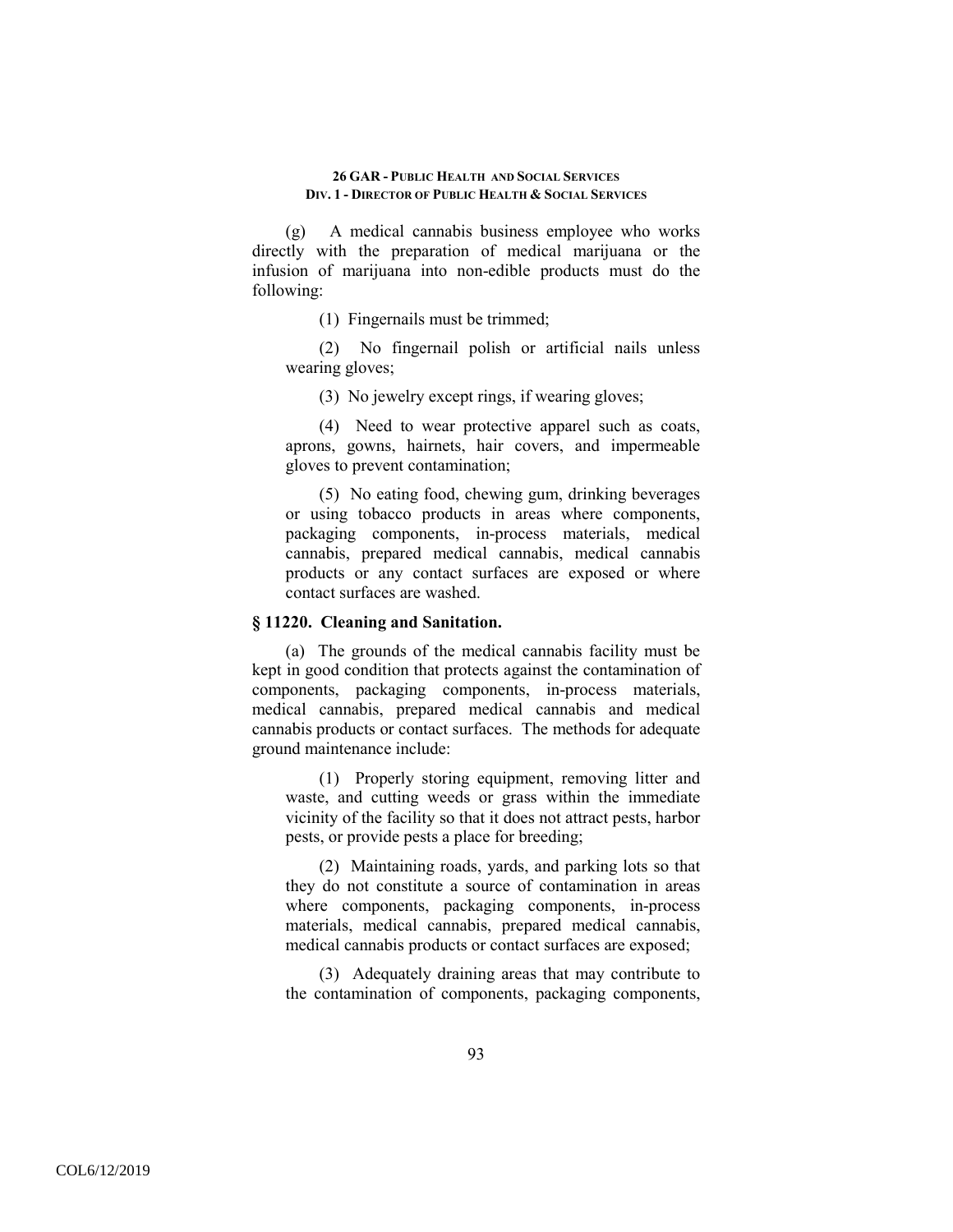in-process materials, medical cannabis, prepared medical cannabis, medical cannabis products or contact surfaces by seepage, filth or any other extraneous materials, or by providing a breeding place for pests.

(b) A medical cannabis business shall ensure that any building or equipment used for cultivating, harvesting, preparing, packaging, storing, infusing, selling or dispensing medical cannabis, prepared medical cannabis and medical cannabis products is maintained in a clean and sanitary condition.

(1) All trucks, trays, buckets, other receptacles, platforms, racks, tables, shelves, knives, saws, cleavers, other utensils, or the machinery used in moving, handling, cutting, chopping, mixing, canning, packaging or other processes are cleaned and sanitized daily.

(2) The floors, walls, and ceilings of a medical cannabis facility must be adequately cleaned and kept clean and in good repair.

(3) All litter and waste incident to the manufacture, preparation, packing, selling, distributing or transportation of medical cannabis, prepared cannabis and medical cannabis products are properly removed from the facility at least once every twenty-four (24) hours or more often as necessary to minimize the development of odor and the potential for waste to become an attractant, harborage, or breeding place for pests.

(c) Equipment and utensils, and any other contact surfaces, used in production operations must be maintained, cleaned, and sanitized, as necessary.

(1) Equipment and utensils must be taken apart as necessary for thorough maintenance, cleaning and sanitizing.

(2) All contact surfaces used for manufacturing, packaging, or holding low-moisture components, in-process materials, medical cannabis, prepared medical cannabis, or medical cannabis products must be in a dry and sanitary condition when in use. When the surfaces are wet-cleaned,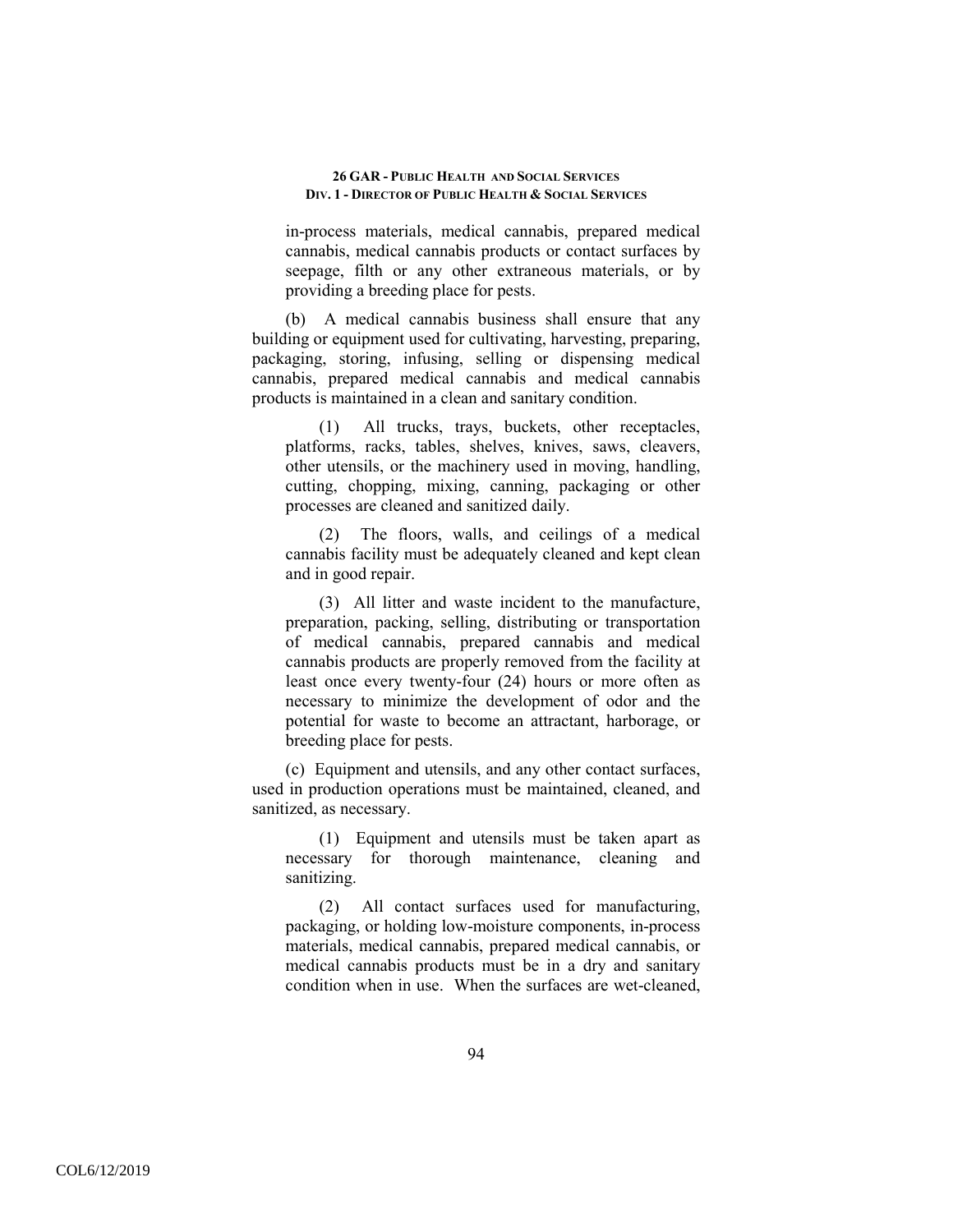they must be sanitized, when necessary, and thoroughly dried before subsequent use.

(3) If wet processing is used during production, all contact surfaces must be cleaned and sanitized, as necessary, to protect against the introduction of microorganisms into components, packaging components, in-process materials, medical cannabis, prepared medical cannabis, and medical cannabis products.

(4) When cleaning and sanitizing is necessary, all contact surfaces must be cleaned before use and after any interruption during which the contact surface may have become contaminated.

(5) If contact surfaces are used in a continuous production operation or in consecutive operations involving different batches of the same product, the contact surfaces must be adequately cleaned and sanitized, as necessary.

Surfaces that come into direct contact with components, packaging components, in-process materials, medical cannabis, prepared medical cannabis, medical cannabis products must be cleaned as frequently as necessary to protect against contaminating components or products.

(7) Single-service articles (e.g. utensils intended for one-time use, paper cups, and paper towels) must be stored in appropriate containers and handled, dispensed, used, and disposed of in a manner that protects against contamination of components, packaging components, in-process materials, medical cannabis, prepared medical cannabis, medical cannabis products or any contact surface.

(8) Cleaning compounds and sanitizing agents must be adequate for their intended use and safe under their condition of use.

(9) Cleaned and sanitized portable equipment and utensils that have contact surfaces must be stored in a location and manner that protects them from contamination.

(c) Water must be provided that is: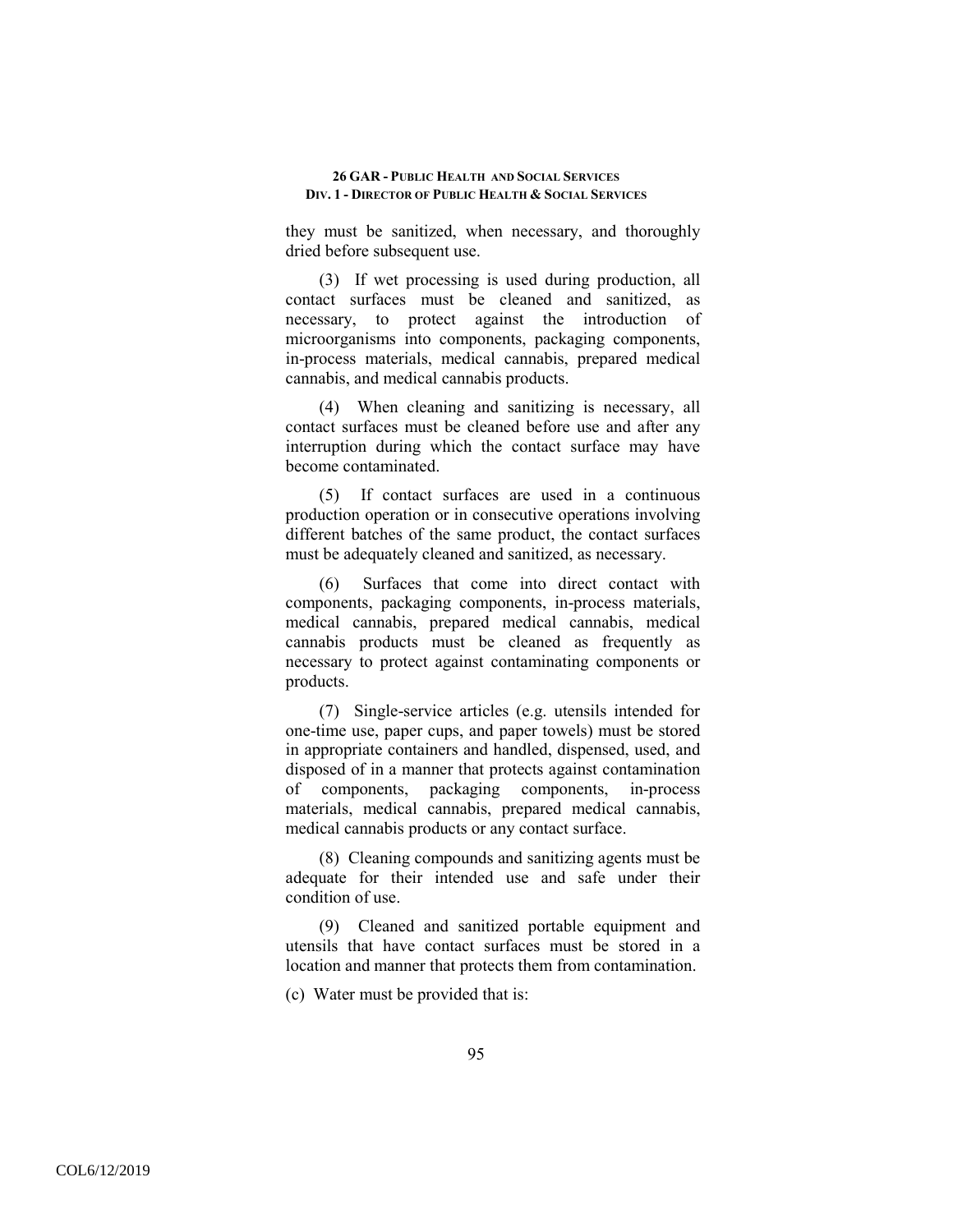(1) Safe and sanitary, at suitable temperatures, and under pressure as needed, for all uses where water does not become a component of the medical cannabis, prepared medical cannabis, or medical cannabis product; and

(2) Compliant with applicable local potable water requirements and with other requirements as necessary to ensure the water does not contaminate the product, for all uses where such water may become a component of the medical cannabis, prepared medical cannabis, or medical cannabis products product, e.g. when such water contacts components, packaging components, in-process materials, medical cannabis, prepared medical cannabis, or medical cannabis products, or any contact surface.

(d) A medical cannabis business shall ensure that medical marijuana in the process of production, preparation, manufacture, packing, storage, sale, distribution, or transportation are protected from pests, dust, dirt, mold, mildew, and all other biological, chemical and physical contamination. There should be adequate screening or other protection against the entry of pests.

(e) Adequate lighting must be provided in the following areas:

(1) All areas where components, packaging components, in-process materials, medical cannabis, prepared medical cannabis and medical cannabis products are examined, manufactured, packaged, labeled or held;

(2) All areas where contact surfaces are cleaned; and

(3) Handwashing areas, dressing and locker rooms, and toilet facilities.

(f) Toxic materials must not be used or held in a medical cannabis facility in which components, packaging components, in-process materials, medical cannabis, prepared medical cannabis, medical cannabis products or contact surfaces are manufactured or exposed, unless those materials are necessary as follows:

(1) To maintain clean and sanitary conditions;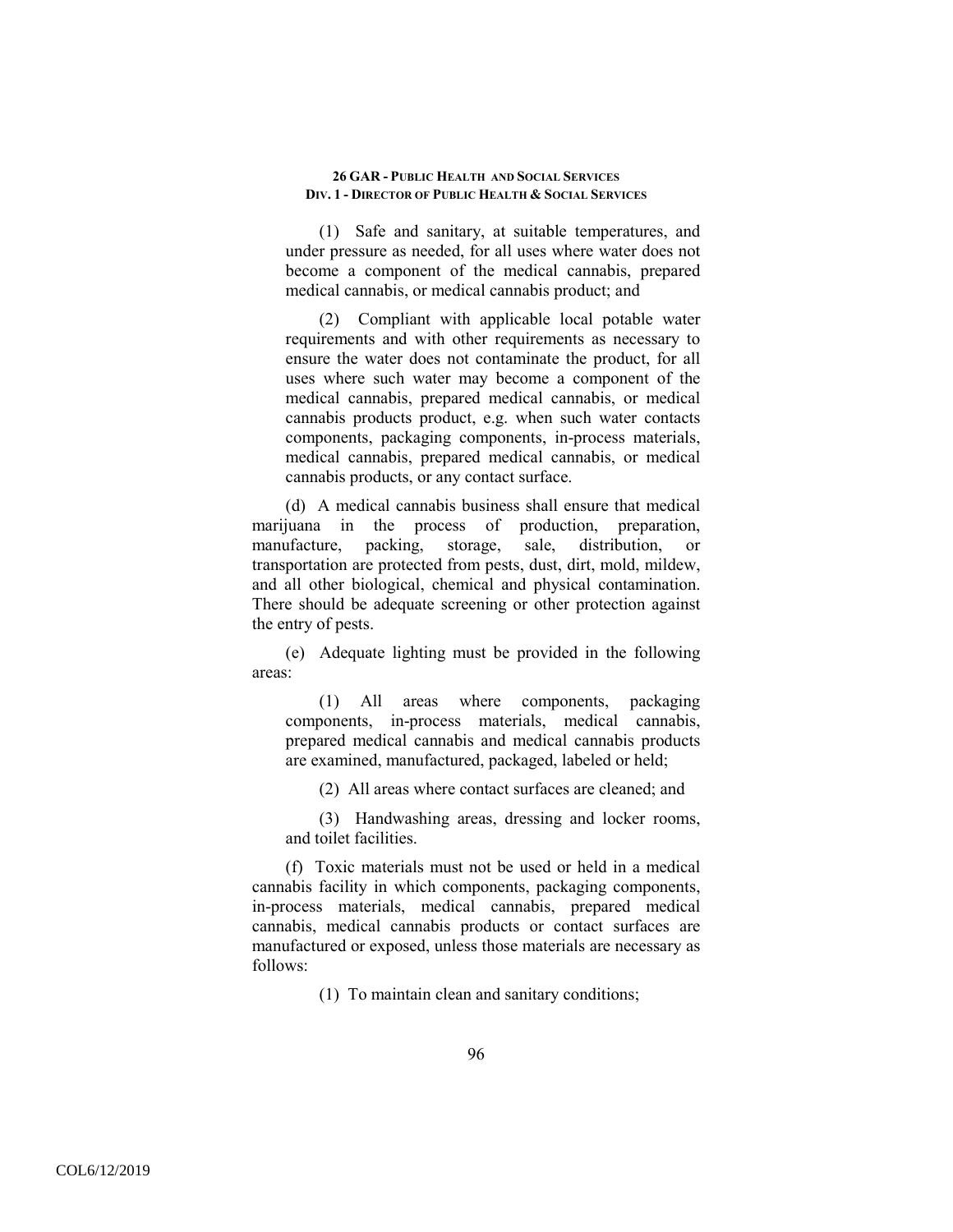(2) For use in laboratory testing procedures, where applicable;

(3) For maintaining or operating the building or equipment; or

(4) For use in the facility's operations.

(g) Adequate pest control must be provided.

(1) Animals shall not be allowed in medical cannabis facilities except for qualified patients' service animals at dispensaries.

(2) Insecticides, fungicides, or rodenticides must not be used in or around the medical cannabis facility unless they are registered with EPA and used in accordance with the label instructions, and effective precautions are taken to protect against the contamination of components, packaging components, in-process materials, medical cannabis, prepared medical cannabis, medical cannabis products or contact surfaces.

(h) A medical cannabis business shall have written policies for calibration, maintenance, cleaning and sanitation or equipment, instruments, and utensils, and records of these activities must be kept on file.

# **§ 11221. Heating, Cooling, Ventilation, and Air Filtration.**

Heating, ventilating, cooling, and air filtration must be installed and maintained in a medical cannabis facility as needed to ensure the quality of the medical cannabis, prepared medical cannabis, and medical cannabis products:

(a) Ventilation equipment such as filters, fans, exhausts, dust collection, and other air-blowing equipment must be provided in areas where odors, dust, and vapors (including steam and noxious fumes) may contaminate components, packaging components, in-process materials, medical cannabis, prepared medical cannabis, medical cannabis products or contact surfaces.

(b) When fans, compressed air, or other air-blowing equipment are used, such equipment must be designed,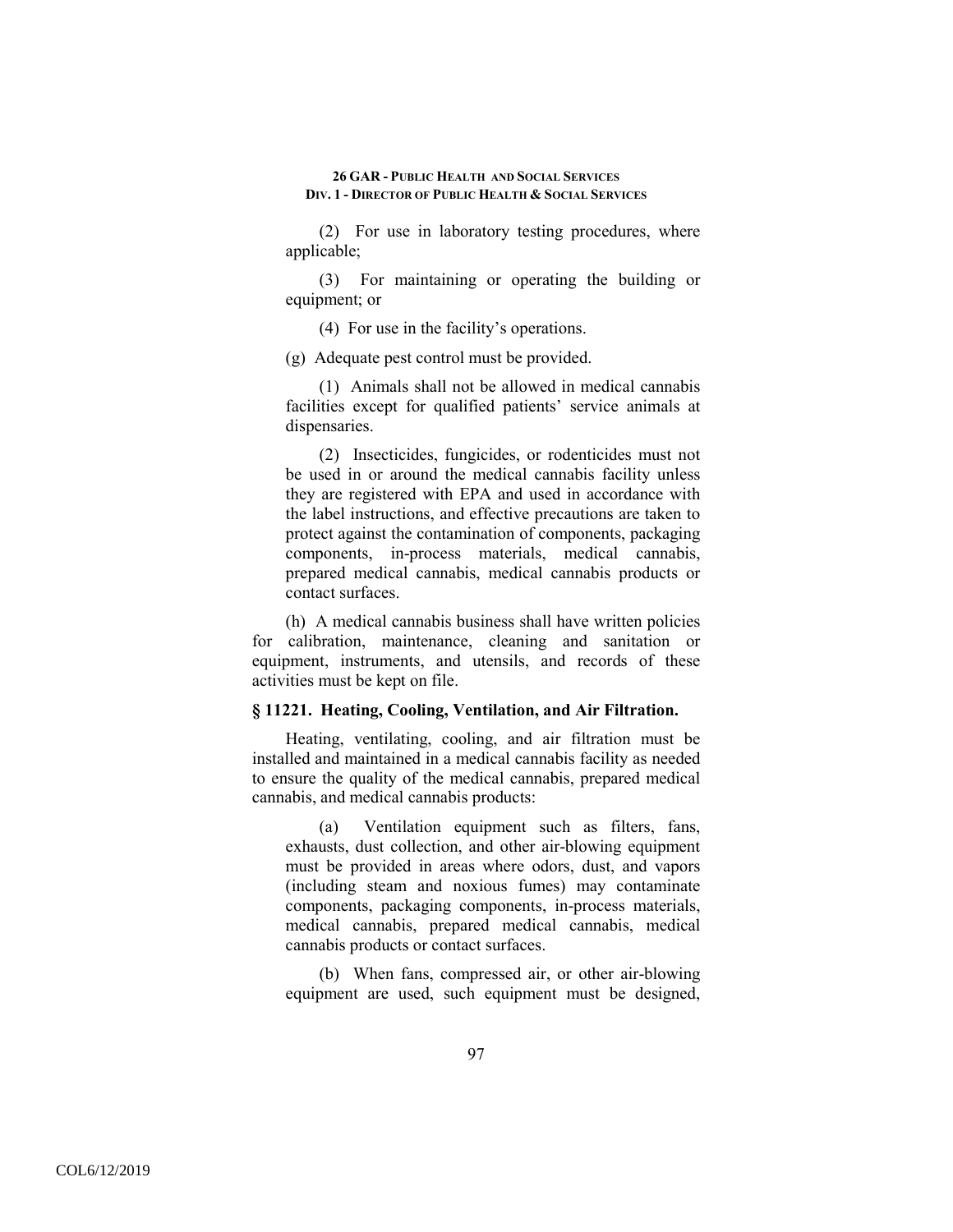located, and operated in a manner that minimizes the potential for microorganisms and particulate matter to contaminate components, packaging components, inprocess materials, medical cannabis, prepared medical cannabis, medical cannabis products or contact surfaces.

(c) Equipment that control temperature, humidity, and/or organisms must be in good, working order, when such equipment is necessary to ensure the quality of the product.

# **§ 11222. Waste and Wastewater Disposal.**

(a) Medical marijuana and medical marijuana-infused product waste must be stored, secured, and managed in accordance with all applicable federal and local laws, regulations, and ordinances.

(b) Liquid waste from medical cannabis businesses shall be disposed of in compliance with all federal and local laws, regulations, and rules.

(c) Disposal of chemical, dangerous or hazardous waste must be conducted in a manner consistent with federal and local laws, regulations and rules. This may include, but not limited to, the disposal of all pesticides, or other chemicals used in the cultivation process, certain solvents or other chemicals used in the production of medical marijuana concentrate or any medical marijuana soaked in a flammable solvent for purposes or producing a medical marijuana concentrate.

(d) Medical marijuana and medical marijuana-infused product waste must be made unusable and unrecognizable through grinding and incorporating the marijuana waste with non-consumable, solid wastes listed below such that the resulting mixture is at least fifty percent (50%) non-marijuana waste:

- (1) Paper waste;
- (2) Plastic waste;
- (3) Cardboard waste;
- (4) Food waste;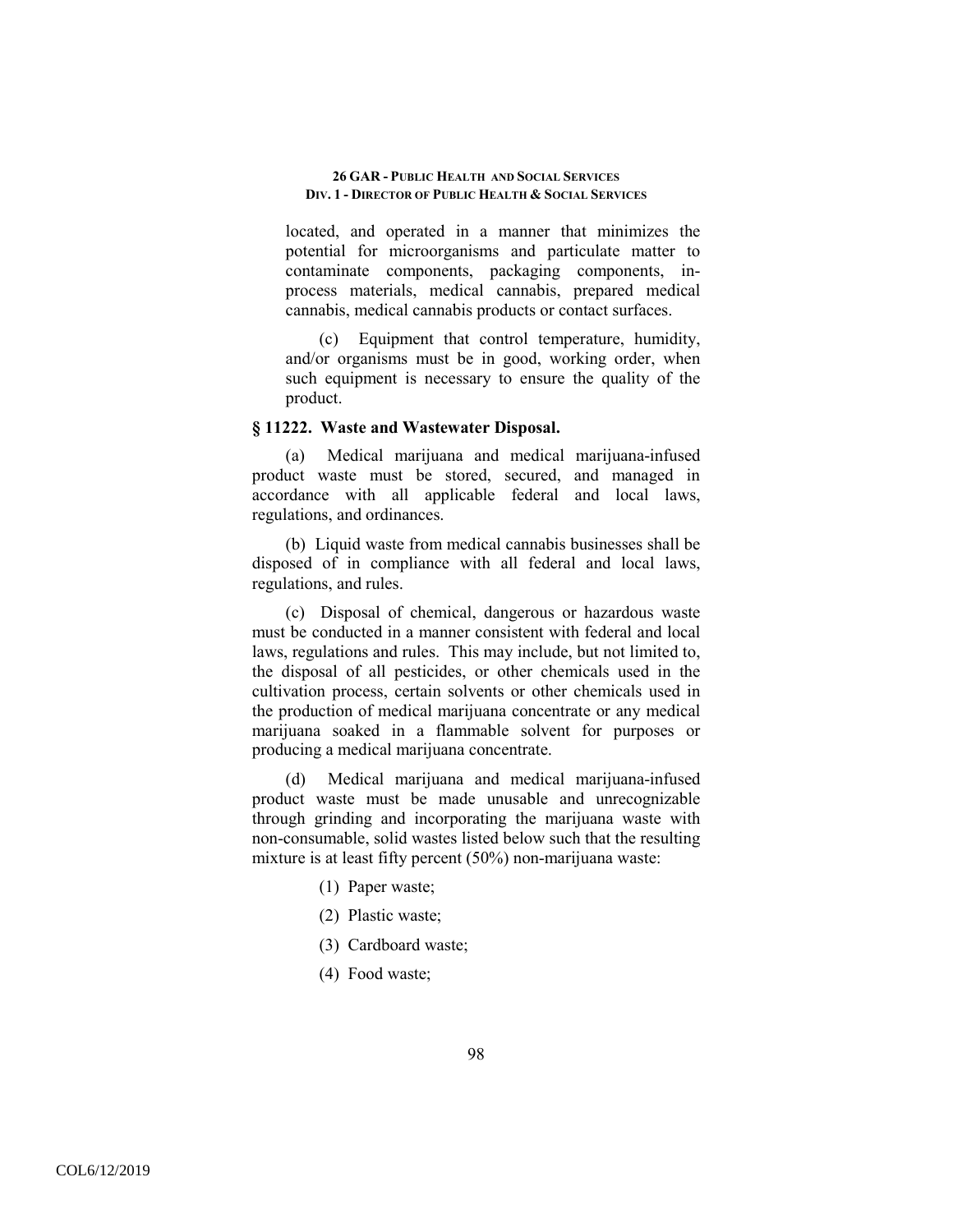(5) Grease or other compostable oil waste;

(6) Bokashi, or other compost activators; or

(7) Soil.

(e) After the medical marijuana and medical marijuanainfused product waste is made unusable and unrecognizable, then the rendered waste shall be disposed of at a solid waste site.

(f) A medical cannabis business shall not dispose of medical marijuana and medical marijuana-infused product waste in an unsecured waste receptacle not in possession and control of the medical cannabis business.

(g) The plumbing in a medical cannabis facility must be of an adequate size and design and be adequately installed and maintained to:

(1) Carry sufficient amounts of water to required locations throughout the medical cannabis facility;

(2) Properly convey sewage and liquid disposal waste from the medical cannabis facility;

(3) Avoid being a source of contamination to components, packaging components, in-process materials, medical cannabis, prepared medical cannabis, medical cannabis products, water supplies, or any contact surface, or creating an unsanitary condition;

(4) Provide adequate floor drainage in all areas where floors are subject to flooding-type cleaning or where normal operations release or discharge water or other liquid waste on the floor; and

(5) Not allow backflow from, or cross connection between, piping systems that discharge wastewater or sewage and piping systems that carry water used for manufacturing cannabis-derived products, for cleaning contact surfaces, or for use in bathrooms or handwashing facilities.

**§ 11223. Security.**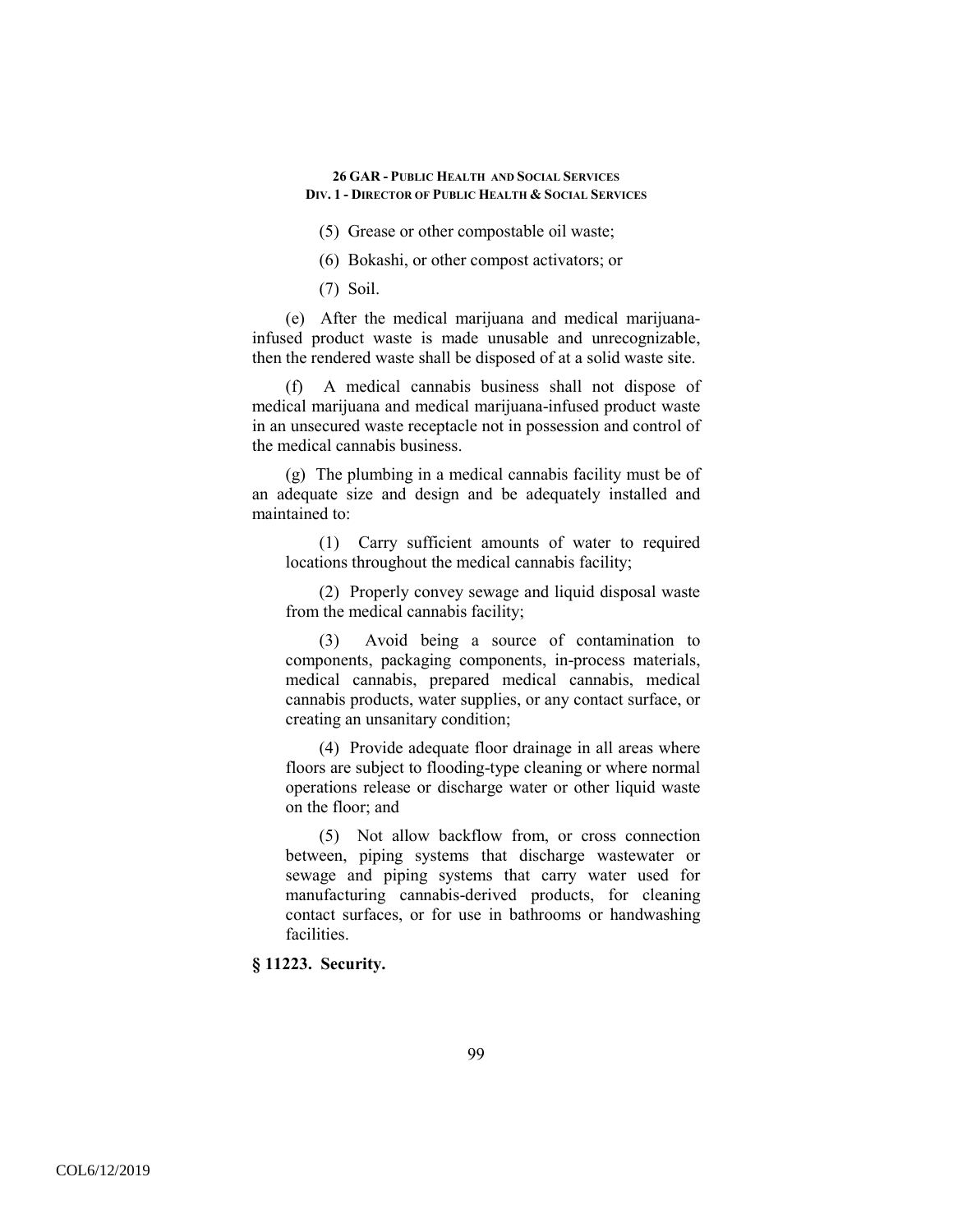(a) A medical cannabis business shall implement appropriate security measures to prevent the unauthorized access into areas containing cannabis and the theft and diversion of cannabis.

(b) A medical cannabis business is responsible for the security of all cannabis on licensed premises or in transit from one medical cannabis facility to another medical cannabis facility.

(c) A medical cannabis business shall be responsible for ensuring that all surveillance equipment are properly functioning and maintained so that the playback quality is suitable for viewing and the surveillance equipment are capturing the identity of all individuals and activities in the monitored areas.

(d) A medical cannabis business shall comply with all applicable security requirements set forth in these rules and regulations.

(e) All entrances, exits, windows, gates, and other points of entry of a medical cannabis facility shall be equipped with commercial grade, non-residential door locks or other functioning mechanical or electrical security devices;

(f) All exit doors from the facility must be made of steel with steel reinforcements;

(g) The medical cannabis facility shall have an alarm system that:

(1) Shall transmit a signal directly to a private security company when unauthorized entry is attempted;

(2) Shall provide coverage for all points of ingress and egress to the facility, including but not limited to, doorways, windows, loading bays, skylights and retractable roof mechanisms;

(3) Shall provide coverage of any room with an exterior wall, any room containing a safe, and any room used to grow or store medical cannabis;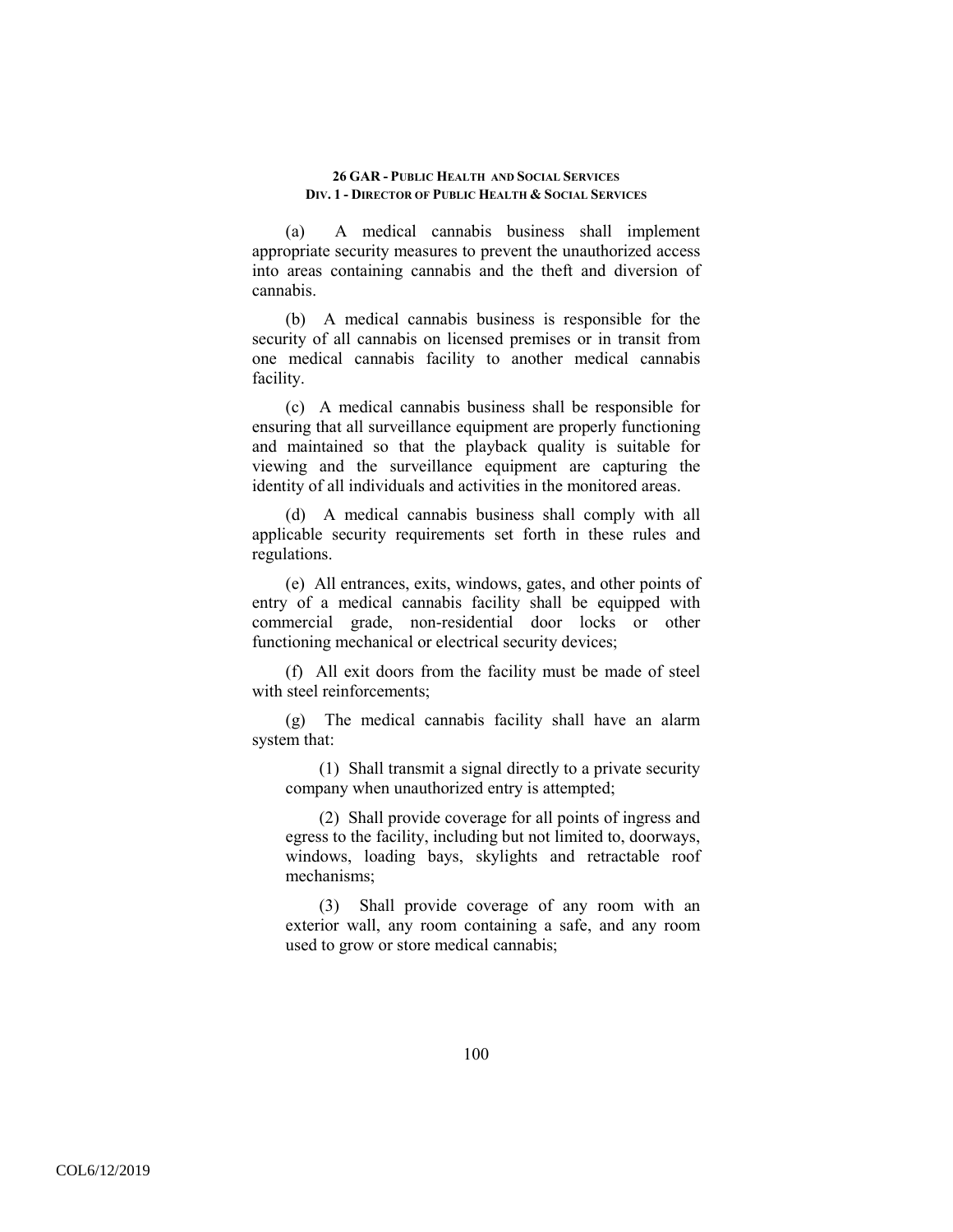(4) Shall be equipped with a "panic device" that upon activation will not only sound any audible alarm components, but will also notify law enforcement;

(5) Shall have "duress" and "holdup" features to enable an employee to activate a silent alarm notifying law enforcement of an emergency;

(6) Must be equipped with failure notification systems to notify cultivation facilities and law enforcement of any failure in the alarm system;

(7) Shall be activated twenty-four (24) hours a day every day; and

(8) Shall have the ability to remain operational during a power outage.

(h) All medical cannabis facilities shall be equipped with video surveillance systems that have the following features:

(1) Video cameras that can provide coverage of all entrances and exits from limited access areas and all entrances to and exits from the medical cannabis facility, capable of identifying any activity occurring in or adjacent to the medical cannabis facility;

(2) Video cameras having a minimum resolution to allow for the clear and certain identification of any person and activities in any area;

(3) The ability to remain operational during a power outage;

(4) Have the capability to produce a still image from the video recording, and each facility shall maintain, on site, a video printer capable of immediately producing a clear still image from any video camera image.

(5) Allows for twenty-four (24) hour, seven (7) days per week continuous video monitoring and recording of all the premises of a medical cannabis business.

(6) Display a date and time stamp on all recorded video.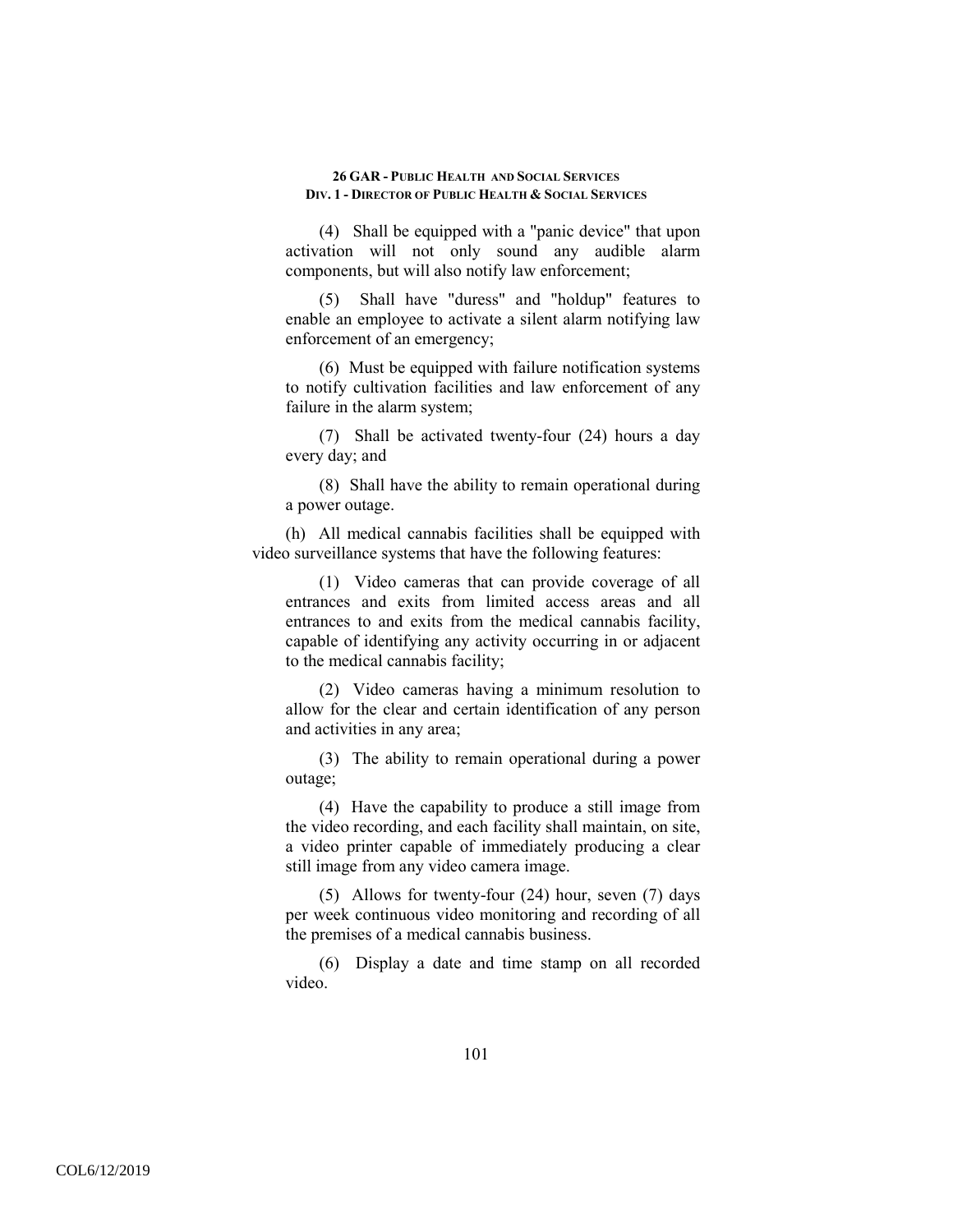(7) Able to archive recorded video for a minimum of thirty (30) calendar days.

(8) Sufficient battery backup for video cameras and recording equipment to support at least four (4) hours of recording in the event of a power outage;

(9) All facilities must maintain at least one (1) on-site display monitor connected to the surveillance system at all times. The monitor shall have a screen size of at least twelve (12) inches.

(i) All medical cannabis facilities shall maintain camera coverage of the following areas:

(1) All points of ingress and egress to the facility, including, but not limited to, doorways, windows, loading bays, skylights, and retractable roof mechanisms;

(2) Any room with an exterior wall, except restrooms, any room containing a safe, and any room or area used to grow, process, manufacture, prepare, weigh, package, tag, store, distribute, transport or dispense medical cannabis, prepared medical cannabis or medical cannabis products;

(3) All areas in which any part of the disposal process of cannabis occurs; and

(4) All parking areas and any alley areas immediately adjacent to the building.

(j) The video surveillance system video recording storage device shall be secured in a lockbox, cabinet or closet, or secured in another manner that limits access to protect the system from tampering or theft.

(k) Access to on-site surveillance system controls and monitoring shall be limited to authorized personnel.

(l) Medical cannabis businesses shall keep a surveillance equipment maintenance log on the premises to record all service activity including the identity of the individual(s) performing the service, the service date and time and the reason for the service to the surveillance system.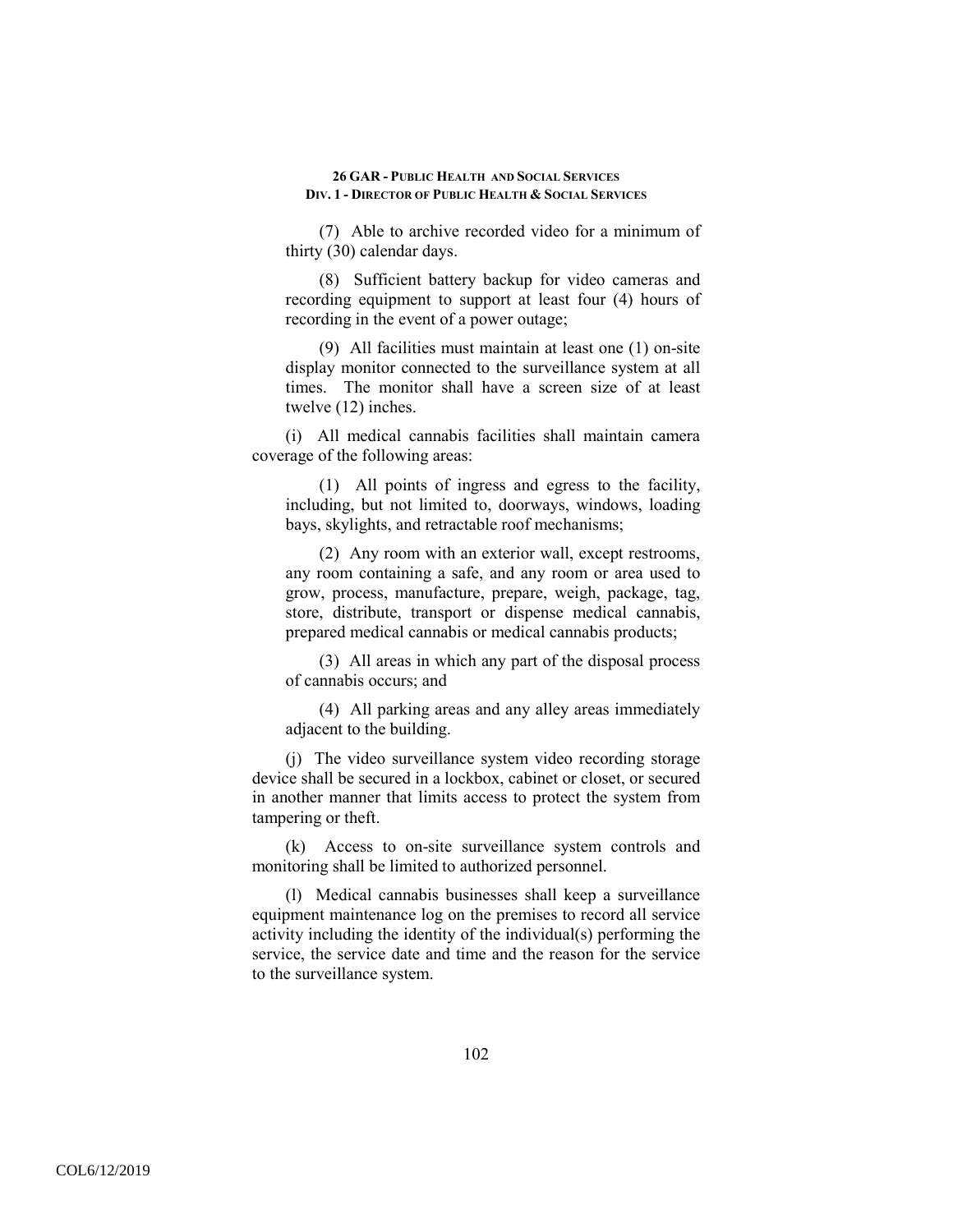(m) Medical cannabis facilities shall identify individuals with access to surveillance system controls and monitoring upon request by the Department.

(n) All video surveillance records and recordings shall be available upon request to the Department and law enforcement agencies. The medical cannabis business shall keep all video surveillance records and recordings for at least one (1) year.

(o) A commercial cultivation facility shall have a surveillance or security camera in each grow room capable of identifying any activity occurring within the grow room in low light conditions.

(p) No photography or video recording is allowed inside a medical cannabis business by anyone other than an authorized medical cannabis business employee, the Department, law enforcement personnel or persons approved in writing by the Department.

(q) In the event of a breach or failure in its security system, the medical cannabis business shall immediately suspend operations and secure the affected area until the security system is fully operable. The medical cannabis business shall notify the Department immediately upon the breach or failure and again when it resumes operations.

(r) A medical cannabis business shall have policies and procedures that address the following:

(1) Restrict access to the areas that contain medical cannabis, prepared medical cannabis, or medical cannabis products;

(2) Provide for the identification of authorized individuals, i.e. employee badges;

(3) Prevent loitering;

(4) Conduct electronic monitoring; and

(5) The use of a panic button.

**§ 11224. Tracking System.**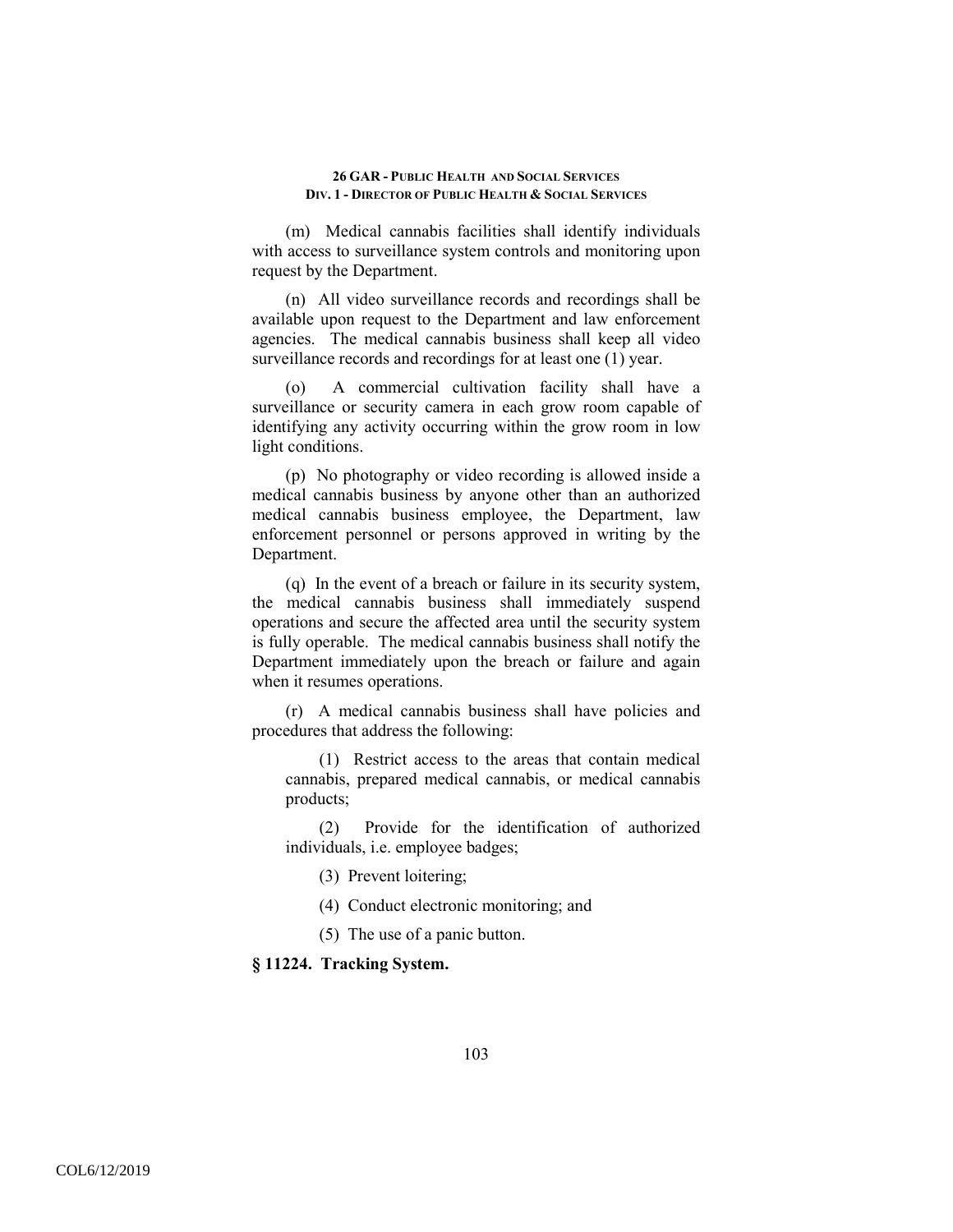(a) A licensed medical cannabis business shall acquire, operate, and maintain a secure computer software tracking system that can interface with the Department's computer software tracking system to allow the Department real time, twenty-four (24) hour access to the medical cannabis business' tracking system and inventory records. The medical cannabis business' tracking system shall capture and report all the data required by the Department's tracking system.

(b) (1) A commercial cultivation facility, commercial manufacturing facility, and a dispensary shall track electronically the inventory of medical cannabis, prepared medical cannabis and medical cannabis products through each stage of processing, from seed to point of sale, disposal, or destruction, and maintain a record of clear and unbroken chain of custody at all stages, including during transport, delivery and receipt of the inventory from one medical cannabis facility to another medical facility.

(2) The commercial cultivation business shall tag either the seed or immature plant with an individualized number which will follow the medical marijuana from seed to point of sale, disposal, or destruction to ensure that all marijuana grown, processed, sold, tested, rejected and disposed of are accounted for.

(c) A dispensary shall electronically verify all sales of medical cannabis, prepared medical cannabis and medical cannabis products to qualified patients and primary caregivers to ensure that no sales are authorized in excess of the allowable amount as defined in §11003 (a).

(d) A dispensary shall have a sales system that automatically prohibits sales in excess of the allowable limit and that cannot be overridden manually.

(e) The Department may grant practitioners access in order for such practitioner, as it will be for his patient, to enter his written certification as described herein this Chapter for his patient, (if following the accessibility of the Guam Controlled Substances surveillance database and the access to his patient's prescription drug history.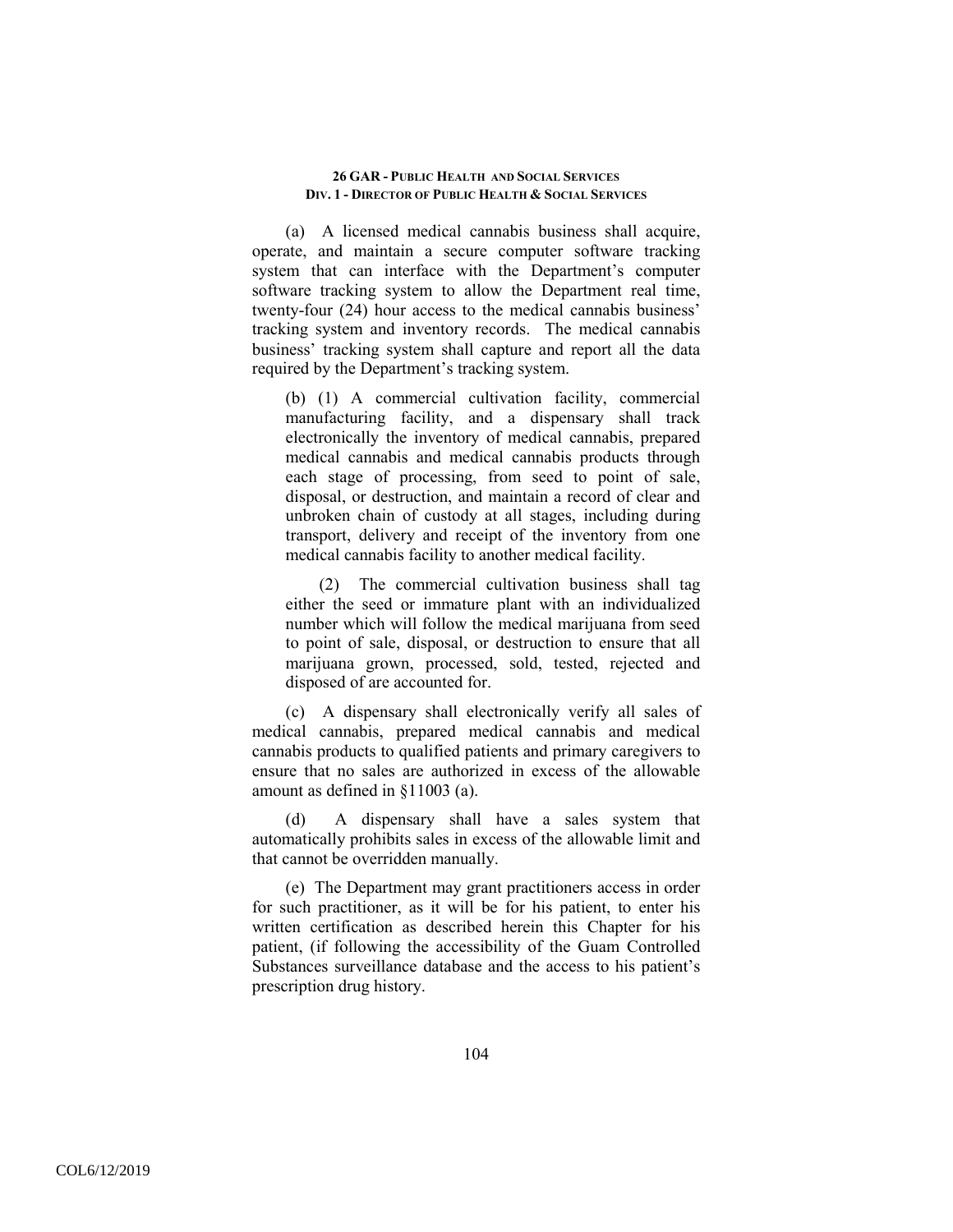(f) In the event of a breach or failure of its tracking system, a dispensary shall suspend operations dependent on the tracking system until the tracking system is fully operable. The dispensary shall notify the Department immediately upon the breach or failure and again when it resumes operations.

(g) The medical cannabis business shall maintain an accurate and complete list of all authorized users of the inventory tracking system.

(1) The medical cannabis business shall remove users once they are no longer employed with the medical cannabis business.

(2) The medical cannabis business shall provide the Department the names of the individuals who are no longer employed at the medical cannabis business.

# **§ 11225. Inventory Control System for Cultivators.**

(a) For each crop of marijuana cultivated:

(1) The crop number;

(2) Whether the crop originated from marijuana seeds or marijuana cuttings;

(3) The strain of the marijuana seeds or cuttings planted;

(4) The number of marijuana seeds or cuttings planted;

(5) The date the marijuana seeds or cuttings were planted;

(6) The number of plants grown to maturity;

(7) Date of harvest;

(8) Total weight of harvest, including the following:

(A) Final processed usable marijuana yield weight; and

(B) Final non-usable marijuana yield weight;

(9) Name and registry identification card number of the cultivation agent responsible for the harvest; and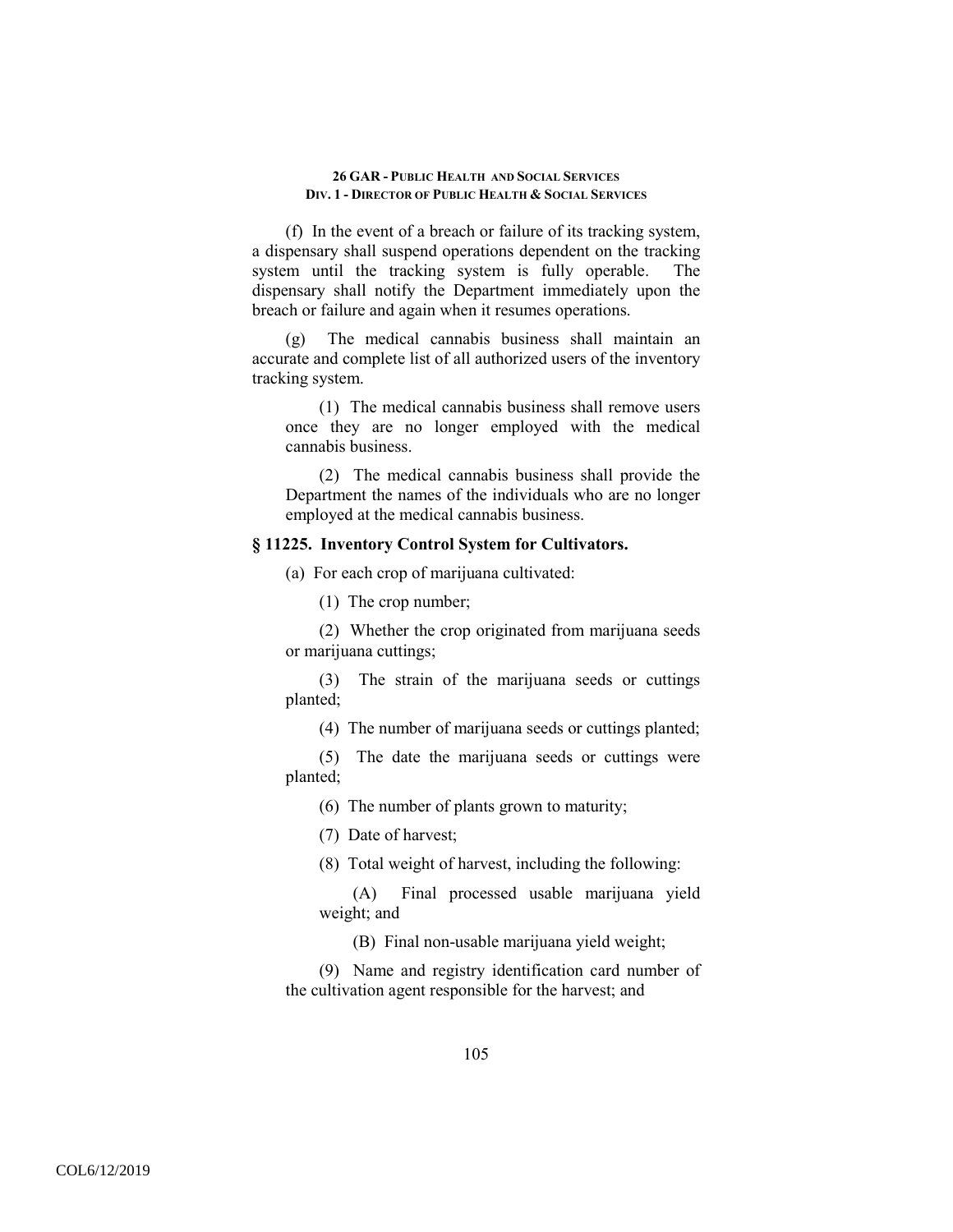(10) The disposal of medical cannabis that is not usable including the:

(A) Description of (i.e. total amount and weight of disposed marijuana) and the reason for the marijuana being disposed of including, if applicable, the number of failed or other unusable plants;

(B) Date of disposal;

(C) Method of disposal pursuant to federal and local laws; and

(D) Name and registry identification card number of the cultivation agent responsible for the disposal.

(b) When a cannabis plant reaches twelve (12) inches in height or is transplanted from a cloning medium or apparatus into a growth medium or apparatus intended for the vegetative or flowering stages of growth cycle, whichever occurs sooner, the cultivation agent shall securely attach a tag to the plant or the plant's container that includes, at a minimum, the following information:

(1) Name and commercial cultivation license number of the commercial cultivation business;

(2) General information regarding the plant that is used for traceability.

(c) Prior to commencing business, the cultivation agent shall do the following:

(1) Conduct an initial comprehensive inventory of all medical cannabis in the commercial cultivation facility; and

(2) Establish ongoing inventory controls and procedures for the conduct of inventory reviews and comprehensive inventories of medical cannabis for traceability in the Department's inventory tracking system, which shall enable the cultivation agent to detect any diversion, theft, or loss in a timely manner.

(d) Upon permitting, the cultivation agent shall prepare a weekly inventory of medical cannabis at the commercial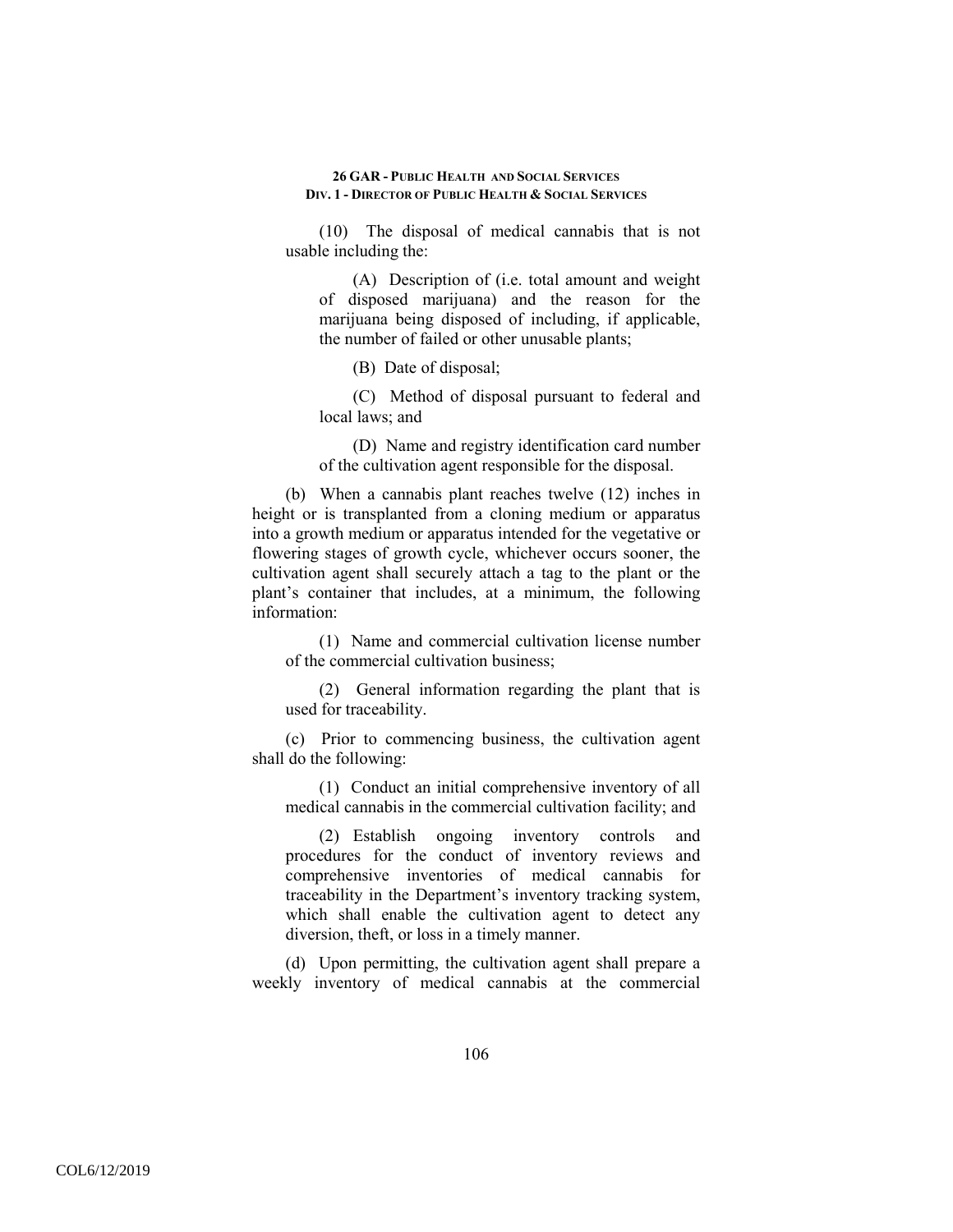cultivation facility, which shall include, at a minimum, the following:

(1) The date of the inventory;

(2) The amount of medical cannabis on hand, which shall include the following:

(A) The total count of plants, whether in the flowering, vegetative, or clone phase of growth and organized by room in which the plants are being grown;

(B) The weight, strain name, and batch number associated with each batch at the commercial cultivation facility that has been quarantined for testing or ready for sale to a manufacturer or dispensary; and

(C) The total number of plants and every unique plant identifier that have been harvested, but are not yet associated with a batch.

(3) The amount of medical cannabis sold since previous weekly inventory, which shall include the following:

(A) The date of sale;

(B) The medical cannabis license number and name of the commercial manufacturing business or dispensary to which the medical cannabis was sold;

(C) The name and registry identification card number of the cultivation agent who sold the medical cannabis;

(D) The name and registry identification card number of the manufacturing agent or dispensary agent that bought and/or received the medical cannabis;

(E) The batch number, registered product name and quantity of medical cannabis sold.

(4) The date, quantity, and method of disposal of medical cannabis, if applicable;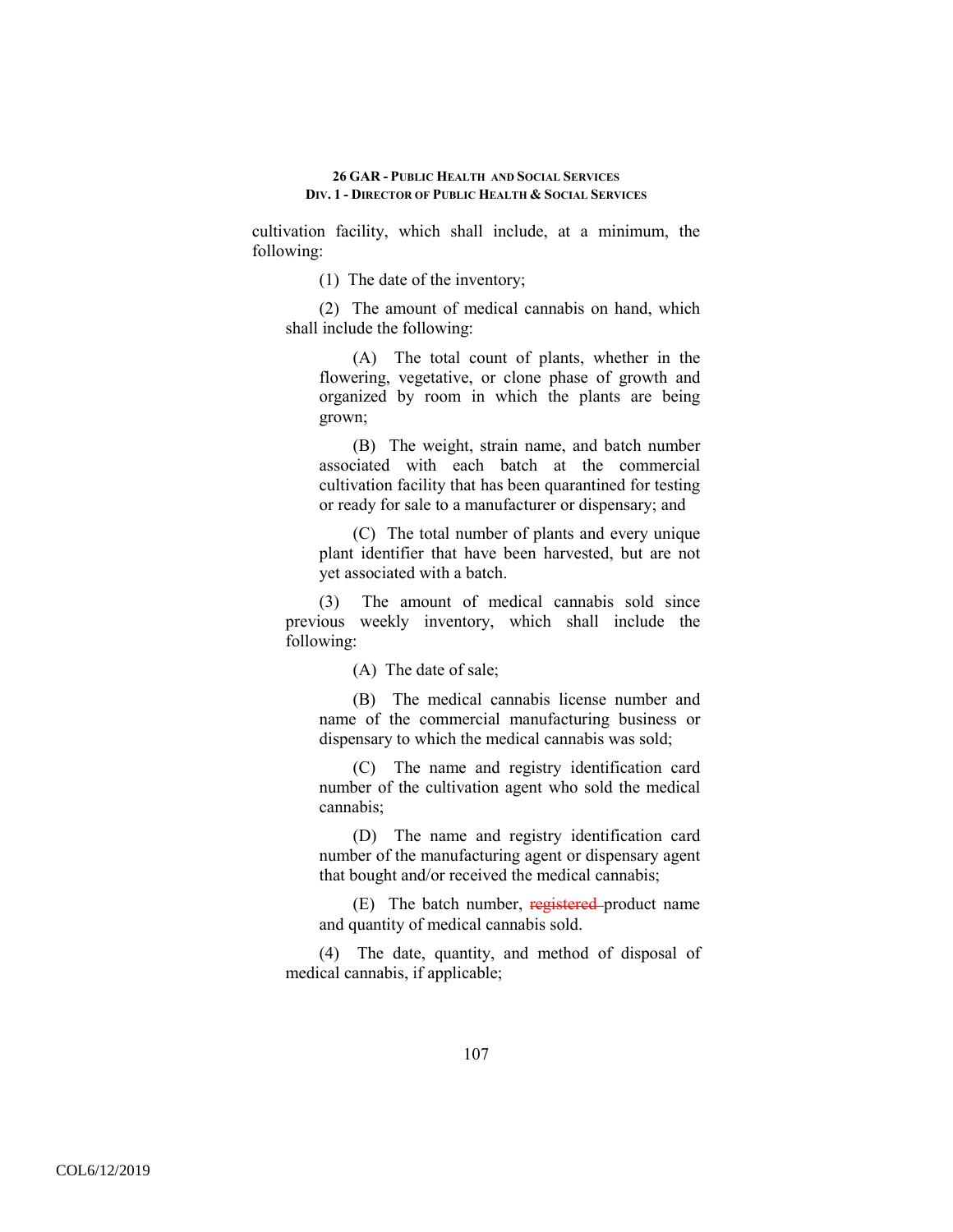(5) A summary of the inventory findings; and

(6) The name, signature, and title of the cultivation agents who conducted the inventory and oversaw the inventory.

(e) At least once every thirty (30) days, a responsible official of the commercial cultivation business shall conduct a physical, manual inventory audit of the medical cannabis on hand at the commercial cultivation facility and compare the findings to a monthly inventory report generated using the inventory tracking system. If any discrepancies are discovered outside of the loss standard to the industry due to moisture loss and handling, the responsible official shall determine where the loss has occurred, take and document corrective action and report the discrepancies to the Department and the Guam Police Department.

 (f) If the discrepancies are due to suspected criminal activity by a cultivation agent or employee, the commercial cultivation business shall report the dispensary agent or employee to the Department and to local law enforcement officials.

(g) If the discrepancies are due to suspected theft, loss by disaster, or other emergency situation beyond the control of the commercial cultivation business, the commercial cultivation business shall report the discrepancies to the Department and Guam Police Department.

(h) All inventories, procedures and other documents required by this rule shall be maintained on the premises of the commercial cultivation business and made available to the Department at all times.

(i) The commercial cultivation business is authorized to store medical cannabis inventory on its premises in a designated, enclosed, locked facility identified in the commercial cultivation business' plans and specifications submitted to the Department and accessible only by authorized individuals. Nothing shall prohibit members of the Department, law enforcement or other government officials from entering any area of a commercial cultivation facility to perform their governmental duties.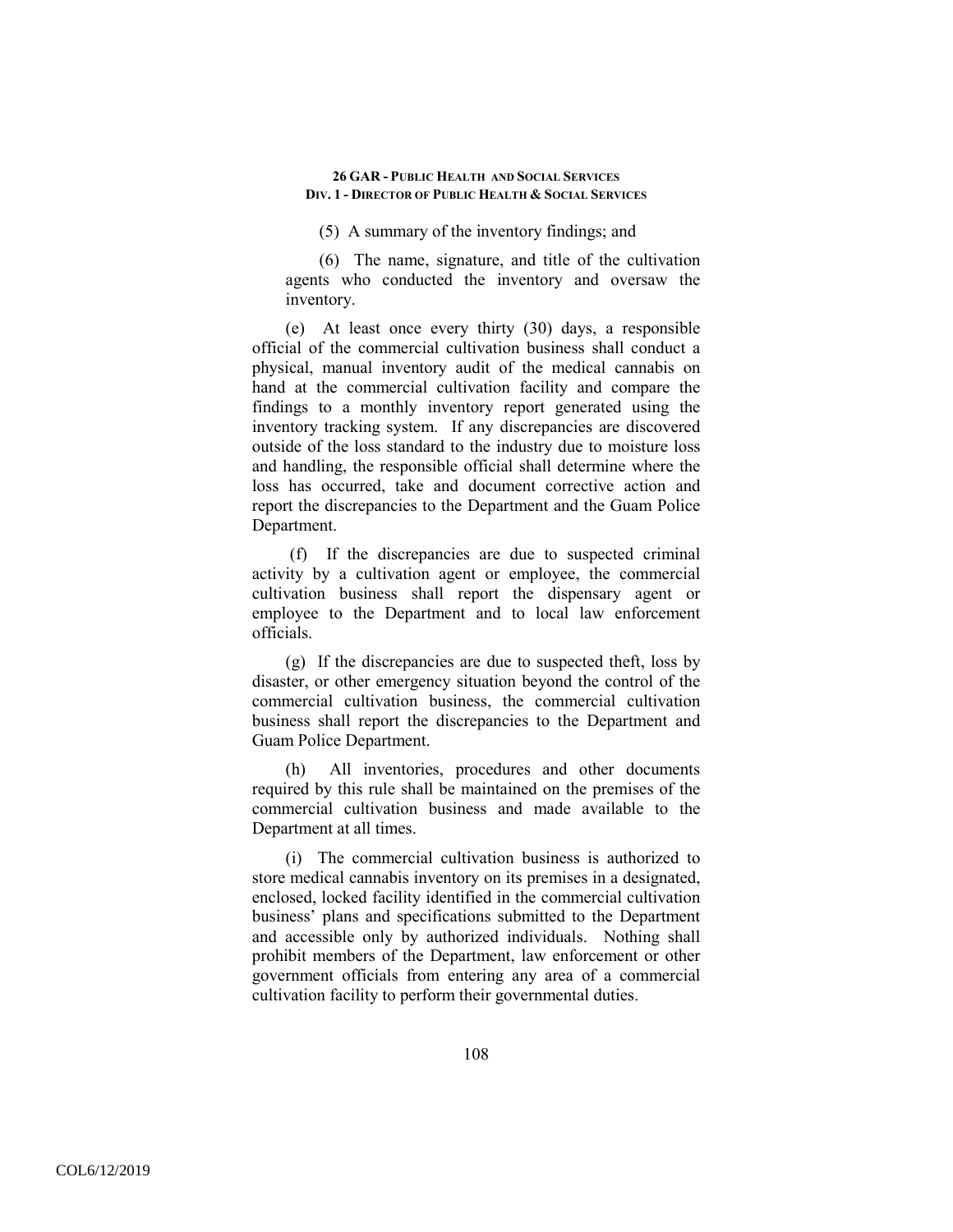(j) The commercial cultivation business shall maintain all documentation at the commercial cultivation facility for five (5) years from the date on the document.

(k) The commercial cultivation business shall provide the required documentation to the Department for review upon request.

### **§ 11226. Inventory Control System for Manufacturers.**

(a) A commercial manufacturing business shall only acquire medical cannabis from a licensed medical cannabis business licensed by the Department on Guam.

(b) Prior to commencing business, the manufacturing agent shall do the following:

(1) Conduct an initial comprehensive inventory of all medical cannabis, prepared medical cannabis and medical cannabis products in the commercial manufacturing facility. If the commercial manufacturing business commences business with no medical cannabis, prepared medical cannabis or medical cannabis products on hand, the manufacturing agent shall record this fact as the initial inventory; and

(2) Establish ongoing inventory controls and procedures for the conduct of inventory reviews and comprehensive inventories of medical cannabis, prepared medical cannabis and medical cannabis products for traceability in the Department's inventory tracking system, which shall enable the manufacturing agent to detect any diversion, theft, or loss in a timely manner.

(c) Upon commencing business, the manufacturing agent shall prepare a weekly inventory of medical cannabis, prepared medical cannabis, and medical cannabis products at the commercial manufacturing facility which shall include, at a minimum, the following:

(1) The date of the inventory;

(2) The total number of medical cannabis, prepared medical cannabis and medical cannabis products;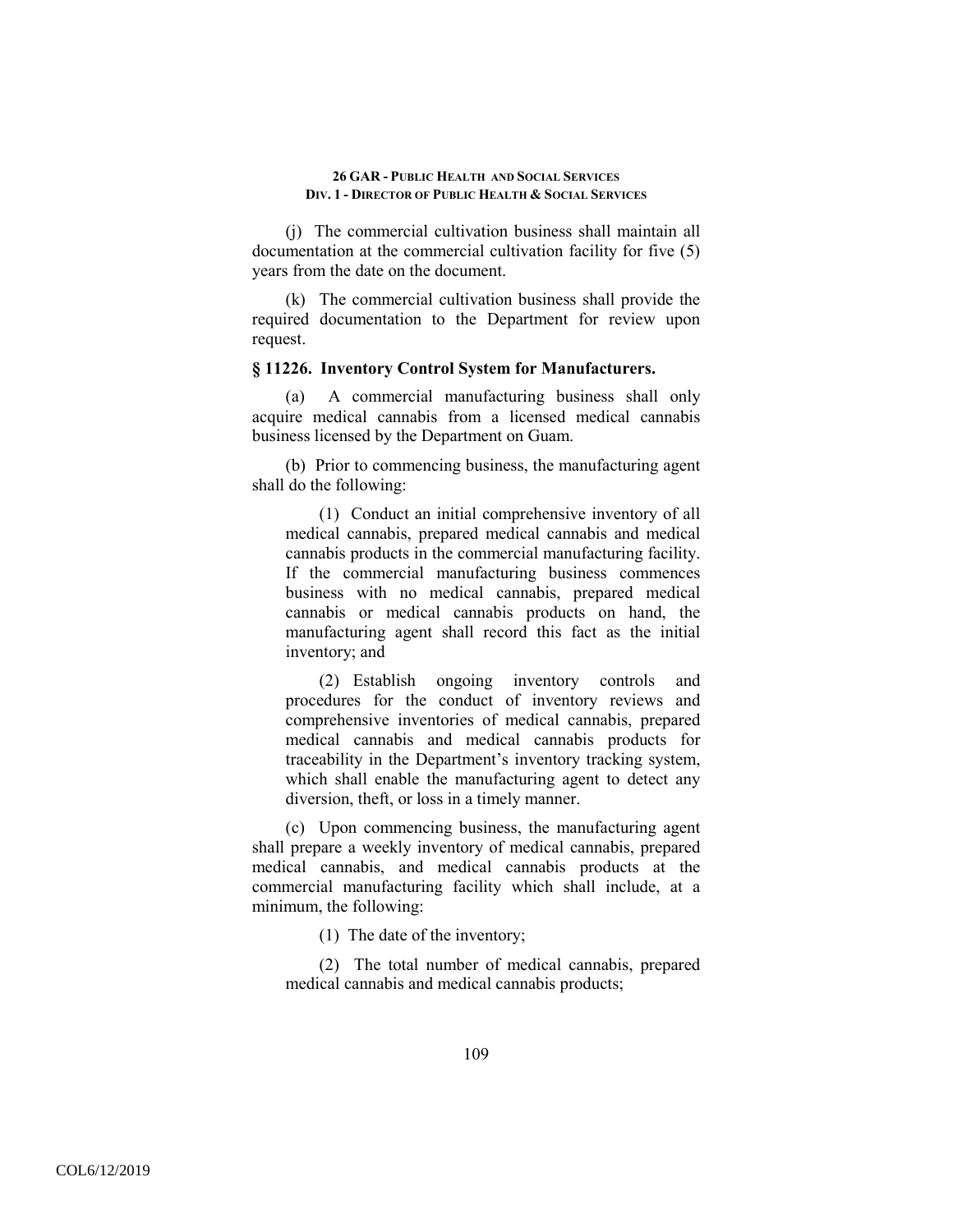(3) The amount, strain name, lot number and batch number of the medical cannabis;

(4) The amount, weight and description of the prepared medical cannabis and medical cannabis products; and

(5) The name and medical cannabis license number of the business providing the medical cannabis;

(d) A manufacturing agent shall document each day's beginning inventory, acquisitions, sales, disposal of nonconforming medical cannabis, prepared medical cannabis and medical cannabis products, and ending inventory at the close of business of that day.

(1) For medical cannabis acquired from a commercial cultivation facility:

(A) A description of the medical cannabis including the amount, strain name, lot number and batch number;

(B) The name and medical cannabis license number of the commercial cultivation business providing the medical cannabis;

(C) The name and registry identification card number of the cultivation agent delivering the medical cannabis on behalf of the commercial cultivation business;

(D) The name and registry identification card number of the manufacturing receiving the medical cannabis on behalf of the commercial cultivation business; and

(E) The date of the acquisition;

(2) For prepared medical cannabis and medical cannabis products:

(A) The commercial manufacturing business must prepare a manufacturing batch record for each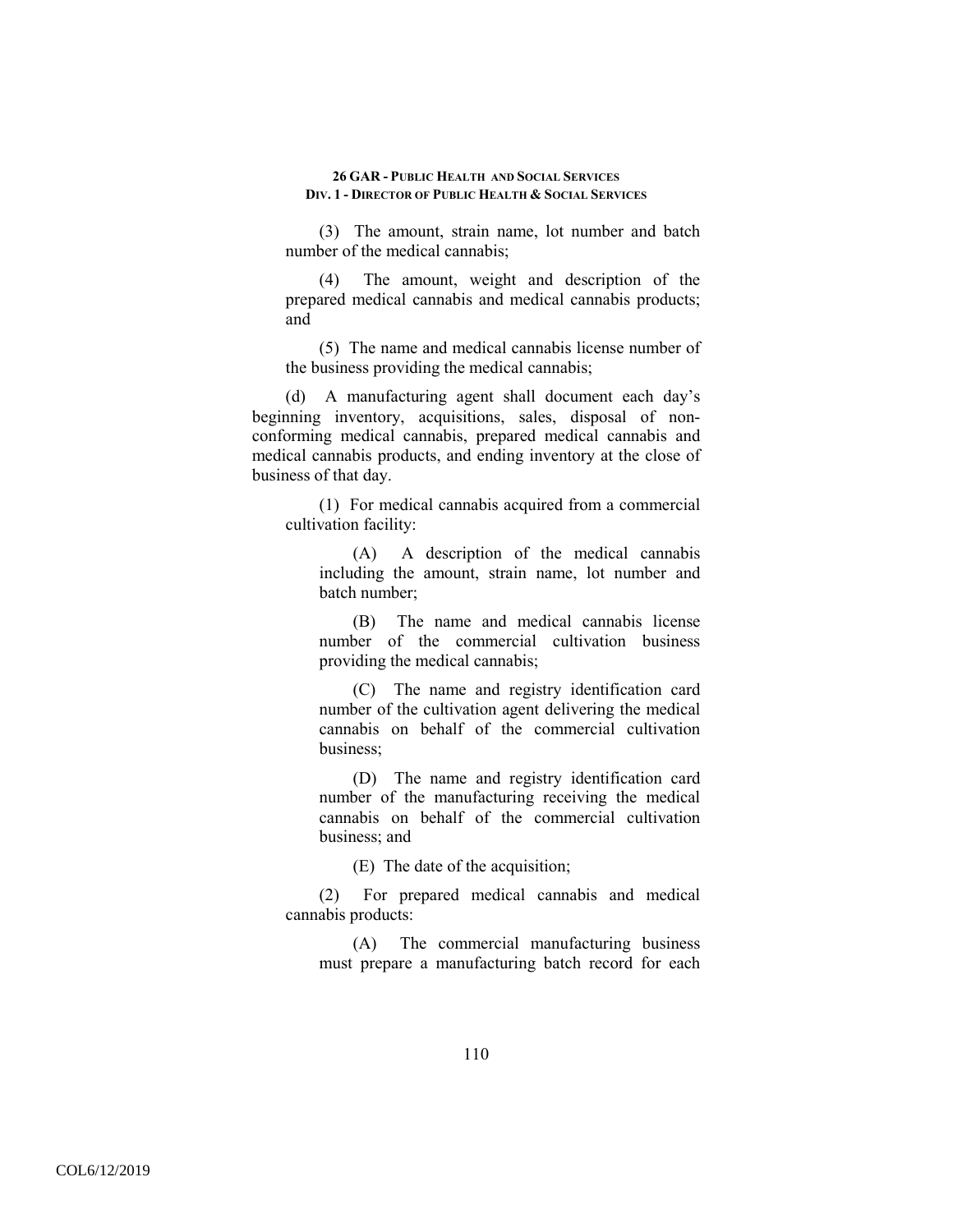batch of prepared medical cannabis and medical cannabis products manufactured.

(B) Each batch must be assigned a batch or lot number which allows the lot to be traced backward to the cultivator, the date received, and the name of the component; and forward to the prepared medical cannabis and medical cannabis product batches manufactured or distributed using the lot. This number must be used in recording the disposition of each batch.

(C) The manufacturing batch record must include, as applicable to the process:

(i) Identity of the prepared medical cannabis and medical cannabis product;

(ii) The batch or lot number of each component used in the batch;

(iii) Actual weight or measure of each batch or lot of component used in the batch, including the weight of measure;

(iv) Date batch manufactured;

(v) Records of any cannabis waste generated during the production of the batch;

(vi) Records of the date, time where applicable, quantity, and person responsible for any sample removed during or after production;

(vii) Copy of certificate of analysis from the medical cannabis testing laboratory as proof that the batch was tested;

(viii) Documentation that the prepared medical cannabis and medical cannabis product meet the specifications for identity purity, strength, and composition;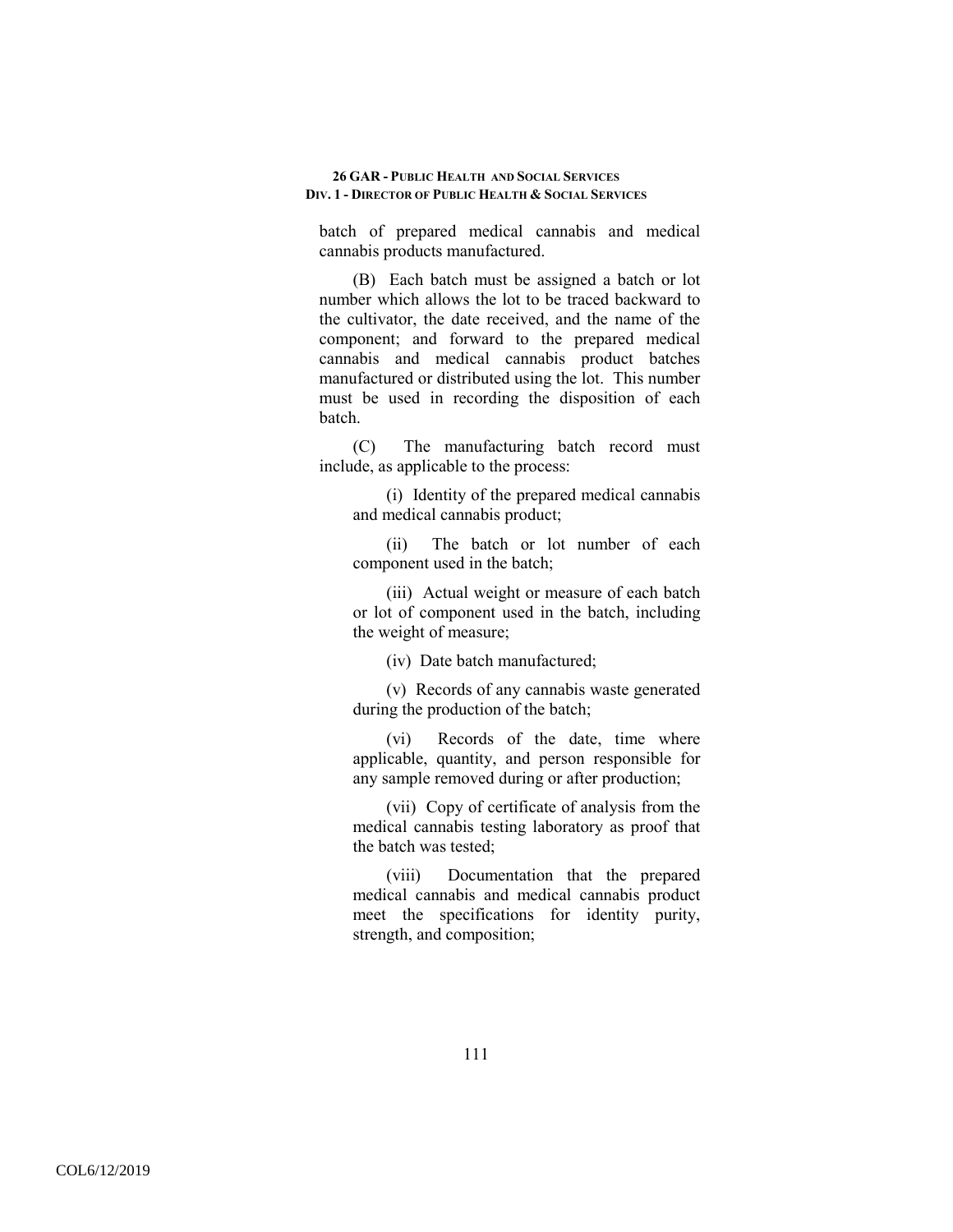(ix) Names and registry identification card numbers of the manufacturing agents involved in the production of the batch;

(3) A summary of the inventory findings; and

(4) The name, signature, and title of the manufacturing agents who conducted the inventory and oversaw the inventory.

(d) At least once every thirty (30) days, a responsible official of the commercial manufacturing business shall conduct a physical, manual inventory audit of the medical cannabis, prepared medical cannabis and medical cannabis products on hand at the commercial manufacturing business and compare the findings to a monthly inventory report generated using the inventory tracking system.

(e) If the audit identifies discrepancies in the amount of medical cannabis, prepared medical cannabis or medical cannabis products in the commercial manufacturing business' inventory not due to documented causes, the commercial manufacturing business shall determine where the loss has occurred, take and document corrective action and report the discrepancies to the Department and to local law enforcement officials.

(f) If the discrepancies are due to suspected criminal activity by a manufacturing agent or employee, the commercial manufacturing business shall report the dispensary agent or employee to the Department and to the Guam Police Department.

(g) If the discrepancies are due to suspected theft, loss by disaster, or other emergency situation beyond the control of the commercial manufacturing business, the commercial manufacturing business shall report the discrepancies to the Department and to the Guam Police Department.

(h) All inventories, procedures and other documents required by this rule shall be maintained on the premises of the commercial manufacturing business and made available to the Department at all times.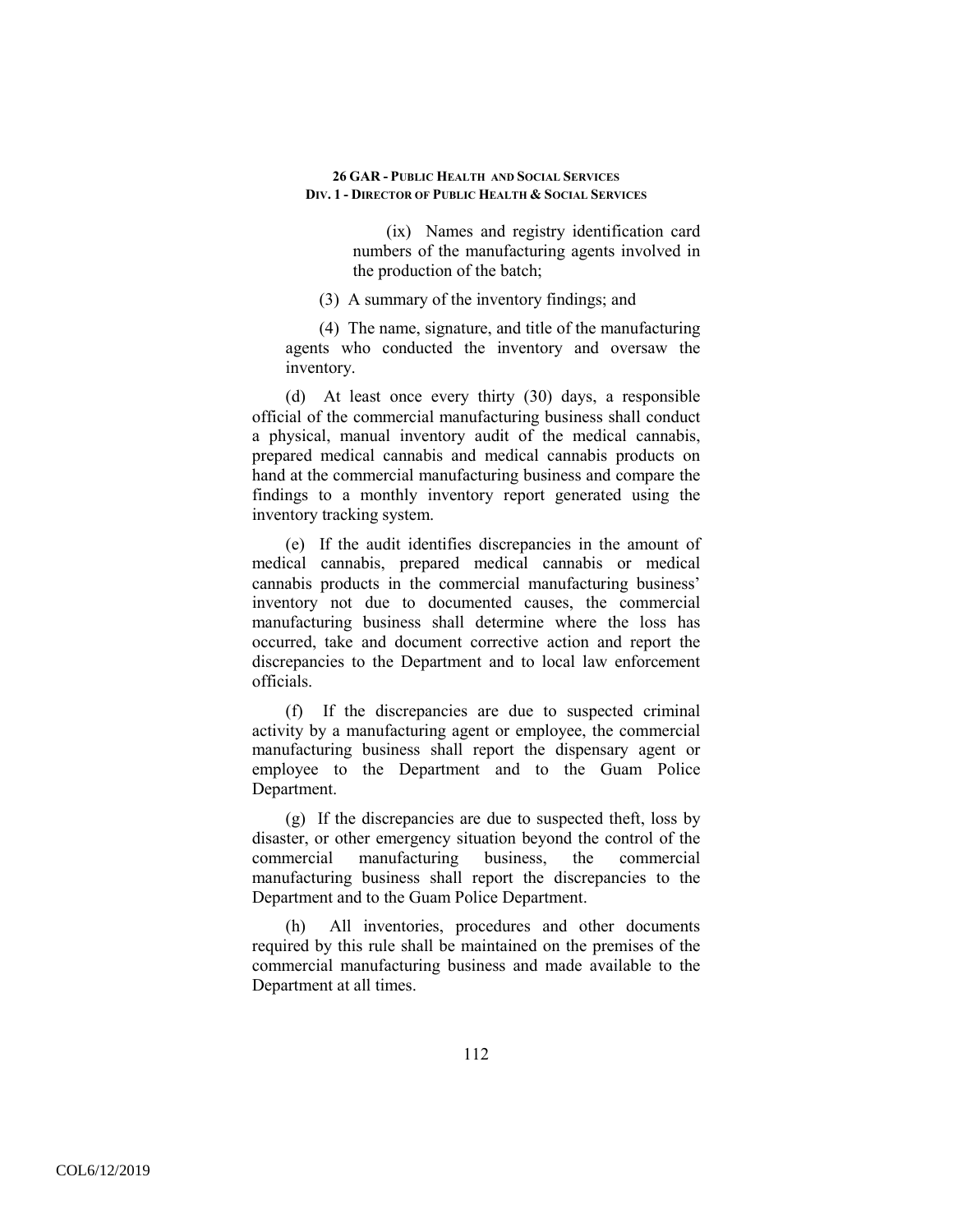(i) The commercial manufacturing business is authorized to store medical cannabis inventory on the its premises in a designated, enclosed, locked facility identified in the commercial manufacturing business' plans and specifications submitted to the Department and accessible only by authorized individuals. Nothing shall prohibit members of the Department, law enforcement or other government officials from entering any area of a commercial manufacturing business to perform their governmental duties.

(j) The commercial manufacturing business shall maintain all documentation at the commercial manufacturing facility for five (5) years from the date on the document.

(k) The commercial manufacturing business shall provide the required documentation to the Department for review upon request.

## **§ 11227. Inventory Control System for Dispensaries.**

(a) A dispensary shall only acquire medical cannabis, prepared medical cannabis and medical cannabis products from a commercial cultivation business or commercial manufacturing business licensed by the Department on Guam.

(b) Prior to commencing business, the dispensary agent shall do the following:

(1) Conduct an initial comprehensive inventory of all medical cannabis, prepared medical cannabis and medical cannabis products in the dispensary. If the dispensary commences business with no medical cannabis, prepared medical cannabis or medical cannabis products on hand, the dispensary agent shall record this fact as the initial inventory; and

(2) Establish ongoing inventory controls and procedures for the conduct of inventory reviews and comprehensive inventories of medical cannabis, prepared medical cannabis and medical cannabis products for traceability in the Department's inventory tracking system, which shall enable the dispensary agent to detect any diversion, theft, or loss in a timely manner.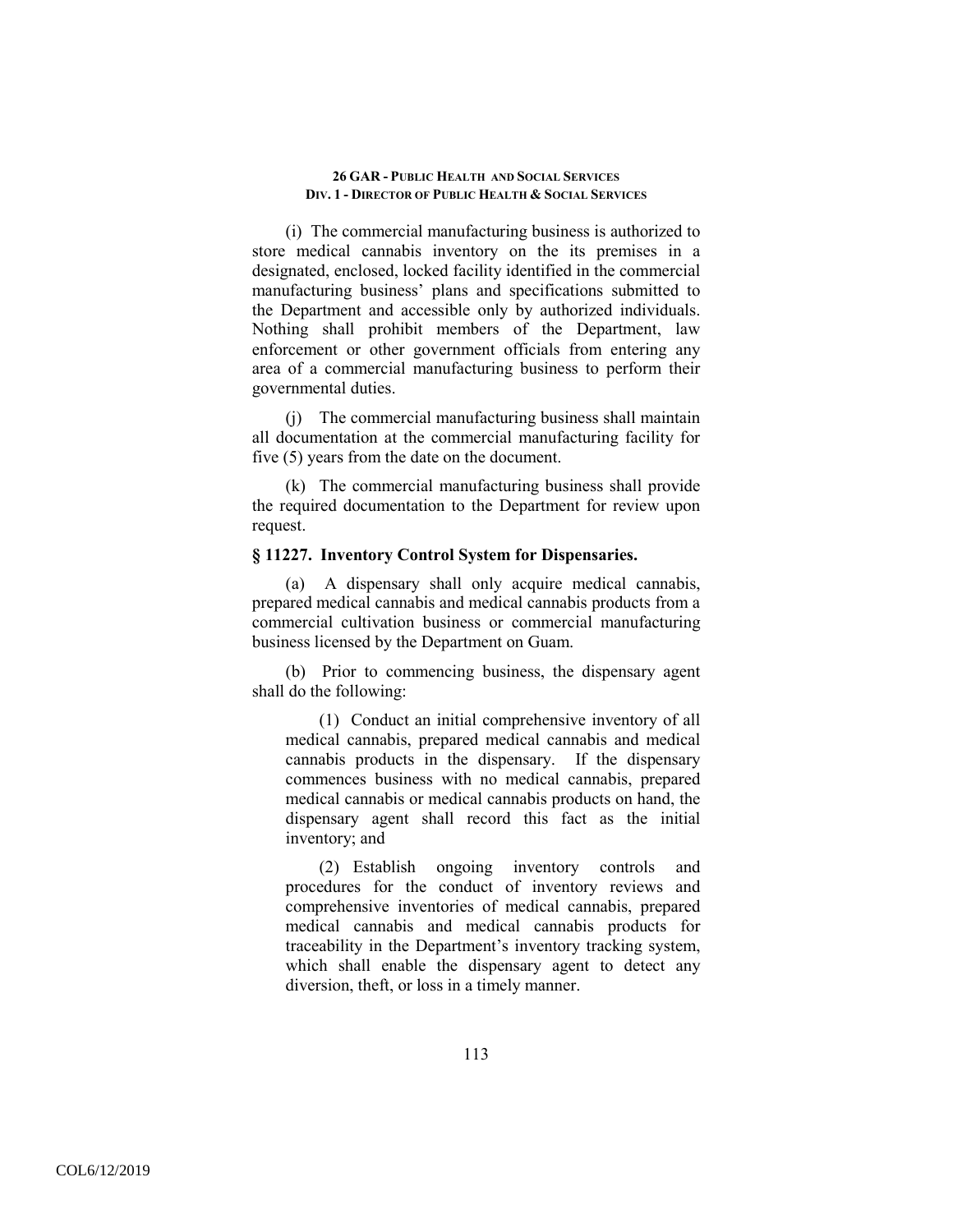(c) Upon commencing business, the dispensary agent shall prepare a weekly inventory of medical cannabis, prepared medical cannabis, and medical cannabis products at the dispensary which shall include, at a minimum, the following:

(1) The date of the inventory;

(2) The total number of medical cannabis, prepared medical cannabis and medical cannabis products;

(3) The amount, strain and batch number of the medical cannabis;

(4) The amount, weight and description of the prepared medical cannabis and medical cannabis products; and

(5) The name and medical cannabis license number of the medical cannabis business providing the medical cannabis, prepared medical cannabis and medical cannabis products.

(d) A dispensary agent shall document each day's beginning inventory, acquisitions, sales, disposal of nonconforming medical cannabis, prepared medical cannabis and medical cannabis products, and ending inventory;

(1) For acquiring medical cannabis from a licensed medical cannabis business:

(A) A description of the medical cannabis including the amount, strain and batch number;

(B) The name and medical cannabis license number of the licensed medical cannabis business providing the medical cannabis;

(C) The name and registry identification card number of the dispensary agent receiving the medical cannabis on behalf of the dispensary; and

(D) The date of the acquisition;

(2) For receiving prepared medical cannabis or medical cannabis products from licensed medical cannabis business: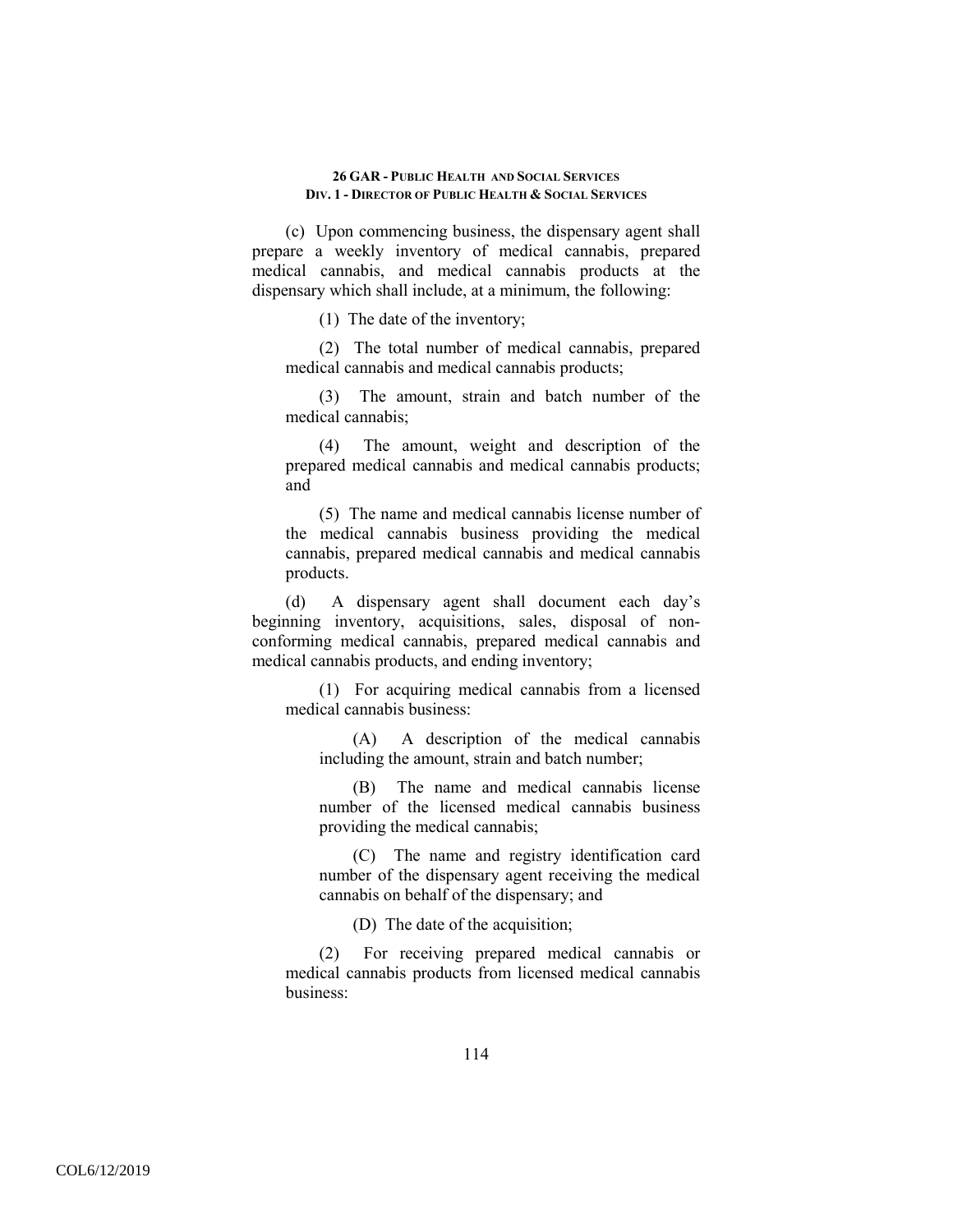(A) The name and medical cannabis license number of the licensed medical cannabis business providing the prepared medical cannabis or medical cannabis products;

(B) The product name and description of the prepared medical cannabis or medical cannabis product including total weight of the prepared medical cannabis or medical cannabis product;

(C) Total estimated amount, strain, and batch number of the medical cannabis infused in the prepared medical cannabis or medical cannabis product;

(D) The name and registry identification card number of the agent providing the prepared medical cannabis or medical cannabis product;

(E) The name and registry identification card number of the dispensary agent receiving the prepared medical cannabis or medical cannabis product on behalf of the dispensary;

(F) The date the prepared medical cannabis or medical cannabis products were manufactured;

(G) The "use by" or expiration date of the prepared medical cannabis or medical cannabis product; and

(H) The date the prepared medical cannabis or medical cannabis products were provided to the dispensary.

(3) A summary of the inventory findings; and

(4) The name, signature, and title of the cultivation agents who conducted the inventory and oversaw the inventory.

(d) At least once every thirty (30) days, a responsible official of the dispensary shall conduct a physical, manual inventory audit of the medical cannabis, prepared medical cannabis and medical cannabis products on hand at the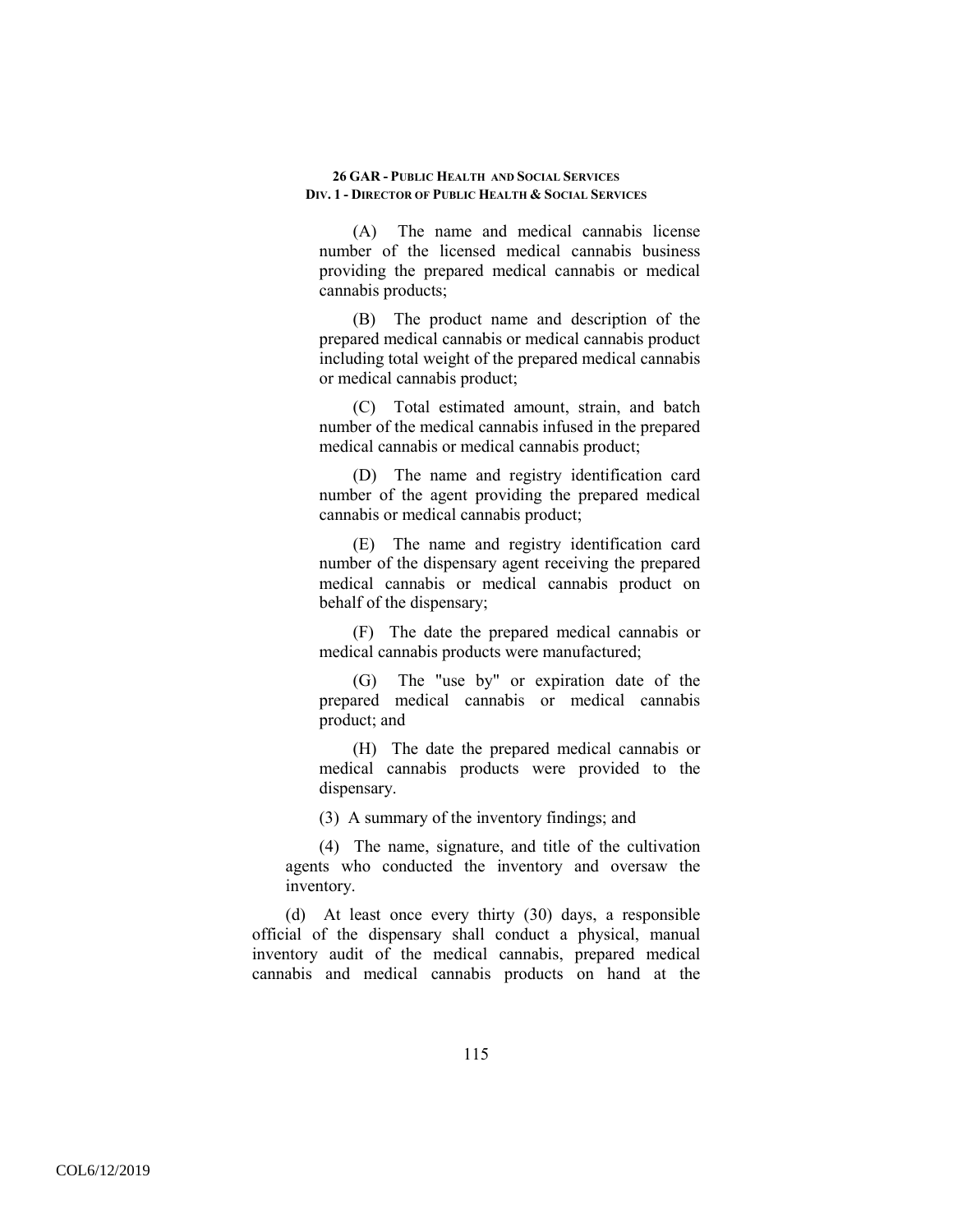dispensary and compare the findings to a monthly inventory report generated using the inventory tracking system.

(e) If the audit identifies discrepancies in the amount of medical cannabis, prepared medical cannabis or medical cannabis products in the dispensary's inventory not due to documented causes, the dispensary shall determine where the loss has occurred, take and document corrective action and report the discrepancies to the Department and to local law enforcement officials.

(f) If the discrepancies are due to suspected criminal activity by a dispensary agent or employee, the dispensary shall report the dispensary agent or employee to the Department and to the Guam Police Department.

(g) If the discrepancies are due to suspected theft, loss by disaster, or other emergency situation beyond the control of the dispensary, the dispensary shall report the discrepancies to the Department and to the Guam Police Department.

(h) All inventories, procedures and other documents required by this rule shall be maintained on the premises of the dispensary and made available to the Department at all times.

(i) The dispensary is authorized to store medical cannabis inventory on the its premises in a designated, enclosed, locked facility identified in the dispensary's plans and specifications submitted to the Department and accessible only by authorized individuals. Nothing shall prohibit members of the Department, law enforcement or other government officials from entering any area of a dispensary to perform their governmental duties.

(j) The dispensary shall maintain all documentation at the commercial cultivation facility for five (5) years from the date on the document.

(k) The dispensary shall provide the required documentation to the Department for review upon request.

## **§ 11228. Signage, Labeling and Packaging.**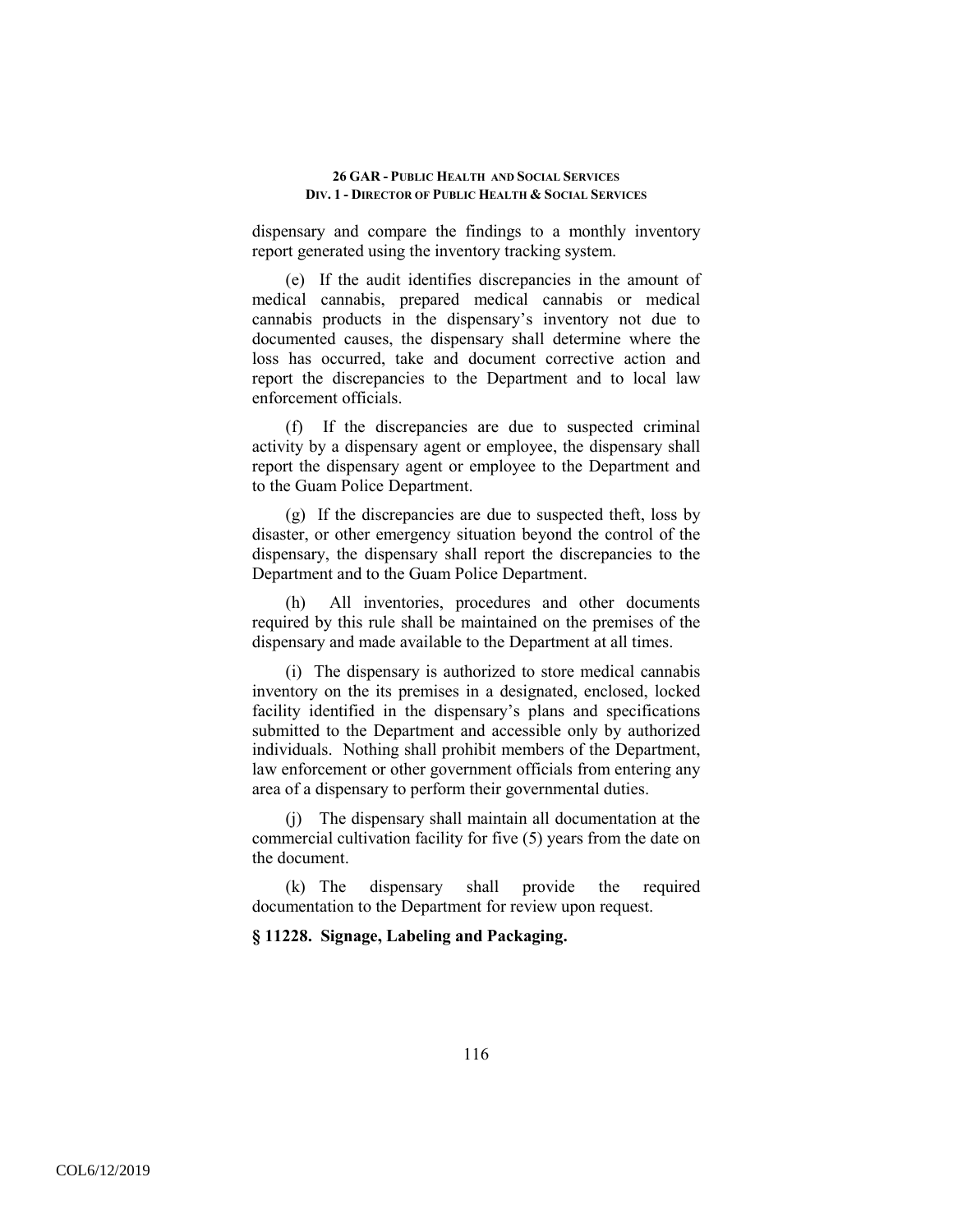(a) A dispensary shall not post any signage displaying lewd images or words, and shall follow the signage statutes applicable within the territory.

(b) Labels and packages of prepared medical cannabis and medical cannabis products shall meet the following requirements:

(1) The requirements pursuant to 10 GCA, Division 1, Chapter 12 Part 2, Article 25, §122515.

(2) Packages are child resistant in accordance with Title C.F.R. 1700 of the Poison Prevention Packaging Act.

(3) Protects the product from contamination and does not impart any toxic or harmful substance to the prepared medical cannabis and medical cannabis product.;

(4) Each package shall be labeled in accordance with Title 10 GCA, Chapter 40, § 40120, relative to Labeling Requirements. Using only black lettering in no less than eight (8) point font, regardless of individual package size, on a white background with no pictures or graphics and shall include:

(A) a list of active ingredients including, but not limited to, delta-9-tetrhydrocannabinol (THC) and cannabidiol (CBD) in percentage, the THC and CBD milligrams per serving, servings per package and the THC and CBD and other cannabinoid amount in milligrams for the package total for prepared cannabis, as applicable;

(B) The dispensary's business license number;

(C) The lot or batch number of the medical cannabis;

(D) Date of packaging;

(E) Date of harvest or manufacture;

(F) "Use by date";

(i) The medical cannabis business shall consider factors including the length of time and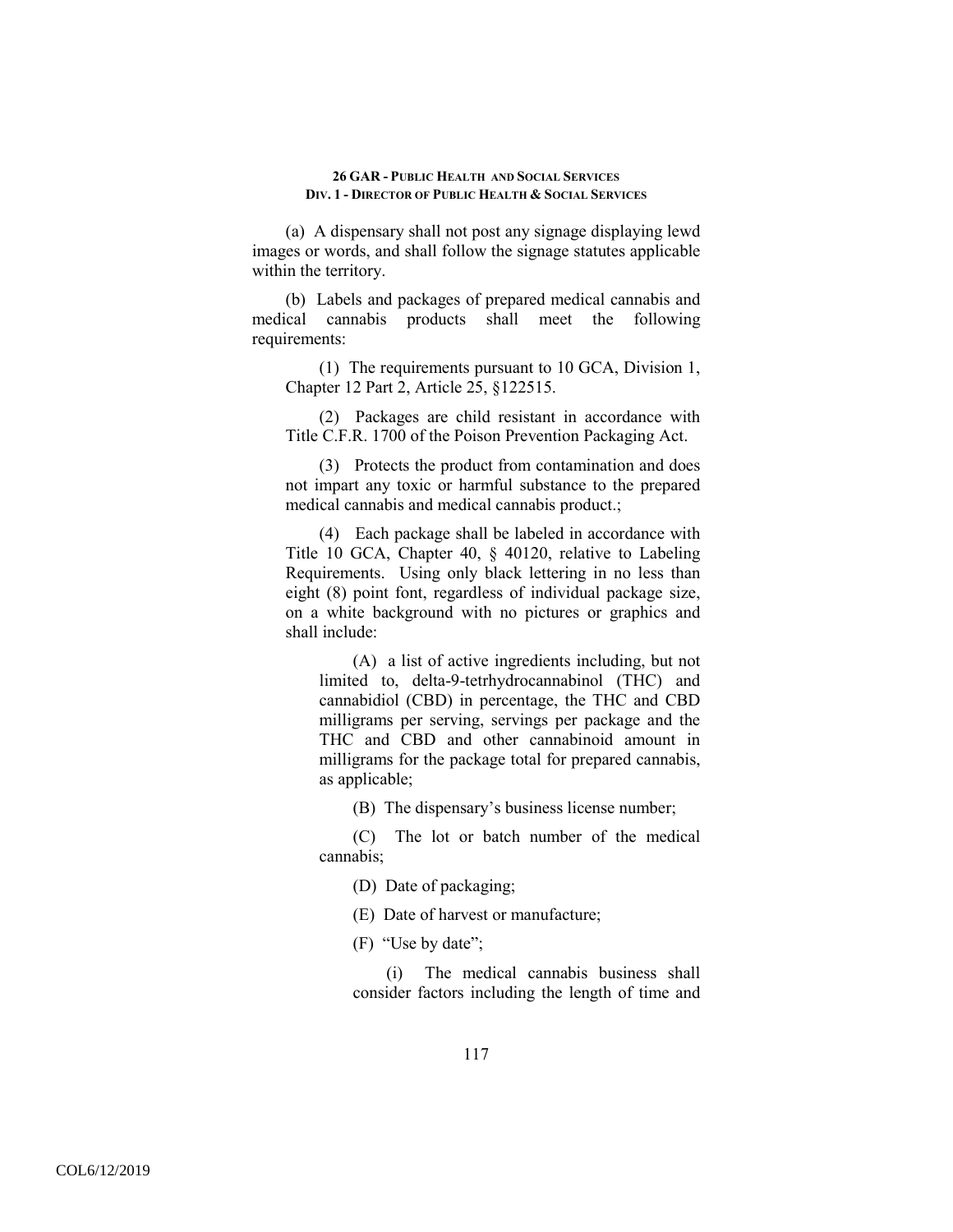the temperature at which a medical cannabis product is held during distribution and offered for sale, the characteristics of the medical cannabis, and the type of packaging. These will affect how long a product will be optimum quality.

(ii) Manufacturers and dispensaries will consider these factors when determining the date for which the product will be of best quality.

(G) Instructions for use; and

(H) Name of medical cannabis testing laboratory that performed testing.

(5) The label must be placed in a conspicuous area on the product's packaging stating the CBD and THC levels in percentage or milligrams, as applicable, and a statement that the cannabis product has been tested for potency and safety and has met the acceptable standards in § 11217 (f).

## **§ 11229. Chain of Custody Form.**

 All sales and transfers of medical cannabis, prepared medical cannabis and medical cannabis products from licensed medical cannabis business to licensed shall be tracked on a Chain of Custody form with the required elements pursuant to 10 GCA, Division 1, Chapter 12 Part 2, Article 25, § 122519.

## **§ 11230. Transport of Cannabis.**

(a) Medical cannabis, prepared medical cannabis and medical cannabis products shall only be transported by

(1) a designated courier of a licensed medical cannabis business with a valid registry identification card,

(2) a qualified patient with a valid written certification, or

(3) a qualified patient's primary caregiver or legal guardian who possesses a valid registry identification card from the Department.

(b) The designated courier authorized by the licensed medical cannabis business shall: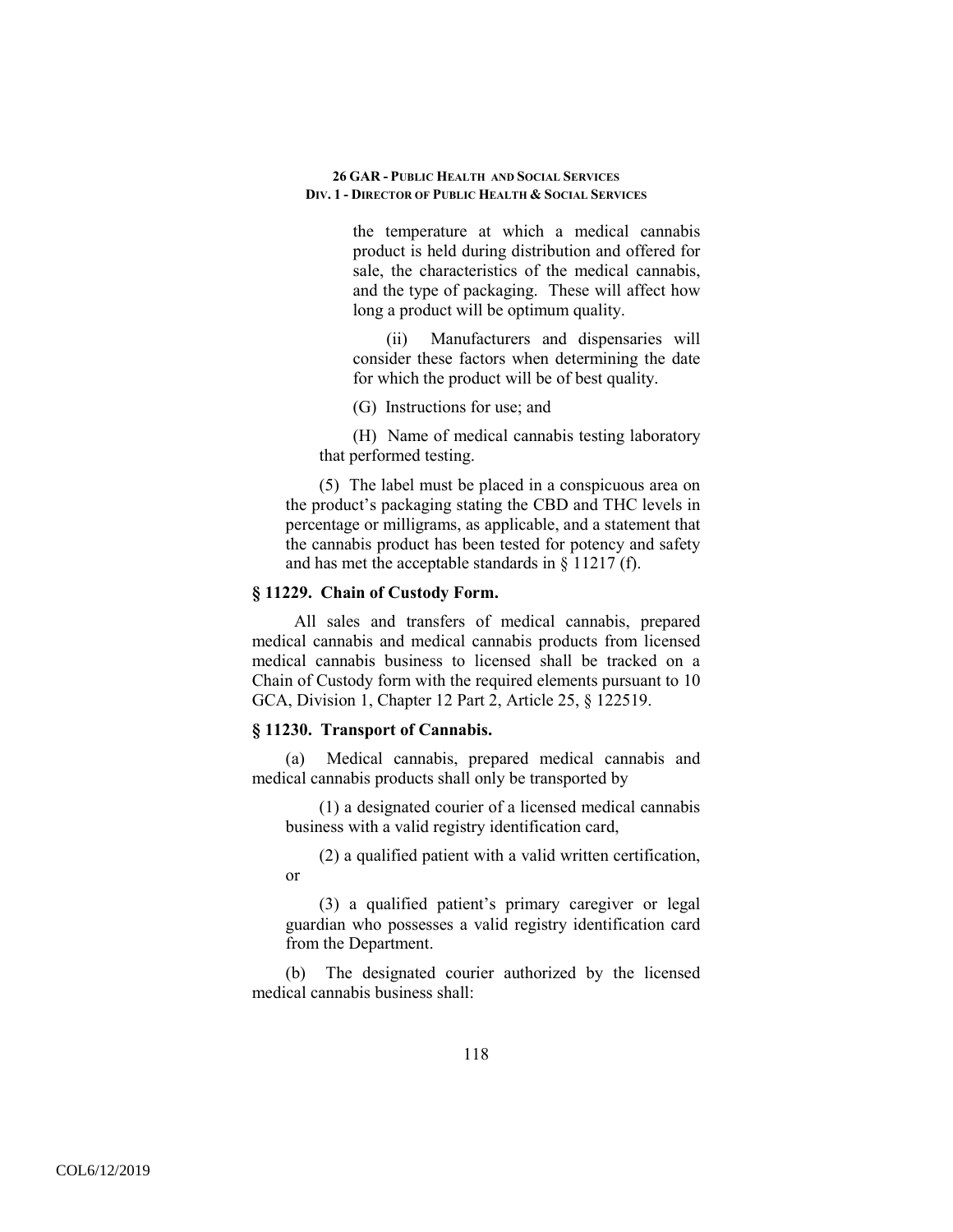(1) Be trained and knowledgeable on transportation protocols;

(2) Be registered with the Department;

(3) Use a vehicle that does not bear any markings to indicate that the vehicle contains medical cannabis or bears the name or logo of the medical cannabis business to transport the medical cannabis, prepared medical cannabis and medical cannabis products.

(4) Ensure that the medical cannabis, prepared medical cannabis and medical cannabis products are not visible or recognizable from outside the vehicle.

(5) Ensure that the medical cannabis, prepared medical cannabis and medical cannabis products are stored in airtight, tamper proof packaging to maintain their quality and safety.

(6) Shall carry his registry identification card at all times when transporting or delivering medical cannabis, prepared medical cannabis or medical cannabis products and upon request, produce the registry identification card to the Department or to a law enforcement officer acting in their official capacity.

(c) The medical cannabis business shall staff all transport motor vehicles with a minimum of two (2) employees. At least one (1) employee must remain with the motor vehicle at all times that the motor vehicle contains medical cannabis, prepared medical cannabis or medical cannabis products;

(d) Each time medical cannabis, prepared medical cannabis and medical cannabis products are transported, the licensed medical cannabis business shall prepare a chain of custody form prescribed by the Department that lists the elements required by the Department's tracking system.

(e) The designated courier shall only transport medical cannabis, prepared medical cannabis and medical cannabis products that are listed on the chain of custody form.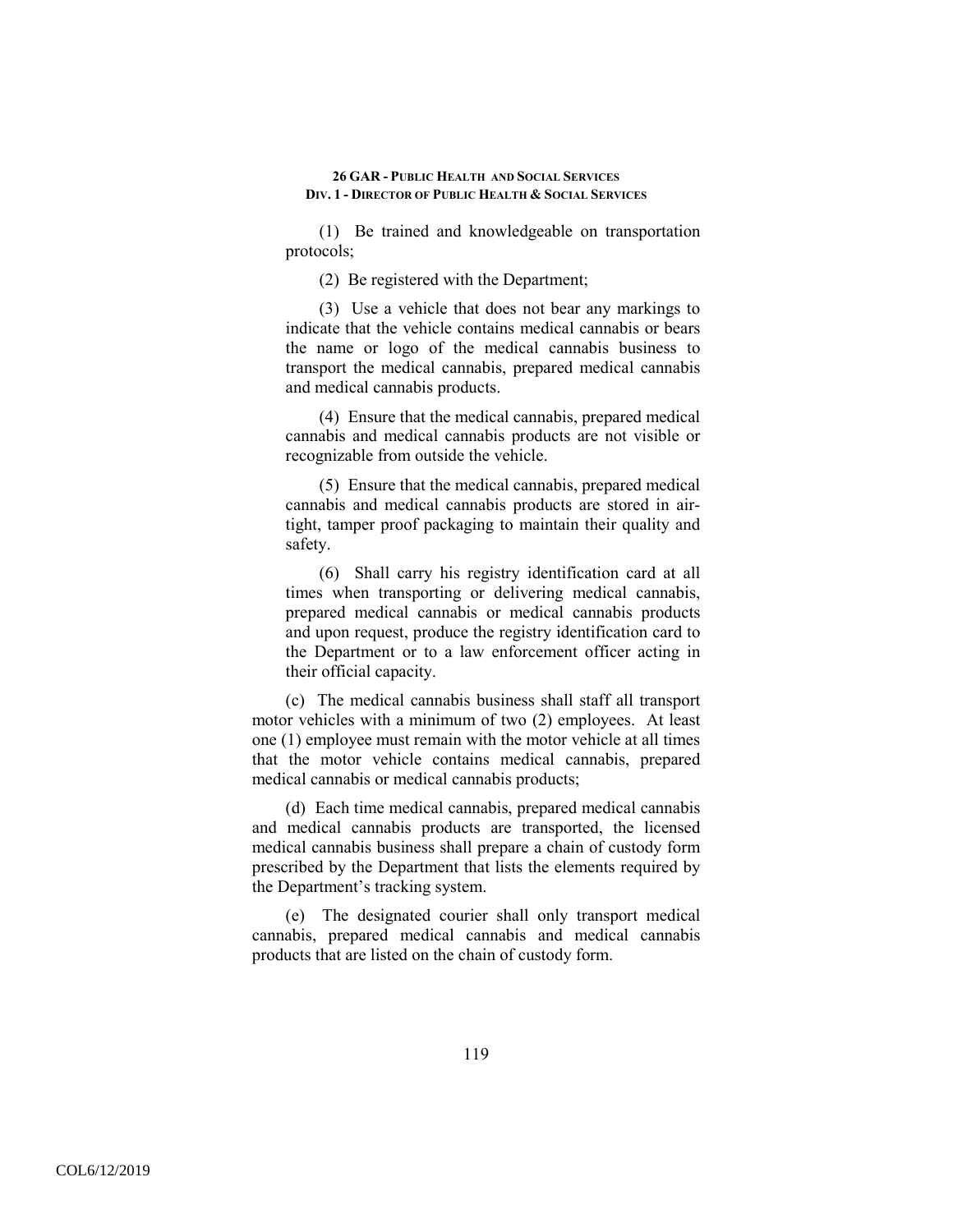(f) The designated courier shall provide a copy of the chain of custody form to law enforcement if requested to do so while in transit.

(g) For transport between one medical cannabis facility to another medical cannabis facility, a transport container shall be packed, secured, loaded, unloaded, and unpacked, in full view of security surveillance cameras. Violation may result in revocation of Permit to Operate.

(h) The medical cannabis business that is receiving the medical cannabis, prepared medical cannabis or medical cannabis product shall verify by affixing a signature that the medical cannabis, prepared medical cannabis or medical cannabis product are received as listed on the chain of custody form.

(i) Upon receipt of the medical cannabis, prepared medical cannabis and medical cannabis products, the licensed medical cannabis business shall immediately report to the Department any discrepancies between what is received and what is on the chain of custody form.

(j) The designated couriers transporting the medical cannabis, prepared medical cannabis and medical cannabis products shall not stop at a location not listed on the chain of custody form.

(k) A licensed medical cannabis business shall transport the medical cannabis, prepared medical cannabis and medical cannabis products using routes that reduce the possibility of theft or diversion.

(l) Under no circumstance shall any person other than a designated courier have actual physical control of the motor vehicle that is transporting the medical cannabis, prepared medical cannabis or medical cannabis product.

(m) The medical cannabis business shall ensure that a vehicle containing medical cannabis, prepared medical cannabis or medical cannabis products is never left unattended.

(n) The designated courier shall have access to a secure form of communication with the medical cannabis business and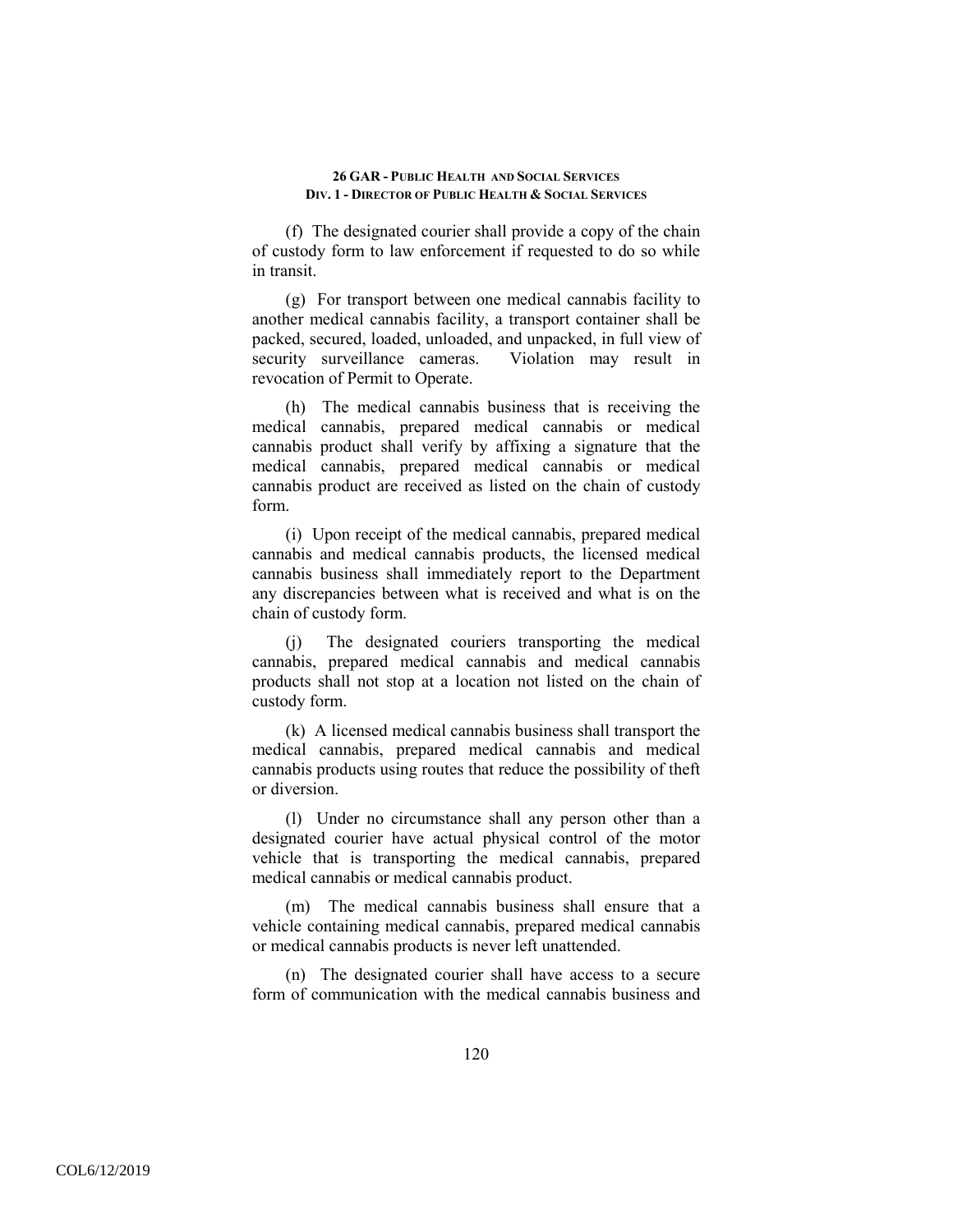the ability to contact law enforcement through 911 emergency systems at all times that the motor vehicle contains the medical cannabis, prepared medical cannabis or medical cannabis product.

(1) If an emergency requires stopping the vehicle, the designated courier shall report the emergency immediately to law enforcement through the 911 emergency systems and the medical cannabis business which shall immediately notify the Department.

(2) The designated courier shall complete an incident report form prescribed by the Department.

## **§ 11231. Loss of Cannabis.**

Any loss of medical cannabis, prepared medical cannabis or medical cannabis product over one (1) ounce due to theft or natural disaster shall be reported to the Department and the Guam Police Department within twenty-four (24) hours, along with the associated Chain of Custody forms for the lost medical cannabis, prepared medical cannabis or medical cannabis product. The report shall include the amount of cannabis in weight that was lost.

# **§ 11232. Inspections.**

(a) Authorized members of the Department, the Guam Police Department and other law enforcement agencies, the Guam Fire Department, Department of Public Works, Guam Environmental Protection Agency and the Guam Department of Agriculture may conduct inspections as needed during business hours to ensure that the medical cannabis business is complying with local laws.

(b) The Department shall give a medical cannabis business twenty-four (24) hour notice of inspections.

(c) A licensed medical cannabis business shall give the Department unrestricted access to all premises of the medical cannabis business, equipment, records, documents, and any other substance, material or information relevant to ensure the licensed medical cannabis business' compliance with these rules and regulations.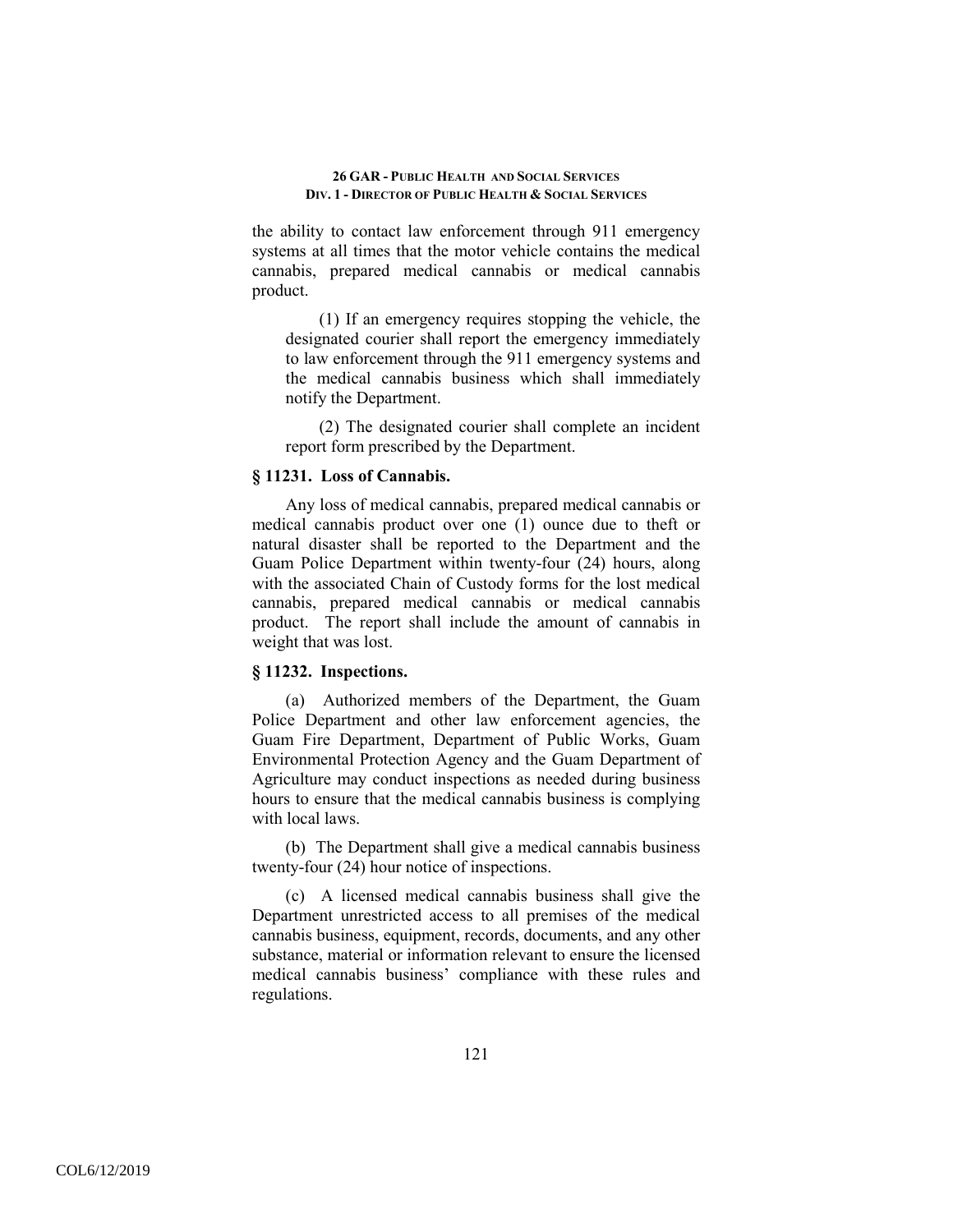(d) The medical cannabis business shall, upon request, immediately make available for inspection by the Department all papers, documents, books and records used in the business operations.

(e) A licensed medical cannabis business shall not refuse to allow inspection at any of its facilities, and its employees and personnel shall not delay or interfere with any inspection. Violation of this regulation may result in the revocation of the licensed medical cannabis business' Permit to Operate.

(f) Upon completion of the inspection, the Department shall provide written notice within two (2) business days to the licensed medical cannabis business of its findings.

(g) If deficiencies in operational standards are discovered, the Department shall suspend the licensed medial cannabis business' Permit to Operate.

(h) The medical cannabis business shall be given ten (10) business days to correct the deficiencies.

(i) The medical cannabis business may submit a written request for reasonable extension to correct deficiencies if the medical cannabis business can show that the corrections cannot be made within ten (10) business days. The Department shall review and grant or deny the written request for extension within three (3) business days.

(j) Failure to correct the deficiencies in the allotted time will result in a written notice of closure, and the revocation of the Permit to Operate.

#### **§ 11233. Destruction and Disposal of Cannabis.**

(a) All laboratory tested cannabis determined to be unusable or contaminated according to the minimum laboratory testing requirements set by these rules and regulations in § 11217 (e) must be destroyed and/or disposed in accordance with Guam law within twenty-four (24) hours of determination and reported to the Department with forty-eight (48) hours of disposal pursuant to 10 GCA, Division 1, Chapter 12 Part 2, Article 25, § 122512 (k).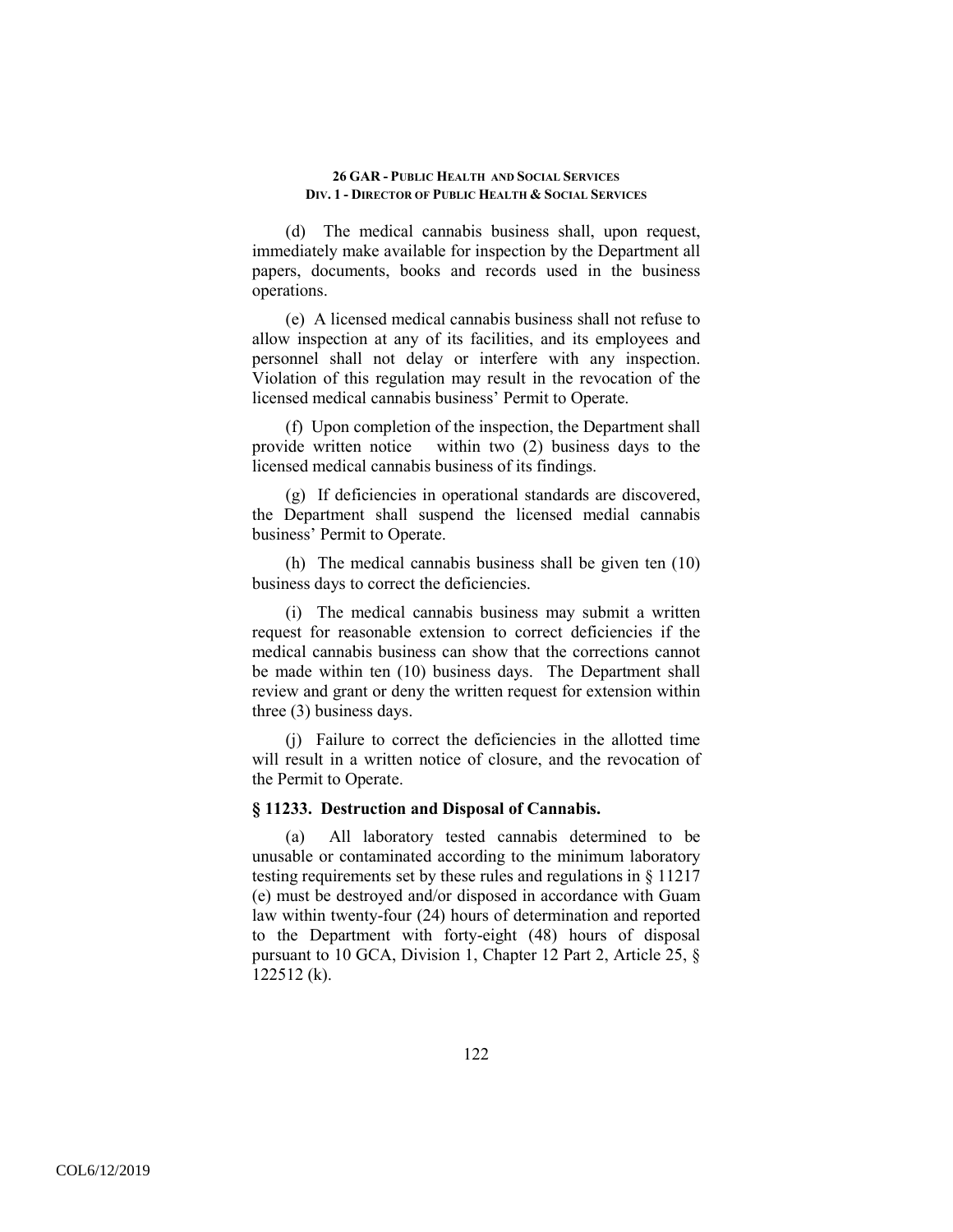(b) All unused, unsold, contaminated or expired medical cannabis, prepared medical cannabis, and medical cannabis product or waste products resulting from the cultivation and manufacturing process including any inventory existing at the time of revocation or surrender of a license shall be destroyed or disposed pursuant to federal and local laws to ensure that the medical cannabis, prepared medical cannabis, and medical cannabis products do not become available to unauthorized persons and is documented as subtracted from inventory;

(c) A medical cannabis business shall establish written policies and procedures to be followed by all of its employees for the disposal or destruction of medical cannabis, prepared medical cannabis, and medical cannabis products.

(d) The disposal or destruction of the medical cannabis, prepared medical cannabis, and medical cannabis products cannot be in public view or expose the public unknowingly to cannabis.

(e) If necessary, the Department and authorized law enforcement personnel may be authorized to possess cannabis for the purpose of secure destruction and disposal in accordance to the Act, these rules and regulations, relevant local regulations and must render the medical marijuana unusable and unrecognizable.

(f) The waste must be unusable and unrecognizable prior to leaving the licensed premises of any medical marijuana business. Marijuana wastes are additionally subject to the following inventory tracking requirements:

(1) Post-harvest marijuana waste materials must be identified, weighed and tracked while on the licensed premises until disposed of in a manner as outlined above. Marijuana waste must be weighed and inventoried before leaving any marijuana establishment using a scale certified or calibrated in accordance with measurement standards.

(2) A licensee is required to maintain accurate and comprehensive records regarding waste material that account for, reconcile and evidence all waste activity related to the disposal of medical marijuana.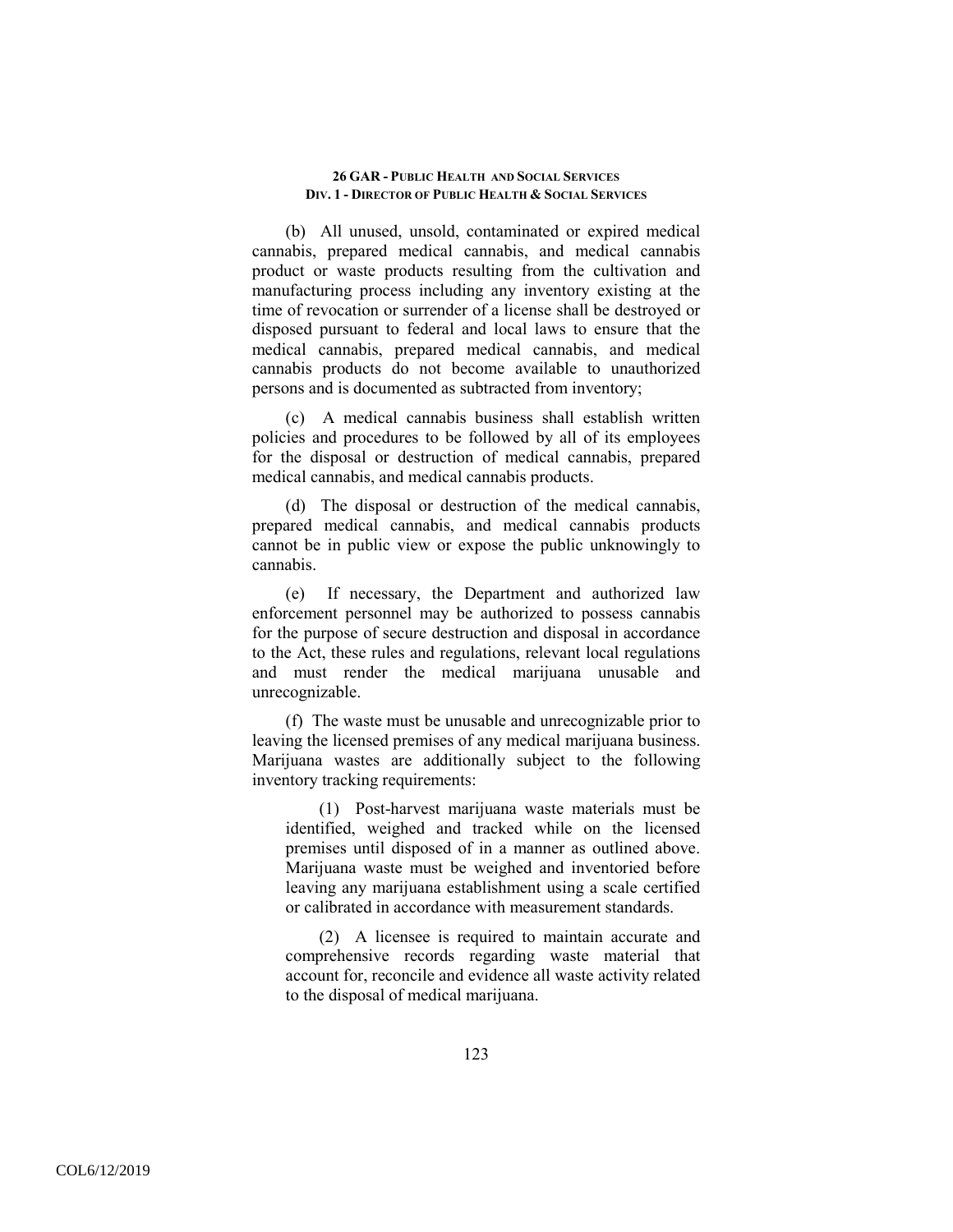(3) A licensee is required to maintain accurate and comprehensive records regarding any marijuana waste material produced through the trimming or pruning of a marijuana plant prior to harvest. Records must include weighing and documenting all wastes.

(g) The medical cannabis business shall submit a video recording of the destruction and disposal of the medical cannabis, prepared medical cannabis, or medical cannabis product, and attach the recording with a written report of the destruction of the cannabis. The written report shall include the information required in 10 GCA, Division 1, Chapter 12 Part 2, Article 25, § 12521.

# **§ 11234. Amending the Information on the Medical Cannabis License or Permit to Operate.**

(a) The responsible official of a medical cannabis business shall notify the Department in writing of any changes to the information that was in the application for a medical cannabis license or Permit to Operate within ten (10) business days of the change:

- (1) Change of responsible official;
- (2) Change in the responsible official's information;
- (3) Change in location;
- (4) Change in ownership or board members;
- (5) Change in the type of medical cannabis business;
- (6) Change in the size of a cultivation site; and
- (7) Structural changes to the facility;

(b) The medical cannabis business shall notify the Department in writing at least ten (10) business days in advance of a change that may affect the medical cannabis business' qualification for a medical cannabis license or Permit to Operate. If the medical cannabis business did not have prior notice, the medical cannabis business shall notify the Department in writing immediately upon learning of the change.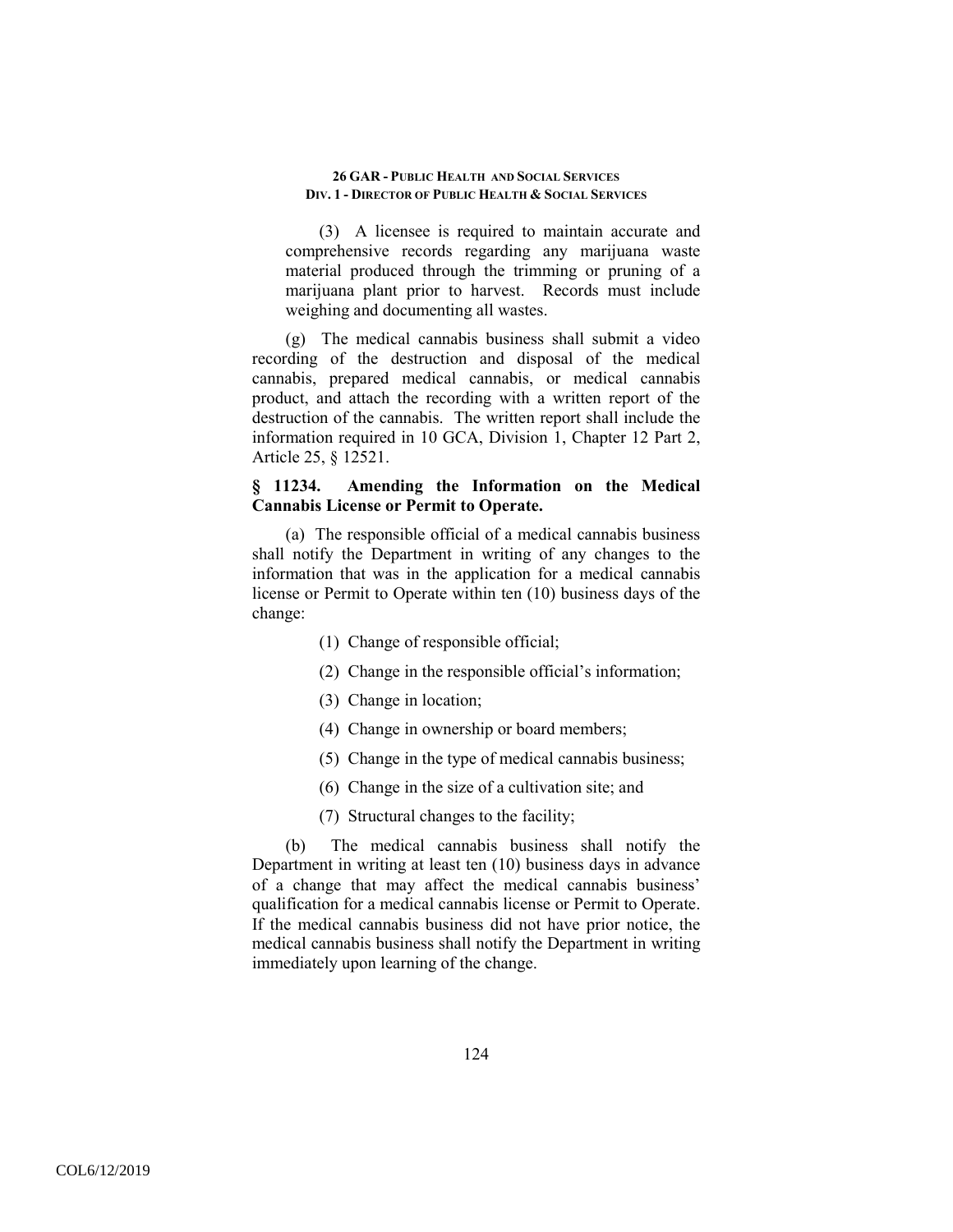(c) Changes in the following shall require the medical cannabis business to submit an application for a new medical cannabis license and Permit to Operate as described in § 11210 and § 11212 respectively.

(1) Change in the location of the medical cannabis business;

(2) Change in the type of medical cannabis business; and

(3) Change in the size of the cultivation site.

(d) Changes in the legal name of the medical cannabis business shall require the responsible official to submit in person a copy of the medical cannabis business license with the new legal name and business privilege tax number from the Department of Revenue and Taxation.

(e) Changes in the owners, responsible officials or board members of the medical cannabis business, if adding a new owner, responsible official or board member, the new owner, responsible official or board member shall submit the following:

(1) Proof of Guam residency, as defined in §11003 (ii), to meet the requirement in  $\S$  11209 (a);

(2) A verification of identity as defined in §11003 (mmm); and

(3) Police, court and Attorney General clearances;

(A) Individuals who are found to have the following will be disqualified as an applicant or licensee:

(i) A felony conviction;

(ii) A conviction related to use, possession, or distribution of drugs or intoxicating compounds;

(iii) A conviction for a crime involving violence;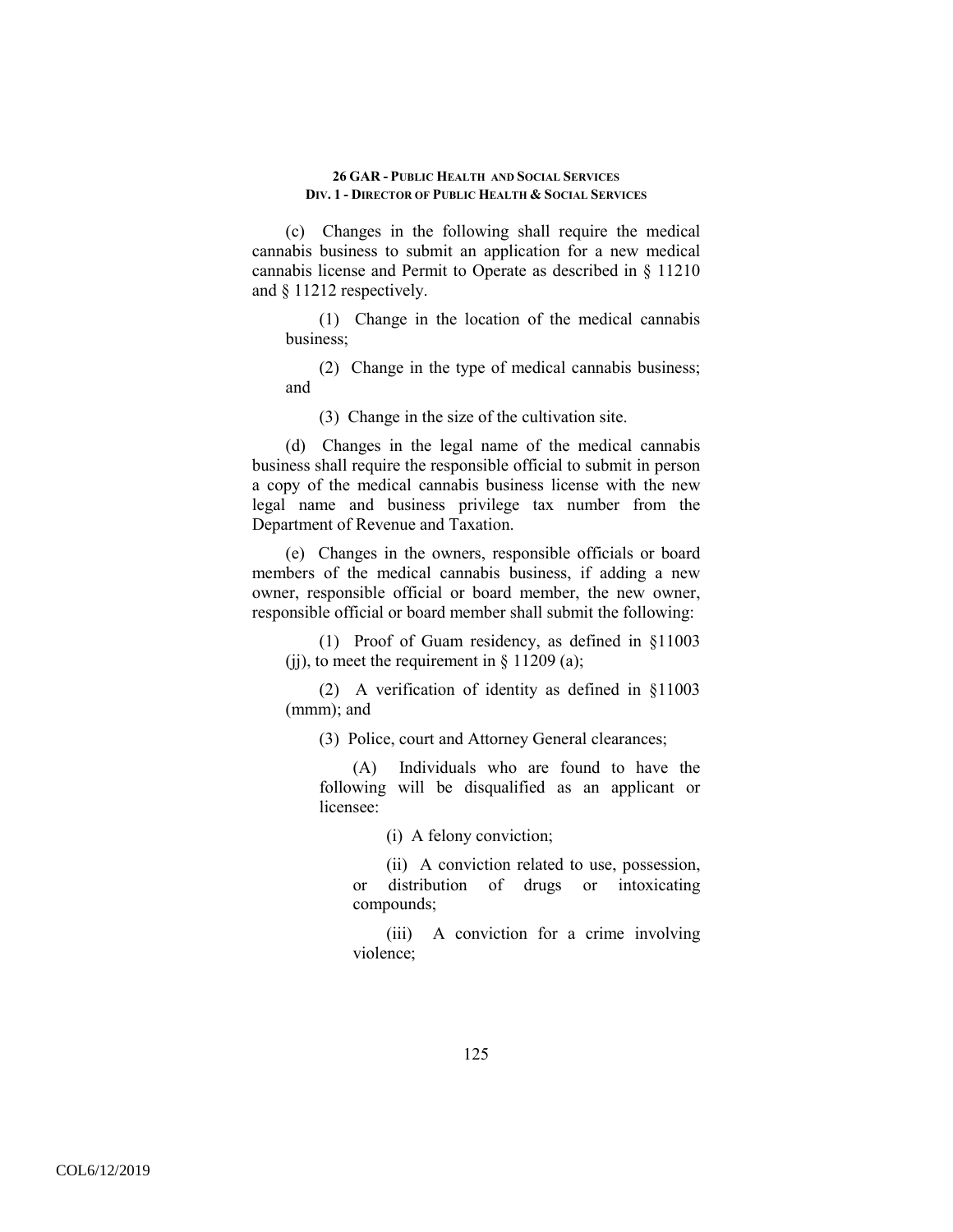(iv) A conviction for a crime involving a firearm;

(v) A conviction for a crime involving theft, or business or commercial fraud; or

(vi) Any other background history that the Department finds would pose a risk to the health, safety, or welfare of the public or a qualified patient, considering the nature of the offense, the time elapsed since the offense occurred, and evidence of rehabilitation.

(4) A certified statement from the proposed owner, responsible official or board member of the medical cannabis business that he has never been an owner, responsible official or board member of a licensed medical cannabis business that has had its license revoked within three (3) years of the current application date and is at least 21 years old.

(f) Changes in the responsible official's name, the responsible official shall submit documentation of the legal name change, such as a: marriage certificate, final divorce decree, adoption decree, or other valid court order showing a change of legal name;

(g) For changes in the responsible official's home or mailing addresses, the responsible official shall submit:

(1) A valid Guam mayor's verification; or

(2) A copy of a Guam rental agreement, lease or mortgage with applicant's name and new address; or

(3) A copy of Guam utility bills (power, water, or trash) with applicant's name and new address;

(4) The effective date of the new home and/or mailing address;

(h) Pay the appropriate fee in §11004 for an amended medical cannabis license or Permit to Operate.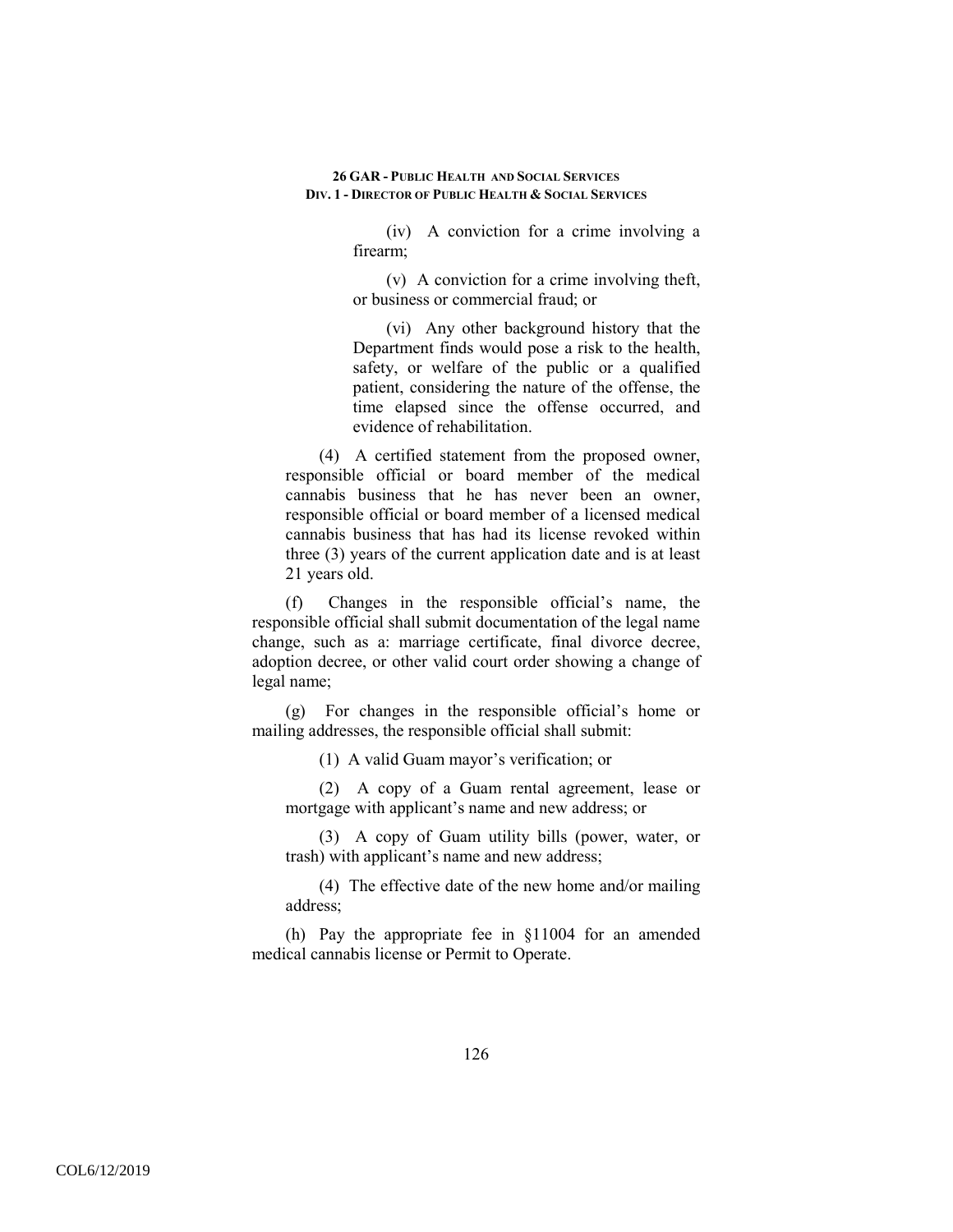(i) The Department shall approve or deny the changes within fourteen (14) business days.

(j) The Department shall issue an amended medical cannabis license and Permit to Operate with the changes on them within five (5) business days of approval. The expiration date of the amended medical cannabis license and amended Permit to Operate will be the same as the original medical cannabis license and Permit to Operate.

# **§ 11235. Expiration and Renewal of Medical Cannabis License and Permit to Operate.**

(a) All medical cannabis licenses and Permit to Operate are valid for one (1) year from the issue date for all medical cannabis businesses. (10 GCA § 122517)

(b) The responsible official of a commercial cultivation facility, commercial manufacturing facility, dispensary, or a medical cannabis testing laboratory shall submit in person an application to renew an existing medical cannabis license or Permit to Operate in a form prescribed by the Department, with the following:

(1) All the required declarations and documents in § 11210;

- (2) Copy of current medical cannabis license;
- (3) Copy of current Permit to Operate; and
- (4) The appropriate application fees in § 11004.

(c) All applications for renewals of medical cannabis licenses and Permit to Operate must be submitted in person to the Department sixty (60) calendar days prior to the expiration date of the current medical cannabis license.

(d) The Department shall provide a written notice to the medical cannabis business to renew or reapply within seven (7) calendar days of the sixtieth (60th) day.

(e) Failure of the responsible official of the medical cannabis business to submit in person an application to renew the medical cannabis license, as described in § 11210, or the Permit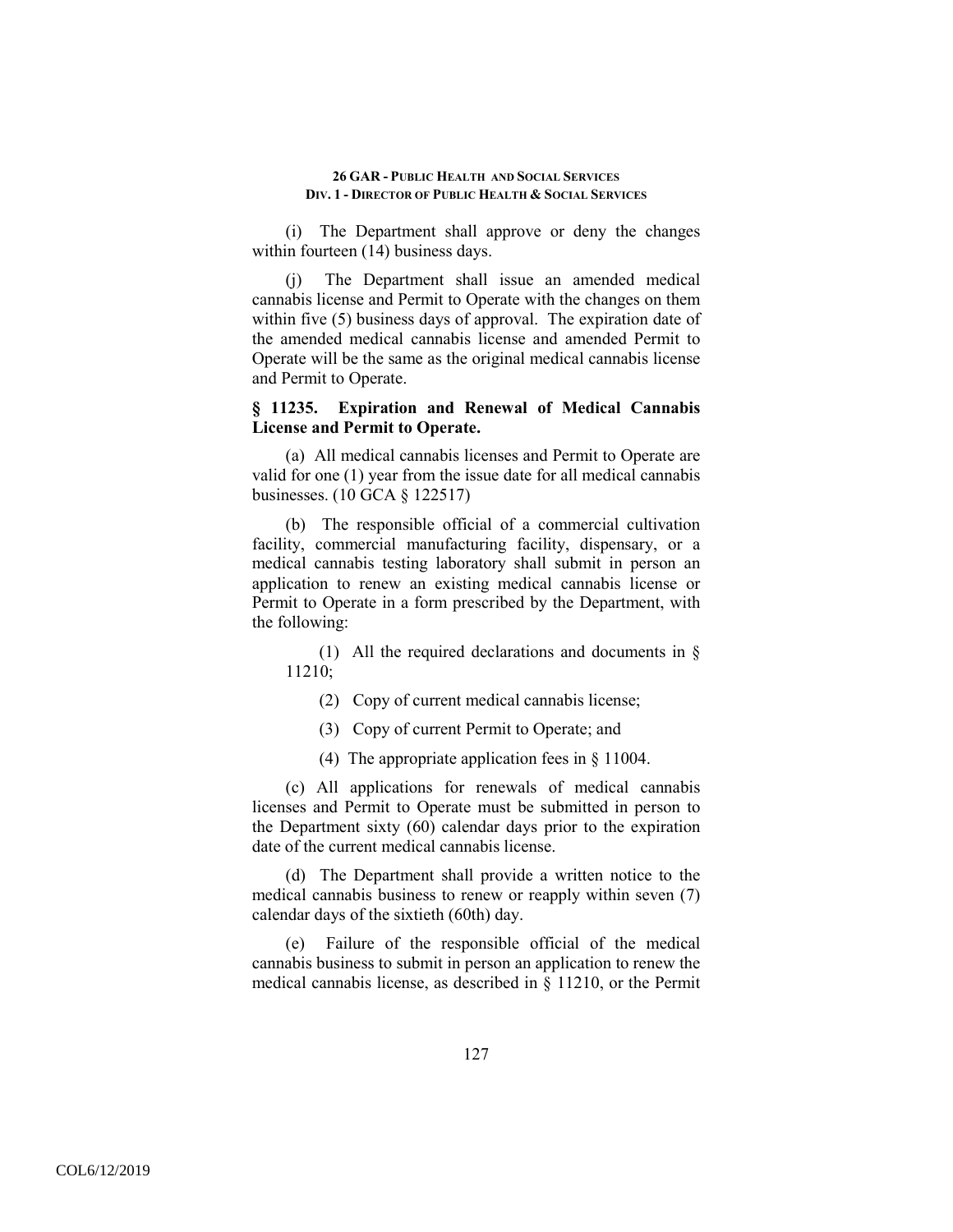to Operate, as described in § 11212, sixty (60) days prior to the expiration date of the current medical cannabis license or the Permit to Operate, will result in the forfeiture of the medical cannabis business' medical cannabis, prepared medical cannabis, and medical cannabis products.

(f) The licensed medical cannabis business shall be given at least a twenty-four (24) hour notice via email or mail by the Department of the expiration of the medical cannabis license or Permit to Operate.

(g) On the day the medical cannabis license or Permit to Operate expires, the Department is authorized to seize all forfeited medical cannabis, prepared medical cannabis, and medical cannabis products.

(h) The medical cannabis business may destroy all forfeited medical cannabis, prepared medical cannabis, and medical cannabis products prior to the expiration date of the medical cannabis license or Permit to Operate. The medical cannabis business must provide the required documentation of the destruction and disposal of the forfeited medical cannabis, prepared medical cannabis, and medical cannabis products pursuant to § 11233 of these rules and regulations.

## **§ 11236. Suspension of Permit to Operate and Revocation of a Medical Cannabis License.**

(a) The Department may suspend the Permit to Operate or revoke the medical cannabis license of any licensed medical cannabis business that violates any provision of these rules and regulations within twenty-four (24) hour notice of the following, but not limited to:

(1) Operating the medical cannabis facility before obtaining a Permit to Operate;

(2) Acquiring or transferring medical cannabis, prepared medical cannabis or medical cannabis products from or to an unlicensed medical cannabis business;

(3) Dispensing or selling medical cannabis, prepared medical cannabis or medical cannabis products to a qualified patient or primary caregiver without a valid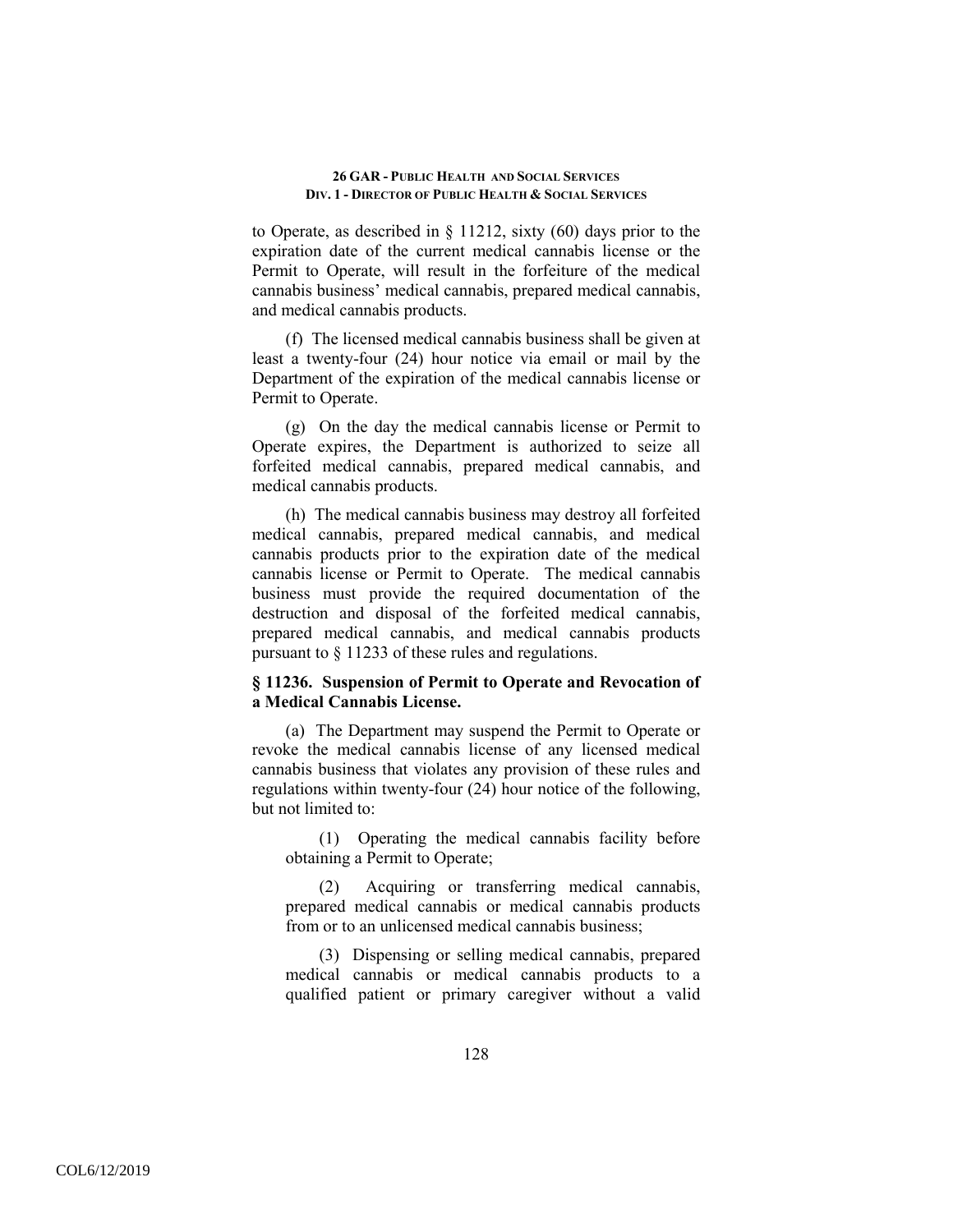written certification, registration or registry identification card;

(4) Submission of misleading, incorrect, false or fraudulent information;

(5) Failure to allow inspections by the Department;

(6) Failure to pass inspections by the Department;

(7) A responsible official who has entered a plea of guilty to, a plea of nolo contendere, been found guilty of, or been convicted of a felony offense as defined in these rules and regulations.

(8) For a medical cannabis testing laboratory:

(A) Failure to maintain its current accreditation or certification;

(B) Knowingly permitting unauthorized persons to perform technical procedures, issue, or sign reports;

(C) Consistent errors in performance of laboratory procedures, based on faulty technique or controls;

(b) The Department shall provide a written notification to the licensed medical cannabis business within seven (7) business days of suspension that includes:

(1) The specific reason(s) for the suspension of the Permit to Operate; and

(2) The right to appeal the decision to suspend the Permit to Operate to the Director within ten (10) business days upon receipt of the written notification. The Director will have the final say to repeal or confirm the suspension of the Permit to Operate.

(c) The licensed medical cannabis business shall be given no more than thirty (30) calendar days to be in compliance.

(d) Failure to comply within the prescribed time frame will result in the revocation of the medical cannabis license of the medical cannabis business and forfeiture of all medical cannabis,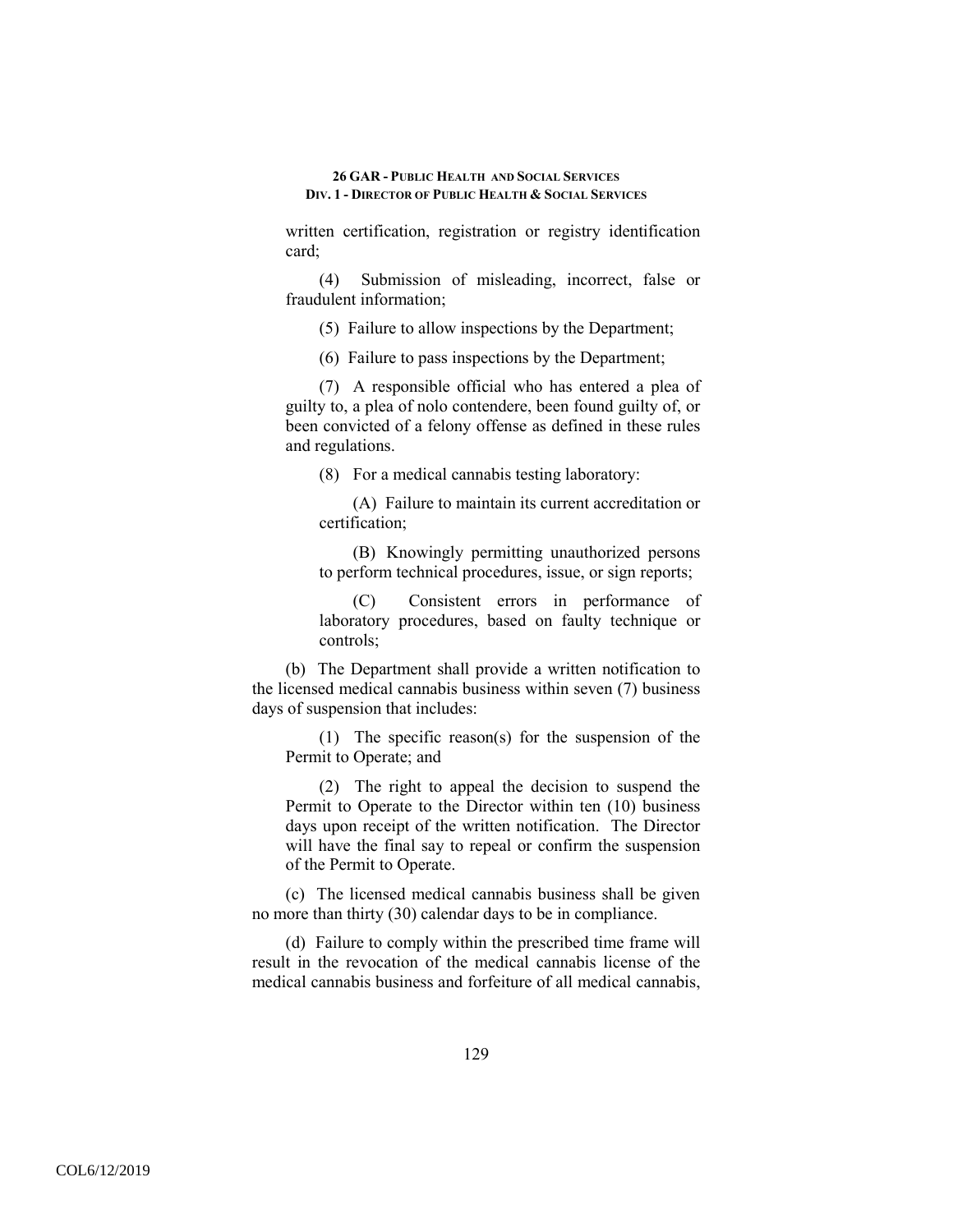prepared medical cannabis, and medical cannabis products in its premises.

(e) Upon suspension of the Permit to Operate or revocation of the medical cannabis license, the medical cannabis business shall immediately cease operations.

(f) The Department is authorized to seize and destroy all forfeited medical cannabis, prepared medical cannabis, and medical cannabis products in accordance with § 11233 of these rules and regulations.

(g) After all the medical cannabis, prepared medical cannabis, and medical cannabis products has been seized, the Department shall revoke the medical cannabis license.

#### **§ 11237. Surrender of a Medical Cannabis License.**

(a) Upon revocation of its certification, the medical cannabis testing laboratory shall:

(1) Surrender its accreditation or certification to the Department;

(2) No longer accept or test medical cannabis, prepared medical cannabis or medical cannabis products; and

(3) No longer be qualified to test or analyze medical cannabis, prepared medical cannabis or medical cannabis products.

(b) A medical cannabis business may voluntarily surrender a license to the Department at any time. A medical cannabis business shall:

(1) Return the medical cannabis license to the Department;

(2) Submit a written notice ten (10) business days prior to the surrender of the medical cannabis license to the Department which includes:

(A) The reason for surrendering the license;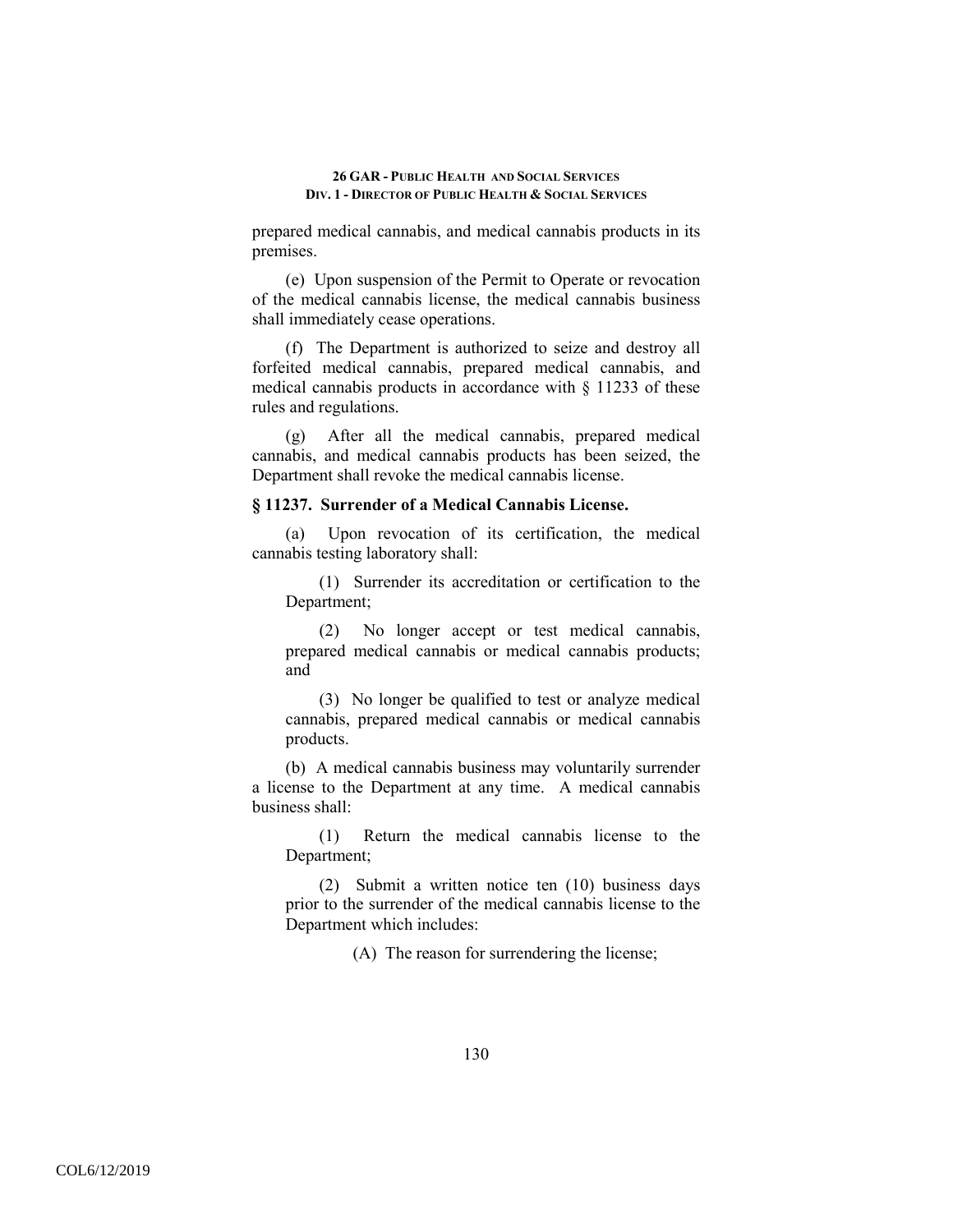(B) The name and contact number of a responsible official;

(C) The name of the person(s) who are responsible for the close of the business; and

(D) The location where business records will be retained.

(3) Destroy all medical cannabis, prepared medical cannabis, and medical cannabis product in its possession in accordance with § 11233 of these rules and regulations or forfeit them to the Department, who will then be responsible for destroying the medical cannabis, prepared medical cannabis, and medical cannabis product.

(4) Not be refunded on any portion of the license fee if the medical cannabis license is surrendered prior to the expiration of the medical cannabis license.

## **§ 11238. Employee Records.**

(a) A medical cannabis business shall establish and maintain written policies and procedures governing the qualifications, recruitment, hiring and training of employees and subcontractors.

(b) No person under twenty-one (21) years of age shall be employed by a medical cannabis business.

(c) A licensed medical cannabis business shall maintain all employee records, including the specific employee training provided and hours worked.

(d) Responsible officials and designated couriers need to possess registry identification cards issued by the Department to handle or transport medical cannabis, prepared medical cannabis and medical cannabis products. Registry identification cards are optional for all other employees of a medical cannabis business.

(e) Employees and subcontractors of a medical cannabis business shall wear an identification badge issued by the medical cannabis business with the photograph and name of the wearer in a visible location at all times when on the premises of a medical cannabis facility.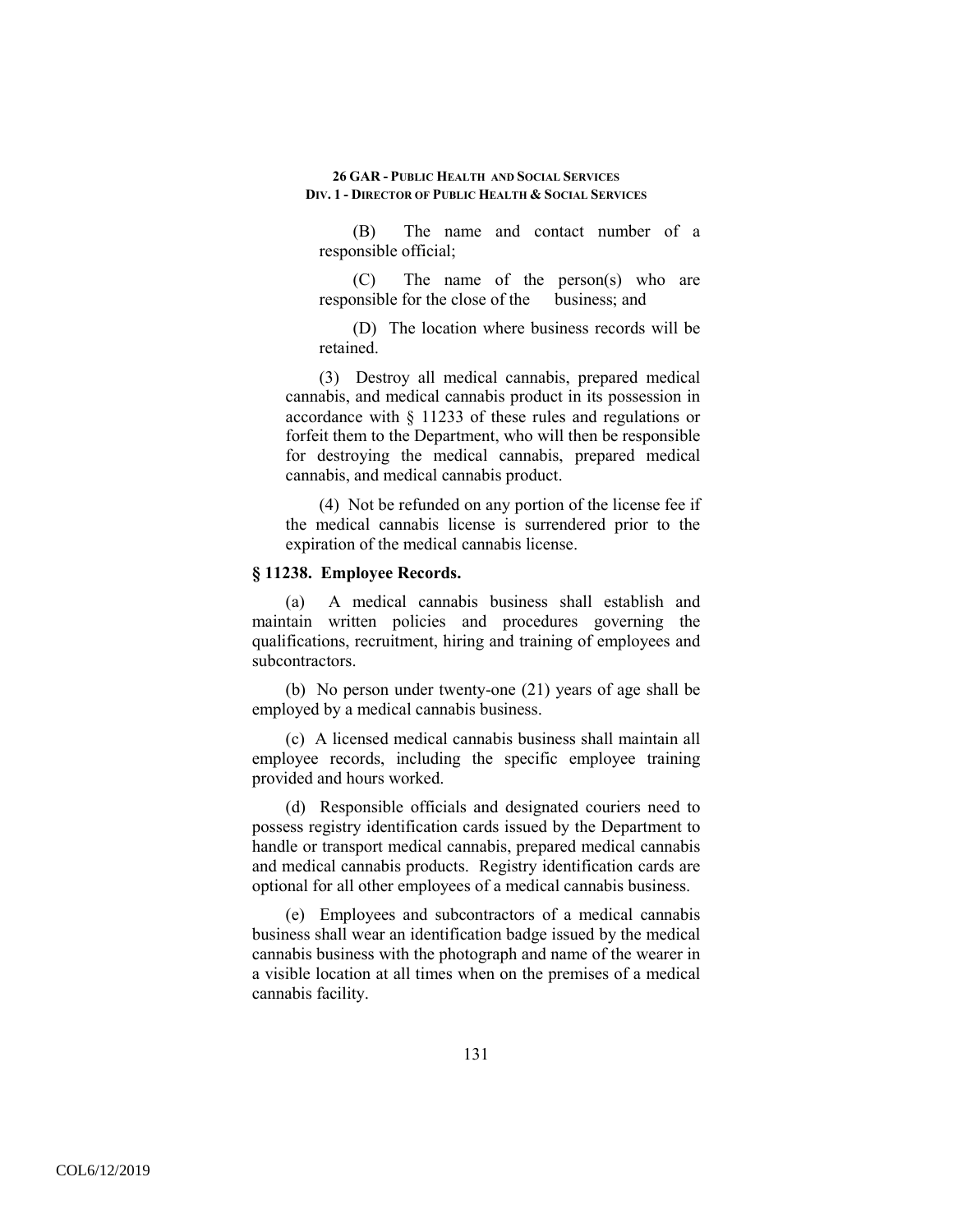(f) A licensed medical cannabis business shall provide training upon hire and annually to each employee. The training shall include, but not be limited to the following:

(1) Health, safety, and sanitation standards in accordance with these rules and regulations.

(A) If the medical cannabis is a food, drink, or cosmetic product, the employee is required to obtain a Health Certificate from the Department.

(B) If the business sells medical cannabis in the form of food, drink or cosmetic product, it will require a Sanitary Permit from the Department.

(2) Security pursuant to these rules and regulations.

(3) Prohibitions and enforcement pursuant to these rules and regulations.

(4) Confidentiality pursuant to these rules and regulations.

(5) All other provisions of these rules and regulations that apply to that person's scope of employment.

 (g) A licensed medical cannabis business shall provide the names of all employees to the Department within ten (10) business days of issuance of Permit to Operate and thereafter, within ten (10) business days of hire.

(h) A medical cannabis business shall have available on the medical cannabis facility premises, a time clock or other adequate method to record the month, day, year, and time that each employee arrives at and leaves the facility.

(i) Time record entries shall be made at the time an employee reports for duty and again when the employee goes off duty and at any time the employee leaves and returns to the premises for any reason.

---------

# **ARTICLE 3 ADMINISTRATIVE REQUIREMENTS**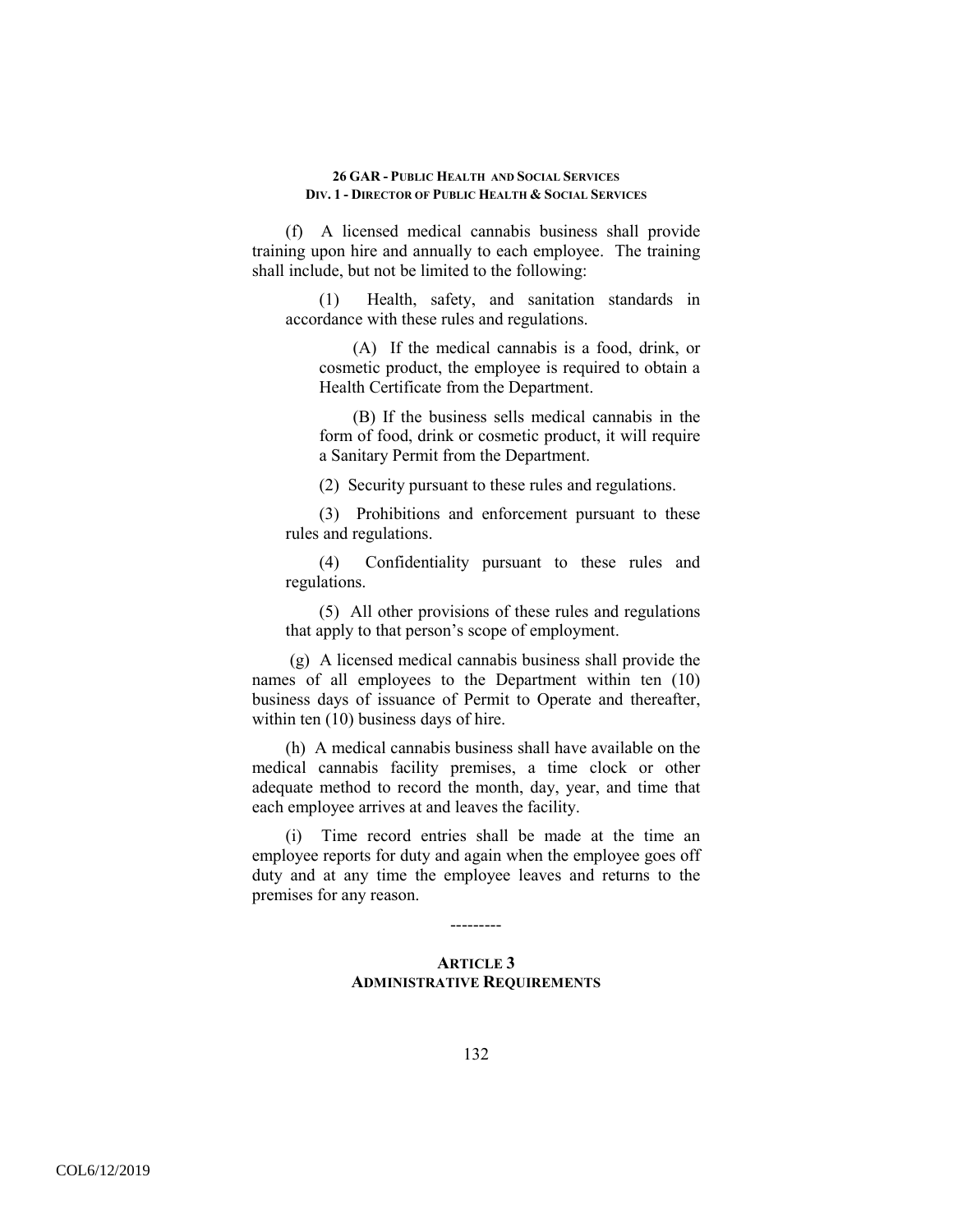- § 11301. Criminal and Civil Penalties for the Medical Use of Cannabis.
- § 11302. Confidential Database.
- § 11303. Record Keeping.
- § 11304. Compassionate Cannabis Use Fund.
- § 11305. Annual Report.
- § 11306. Voluntary and Mandatory Recalls.
- § 11307. Cessation of Business Operations.
- § 11308. Registry Identification Card Optional.
- § 11309. Confidential Database.
- § 11310. Severability.
- § 11311. Effective Date.

# **§ 11301. Criminal and Civil Penalties for the Medical Use of Cannabis.**

(a) Qualified patients, primary caregivers, licensed possessors, practitioners and authorized employees of a medical cannabis business or the Department are exempted from criminal or civil penalties for possessing, acquiring, handling, selling, dispensing, distributing, storing, transporting, or testing medical cannabis, prepared medical cannabis and medical cannabis products pursuant to 10 GCA, Division 1, Chapter 12 Part 2, Article 25, § 122504.

(b) Qualified patients, primary caregivers, licensed possessors and authorized employees of a medical cannabis business or the Department are subject to criminal or civil penalties for possessing, acquiring, handling, selling, dispensing, distributing, storing, transporting, or testing medical cannabis, prepared medical cannabis and medical cannabis products pursuant to 10 GCA, Division 1, Chapter 12 Part 2, Article 25, § 122505.

## **§ 11302. Confidential Database.**

(a) The Department shall create and maintain a confidential database that will include:

(1) An electronic system that will track licenses granted to commercial cultivation businesses, commercial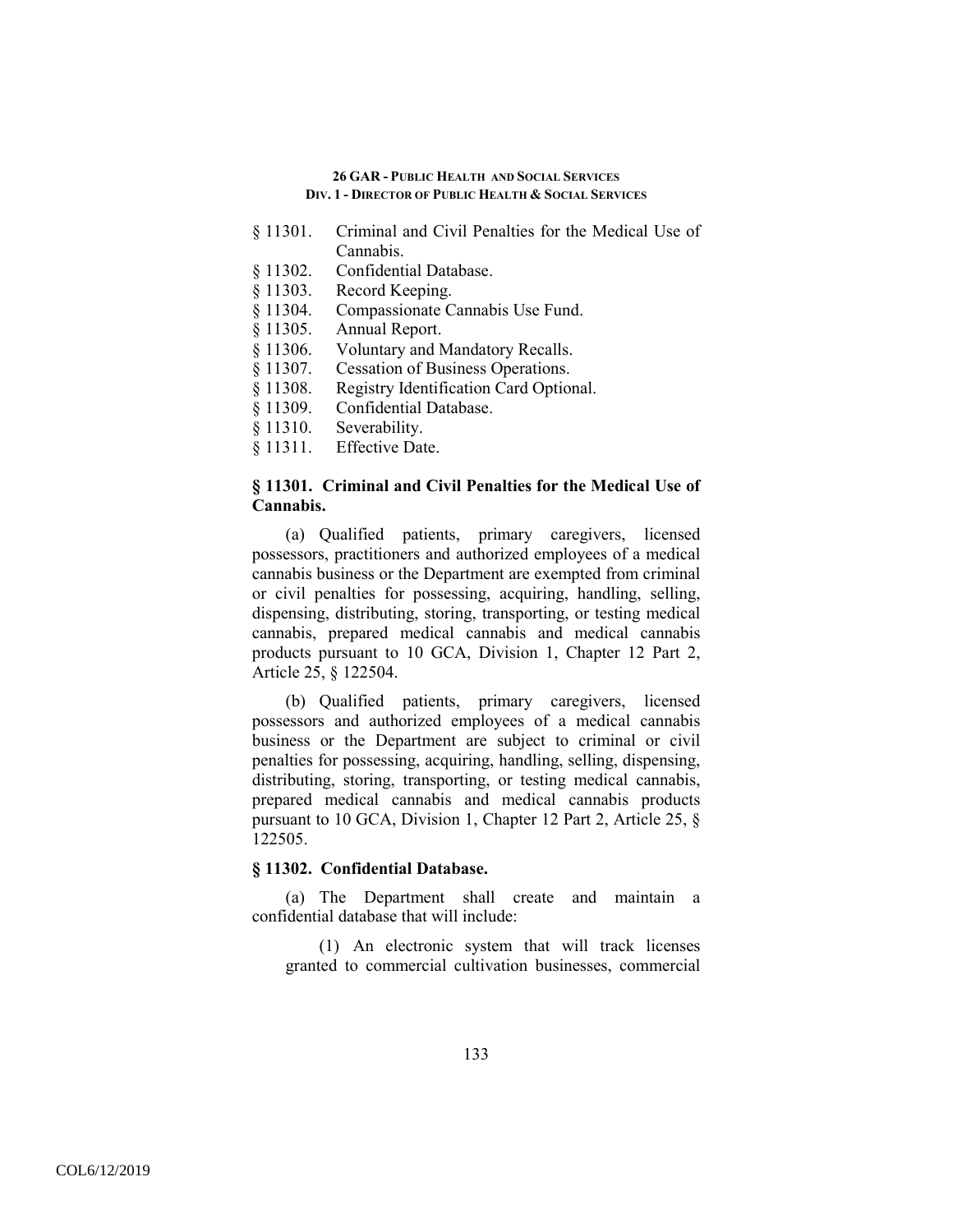manufacturing businesses, dispensaries and medical cannabis testing laboratories.

(2) A tracking system that includes the names and addresses of qualified patients and the primary caregivers; and

(3) A tracking system that includes the names and addresses of the persons who have either applied for or received a registry identification card.

(b) The confidential database shall not include the medical records or medical condition of the qualified patient.

(c) Medical conditions of qualified patients shall not be requested or required by the Department; except that licensed practitioners shall be invited and provided access to use the tracking system to input certifications and to track - upon written waiver of patient privacy by such patient - all such prescriptions and medical history that will help the qualified patient's physician to determine whether recommendation of medical cannabis is safe and less risky a therapy option than other medical options.

(d) The Department shall provide medical cannabis dispensaries with the means to electronically verify the valid status and expiration date of a qualified patient's written certification or primary caregiver's registration via the confidential database to ensure that a person is lawfully in possession of a valid written certification or registration according to the following guidelines:

(1) This information will be provided by the Department on an as needed basis.

(2) At no time will a dispensary be given access to the confidential database in its entirety.

(3) All qualified patients will be verified by dispensaries via the confidential database before provision of services.

(e) Records maintained by the Department that identify qualified patients, primary caregivers, and qualified patient's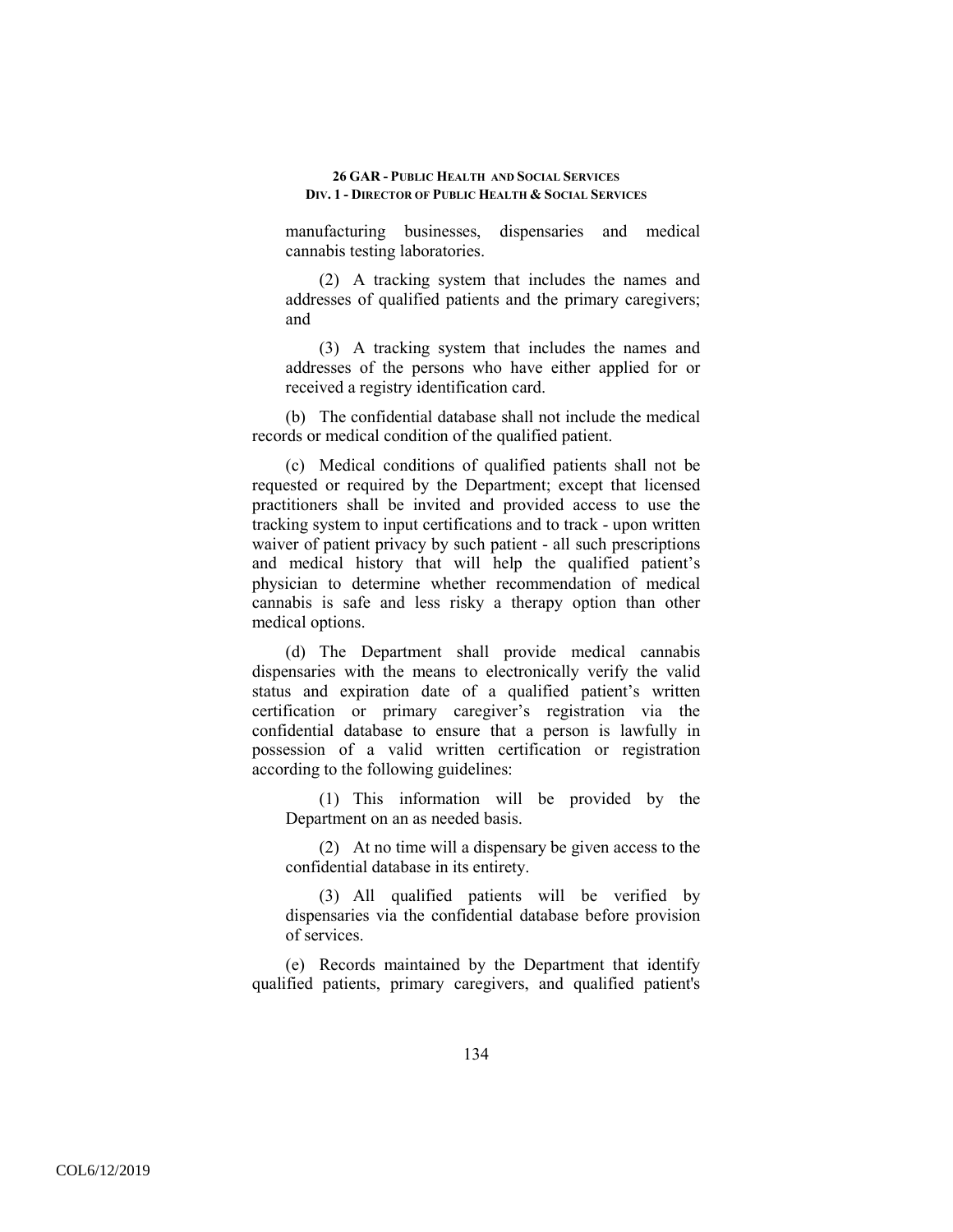practitioners are confidential and shall not be subject to disclosure, except:

(1) To authorized employees or agents of the Department as necessary to perform the duties of the Department pursuant to the provisions of these rules and regulations;

(2) To authorized employees of state or local law enforcement agencies but only for the purpose of verifying that a person is in legal possession of a registry identification card and is lawfully participating in Guam's medical cannabis program.

(3) Pursuant to a court order or subpoena issued by a court;

(4) As provided in the federal Health Insurance Portability and Accountability Act of 1996, codified at 42 U.S.C.§1320d et seq.;

(5) With the written permission of the qualified patient or the minor qualified patient's patient, legal guardian, or custodian;

(6) To a law enforcement official for verification purposes. The records may not be disclosed further than necessary to verify a qualified patient's participation in the medical cannabis;

(7) To a qualified patient's treating practitioner and to a qualified patient's primary caregiver for the purpose of carrying out these rules and regulations. No person aside from the qualified patient's doctor may access such patient's medical records or medical condition, if such patient has at all elected for his doctor to upload such information to the database; and

(8) Medical conditions of qualified patients shall not be requested or required by the Department.

# **§ 11303. Record Keeping.**

(a) A medical cannabis business shall keep all required business operation records confidential.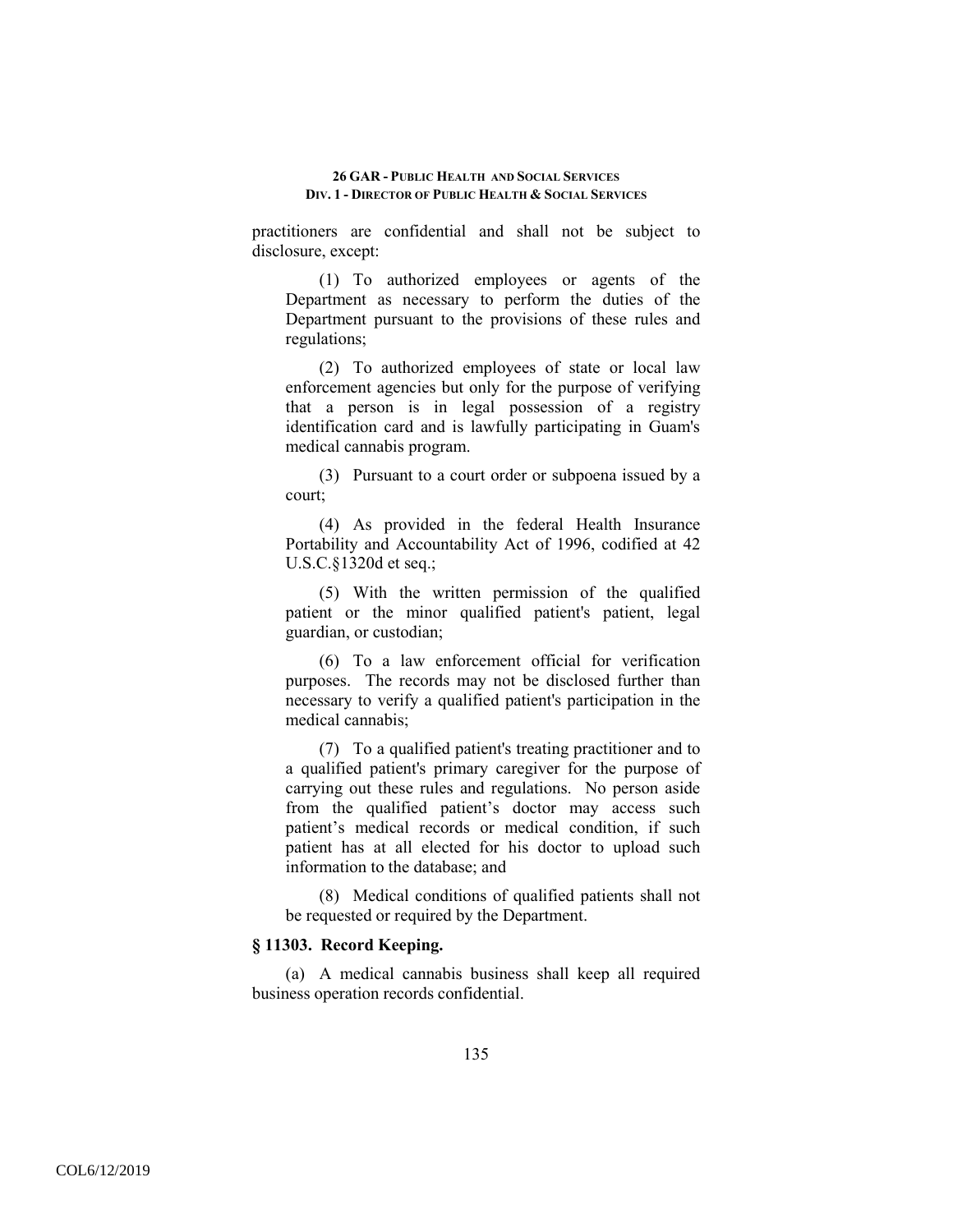(b) A medical cannabis business shall retain all required business operation records for a minimum of five (5) years.

(c) A medical cannabis business shall be responsible for keeping and maintaining all records that reflect financial transactions and the financial condition of the business.

(1) Purchase invoices, bills of lading, manifests, sales records, copies of bills of sale and any supporting documents, including the items and/or services purchased, from whom the items were purchased, and the date of purchase;

(2) Inventory tracking records (e.g. chain of custody forms) of medical cannabis, prepared medical cannabis, and medical cannabis products including:

(A) Amounts by category of medical cannabis, prepared medical cannabis and medical cannabis products produced;

(B) Amounts by category of medical cannabis, prepared medical cannabis and medical cannabis products sold;

(C) List of all medical cannabis, prepared medical cannabis and medical cannabis products and unusable cannabis materials that have been destroyed or will be destroyed; and

(D) Laboratory results of all tests conducted.

(3) Logs of individuals entering and exiting facilities;

(4) Description of any breach or halt in its security system and tracking system;

(5) Employee records including training and education;

(6) Records of any theft, loss or other unaccountability of any medical marijuana seedlings, plants, trim or other plant material, extracts, products or other items containing medical marijuana.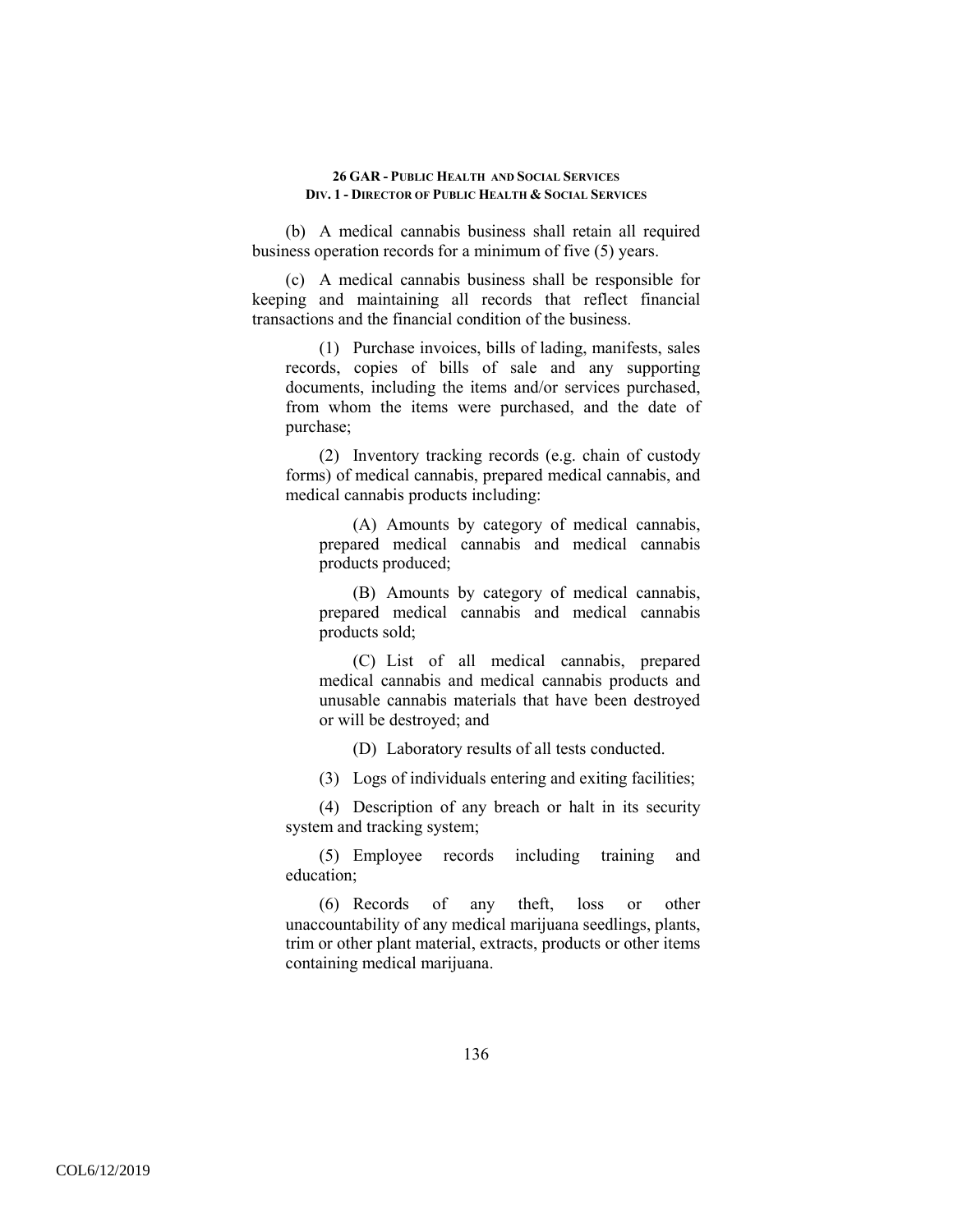(d) Security video recordings shall be retained for a minimum of one (1) year.

(e) The medical cannabis business shall conduct a complete system data backup a minimum of once a month.

(f) The medical cannabis business shall have a written contingency plan in the event of a system failure or other event resulting in the loss of system data. The plan shall address backup and recovery procedures and shall be sufficiently detailed to ensure the timely restoration or data in order to resume operations after a hardware or software failure or other event that results in the loss of data.

(g) Upon fourteen (14) business days written notice, the Department may request access to a licensed medical cannabis business for inspection and copying at the medical cannabis business' expense.

(h) Upon cessation of business operations, all required business operation records shall be submitted in an electronic format to the Department on a portable device.

(i) Failure to comply with these regulations may result in the suspension of the medical cannabis license of the medical cannabis business.

### **§ 11304. Compassionate Cannabis Use Fund.**

All fees, reimbursements, assessments, fines and other funds generated by the Medical Marijuana Program will be deposited into the Compassionate Cannabis Use Fund, a nonlapsing revolving fund administered by the Department. The funds will be used to purchase equipment and pay for operational costs associated with implementing the Medical Marijuana Program.

## **§ 11305. Annual Report.**

An annual report will be submitted to *I Liheslaturan Guåhan* and *I Maga'låhen Guåhan* at the end of each fiscal year pursuant to 10 GCA, Division 1, Chapter 12 Part 2, Article 25, § 122523 (b).

## **§ 11306. Voluntary and Mandatory Recalls.**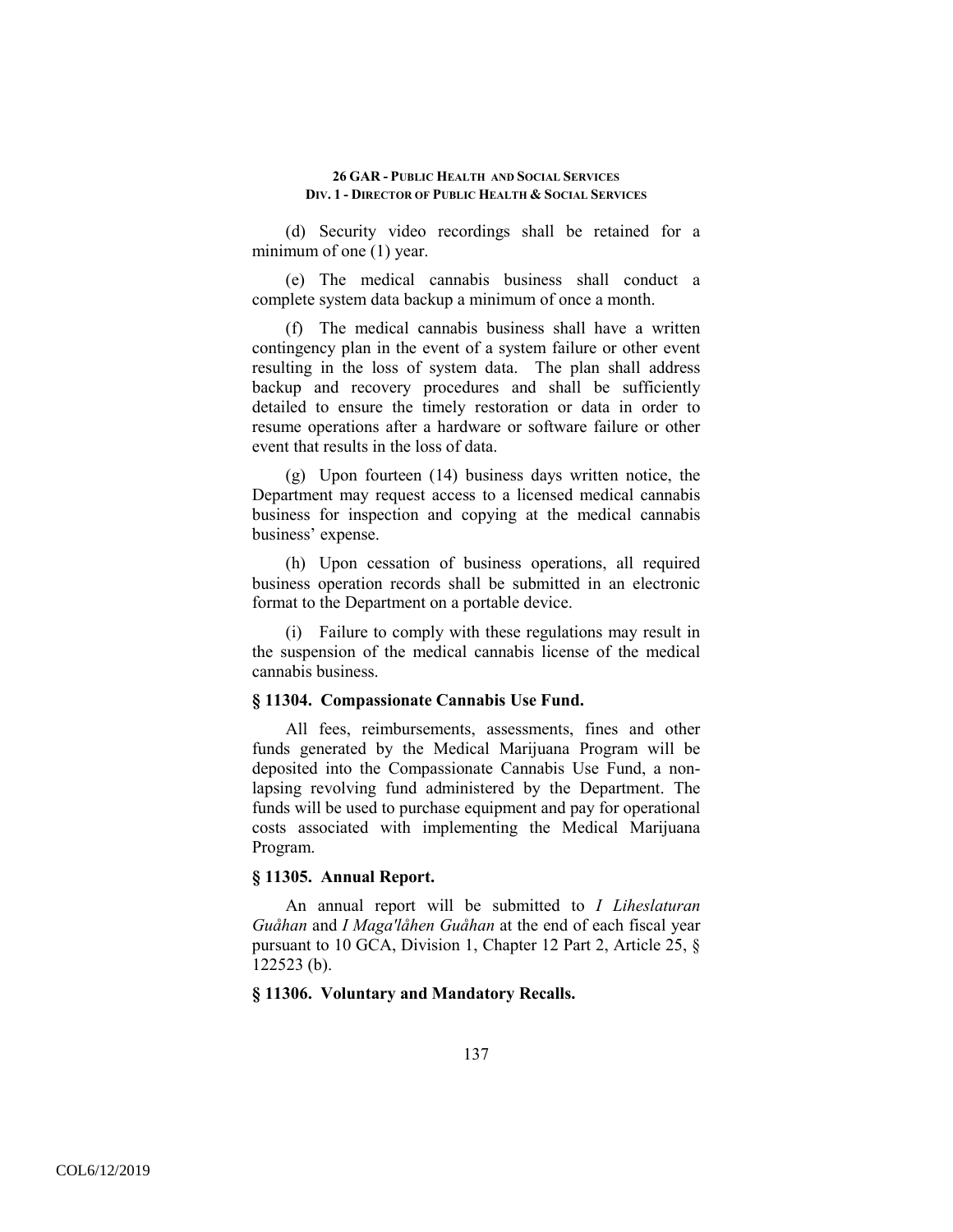The medical cannabis business shall have written procedures describing the handling of voluntary and mandatory recalls of medical cannabis, prepared medical cannabis and medical cannabis products.

(a) A dispensary shall notify the Department and the cultivator or manufacturer immediately upon becoming aware of any complaint made to the dispensary by a qualified patient, primary caregiver, or practitioner who reports an adverse event from using medical cannabis, prepared medical cannabis or medical cannabis product purchased by the dispensary from a cultivator or manufacturer.

(b) The cultivator or manufacturer shall investigate a complaint to determine if a voluntary or mandatory recall of the medical cannabis, prepared medical cannabis or medical cannabis product is necessary or if any further action is required.

(c) If a cultivator or manufacturer determines that further action is not required, the cultivator or manufacturer shall notify the Department of its decision and within twenty-four (24) hours, submit a written report to the Department stating its rationale for not taking further action.

(d) If a voluntary recall is necessary:

(1) A cultivator or manufacturer may voluntarily recall the medical cannabis, prepared medical cannabis or medical cannabis product from the market at its discretion for reasons that do not pose a risk to public health and safety.

(2) If a cultivator or manufacturer initiates a recall for a reason that does not pose a risk to public health and safety, the cultivator or manufacturer shall notify the Department at the time the cultivator or manufacturer begins the recall.

 (e) If a condition relating to the cultivation or manufacturing of the medical cannabis poses a risk to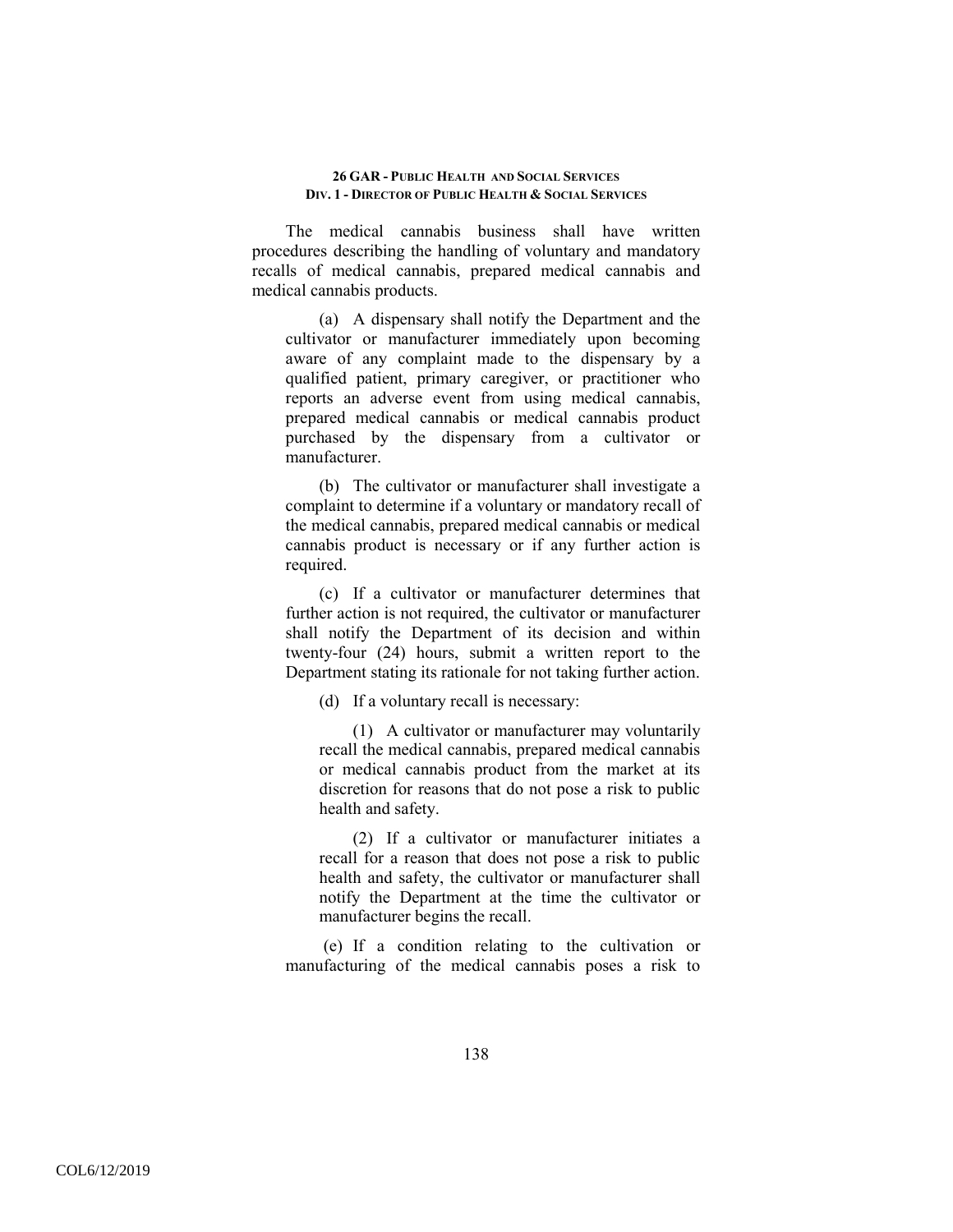public health and safety, a mandatory recall is warranted. The cultivator or manufacturer shall:

(1) Immediately notify the Department by phone;

(2) Secure, isolate and prevent the distribution of the medical cannabis, prepared medical cannabis or medical cannabis product that may have been affected by the condition and remains in its possession.

(A) The cultivator or manufacturer may not dispose of the affected medical cannabis, prepared medical cannabis or medical cannabis product prior to notifying the Department and coordination the disposal with the Department.

(B) The Department or its authorized agents may oversee the disposal to ensure that the recalled medical cannabis, prepared medical cannabis or medical cannabis product is disposed of in a manner that will not pose a risk to public health and safety.

(3) If the cultivator or manufacturer fails to cooperate with the Department in a recall, or fails to immediately notify the Department of a need for a recall, the Permit to Operate may be revoked or the medical cannabis license suspended.

(f) The cultivator or manufacturer shall enter information relevant to the recall into the electronic tracking system as part of the daily inventory, including:

(1) Total amount of recalled medical cannabis, prepared medical cannabis or medical cannabis product, including batch and lot numbers;

(2) Total amount of recalled medical cannabis, prepared medical cannabis or medical cannabis product received by the cultivator or manufacturer, including batch and lot numbers;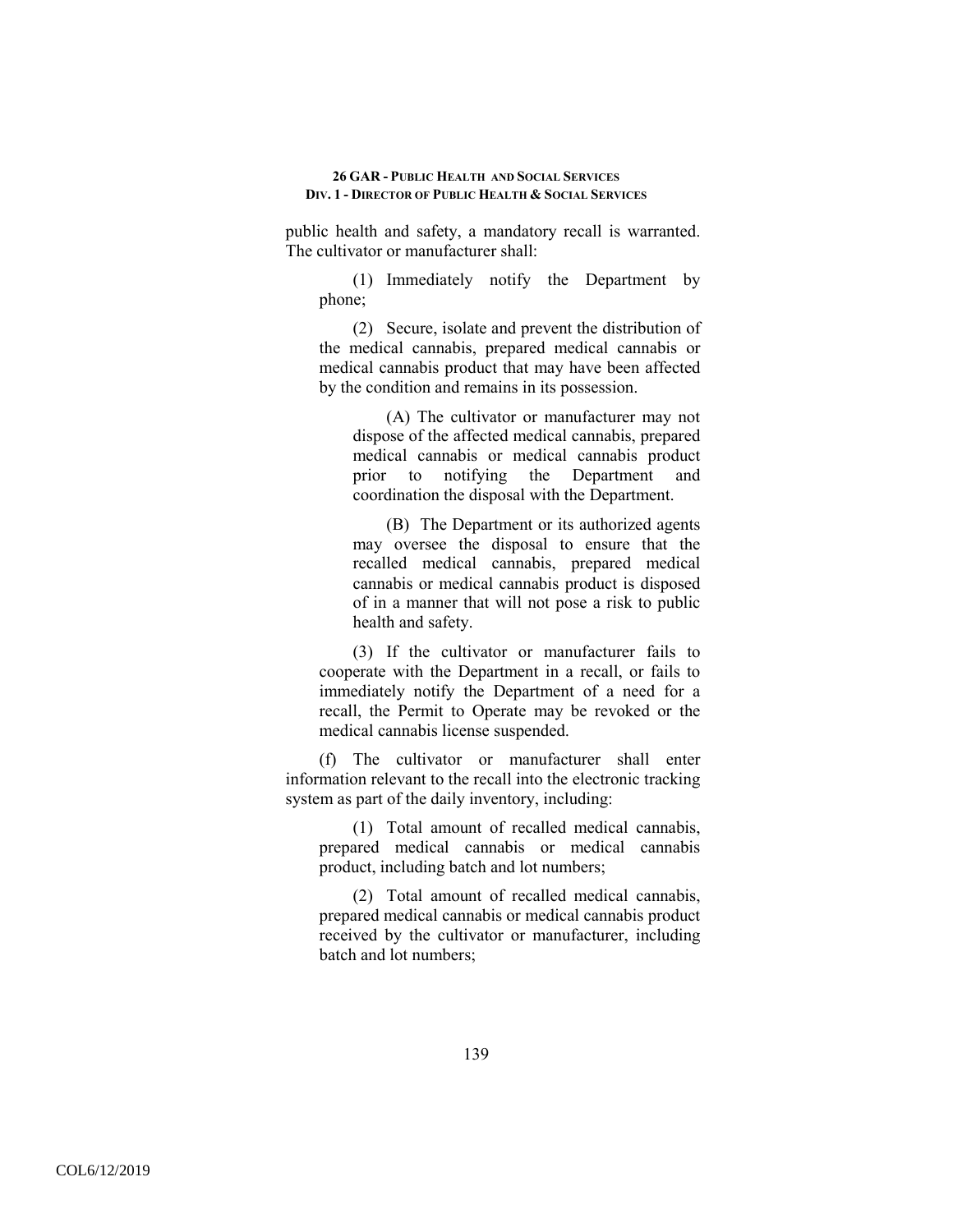(3) Total amount of recalled medical cannabis, prepared medical cannabis or medical cannabis product returned to the cultivator or manufacturer, including batch and lot numbers;

(4) From whom the recalled medical cannabis, prepared medical cannabis or medical cannabis product was received;

(5) The means of transport of the recalled medical cannabis, prepared medical cannabis or medical cannabis product;

(6) The reason for the recall;

(7) The manner of disposal; and

(8) The name of the individual overseeing the disposal of the medical cannabis, prepared medical cannabis or medical cannabis product.

## **§ 11307. Cessation of Business Operations.**

(a) If a medical cannabis business intends to cease business operations before the expiration of the medical cannabis license or Permit to Operate, the medical cannabis business shall provide a written notification to the Department at least thirty (30) calendar days prior to the actual date of cessation of business operations.

(b) Notification will warrant a forfeiture of all cannabis.

- (c) The written notification shall include:
	- (1) Reason for cessation of business operations;
	- (2) Date of cessation;

(3) Plan to dispose and destroy cannabis located on the business premises before cessation of business operations;

(4) Signature of the responsible official; and

(5) Any other information deemed necessary by the Department.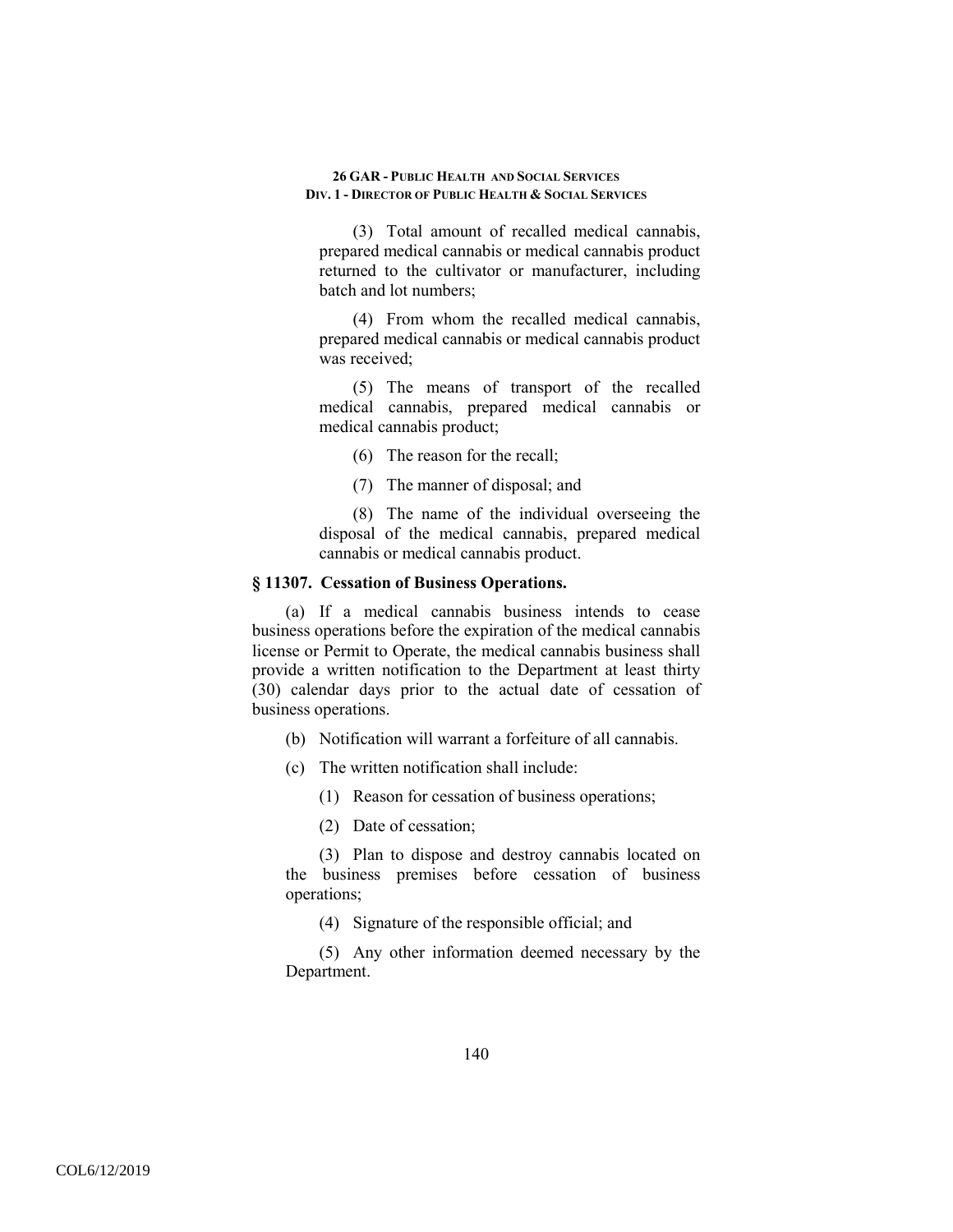### **§ 11308. Registry Identification Card Optional.**

(a) Pursuant to 10 GCA, Division 1, Chapter 12 Part 2, Article 25 § 122524, registry identification cards are only required for primary caregivers, responsible officials and designated couriers in order to possess or handle medical cannabis, prepared medical cannabis and medical cannabis products.

(b) Registry identification cards are optional for qualified patients. Qualified patients only need to have a valid written certification from a licensed Guam practitioner, as defined in § 11003(ppp), in order to purchase or possess medical cannabis, prepared medical cannabis or medical cannabis products.

(c) Only responsible officials and designated couriers of medical cannabis businesses are required to obtain registry identification cards. Registry identification cards are optional for all other employees of a medical cannabis business.

## **§ 11309. Confidential Database.**

(a) The Department shall create and maintain an electronic data file of qualified patients, primary caregivers, responsible officials, designated courier, medical cannabis businesses and their employees.

(b) The data files shall include all information collected on the application forms for registry identification cards, medical cannabis licenses, and Permit to Operate or equivalent information from other written documentation, plus a copy of Department issued registry identification cards, identification card number date of issue and expiration dates.

(c) The data files shall not include the qualified patient's medical condition or any other information relating to the condition.

(d) The names and identifying information of registry identification cardholders, and the names and identifying information of a pending applicant for a qualified patient, primary caregiver responsible official, designated courier, medical cannabis business employees shall not be subject to disclosure except to authorized individuals and by court order as